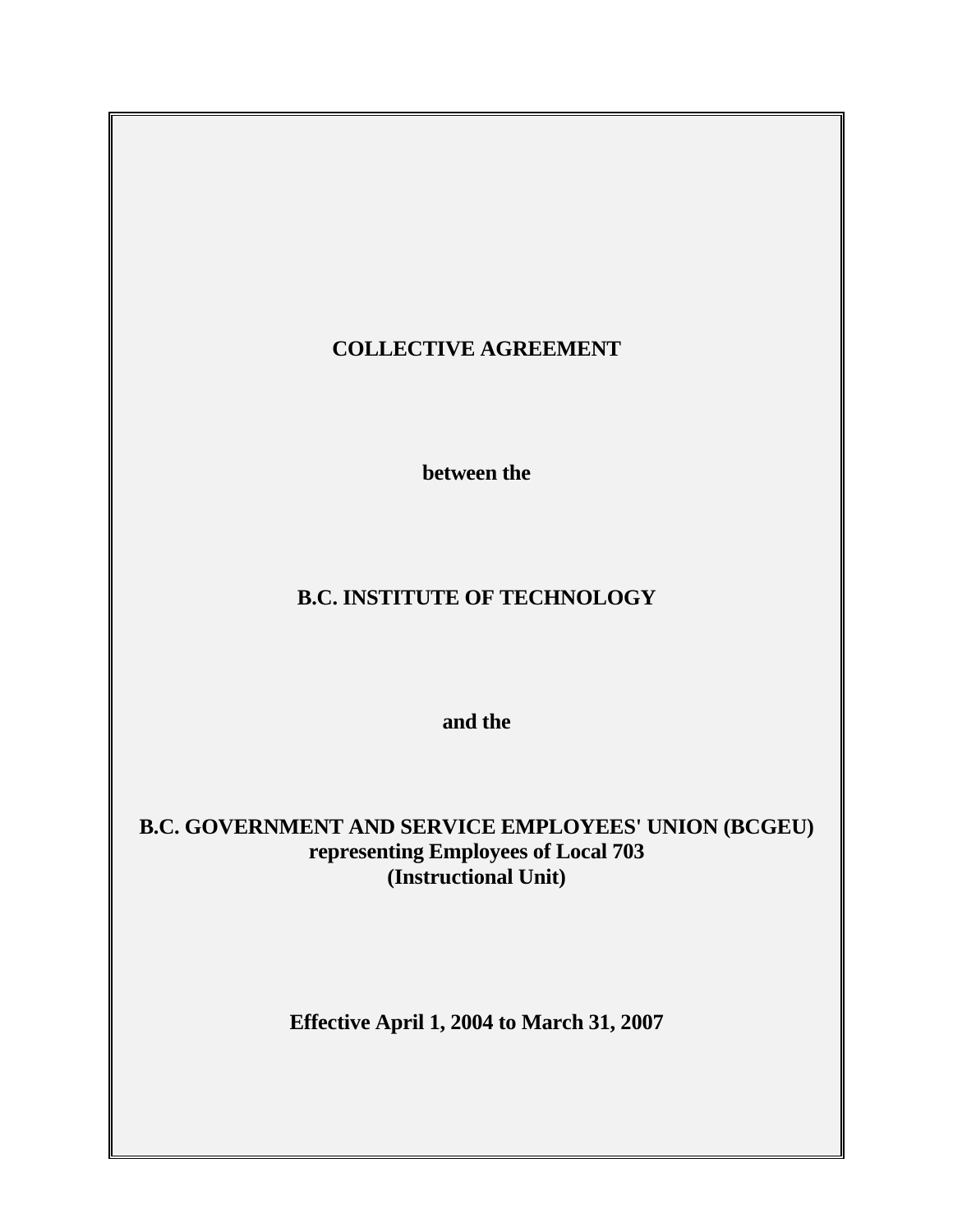| 1.1  |                                                               |  |
|------|---------------------------------------------------------------|--|
| 1.2  |                                                               |  |
| 1.3  |                                                               |  |
| 1.4  |                                                               |  |
| 1.5  |                                                               |  |
| 1.6  |                                                               |  |
| 1.7  |                                                               |  |
| 1.8  |                                                               |  |
|      |                                                               |  |
| 2.1  |                                                               |  |
| 2.2  |                                                               |  |
| 2.3  |                                                               |  |
| 2.4  |                                                               |  |
| 2.5  |                                                               |  |
| 2.6  |                                                               |  |
| 2.7  |                                                               |  |
| 2.8  |                                                               |  |
| 2.9  |                                                               |  |
| 2.10 |                                                               |  |
| 2.11 |                                                               |  |
|      |                                                               |  |
|      |                                                               |  |
|      | ARTICLE 5 - EMPLOYER AND UNION SHALL ACQUAINT NEW EMPLOYEES 9 |  |
|      |                                                               |  |
|      |                                                               |  |
| 6.1  |                                                               |  |
| 6.2  |                                                               |  |
| 6.3  |                                                               |  |
|      |                                                               |  |
| 7.1  |                                                               |  |
| 7.2  |                                                               |  |
| 7.3  |                                                               |  |
| 7.4  |                                                               |  |
| 7.5  |                                                               |  |
| 7.6  |                                                               |  |
| 7.7  |                                                               |  |
| 7.8  |                                                               |  |
| 7.9  |                                                               |  |
| 7.10 |                                                               |  |

# **TABLE OF CONTENTS**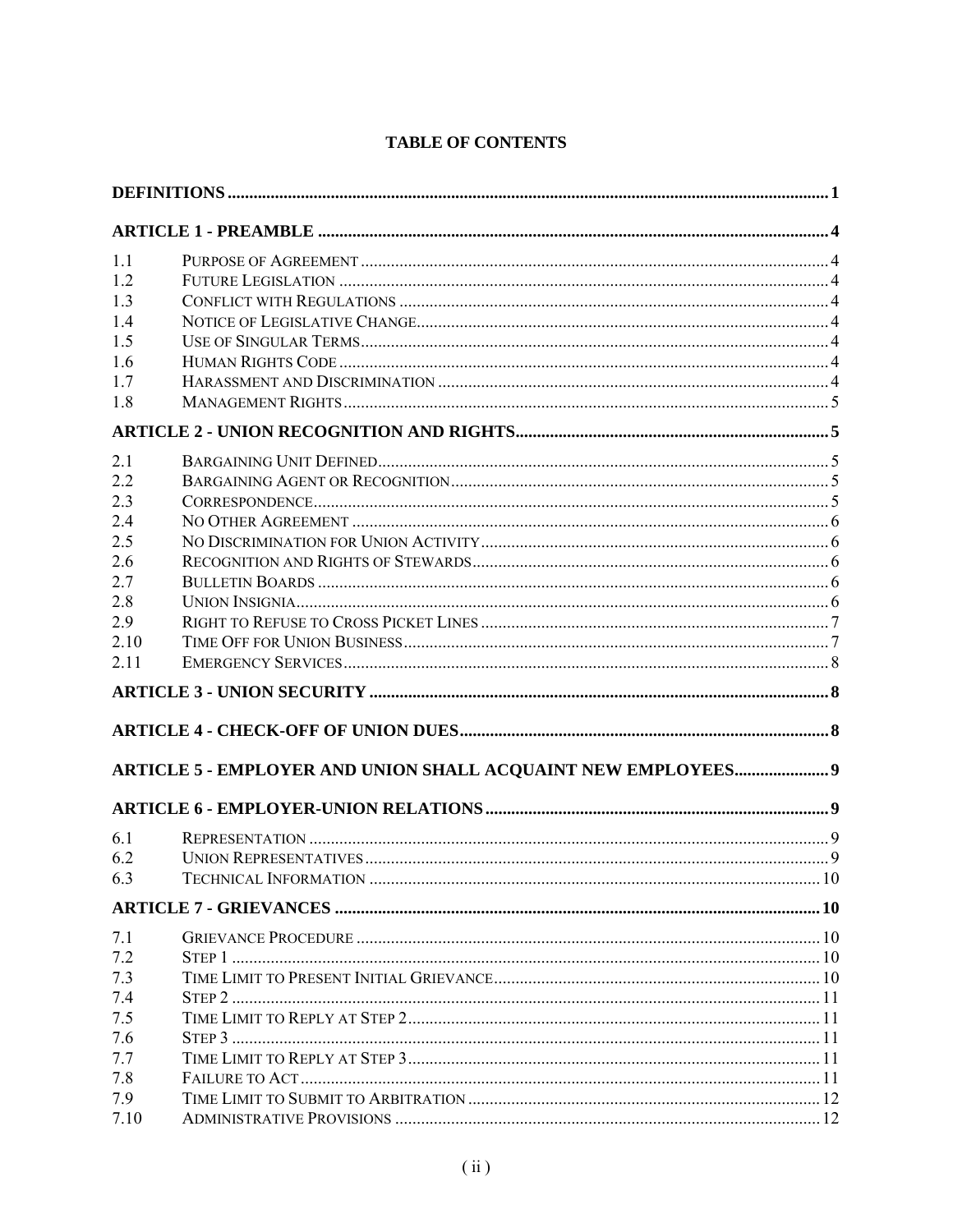| 7.11  |  |
|-------|--|
| 7.12  |  |
| 7.13  |  |
| 7.14  |  |
| 7.15  |  |
| 7.16  |  |
|       |  |
| 8.1   |  |
| 8.2   |  |
| 8.3   |  |
| 8.4   |  |
| 8.5   |  |
| 8.6   |  |
| 8.7   |  |
| 8.8   |  |
| 8.9   |  |
| 8.10  |  |
|       |  |
|       |  |
| 9.1   |  |
| 9.2   |  |
| 9.3   |  |
| 9.4   |  |
| 9.5   |  |
| 9.6   |  |
| 9.7   |  |
| 9.8   |  |
| 9.9   |  |
| 9.10  |  |
|       |  |
| 10.1  |  |
| 10.2  |  |
| 10.3  |  |
| 10.4  |  |
| 10.5  |  |
| 10.6  |  |
|       |  |
| 11.1  |  |
| 11.2  |  |
| 11.3  |  |
| 11.4  |  |
| 11.5  |  |
| 11.6  |  |
| 11.7  |  |
| 11.8  |  |
| 11.9  |  |
| 11.10 |  |
| 11.11 |  |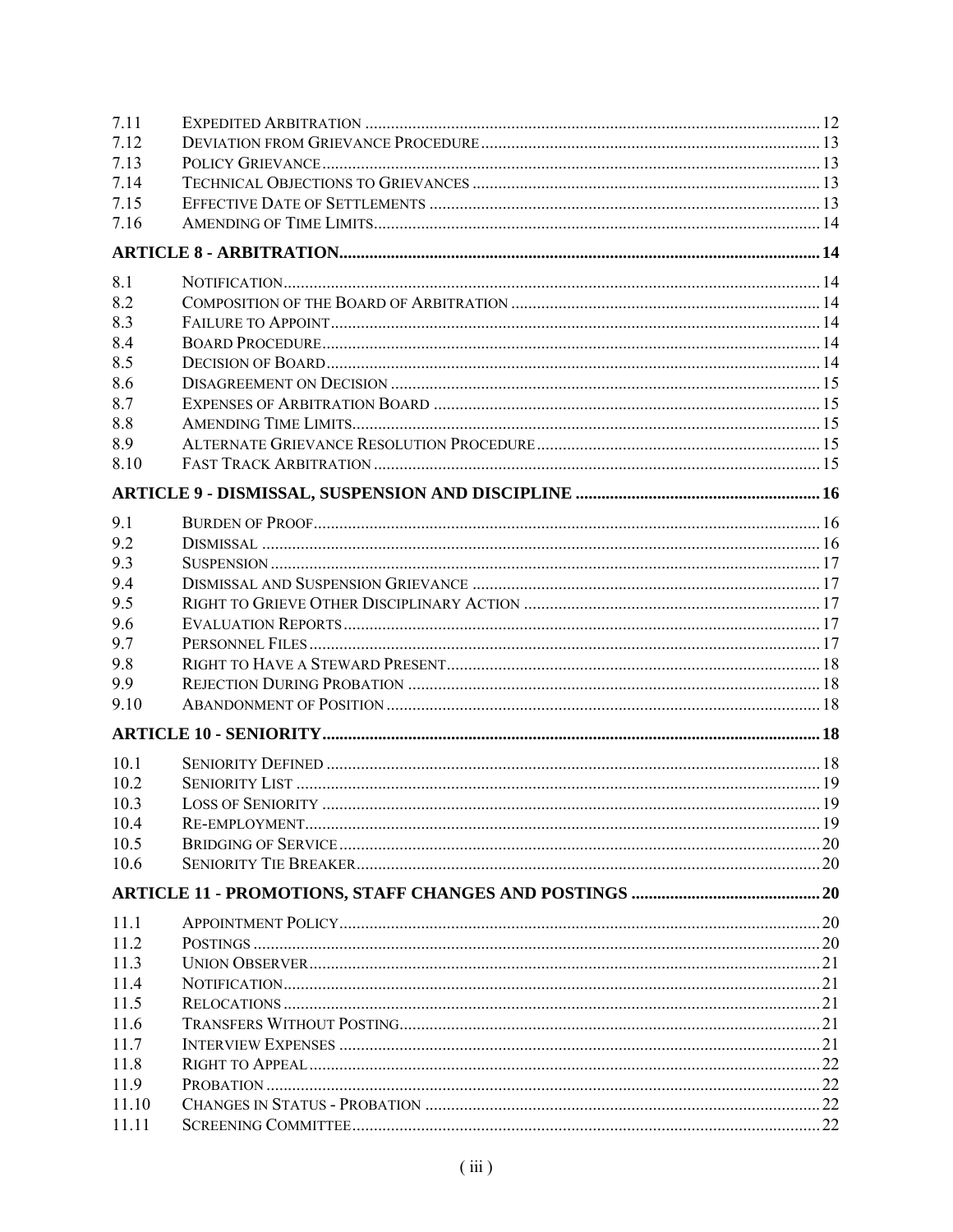| 12.1           |                                                                          |  |
|----------------|--------------------------------------------------------------------------|--|
| 12.1.1         |                                                                          |  |
| 12.2           |                                                                          |  |
| 12.3           |                                                                          |  |
| 12.4           |                                                                          |  |
| 12.5           |                                                                          |  |
| 12.6           |                                                                          |  |
|                |                                                                          |  |
|                |                                                                          |  |
| 13.1           |                                                                          |  |
| 13.2           |                                                                          |  |
| 13.3           |                                                                          |  |
| 13.4           |                                                                          |  |
| 13.5           |                                                                          |  |
| 13.6           |                                                                          |  |
| 13.7           |                                                                          |  |
| 13.8           |                                                                          |  |
| 13.9           |                                                                          |  |
| 13.10          |                                                                          |  |
| 13.11          |                                                                          |  |
| 13.12          |                                                                          |  |
|                |                                                                          |  |
| 13.13<br>13.14 |                                                                          |  |
| 13.15          |                                                                          |  |
| 13.16          | A PROCEDURE TO VERIFY QUALIFICATIONS AND/OR EQUIVALENT QUALIFICATIONS 34 |  |
| 13.17          |                                                                          |  |
| 13.18          |                                                                          |  |
| 13.19          |                                                                          |  |
| 13.20          |                                                                          |  |
| 13.21          |                                                                          |  |
| 13.22          |                                                                          |  |
| 13.23          |                                                                          |  |
| 13.24          |                                                                          |  |
| 13.25          |                                                                          |  |
| 13.26          |                                                                          |  |
| 13.27          |                                                                          |  |
| 13.28          |                                                                          |  |
|                |                                                                          |  |
| 14.1           |                                                                          |  |
| 14.2           |                                                                          |  |
| 14.3           |                                                                          |  |
|                |                                                                          |  |
| 14.4           |                                                                          |  |
| 14.5           |                                                                          |  |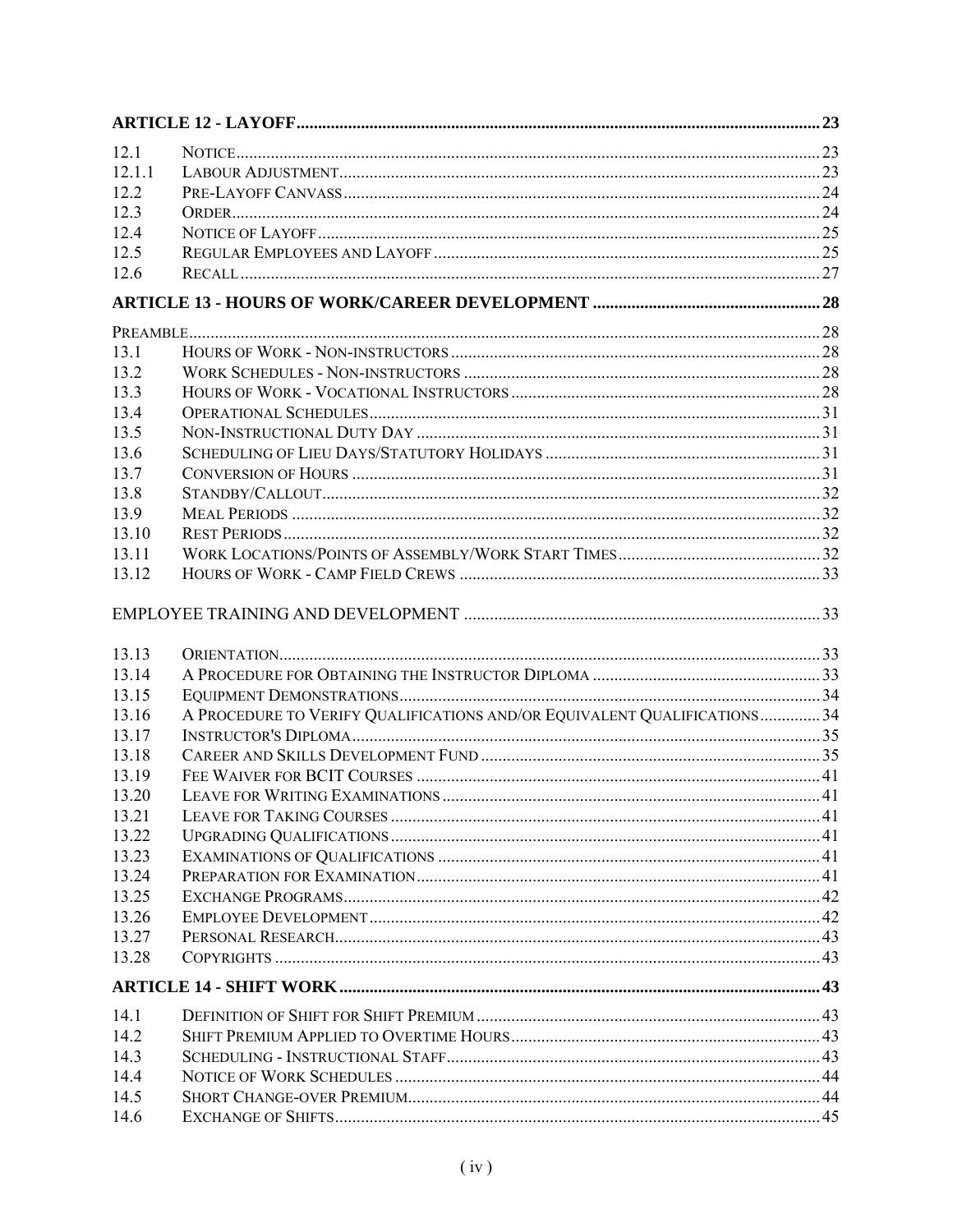| 14.7          |                                                                         |  |
|---------------|-------------------------------------------------------------------------|--|
| 14.8          |                                                                         |  |
|               |                                                                         |  |
| 15.1          |                                                                         |  |
| 15.2          |                                                                         |  |
| 15.3          |                                                                         |  |
| 15.4          |                                                                         |  |
| 15.5          |                                                                         |  |
| 15.6          |                                                                         |  |
| 15.7          |                                                                         |  |
| 15.8          |                                                                         |  |
| 15.9          |                                                                         |  |
| 15.10         |                                                                         |  |
| 15.11         |                                                                         |  |
|               |                                                                         |  |
| 16.1          |                                                                         |  |
| 16.2          |                                                                         |  |
| 16.3          |                                                                         |  |
| 16.4          |                                                                         |  |
| 16.5          |                                                                         |  |
| 16.6          |                                                                         |  |
| 16.7          |                                                                         |  |
|               |                                                                         |  |
| 17.1          |                                                                         |  |
| 17.2          |                                                                         |  |
|               |                                                                         |  |
|               |                                                                         |  |
| 17.3          |                                                                         |  |
| 17.4          |                                                                         |  |
| 17.5          |                                                                         |  |
| 17.6          |                                                                         |  |
| 17.7          |                                                                         |  |
| 17.8          |                                                                         |  |
| 17.9<br>17.10 |                                                                         |  |
| 17.11         |                                                                         |  |
| 17.12         |                                                                         |  |
|               | ARTICLE 18 - SHORT TERM ILLNESS AND INJURY AND LONG TERM DISABILITY  52 |  |
|               |                                                                         |  |
|               |                                                                         |  |
| 19.1          |                                                                         |  |
| 19.2          |                                                                         |  |
| 19.3          |                                                                         |  |
| 19.4          |                                                                         |  |
| 19.5          |                                                                         |  |
| 19.6          |                                                                         |  |
| 19.7          |                                                                         |  |
| 19.8<br>19.9  |                                                                         |  |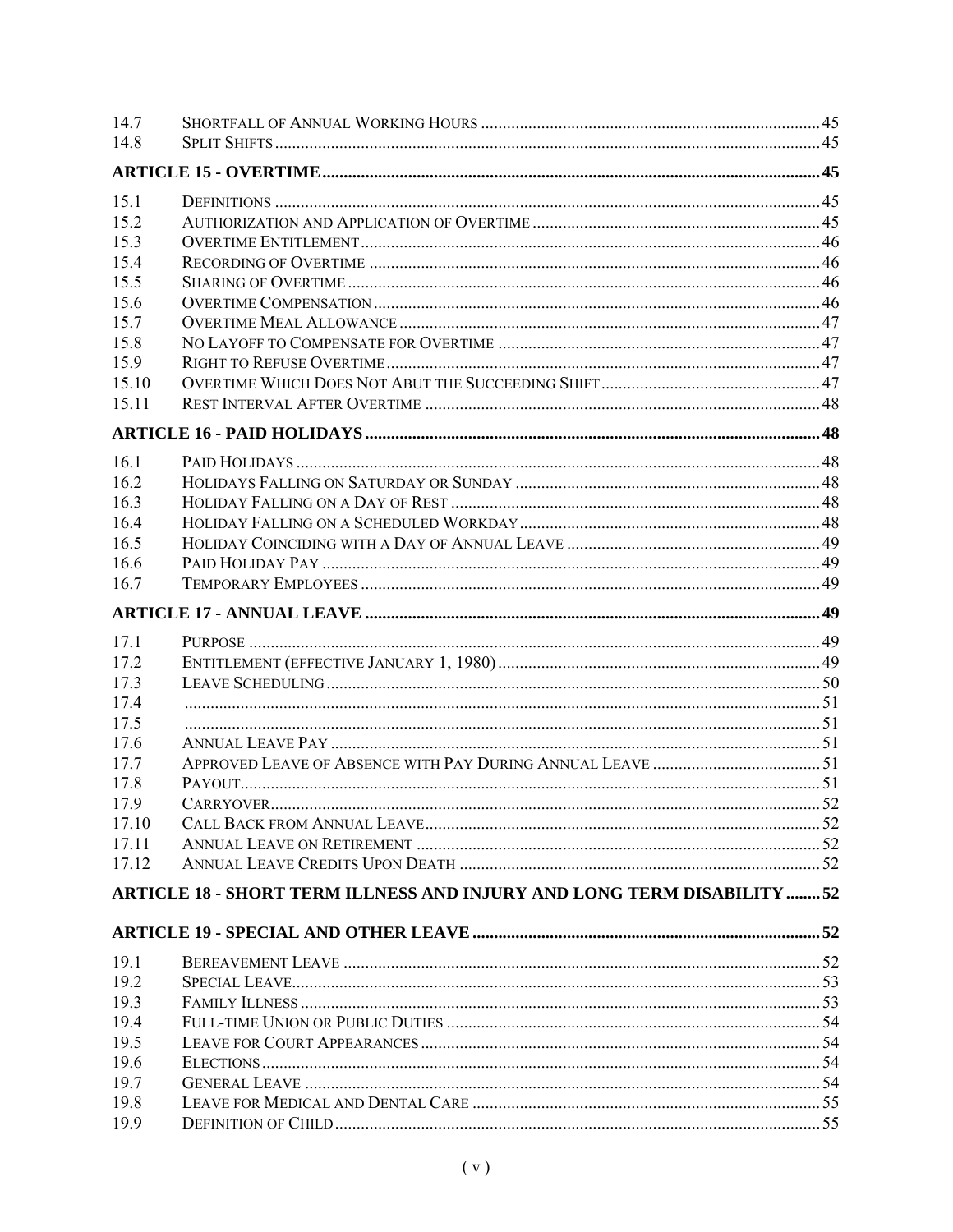| 19.10 |                                                                     |  |
|-------|---------------------------------------------------------------------|--|
| 19.11 |                                                                     |  |
| 19.12 |                                                                     |  |
| 19.13 |                                                                     |  |
| 19.14 |                                                                     |  |
|       |                                                                     |  |
| 20.1  |                                                                     |  |
| 20.2  |                                                                     |  |
| 20.3  |                                                                     |  |
| 20.4  | SUPPLEMENTAL EMPLOYMENT BENEFIT FOR MATERNITY AND PARENTAL LEAVE 58 |  |
| 20.5  |                                                                     |  |
| 20.6  |                                                                     |  |
|       |                                                                     |  |
| 21.1  |                                                                     |  |
| 21.2  |                                                                     |  |
| 21.3  |                                                                     |  |
| 21.4  |                                                                     |  |
| 21.5  |                                                                     |  |
| 21.6  |                                                                     |  |
| 21.7  |                                                                     |  |
| 21.8  |                                                                     |  |
| 21.9  |                                                                     |  |
| 21.10 |                                                                     |  |
| 21.11 |                                                                     |  |
| 21.12 |                                                                     |  |
| 21.13 |                                                                     |  |
|       |                                                                     |  |
| 22.1  |                                                                     |  |
| 22.2  |                                                                     |  |
| 22.3  |                                                                     |  |
| 22.4  |                                                                     |  |
|       |                                                                     |  |
|       |                                                                     |  |
| 24.1  |                                                                     |  |
| 24.2  |                                                                     |  |
| 24.3  |                                                                     |  |
| 24.4  |                                                                     |  |
| 24.5  |                                                                     |  |
| 24.6  |                                                                     |  |
| 24.7  |                                                                     |  |
| 24.8  |                                                                     |  |
| 24.9  |                                                                     |  |
| 24.10 |                                                                     |  |
| 24.11 |                                                                     |  |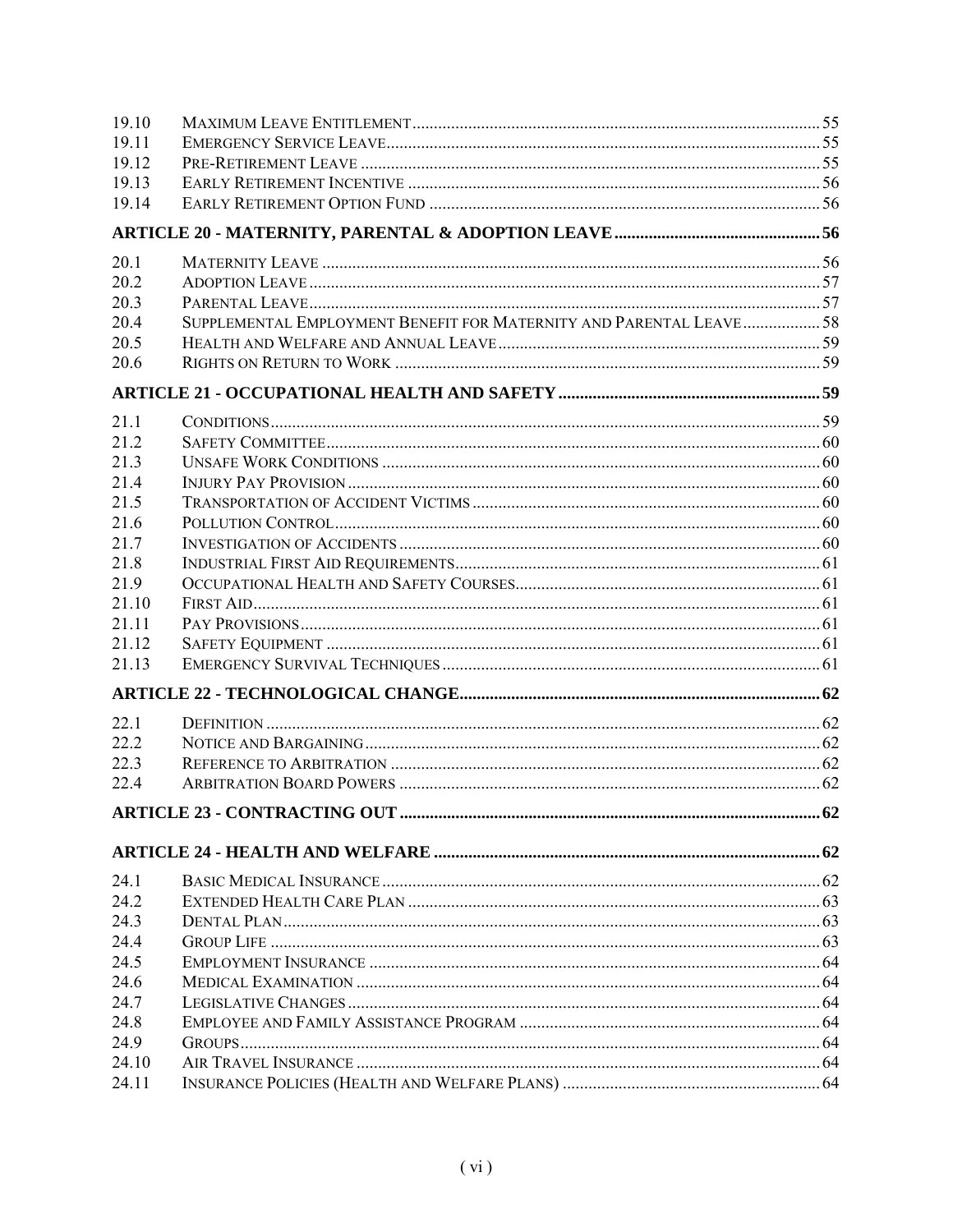| 25.1  |                                                                          |  |
|-------|--------------------------------------------------------------------------|--|
| 25.2  |                                                                          |  |
| 25.3  |                                                                          |  |
| 25.4  |                                                                          |  |
| 25.5  |                                                                          |  |
|       |                                                                          |  |
| 26.1  |                                                                          |  |
| 26.2  |                                                                          |  |
| 26.3  |                                                                          |  |
| 26.4  |                                                                          |  |
| 26.5  |                                                                          |  |
| 26.6  |                                                                          |  |
| 26.7  |                                                                          |  |
| 26.8  |                                                                          |  |
| 26.10 |                                                                          |  |
| 26.11 |                                                                          |  |
|       |                                                                          |  |
| 27.1  |                                                                          |  |
| 27.2  |                                                                          |  |
| 27.3  |                                                                          |  |
| 27.4  |                                                                          |  |
| 27.5  | RECREATIONAL USE OF EMPLOYER'S VEHICLES AND COMMUNICATION FACILITIES  75 |  |
| 27.6  |                                                                          |  |
| 27.7  |                                                                          |  |
| 27.8  |                                                                          |  |
| 27.9  |                                                                          |  |
| 27.10 |                                                                          |  |
| 27.11 |                                                                          |  |
| 27.12 |                                                                          |  |
|       |                                                                          |  |
| 28.1  |                                                                          |  |
| 28.2  |                                                                          |  |
| 28.3  |                                                                          |  |
| 28.4  |                                                                          |  |
| 28.5  |                                                                          |  |
|       |                                                                          |  |
| 29.1  |                                                                          |  |
| 29.2  |                                                                          |  |
| 29.3  |                                                                          |  |
| 29.4  |                                                                          |  |
|       |                                                                          |  |
| 30.1  |                                                                          |  |
| 30.2  |                                                                          |  |
| 30.3  |                                                                          |  |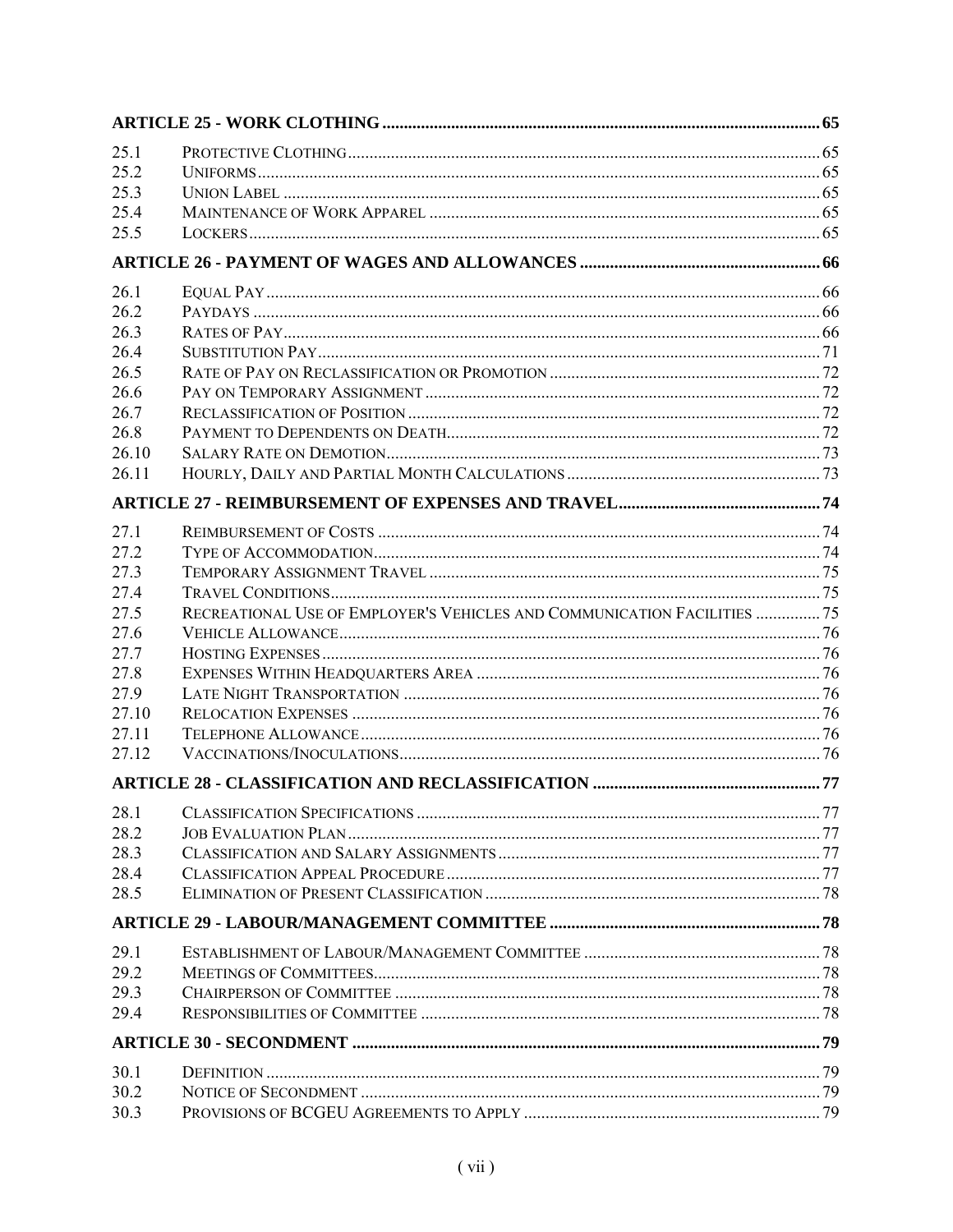| 30.4  | EMPLOYER'S REPRESENTATIVE DESIGNATED TO HANDLE GRIEVANCES AT THE SECOND STEP79 |  |
|-------|--------------------------------------------------------------------------------|--|
|       |                                                                                |  |
| 31.1  |                                                                                |  |
| 31.2  |                                                                                |  |
| 31.3  |                                                                                |  |
| 31.4  |                                                                                |  |
| 31.5  |                                                                                |  |
| 31.6  |                                                                                |  |
| 31.7  |                                                                                |  |
| 31.8  |                                                                                |  |
|       | <b>ARTICLE 32 - CONTINUING EDUCATION/PART-TIME STUDIES/INDUSTRY SERVICES</b>   |  |
| 32.1  |                                                                                |  |
| 32.2  |                                                                                |  |
| 32.3  |                                                                                |  |
|       |                                                                                |  |
|       |                                                                                |  |
| 33.1  |                                                                                |  |
| 33.2  |                                                                                |  |
| 33.3  |                                                                                |  |
| 33.4  |                                                                                |  |
| 33.5  |                                                                                |  |
| 33.6  |                                                                                |  |
| 33.7  |                                                                                |  |
| 33.8  |                                                                                |  |
| 33.9  |                                                                                |  |
| 33.10 |                                                                                |  |
| 33.11 |                                                                                |  |
| 33.12 |                                                                                |  |
| 33.13 |                                                                                |  |
| 33.14 |                                                                                |  |
| 33.15 |                                                                                |  |
|       |                                                                                |  |
| 34.1  |                                                                                |  |
| 34.2  |                                                                                |  |
| 34.3  |                                                                                |  |
| 34.4  |                                                                                |  |
| 34.5  |                                                                                |  |
|       |                                                                                |  |
|       |                                                                                |  |
|       |                                                                                |  |
|       |                                                                                |  |
|       |                                                                                |  |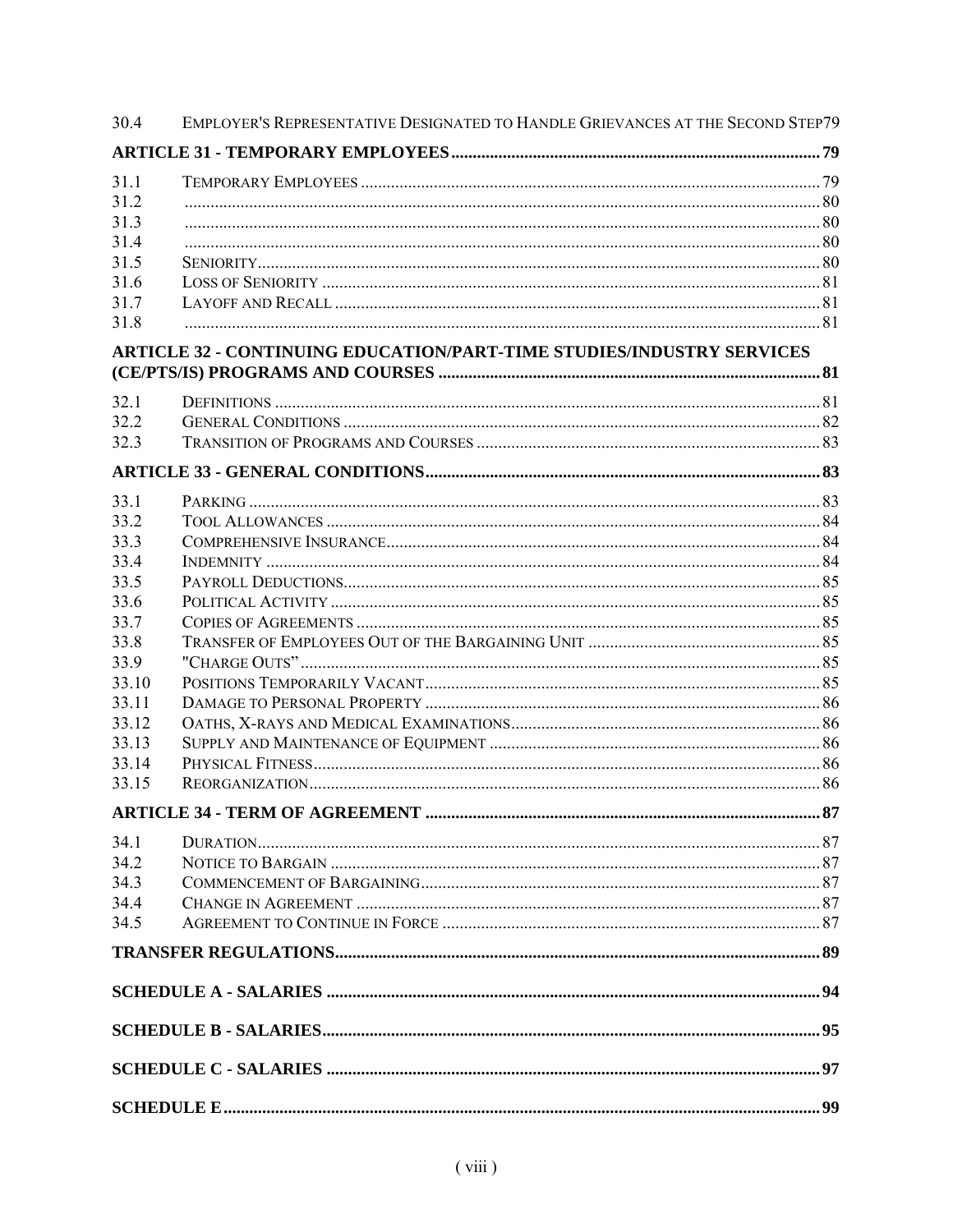| LETTER OF UNDERSTANDING #2 - TRIAL PERIOD - RECALL/SEVERANCE  113    |  |
|----------------------------------------------------------------------|--|
|                                                                      |  |
| LETTER OF UNDERSTANDING #4 - SCHEDULE E - SPECIALIZATION GROUPING115 |  |
| LETTER OF UNDERSTANDING #5 - SCHEDULE E - SPECIALIZATIONS  117       |  |
| LETTER OF UNDERSTANDING #6 - SUB COMMITTEE OF LABOUR MANAGEMENT119   |  |
|                                                                      |  |
| LETTER OF UNDERSTANDING #8 - NEW PROFESSIONAL DEVELOPMENT FUND  121  |  |
|                                                                      |  |
|                                                                      |  |
| MEMORANDUM OF AGREEMENT - CHIEF INSTRUCTORS JOB DESCRIPTION 130      |  |
|                                                                      |  |
|                                                                      |  |
|                                                                      |  |
| MEMORANDUM OF AGREEMENT - TRANSFER BETWEEN BARGAINING UNITS  139     |  |
|                                                                      |  |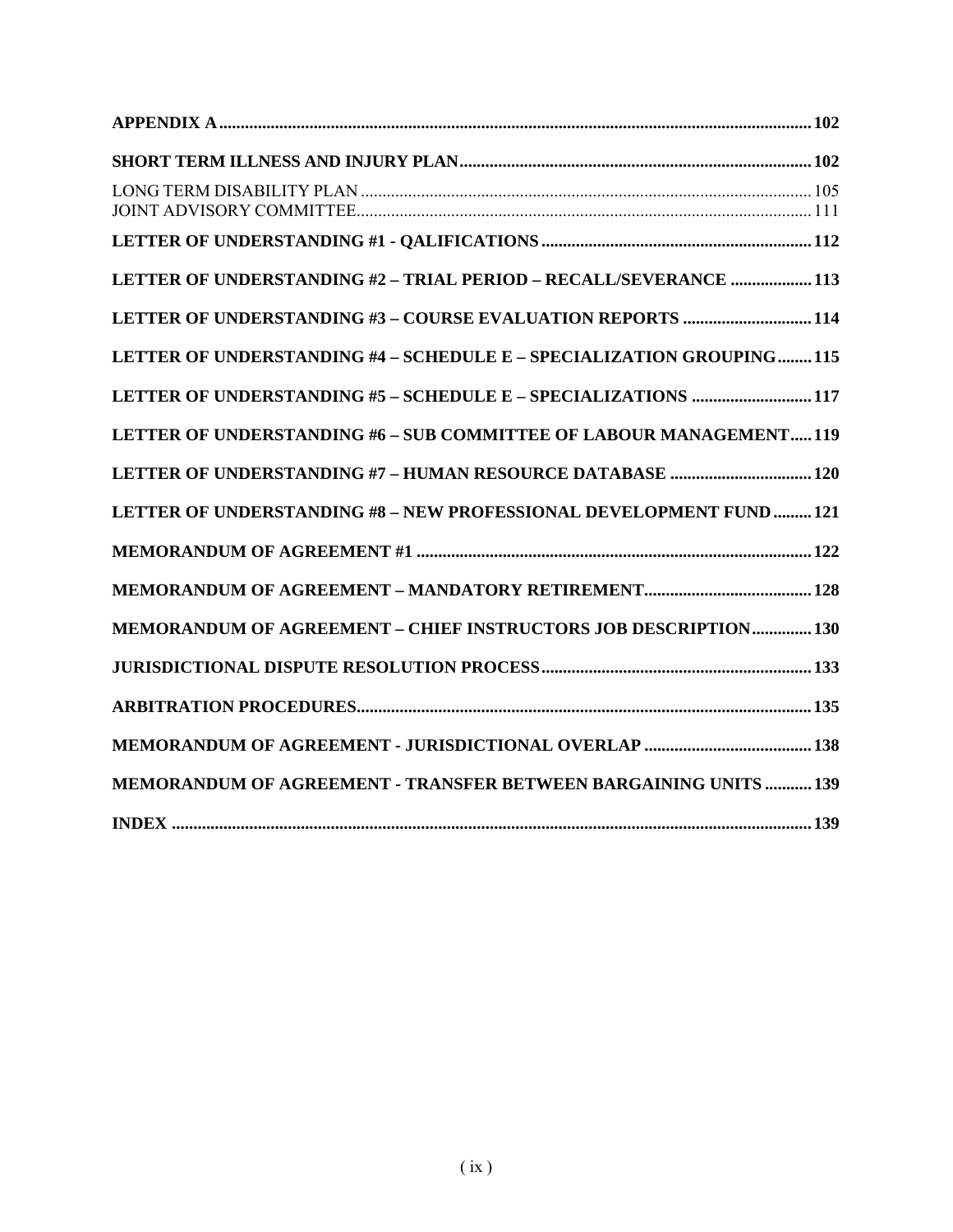#### **DEFINITIONS**

For the purpose of this Agreement:

(1) *"bargaining unit"* is the unit for collective bargaining for which the B.C. Government and Service Employees' Union is certified and includes: All Vocational Instructors and those Employees engaged in vocational-related activities, including research, coordination and development, except those Employees within the Bargaining Units for which the BCIT Faculty and Staff Association or the BCGEU Support Staff are certified, and except those Employees specifically excluded by Statute, employed by the B.C. Institute of Technology.

(2) *"continuous employment and continuous service"* means uninterrupted employment with the Amalgamated British Columbia Institute of Technology and includes continuous service as at March 31, 1986 with the Public Service and the Pacific Vocational Institute.

(3) *"day of rest"* in relation to an Employee, means a day other than a holiday on which an Employee is not ordinarily required to perform the duties of his/her position. This does not include Employees on leave of absence.

(4) *"demotion"* means a change from an Employee's position to one with a lower maximum salary.

(5) There shall be two categories of Employee covered by the terms of this Agreement: *"Regular"* and *"Temporary"* Employees; *"Employee"* means a member of the Bargaining Unit and includes:

 (a) A *"Regular Employee"* means an Employee who is employed for work which is of a continuous full-time nature or an Employee whose initial or subsequent appointment is four and one-half (4½) calendar months (97.875 days) or more or who becomes a Regular Employee pursuant to 31.1(b) and does not include:

- (i) a temporary;
- (ii) a person excluded by Section 1 of the *Labour Relations Code* of British Columbia;
- (iii) a person excluded pursuant to Article 2.1 of the Agreement.

 (b) *"Temporary Employee"* means an Employee appointed pursuant to Article 31 for a period less than four and one-half (4½) calendar months (97.875 days) and who does not meet the terms specified in Article 31.1(b).

(6) *"Employer"* means the British Columbia Institute of Technology (BCIT).

(7) *"field status"* Employees who are normally required to work away from their point of assembly and who, on a day-to-day basis, do not work in an office, institution, plant, or other similar fixed location which is their normal point of assembly.

(8) *"headquarters or geographic location"* is that area within a radius of twenty (20) miles of where an Employee ordinarily performs his/her duties. Within the Greater Vancouver Regional District geographic location for transfer purposes is that area within a radius of ten (10) miles of where an Employee ordinarily performs his/her duties. When Employees are transferred the headquarters area may be redefined where exceptional circumstances such as unusual road conditions exist.

(9) *"holiday"* means the twenty-four (24) hour period commencing at 0001 hours of a day designated as a paid holiday in this Agreement.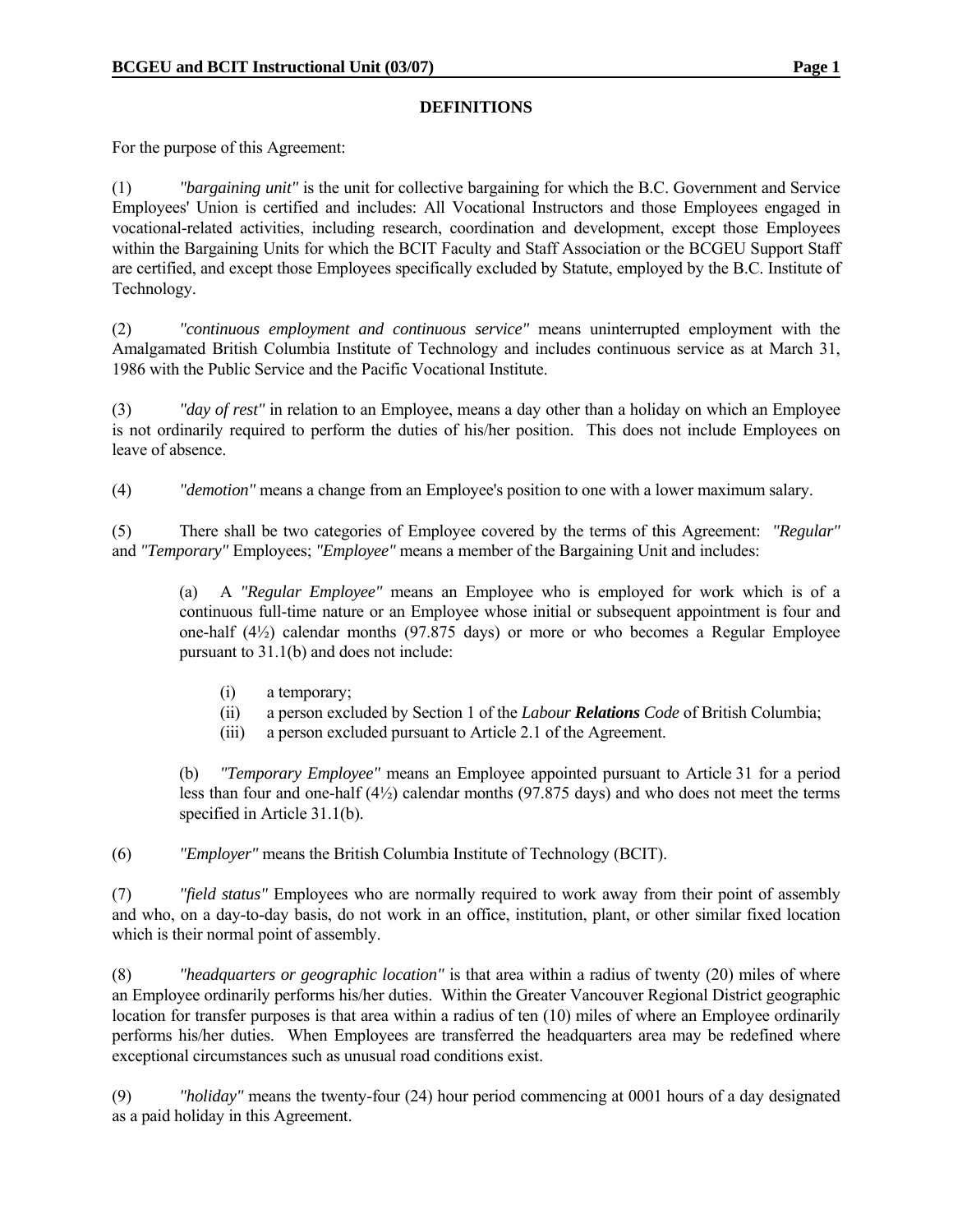(10) *"hours of operation"* are the hours established by the Employer to provide adequate service to the public and to fulfil the functions of the work unit.

(11) *"hours travelled"* means hours spent travelling from point to point on an hourly or daily basis laid down by the Employer and does not include meal breaks and lodging time, or time spent other than travelling.

(12) *"lateral transfer"* refers to the movement of an Employee from one position to another which does not constitute a demotion or promotion.

(13) *"layoff"* is a cessation of employment as a result of a reduction of the amount of work required to be done by the Employer and where, should work become available, Employees will be recalled in accordance with Article 12 or Article 31 of this Agreement.

(14) *"leave of absence with pay"* means to be absent from duty with permission and with pay. *"Leave of absence without pay"* means to be absent from duty with permission but without pay.

(15) *"pay"* means rate of compensation for the job.

(16) *"probation"* means that period of probation which is the six (6) calendar months following appointment or promotion during which the Employer may reject for just cause a person appointed or promoted to such position or which the Employer may extend for a further period not exceeding six (6) calendar months under similar conditions, and the Union shall be so advised; and upon the successful completion of which, the person shall be confirmed.

(17) *"promotion"* means a change from an Employee's position to one with a higher maximum salary level.

(18) *"resignation"* means a voluntary notice by the Employee that he/she is terminating his/her service on the date specified.

When an Employee provides the Employer with written notice, the resignation will be deemed accepted one working day from the time the written resignation was submitted and may be retracted by the Employee within this period.

When an Employee provides the Employer with a verbal resignation, the Employer may confirm the resignation in writing. The resignation will be deemed accepted one working day from the time the written confirmation is delivered to the Employee's address currently on file with the Employer.

(19) *"rest period"* is a paid interval which is included in the workday and is intended to give the Employee an opportunity to have refreshments or a rest.

(20) *"seasonal field Employees"* are those employees who occupy positions which permit them to be normally domiciled at their permanent headquarters but who are assigned field duties on a seasonal basis, returning to their permanent headquarters when not working in the field.

(21) *"shift schedule"* is the pattern of work hours established through negotiations to meet the hours of operation.

(22) *"termination"* is the separation of an Employee from the Employer for cause pursuant to Articles 10, 11, and 31, of this Agreement.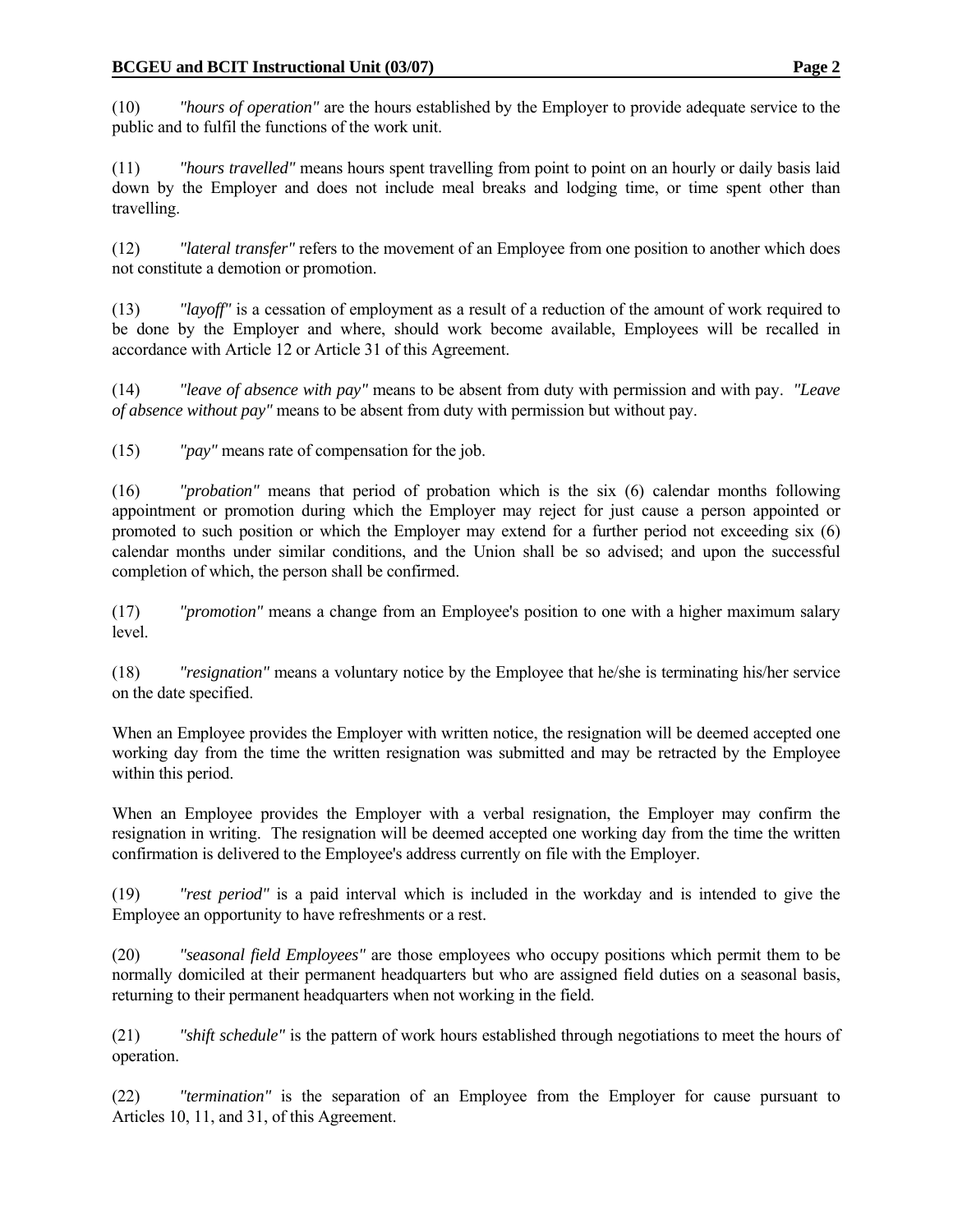(23) *"transfer"* refers to the movement of an Employee from one geographic location to another.

(24) *"travel status"* with respect to an Employee means absence of the Employee from his/her headquarters or geographic location on the Employer's business with the approval of the Employer, but travel status does not apply to Employees temporarily assigned to a position outside of their headquarters or geographic location or to field status Employees.

(25) *"Union"* means the B.C. Government and Service Employees' Union.

(26) *"workday"* is a period of twenty-four (24) consecutive hours commencing with the starting time of any shift. For the purpose of calculating compensatory overtime rates only the time worked prior to but adjoining to a shift, shall be deemed as time worked after a shift.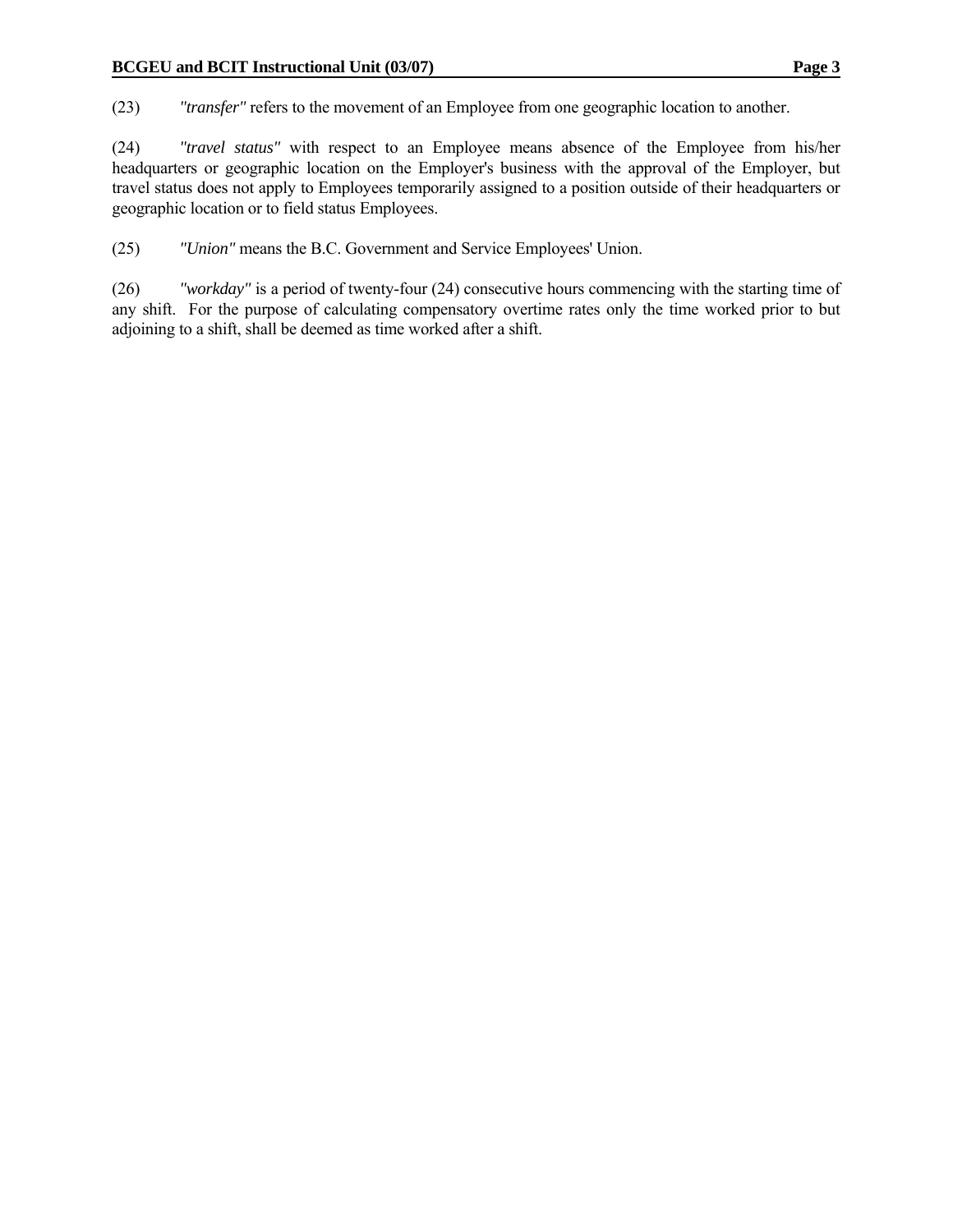# **ARTICLE 1 - PREAMBLE**

### **1.1 Purpose of Agreement**

 (a) The purpose of this Agreement is to establish and maintain orderly collective bargaining procedures between the Employer and the Union.

 (b) The Parties to this Agreement share a desire to improve the quality of service to the public of British Columbia. Accordingly, they are determined to establish, within the framework provided by the law, an effective working relationship at all levels of the Employer's service in which members of the Bargaining Unit are employed.

### **1.2 Future Legislation**

In the event that any future legislation renders null and void or materially alters any provision of this Agreement, the remaining provisions shall remain in effect for the term of the Agreement, and the Parties hereto shall negotiate a mutually agreeable provision to be substituted for the provision so rendered null and void or materially altered.

### **1.3 Conflict with Regulations**

In the event that there is a conflict between the contents of this Agreement and any regulation made by the Employer, or on behalf of the Employer, this Agreement shall take precedence over the said regulation.

### **1.4 Notice of Legislative Change**

The Employer agrees that no proposal submitted by the Employer to amend, repeal or revise the *College and Institute Act*, the *Labour Relations Code* or regulations made pursuant thereto, which would affect the terms and conditions of employment of Employees covered by this Agreement shall be put forward without first notifying the Union in writing of the nature of the proposal.

#### **1.5 Use of Singular Terms**

Wherever the singular is used in this Agreement, the same shall be construed as meaning the plural if the context requires unless otherwise specifically stated.

#### **1.6 Human Rights Code**

The Parties hereto subscribe to the principles of the *Human Rights Code* of British Columbia.

#### **1.7 Harassment and Discrimination**

(a) The Union and the Employer recognize the right of Employees to work and students to learn in an environment free of harassment and discrimination.

 (b) The Parties agree that the policy and procedures respecting complaints of harassment and discrimination shall be those found in the *"Harassment and Discrimination Policy and Procedures"*.

 (c) The Harassment and Discrimination Policy and Procedures may be amended from time to time by mutual agreement of the Parties.

(d) The Employer undertakes to discipline an Employee who engages in conduct contrary to the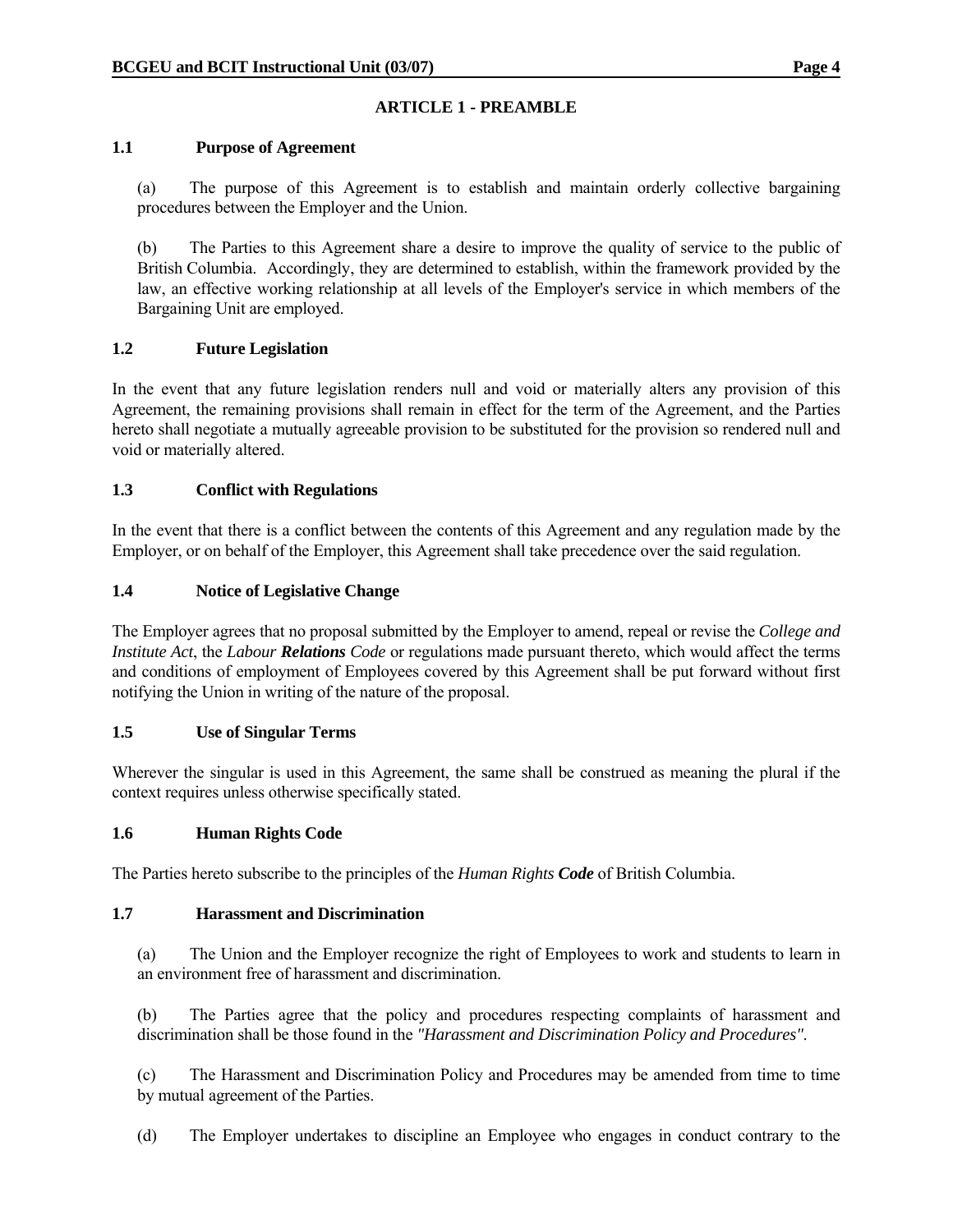provisions of the Harassment and Discrimination Policy.

 (e) Notwithstanding Clause 16 of the *"Harassment and Discrimination Policy and Procedures"*, it shall form part of the Collective Agreement and remain in effect for the duration of this Collective Agreement.

 (f) Copies of the Harassment and Discrimination Policy and Procedures will be available to Employees on request at the offices of the Deans and Associate Deans.

### **1.8 Management Rights**

The Union acknowledges that the management of the Institute and the direction of the Employees in the Bargaining Unit is exclusive to the Employer except as this Agreement otherwise provides.

# **ARTICLE 2 - UNION RECOGNITION AND RIGHTS**

# **2.1 Bargaining Unit Defined**

The Bargaining Unit shall consist of all Employees covered by the Certificate of Bargaining issued by the Labour Relations Board except those persons employed in a managerial or confidential capacity.

The Parties recognize that referral to the legislated authority is the ultimate step to resolve a dispute and that the Parties will make every attempt to freely and fully negotiate the matter of exclusions and to resolve the issues as expeditiously as possible.

Where the Employer seeks to exclude a position, representation shall be made to the Union in writing. Where agreement is not reached within fourteen (14) days of receipt of initial representation, the matter shall be submitted to the legislated authority for adjudication.

The Employer shall make every attempt to provide time prior to making an appointment for the process outlined above to be completed. Where it becomes necessary to fill a new position in dispute the incumbent will not be considered in the unit until determination is made by the legislated authority. Established or upgraded positions in the Bargaining Unit shall not be excluded except by mutual agreement or a decision of the legislated authority.\*1

# **2.2 Bargaining Agent or Recognition**

The Employer recognizes the B.C. Government and Service Employees' Union as the exclusive bargaining agent for all Employees to whom the certification issued by the Labour Relations Board applies.

# **2.3 Correspondence**

 $\overline{a}$ 

The Employer agrees that all correspondence between the Employer and the Union related to matters covered in this Agreement shall be sent to the President of the Union or his/her designate and to the Chair of the Bargaining Unit.

The Employer agrees that a copy of any correspondence between the Employer and any Employee in the

<sup>&</sup>lt;sup>1\*</sup>Legislated authority for the purpose of this clause means the legislated authority determined to have jurisdiction.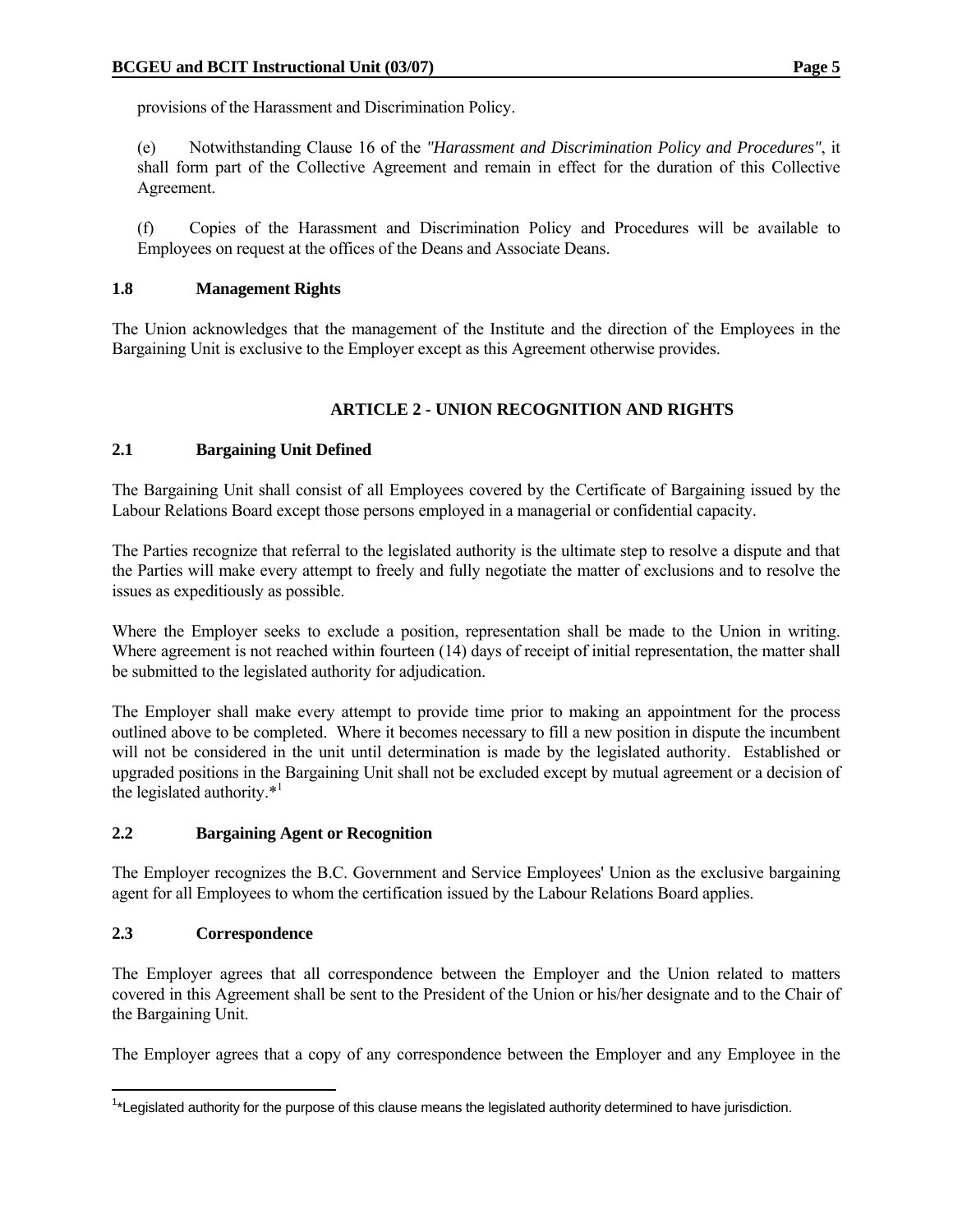Bargaining Unit covered by this Agreement pertaining to the interpretation or application of any clause in this Agreement as it applies to that Employee, shall be forwarded to the President of the Union or his/her designate, and to the Chair of the Bargaining Unit.

# **2.4 No Other Agreement**

No Employee covered by this Agreement shall be required or permitted to make a written or oral agreement with the Employer or its representatives which may conflict with the terms of this Agreement.

# **2.5 No Discrimination for Union Activity**

The Employer and the Union agree that there shall be no discrimination, interference, restriction or coercion exercised or practised with respect to any Employee for reason of membership or activity in the Union.

# **2.6 Recognition and Rights of Stewards**

The Employer recognizes the Union's right to select stewards to represent Employees. The Employer and the Union will agree on a reasonable number of shop stewards taking into account both operational and geographic considerations.

The Union will provide the Employer with a list of the Employees designated as stewards and indicate the jurisdiction of each steward.

A steward or his/her alternate shall obtain the permission of his/her immediate supervisor before leaving his/her work to perform duties as a steward. On resuming his/her normal duties, the steward shall notify his/her supervisor. Leave for this purpose shall not be unreasonably withheld and will be with pay.

The duties of stewards shall include:

(a) Investigation of complaints of an urgent nature.

 (b) Investigation of grievances and assisting any Employee whom the steward represents in presenting and preparing the grievance in accordance with the grievance procedure.

- (c) Supervision of ballot boxes and other related functions during ratification votes.
- (d) Attending meetings at the request of the Employer.

# **2.7 Bulletin Boards**

The Employer shall provide bulletin board facilities for the exclusive use of the Union, the sites to be determined by mutual agreement. The use of such bulletin board facilities shall be restricted to the business affairs of the Union.

# **2.8 Union Insignia**

- (a) A Union member shall have the right to wear or display the recognized insignia of the Union. The Union agrees to furnish to the Employer at least one Union shop card, for each of the Employer's places of operation covered by this Agreement, to be displayed on the premises. Such card will remain the property of the Union and shall be surrendered upon demand.
- (b) The recognized insignia of the Union shall include the designation *"BCGEU"*. This designation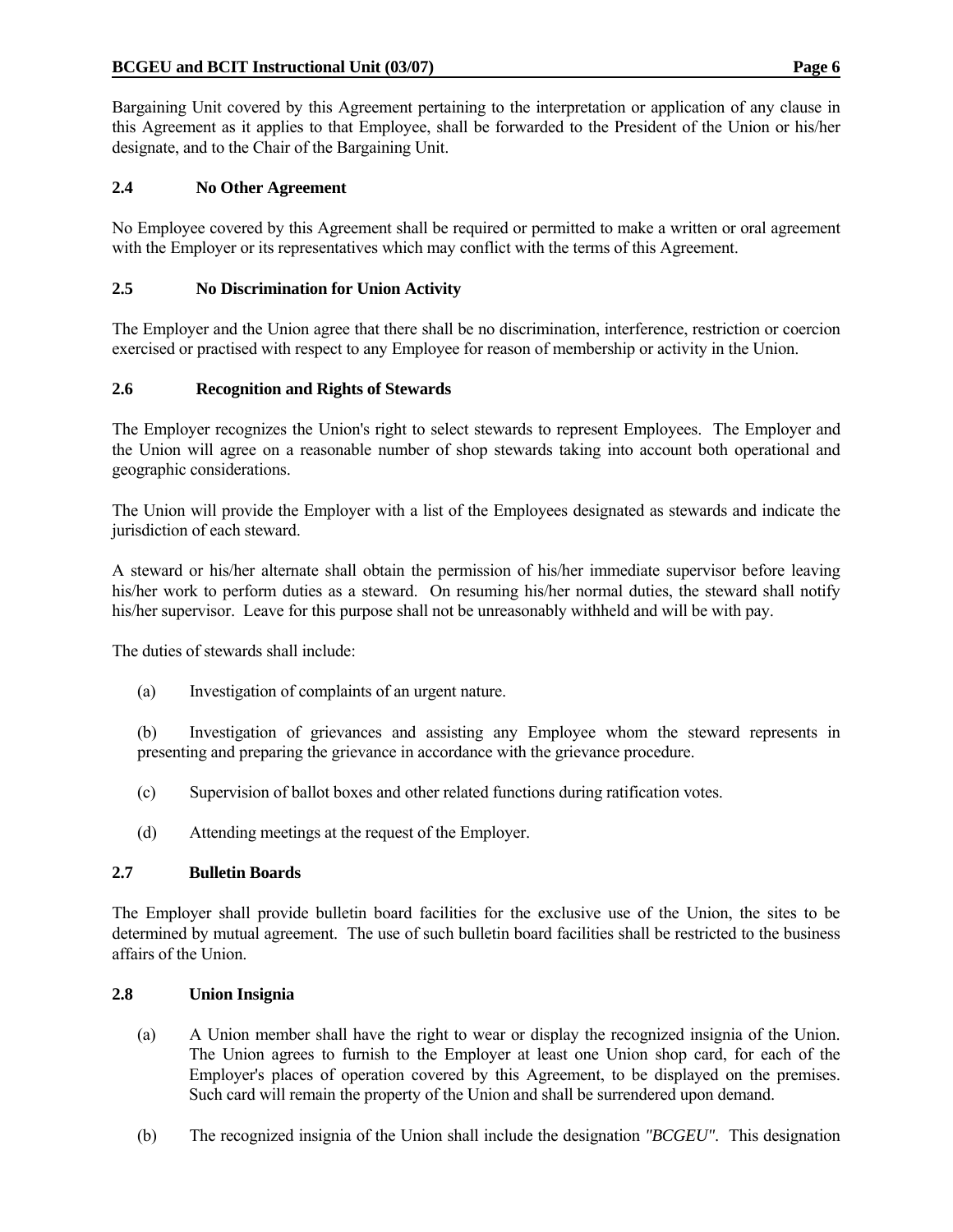shall, at the Employee's option, be placed on stenography typed by a member of the Union. This designation shall be placed below the signatory initials on typewritten correspondence.

# **2.9 Right to Refuse to Cross Picket Lines**

- (a) All Employees covered by this Agreement shall have the right to refuse to cross a picket line arising out of a dispute as defined in the *Labour Relations Code* of British Columbia. Any Employee failing to report for duty shall be considered to be absent without pay. Failure to cross a picket line encountered in carrying out the Employer's business shall not be considered a violation of this Agreement nor shall it be grounds for disciplinary action.
- (b) No Employee covered by this Agreement shall be required to handle any product declared by the B.C. Federation of Labour to be a *"hot product"*.

# **2.10 Time Off for Union Business**

(a) *Without pay* - Leave of absence without pay and without loss of seniority will be granted:

 (1) to an elected or appointed representative of the Union to attend conventions of the Union and bodies to which the Union is affiliated;

 (2) for elected or appointed representatives of the Union to attend to Union business which requires them to leave their general work area;

 (3) for four (4) Employees who are representatives of the Union on the Bargaining Committee to attend meetings of the Bargaining Committee;

 (4) to Employees called by the Union to appear as witnesses before an Arbitration Board or the Labour Relations Board of B.C.;

# (b) *With pay* - Leave of absence with basic pay, and without loss of seniority will be granted:

 (1) for four (4) Employees who are appointed members of the Union's Bargaining Committee to carry on the negotiations with the Employer;

 (2) to Employees appointed by the Union as Union representatives to joint Union/Management Committees as specified in this Agreement to attend meetings of the Committees;

 (3) to Employees designated to sit as an observer on a Selection Panel in accordance with Article 11.3.

 (c) Where an Employee has his/her days of annual leave displaced for reasons contained in Article 2.10(a)(3) **and** (4) and 2.10(b)(1) (2), those days shall be rescheduled at a later date by mutual agreement between the Employer and the Employee. Where rescheduling is not possible within the calendar year, a carryover of five (5) displaced days shall be granted by the Employer in addition to the entitlement in Article 17.8. The balance of displaced leave shall be paid out or may be carried over by mutual agreement.

 To facilitate the administration of this Article when leave without pay is granted, the leave shall be given with basic pay and the Union shall reimburse the Employer for salary and benefit costs, including travel time incurred. Leave of absence under this article shall include sufficient travel time. It is understood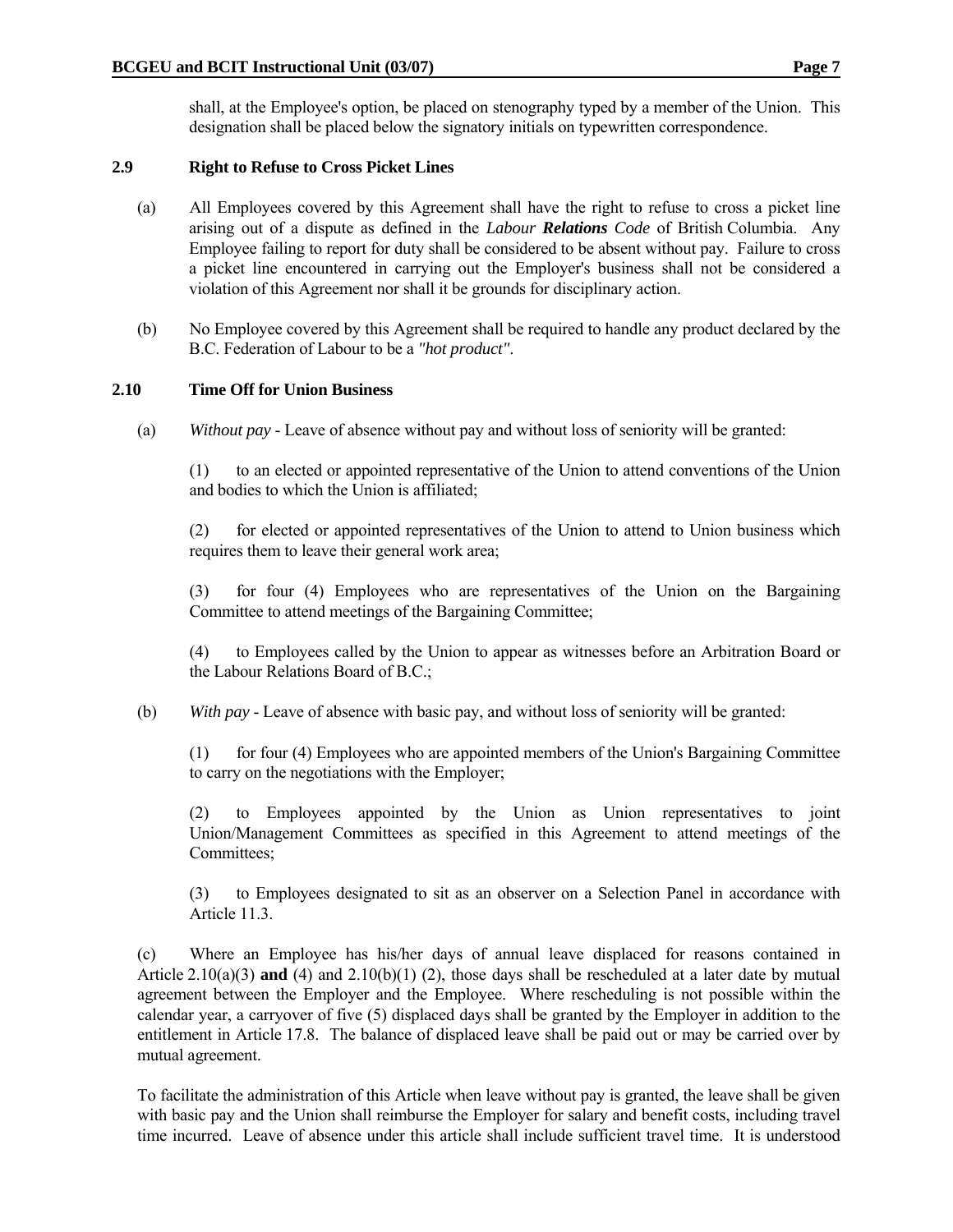that Employees granted leave of absence pursuant to this Article shall receive their current rates of pay while on leave of absence with pay.

 The Union shall provide the Employer with reasonable notice prior to the commencement of leave under this Article. The Employer agrees that any of the above leaves of absence shall not be unreasonably withheld.

# **2.11 Emergency Services**

The Parties recognize that in the event of a strike or lockout, situations may arise of an emergency nature. To this end, the Employer and the Union will agree to provide services of an emergency nature.

# **ARTICLE 3 - UNION SECURITY**

 (a) All Employees in the Bargaining Unit who, on March 8, 1974, were members of the Union or thereafter became members of the Union shall, as a condition of continued employment, maintain such membership (subject to the provisions of Section 11 of the *Labour Relations Code* of British Columbia).

 (b) All Employees hired on or after March 8, 1974 shall, as a condition of continued employment, become members of the Union and maintain such membership, upon completion of thirty (30) days as an Employee (subject only to the provisions of Section 11 of the *Labour Relations Code* of British Columbia).

 (c) Nothing in this Agreement shall be construed as requiring a person who was an Employee prior to March 8, 1974, to become a member of the Union.

# **ARTICLE 4 - CHECK-OFF OF UNION DUES**

 (a) The Employer shall, as a condition of employment, deduct from the monthly wages or salary of each Employee in the Bargaining Unit, whether or not the Employee is a member of the Union, the amount of the regular dues payable to the Union by a member of the Union.

 (b) The Employer shall deduct from any Employee who is a member of the Union any assessments levied in accordance with the Union Constitution and/or Bylaws and owing by the Employee to the Union.

 (c) Deductions shall be made in each payroll period and membership dues or payments in lieu thereof shall be considered as owing in the period for which they are so deducted.

 (d) All deductions shall be remitted to the President of the Union not later than twenty-eight (28) days after the date of deduction and the Employer shall also provide a list of names of those Employees from whose salaries such deductions have been made together with the amount deducted from each Employee.

 (e) Before the Employer is obliged to deduct any amount under Section (a) of this article, the Union must advise the Employer in writing of the amount of its regular dues. The amount so advised shall continue to be the amount to be deducted until changed by further written notice to the Employer signed by the President of the Union. Upon receipt of such notice, such changed amount shall be the amount deducted.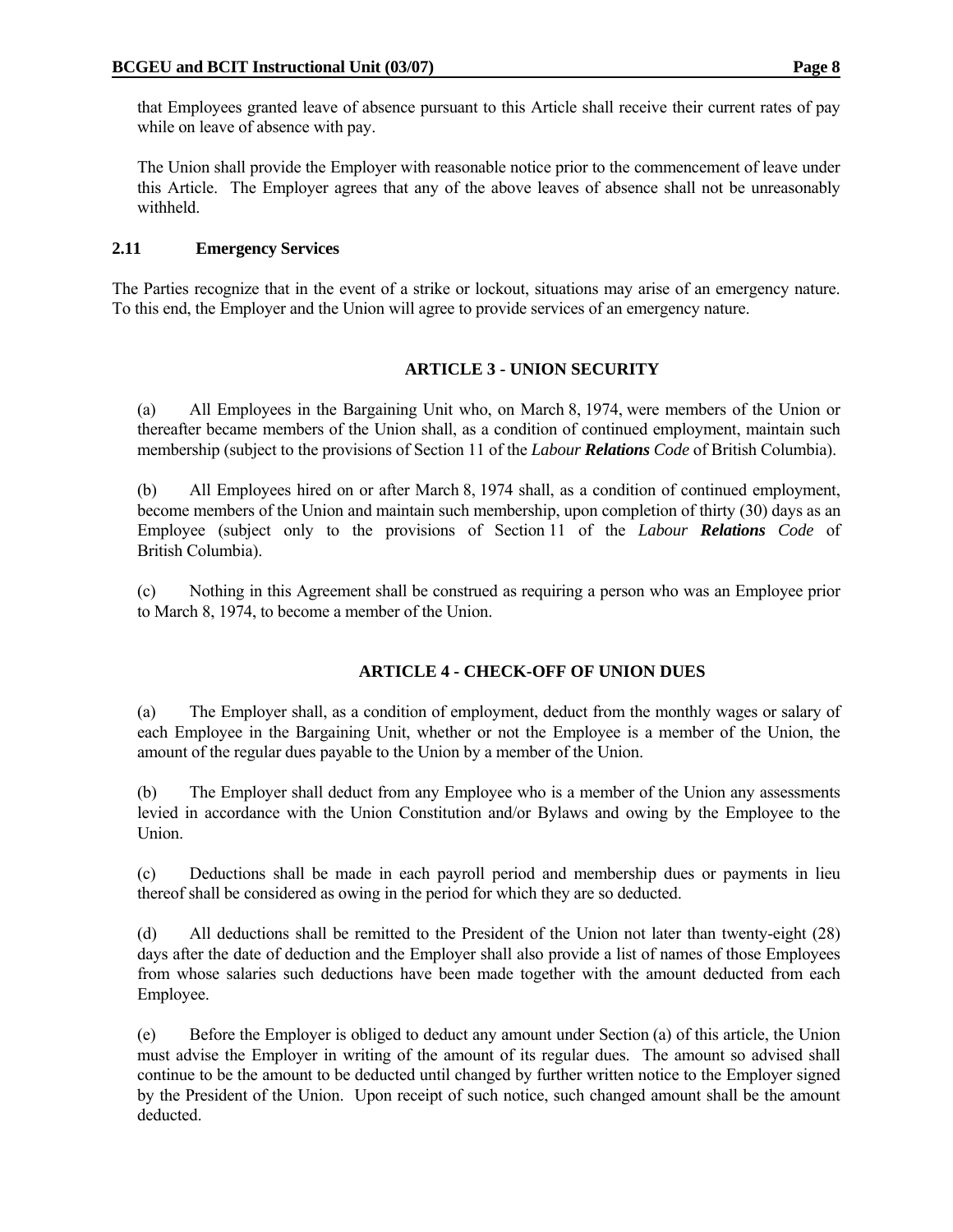(f) From the date of the signing of this Agreement and for its duration, no Employee organization other than the Union shall be permitted to have membership dues or other monies deducted by the Employer from the pay of the Employees in the Bargaining Unit.

 (g) The Employer shall supply each Employee, without charge, a receipt for income tax purposes in the amount of the deductions paid to the Union by the Employee in the previous year. Such receipts shall be provided to the Employees prior to March 1st of the succeeding year.

 (h) An Employee shall, as a condition of continued employment, complete an authorization form providing for the deduction from an Employee's monthly wages or salary the amount of the regular dues payable to the Union by a member of the Union.

# **ARTICLE 5 - EMPLOYER AND UNION SHALL ACQUAINT NEW EMPLOYEES**

 (a) The Employer agrees to acquaint new Employees with the fact that a Collective Agreement is in effect and with the conditions of employment set out in the articles dealing with Union Security and Dues Check-off. A new Employee shall be advised of the name and location of his/her steward. Whenever the steward is employed in the same work area as the new Employee, the Employee's immediate supervisor will introduce him/her to his/her steward. Where operational requirements permit, the Employer agrees that a Union steward will be given an opportunity to interview each new Employee within regular working hours, without loss of pay, for fifteen (15) minutes sometime during the first thirty (30) days of employment for the purpose of acquainting the new Employee with the benefits and duties of Union membership and the Employee's responsibilities and obligations to the Employer and the Union.

 (b) In order to facilitate the administration of this section, the Chair of the Bargaining Unit shall be notified in writing by the Employer of the hiring of all new Employees within five (5) days of their appointment.

# **ARTICLE 6 - EMPLOYER-UNION RELATIONS**

# **6.1 Representation**

No Employee or group of Employees shall undertake to represent the Union at meetings with the Employer without the proper authorization of the Union. To implement this, the Union shall supply the Employer with the names of its officers and similarly, the Employer shall supply the Union with a list of its supervisory or other personnel with whom the Union may be required to transact business.

# **6.2 Union Representatives**

The Employer agrees that access to its premises will be granted to representatives of the Union when dealing or negotiating with the Employer, as well as for the purpose of investigating and assisting in the settlement of a grievance.

Representatives of the Union shall notify the excluded designated supervisory official in advance of their intention and their purpose for entering and shall not interfere with the operation of the department or section concerned.

In order to facilitate the orderly, as well as the confidential investigation of grievances, the Employer will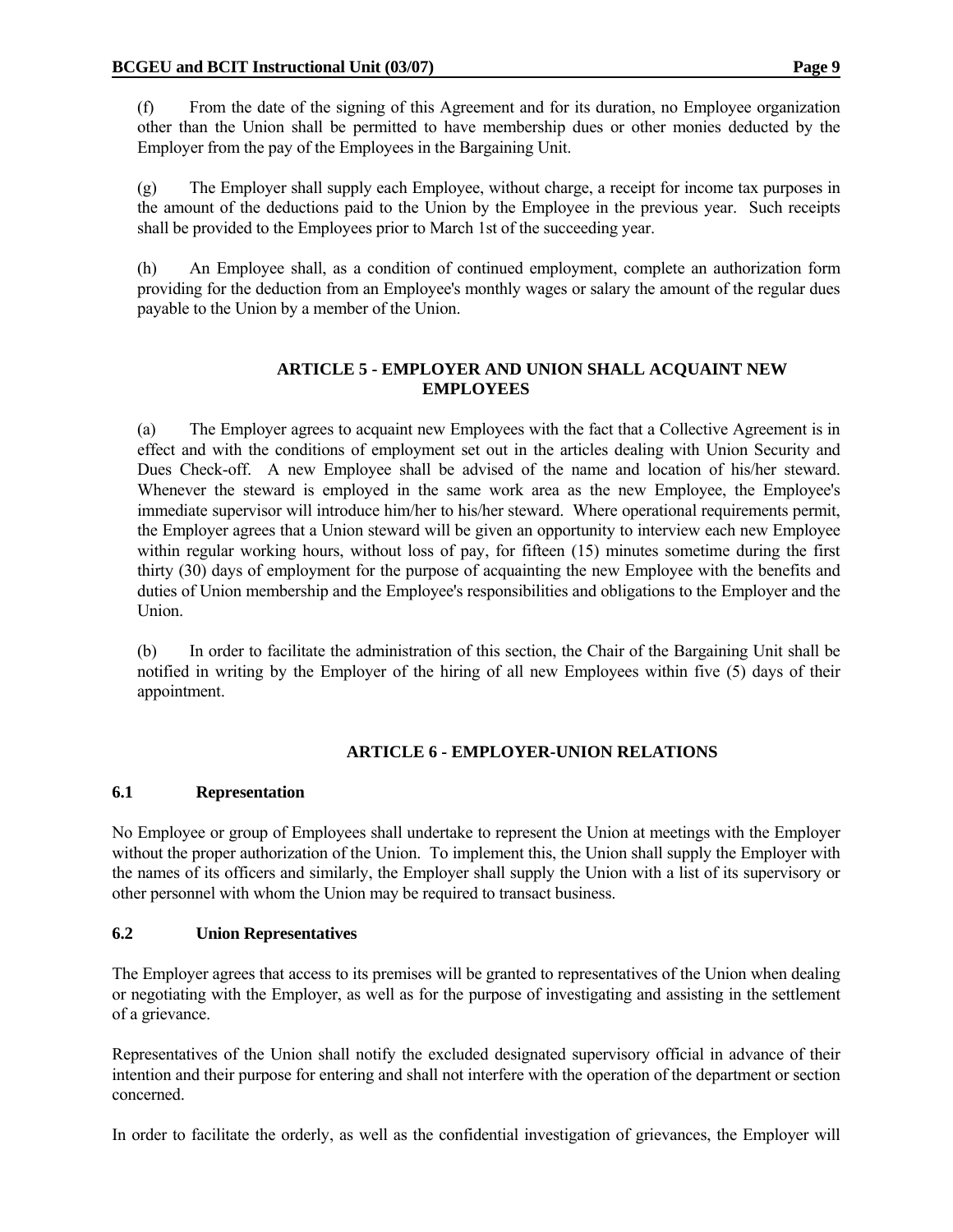make available to Union representatives or stewards temporary use of an office or similar facility.

The Employer recognizes that in some circumstances it is difficult for the President or his/her Union representative to meet with Employees outside of normal working hours. In such cases, the President or his/her designate shall submit a request in writing to the Employer to meet with Employees during working hours in their normal place of work. Subject to operational requirements, the Employer shall grant permission for such a meeting not to exceed one hour's (1) duration. Attendance at such meetings shall be considered time worked.

The Employer may, upon written request from the President or his/her designate, allow reasonable time for a designated representative of the Union on the agenda of any course, training session, or seminar sponsored by the Employer. Such permission will not be unreasonably withheld.

#### **6.3 Technical Information**

The Employer agrees to provide to the Union such information that is available relating to Employees in the Bargaining Unit, as may be required by the Union for collective bargaining purposes.

### **ARTICLE 7 - GRIEVANCES**

### **7.1 Grievance Procedure**

The Employer and the Union recognize that grievances may arise concerning;

 (a) differences between the Parties respecting the interpretation, application, operation or any alleged violation of a provision of this Agreement, or arbitral award, including a question as to whether or not a matter is subject to arbitration; or

(b) the dismissal, discipline or suspension of an Employee bound by this Agreement.

The procedure for resolving a grievance shall be the grievance procedure in this Article.

# **7.2 Step 1**

In the first step of the grievance procedure, every effort shall be made to settle the dispute with the designated excluded supervisor. The aggrieved Employee shall have the right to have his/her steward present at such a discussion. If the dispute is not resolved orally, the aggrieved Employee may submit a written grievance, through the Union steward, to Step 2 of the grievance procedure.

The Employer shall provide the Union with a list of the appropriate designated excluded supervisors and his/her area of responsibility within the Institute.

In the event the appropriate designated excluded supervisor is not available, the grievance may be presented to the Institute's Labour Relations **Consultants** or the **Manager** of Labour Relations.

# **7.3 Time Limit to Present Initial Grievance**

An Employee who wishes to present a grievance at Step 2 of the grievance procedure, in the manner prescribed in Article 7.4, must do so no later than thirty (30) days after the date;

(a) on which he/she was notified orally or in writing, of the action or circumstances giving rise to the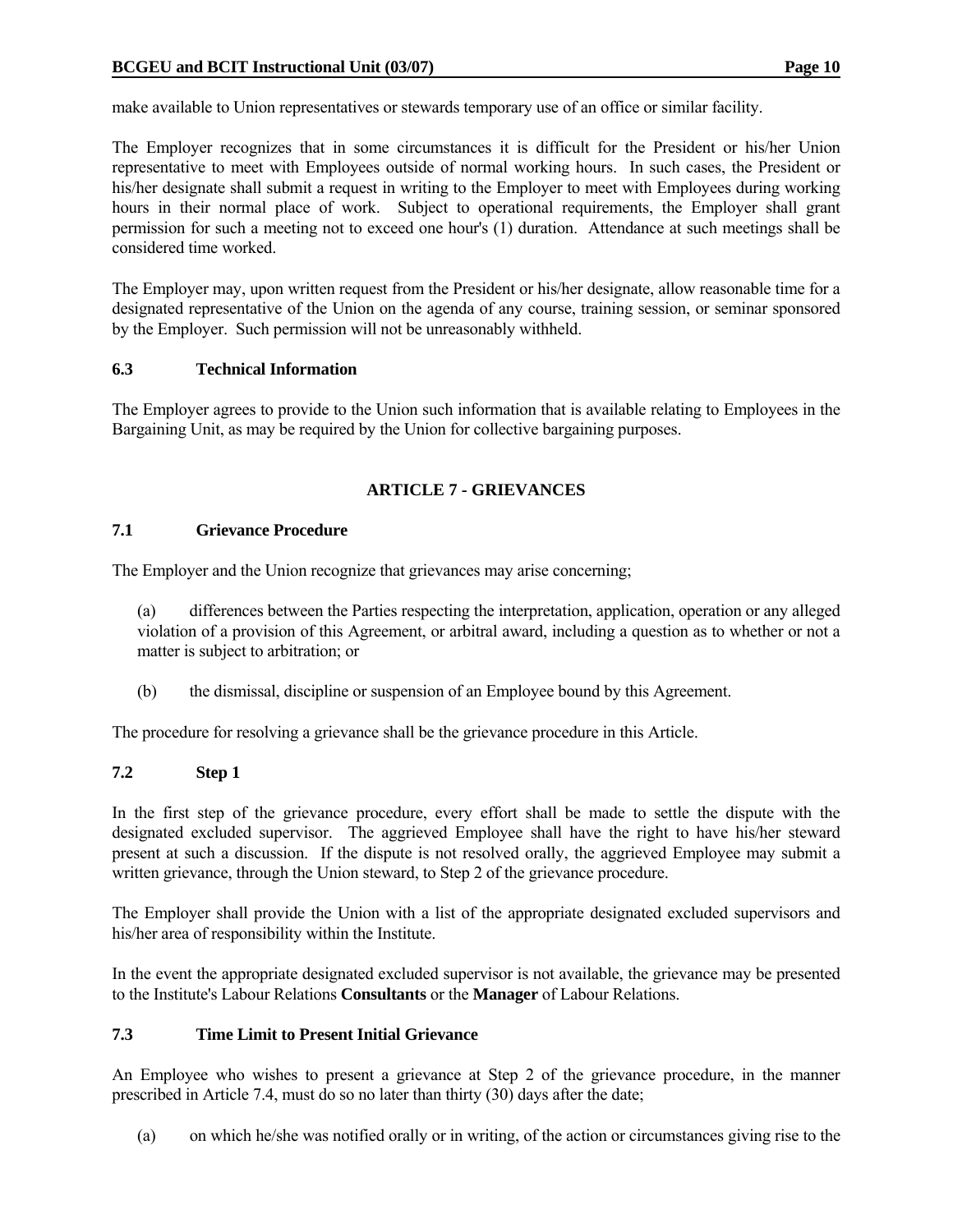grievance;

(b) on which he/she first became aware of the action or circumstances giving rise to the grievance.

### **7.4 Step 2**

(a) Subject to the time limits in 7.3, the Employee may present a grievance at this level by:

 (1) recording this grievance on the appropriate grievance form, setting out the nature of the grievance and the circumstances from which it arose;

 (2) stating the article or articles of the Agreement infringed upon or alleged to have been violated, and the remedy or correction required; and

 (3) transmitting this grievance to the designated excluded supervisor through the Union steward.

(b) The designated excluded supervisor shall:

 (1) forward the grievance to the representative of the Employer authorized to deal with grievances at Step 2; and

(2) provide the Employee with a receipt stating the date on which the grievance was received.

# **7.5 Time Limit to Reply at Step 2**

The representative designated by the Employer to handle grievances at Step 2 shall reply in writing to an Employee's grievance within fourteen (14) days of receiving the grievance at Step 2.

#### **7.6 Step 3**

The President of the Union, or his/her designate, may present a grievance at Step 3:

 (a) Within fourteen (14) days after the decision has been conveyed to him/her by the representative designated by the Employer to handle grievances at Step 2;

(b) Within fourteen (14) days after the Employer's reply was due.

#### **7.7 Time Limit to Reply at Step 3**

The representative designated by the Employer to handle grievances at Step 3 shall reply in writing to the grievance within fourteen (14) days of receipt of the grievance at Step 3.

### **7.8 Failure to Act**

If the President of the Union, or his/her designate, does not present a grievance to the next higher level within the prescribed time limits, the grievance will be deemed to be abandoned. However, the Union shall not be deemed to have prejudiced its position on any future grievance.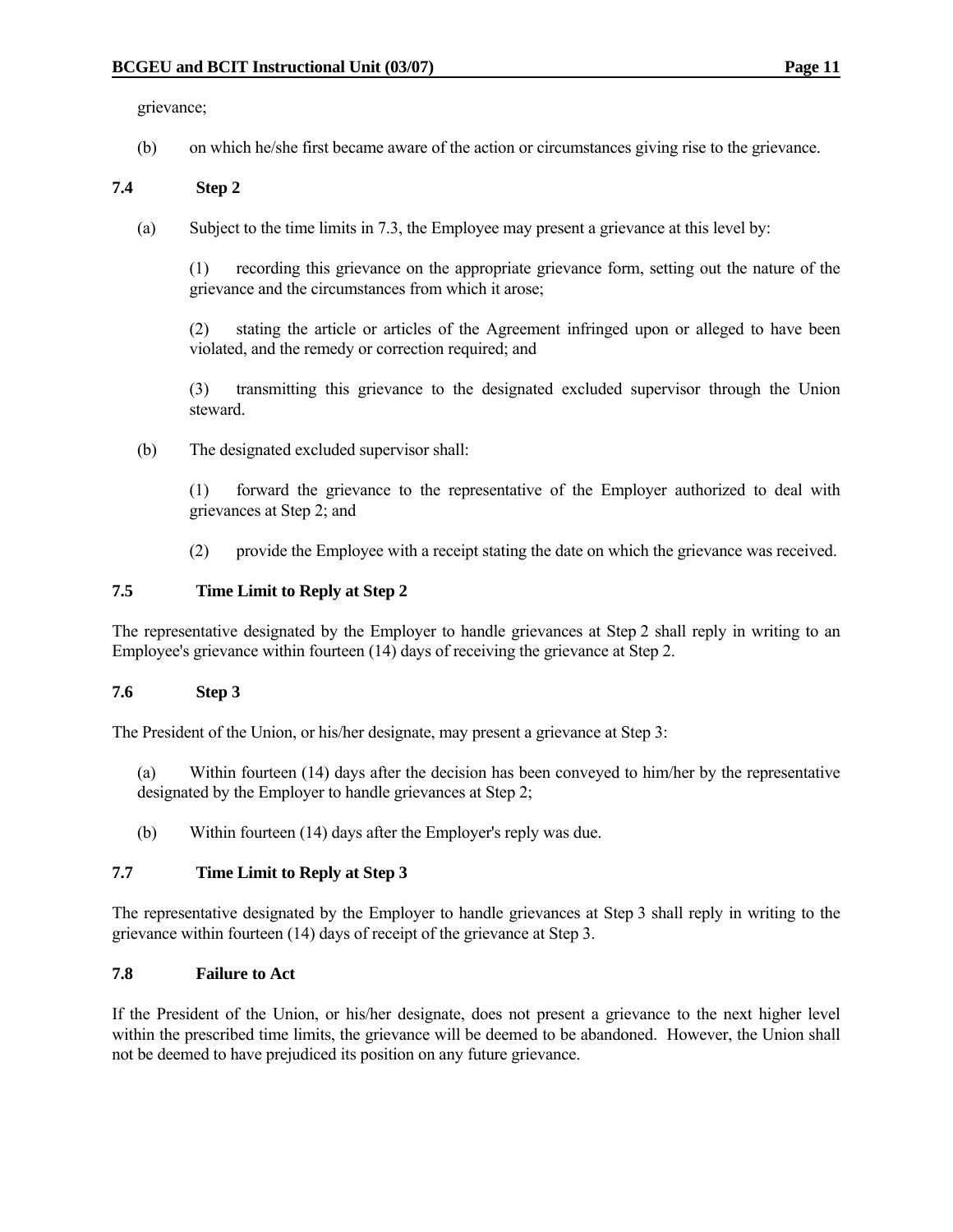#### **7.9 Time Limit to Submit to Arbitration**

Failing satisfactory settlement at Step 3, and pursuant to Article 8, the President, of the Union or his/her designate, may inform the Employer of his/her intention to submit the dispute to arbitration (Article 8.1, the Alternative Grievance Resolution Procedure (Article 8.9) or Fast Track Arbitration (Article 8.10) within:

- (a) thirty (30) days after the Employer's decision has been received;
- (b) thirty (30) days after the Employer's decision was due.

#### **7.10 Administrative Provisions**

 (a) Grievances and replies at Step 3 of the grievance procedure and notification to arbitrate shall be by registered mail.

 (b) Grievances, replies and notification shall be deemed to be presented on the day on which they are registered, and received on the day they were delivered to the appropriate office of the Employer or the Union.

 (c) In the event of a dispute, strike, lockout or other work stoppage in the Canada Post Office, within British Columbia, this section shall not apply.

### **7.11 Expedited Arbitration**

(a) *Dismissal or Suspension Grievances*

 (1) The Employer shall notify an Employee in writing of its decision to suspend, or discharge the Employee and shall in the notice indicate the reasons for the action.

 (2) A copy of the written notice of dismissal or suspension shall be forwarded to the President of the Union within five (5) days of the action being taken.

 (3) The Employee, within five (5) working days of receiving the notice, may file a grievance regarding the Employer's action.

 (4) The grievance shall be heard by an arbitration board (or a single arbitrator if mutually agreed) within ten (10) working days of filing. The Chairperson (or single arbitrator) shall be selected from a mutually agreed list on the basis of the person who is available to hear the case within ten (10) days.

 (5) The Parties may each name a nominee to the board, but the nominees must be available on the date acceptable to the Chairperson.

 (6) The arbitration board shall announce its decision orally or by letter within ten (10) working days of the hearing, with written reasons to follow.

(b) *Layoff/Recall, 13.3(f) and (h) Annual Leave, and Schedule "E", Part II*

 Any grievance pursuant to Articles 12, 13.3(f) and (h), 17.3 and 17.5 or Schedule *"E"*, Part II of this Agreement may be filed pursuant to the procedures in 7.11 (b).

(1) The Employee who wishes to file a grievance pursuant to 7.11(b), must do so no later than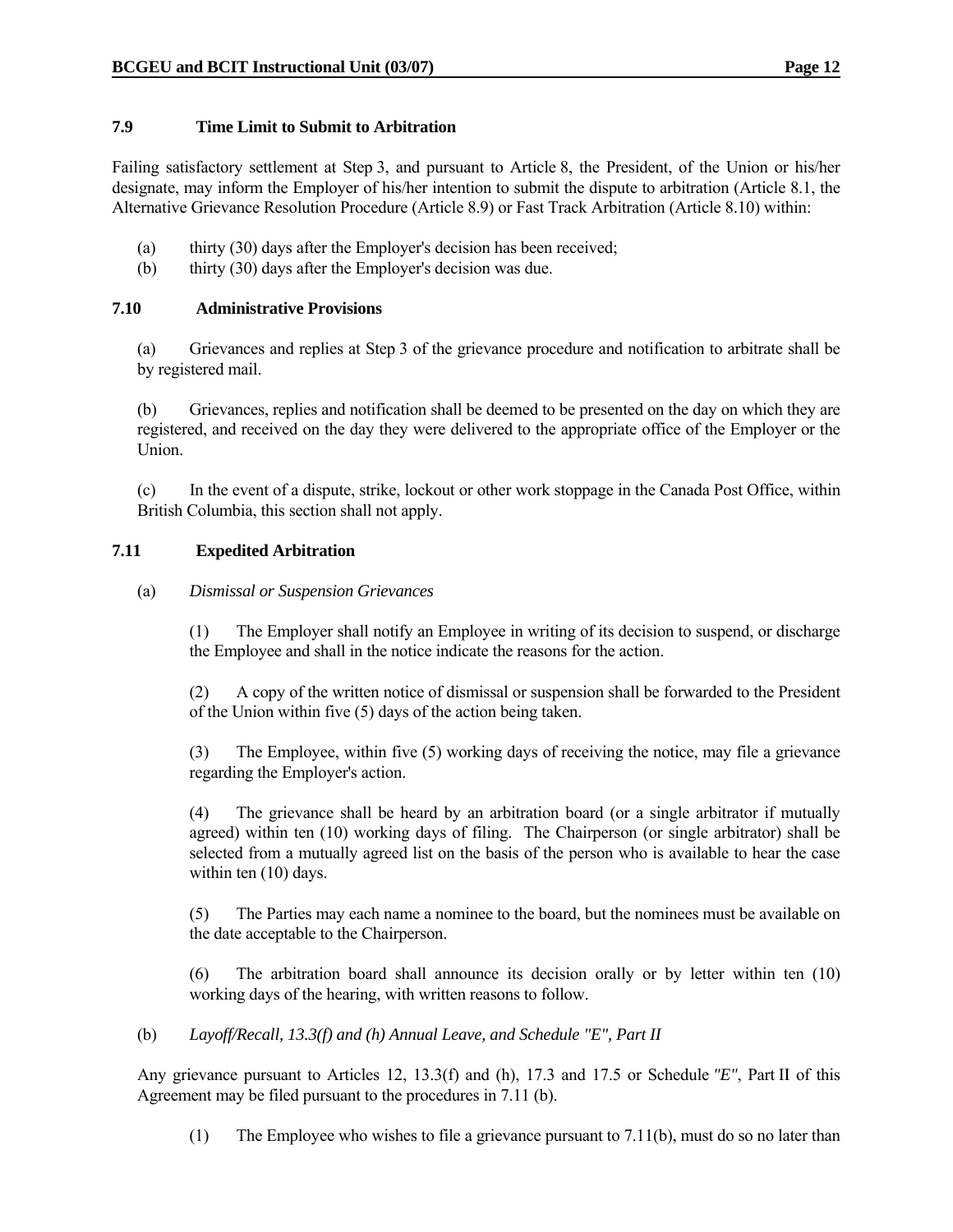five (5) working days after the date,

 (i) on which he/she was notified orally or in writing of the action or circumstances giving rise to the grievance; or

 (ii) on which he/she first became aware of the action or circumstances giving rise to the grievance.

 (2) The grievance shall be heard by an arbitration board (or a single arbitrator if mutually agreed) within ten (10) working days of filing. The Chairperson (or single arbitrator) shall be selected from a mutually agreed list on the basis of the person who is available to hear the case within ten (10) days. If the grievance is not referred to arbitration within four (4) months of date of filing under this Article, Article 7.8 will apply.

 (3) The Parties may each name a nominee to the board, but the nominees must be available on the date acceptable to the Chairperson.

 (4) The arbitration board shall announce its decision orally or by letter within ten (10) working days of the hearing, with written reasons to follow.

### **7.12 Deviation from Grievance Procedure**

The Employer agrees that, after a grievance has been initiated by the Union, the Employer's representatives will not enter into discussion or negotiation with respect to the grievance, either directly or indirectly, with the aggrieved Employee without the consent of the Union.

In the event that, after having initiated a grievance through the grievance procedure, an Employee endeavours to pursue the same grievance through any other channel, then the Union agrees that, pursuant to this article, the grievance shall be considered to have been abandoned.

#### **7.13 Policy Grievance**

Where either Party to this Agreement disputes the general application, interpretation or alleged violation of an article of this Agreement, the dispute shall be discussed initially with the Employer or the Union, as the case may be, within sixty (60) days of the occurrence. Where no satisfactory agreement is reached, either Party may submit the dispute to arbitration, as set out in Article 8 of this Agreement.

#### **7.14 Technical Objections to Grievances**

It is the intent of both Parties to this Agreement that no grievance shall be defeated merely because of a technical error other than time limitations in processing the grievance through the grievance procedure. To this end an arbitration board shall have the power to allow all necessary amendments to the grievance and the power to waive formal procedural irregularities in the processing of a grievance in order to determine the real matter in dispute and to render a decision according to equitable principles and the justice of the case.

# **7.15 Effective Date of Settlements**

Settlements reached at any step of the grievance procedure in this Article, other than 7.13, shall be applied retroactively to the date of the occurrence of the action or situation which gave rise to the grievance, but not prior to the effective date of the Agreement in effect at the time of the occurrence or the date set by a board of arbitration.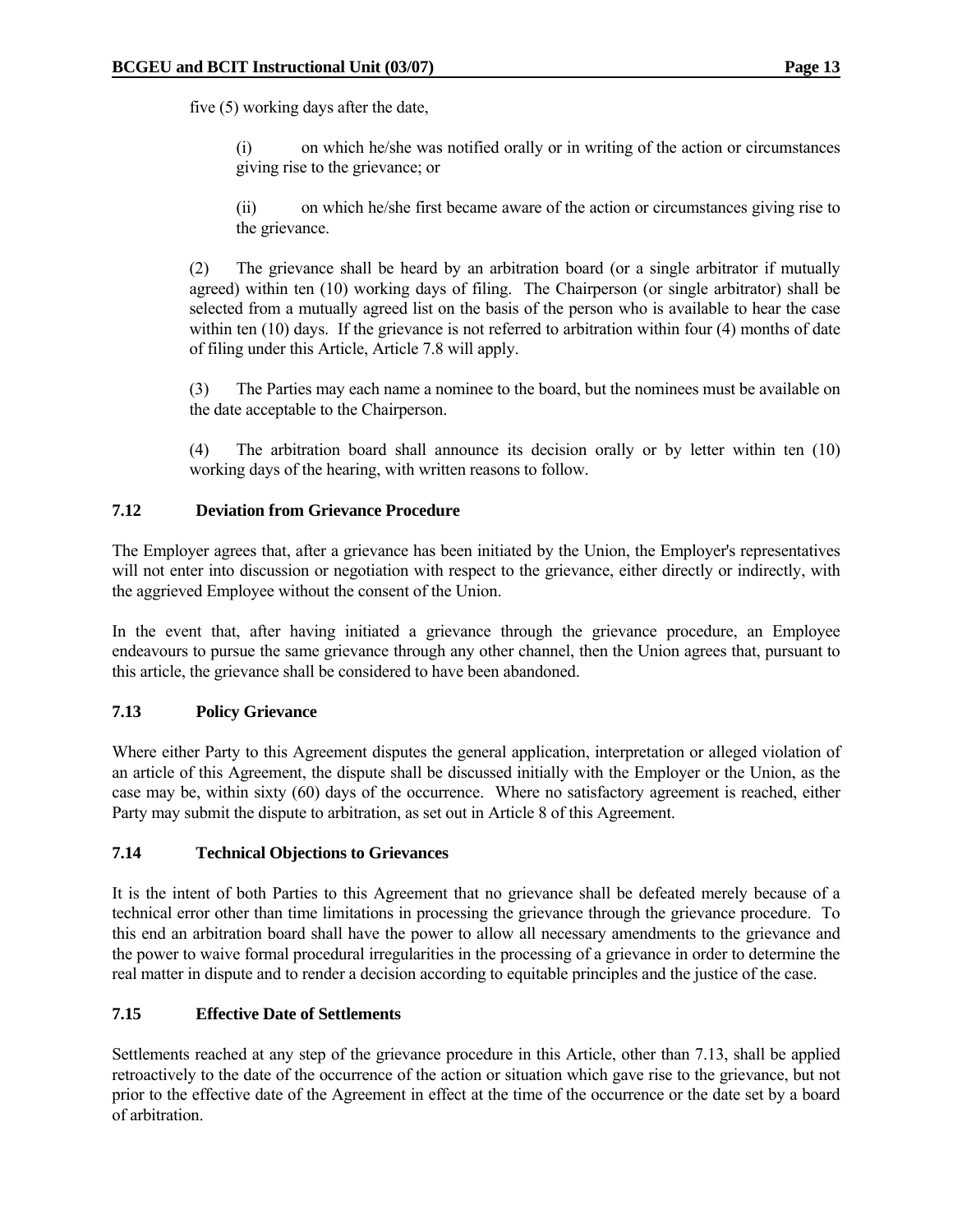#### **7.16 Amending of Time Limits**

The time limits fixed in this grievance procedure may be altered by mutual consent of the Parties, but the same must be in writing.

# **ARTICLE 8 - ARBITRATION**

#### **8.1 Notification**

Where a difference arising between the Parties relating to the interpretation, application or administration of this Agreement, including any questions as to whether a matter is arbitrable, or where an allegation is made that a term or condition of this Agreement has been violated, either of the Parties may, after exhausting the grievance procedure in Article 7, notify the other Party within thirty (30) days of the receipt of the reply at the third step, of its desire to submit the difference or allegations to arbitration.

### **8.2 Composition of the Board of Arbitration**

When a Party has requested that a grievance be submitted to arbitration, it shall indicate to the other Party to the agreement within seven (7) days of:

 (a) Its intention to submit the matter in dispute to a single arbitrator to be agreed upon by both Parties. Should either Party not agree to submit the dispute to a single arbitrator, both Parties shall then have seven (7) days to name their appointee pursuant to (b) of this Article; or

 (b) The name of its appointee to a Board of Arbitration. Within seven (7) days thereafter the other Party shall indicate the name of its appointee to the Board of Arbitration. The two appointees shall then meet to select an impartial chairperson.

#### **8.3 Failure to Appoint**

If the recipient of the notice fails to appoint an arbitrator, or the two appointees fail to agree upon a chairperson within seven (7) days of their appointment, the appointment shall be made pursuant to Section **86** of the *Labour Relations Code*.

#### **8.4 Board Procedure**

The Board may determine its own procedure in accordance with the *Labour Relations Code* of B.C. and shall give full opportunity to all Parties to present evidence and make representations. It shall hear and determine the difference or allegation and shall make every effort to render a decision within thirty (30) days of the conclusion of the hearing.

# **8.5 Decision of Board**

The decision of the majority shall be the decision of the Board. Where there is no majority decision, the decision of the chairperson shall be the decision of the Board. The decision of the Arbitration Board shall be final, binding and enforceable on the Parties pursuant to the *Labour Relations Code*. The Board shall have the power to dispose of a discharge or discipline grievance by any arrangement which it deems just and equitable. However, the Board shall not have the power to change this Agreement or to alter, modify or amend any of its provisions.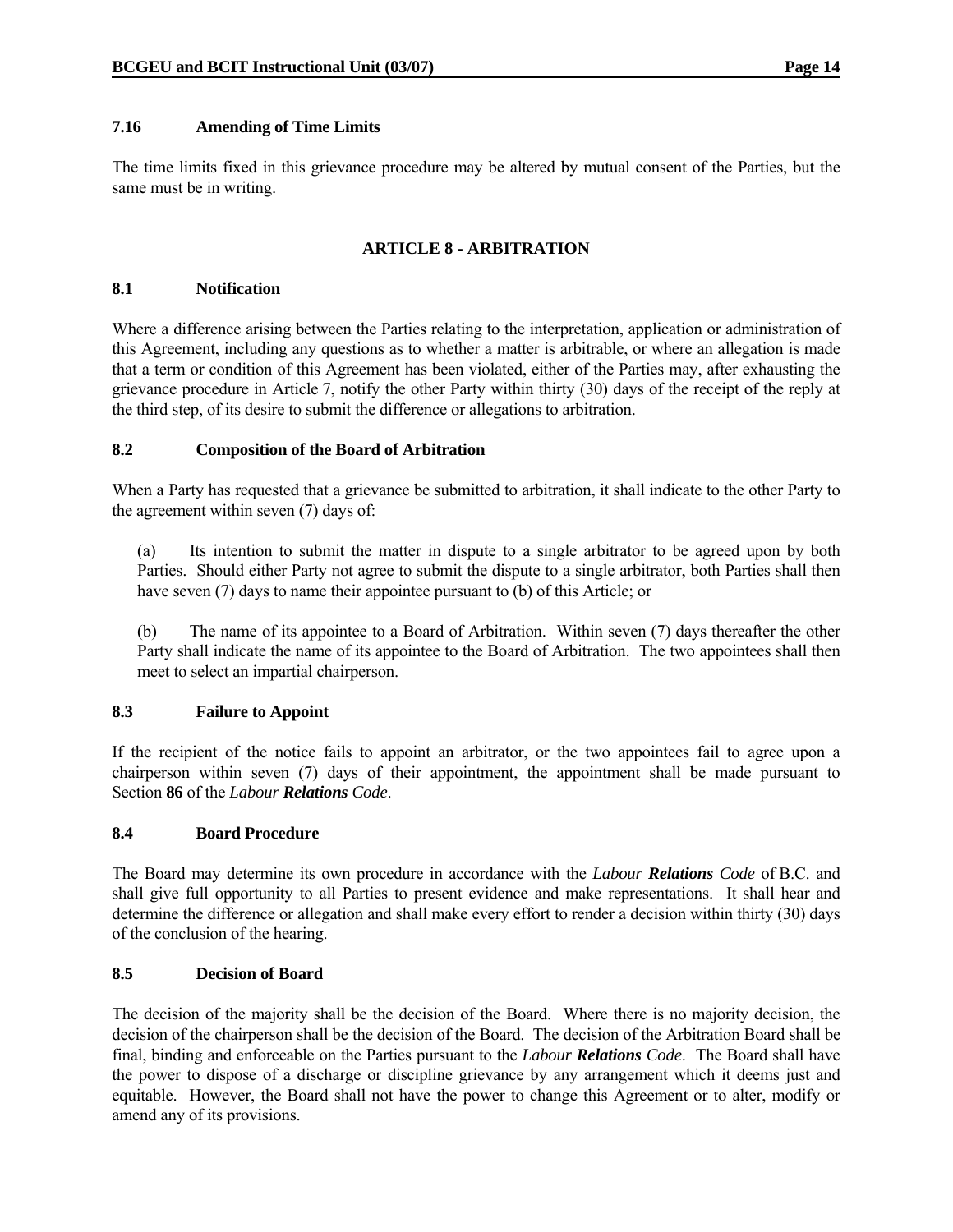#### **8.6 Disagreement on Decision**

Should the Parties disagree as to the meaning of the Board's decision, either Party may apply to the chairperson of the Arbitration Board to reconvene the Board to clarify the decision, which it shall make every effort to do within seven (7) days.

#### **8.7 Expenses of Arbitration Board**

Each Party shall pay:

- (a) The fees and expenses of the arbitrator it appoints;
- (b) One-half  $\binom{1}{2}$  of the fees and expenses of the chairperson.

#### **8.8 Amending Time Limits**

The time limits fixed in the arbitration procedure may be altered by mutual consent of the Parties but the same must be in writing.

#### **8.9 Alternate Grievance Resolution Procedure**

 (a) The Parties may mutually agree to the following procedure as an alternative to submitting matters of dispute to the formal arbitration procedure or the expedited arbitration procedure.

 (b) If a difference arises between the Parties relating to the dismissal, discipline or suspension of an Employee, or to the interpretation, application, operation or alleged violation of this Agreement, including any question as to whether a matter is arbitrable, during the term of the Collective Agreement, John Kinzie, or a substitute agreed to by the Parties, shall at the request of either Party:

- (1) investigate the difference;
- (2) define the issue in the difference; and
- (3) make written recommendations to resolve the difference

 within thirty (30) days of the date of receipt of the request; and, for thirty (30) days from that date, time does not run in respect of the grievance procedure.

 (c) The Parties agree that these hearings shall be conducted on a without prejudice basis and that the written recommendations of the third Party shall be of no precedential value and shall not thereafter be referred to by the Parties in respect of any other matter.

 Should a dispute not be resolved through the above procedure, either Party may submit the matter to arbitration pursuant to Article 7.11, 8.1 or 8.10.

 The provisions of Article 8.9 shall have effect with respect to those grievances filed subsequent to the ratification of the Collective Agreement.

#### **8.10 Fast Track Arbitration**

The Parties agree to the following fast track arbitration process for those grievances filed after the date of ratification of the Agreement:

(a) The Parties shall meet every four (4) months or as often as required to review all outstanding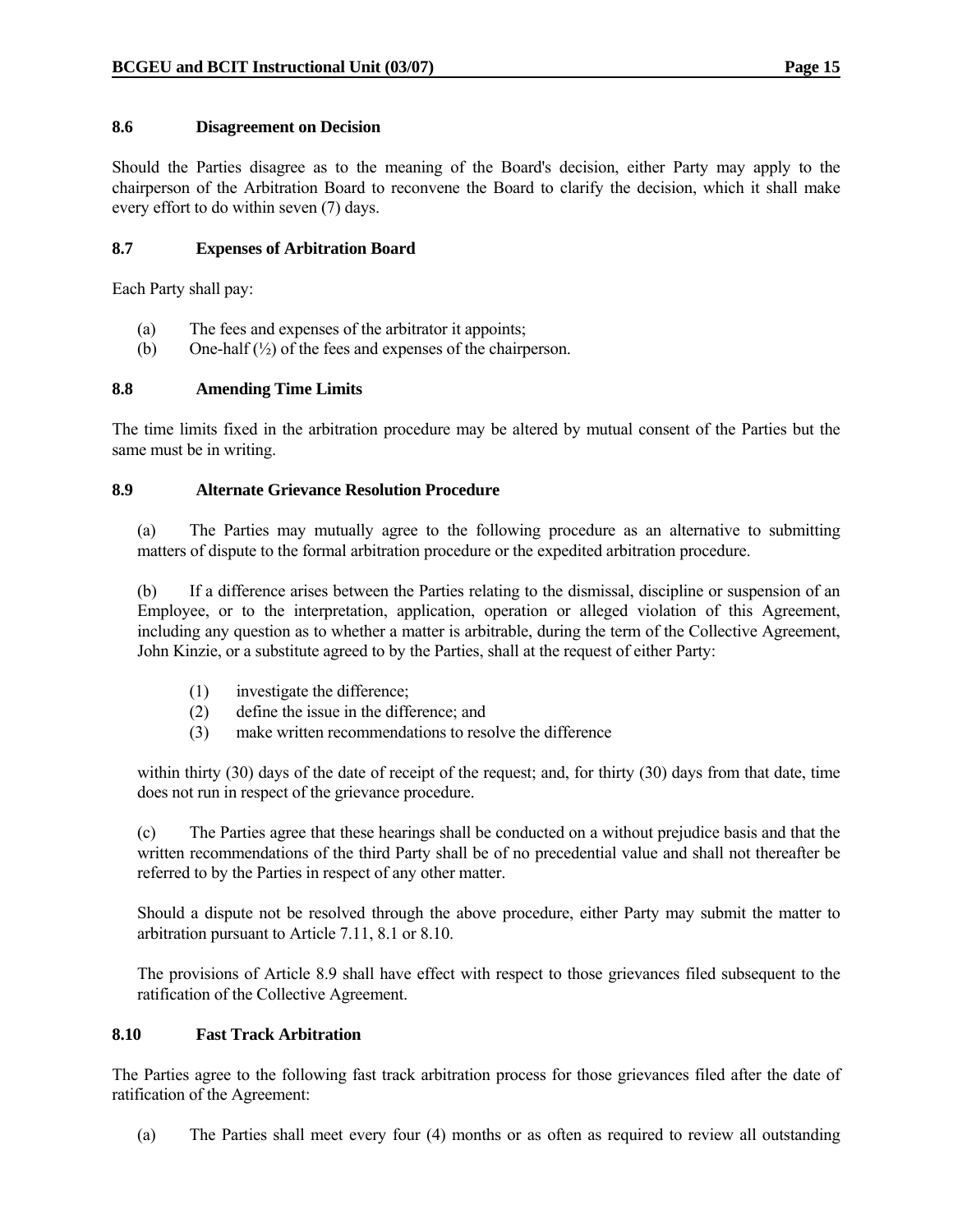grievances to determine by mutual agreement those grievances suitable for this process, and shall set dates for hearings of groups of grievances considered suitable for fast track arbitration.

 (b) All grievances shall be considered suitable for and resolved by fast track arbitration except grievances in the nature of:

- (1) dismissal;
- (2) suspension in excess of twenty (20) workdays;
- (3) policy grievances;
- (4) grievances requiring substantial interpretation of a provision of the Collective Agreement;
- (5) grievances requiring presentation of extrinsic evidence;
- (6) rejection on probation;
- (7) grievances where a Party intends to raise a preliminary objection;
- (8) demotions.

 By mutual agreement, a grievance falling into any of these categories may be placed into the fast track arbitration process.

 (c) The Parties shall mutually agree upon single arbitrators who shall be appointed to hear and resolve groups of grievances.

 (d) The arbitrator shall hear the grievance and shall render a decision within two (2) working days of such hearings. No written reasons for the decision shall be provided beyond that which the arbitrator deems appropriate to convey a decision.

 (e) Arbitration awards shall be of no precedential value and shall not thereafter be referred to by the Parties in respect of any other matter.

(f) All settlements of fast track arbitration cases prior to hearing shall be without prejudice.

 (g) A grievance determined by either Party to fall within one of the categories listed in (b) above may be removed from the fast track arbitration process at anytime prior to hearing and forwarded to a regular arbitration hearing pursuant to Article 7.11(a) and (b) or Article 8.1. However, every effort will be made by the Party removing the grievance from the fast track arbitration to provide at least two (2) weeks' notice prior to the date set for the hearing of its intent to remove a grievance from the cases scheduled for hearing.

 (h) The Parties shall equally share the cost of the fees and expenses of the arbitrator and hearing rooms.

# **ARTICLE 9 - DISMISSAL, SUSPENSION AND DISCIPLINE**

# **9.1 Burden of Proof**

In all cases of discipline, the burden of proof of just cause shall rest with the Employer.

#### **9.2 Dismissal**

The Employer, through authorized management, may dismiss any Employee for just cause. Notice of dismissal shall be in writing and shall set forth the reasons for dismissal.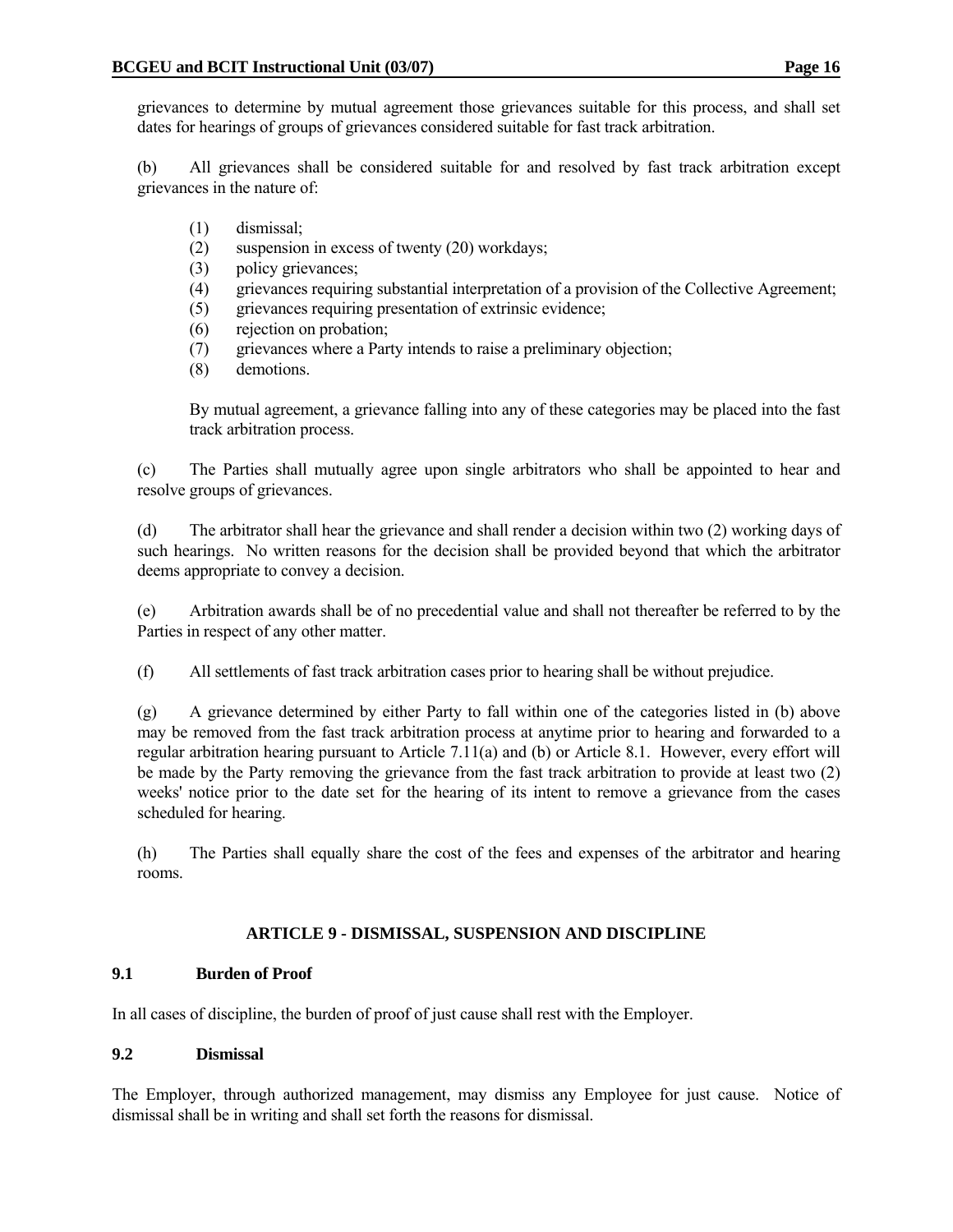#### **9.3 Suspension**

The Employer, through authorized management, may suspend an Employee for just cause. Notice of suspension shall be in writing and shall set forth the reasons for the suspension.

#### **9.4 Dismissal and Suspension Grievance**

All dismissals and suspensions will be subject to formal grievance procedure under Article 7 of this Agreement. A copy of the written notice of dismissal or suspension shall be forwarded to the President of the Union within five (5) days of the action being taken.

### **9.5 Right to Grieve Other Disciplinary Action**

Disciplinary action grievable by the Employee shall include written censures, letters of reprimand, and adverse reports of performance evaluation. An Employee shall be given a copy of any such document placed on the Employee's file which might be the basis of disciplinary action. Should an Employee dispute any such entry in his/her file, he/she shall be entitled to recourse though the grievance procedure and the eventual resolution thereof shall become part of his/her personnel record. Upon the Employee's request any such document, other than official evaluation reports, shall be removed from the Employee's file after the expiration of twelve (12) months from the date it was issued provided there has not been a further infraction. The Employer agrees not to introduce as evidence in any hearing any document from the file of an Employee, the existence of which the Employee was not aware at the time of filing.

#### **9.6 Evaluation Reports**

 (a) Where a formal appraisal of an Employee's performance is carried out, the Employee shall be given sufficient opportunity to read and review the appraisal. Provision shall be made on the form for an Employee to sign. The form shall provide for the Employee's signature in two places, one indicating that the Employee has read and accepts the appraisal, and the other indicating that the Employee disagrees with the appraisal. The Employee shall sign in one of the places provided. No Employee may initiate a grievance regarding the contents of an evaluation report unless the signature indicates disagreement with the appraisal. An Employee shall, upon request, receive a copy of this evaluation report at time of signing. An evaluation report shall not be changed after an Employee has signed it, without the knowledge of the Employee, and any such changes shall be subject to the grievance procedure of this Agreement.

 (b) The Parties agree that the Labour/Management Committee will mutually agree on the content and format of any formal course evaluation forms.

 (c) Course evaluation reports completed by students will not be used as evidence in any disciplinary action taken against an instructor.

#### **9.7 Personnel Files**

 (a) Every employee has the right of access to his/her personnel record kept in the Human Resources Office during normal working hours.

 (b) The President of the Union, or his/her designate, shall, with the written authority of an Employee, be entitled to review an Employee's personnel file in the office in which the file is normally kept, in order to facilitate the investigation of a grievance.

(c) The Employee or the President of the Union or his/her designate as the case may be, shall give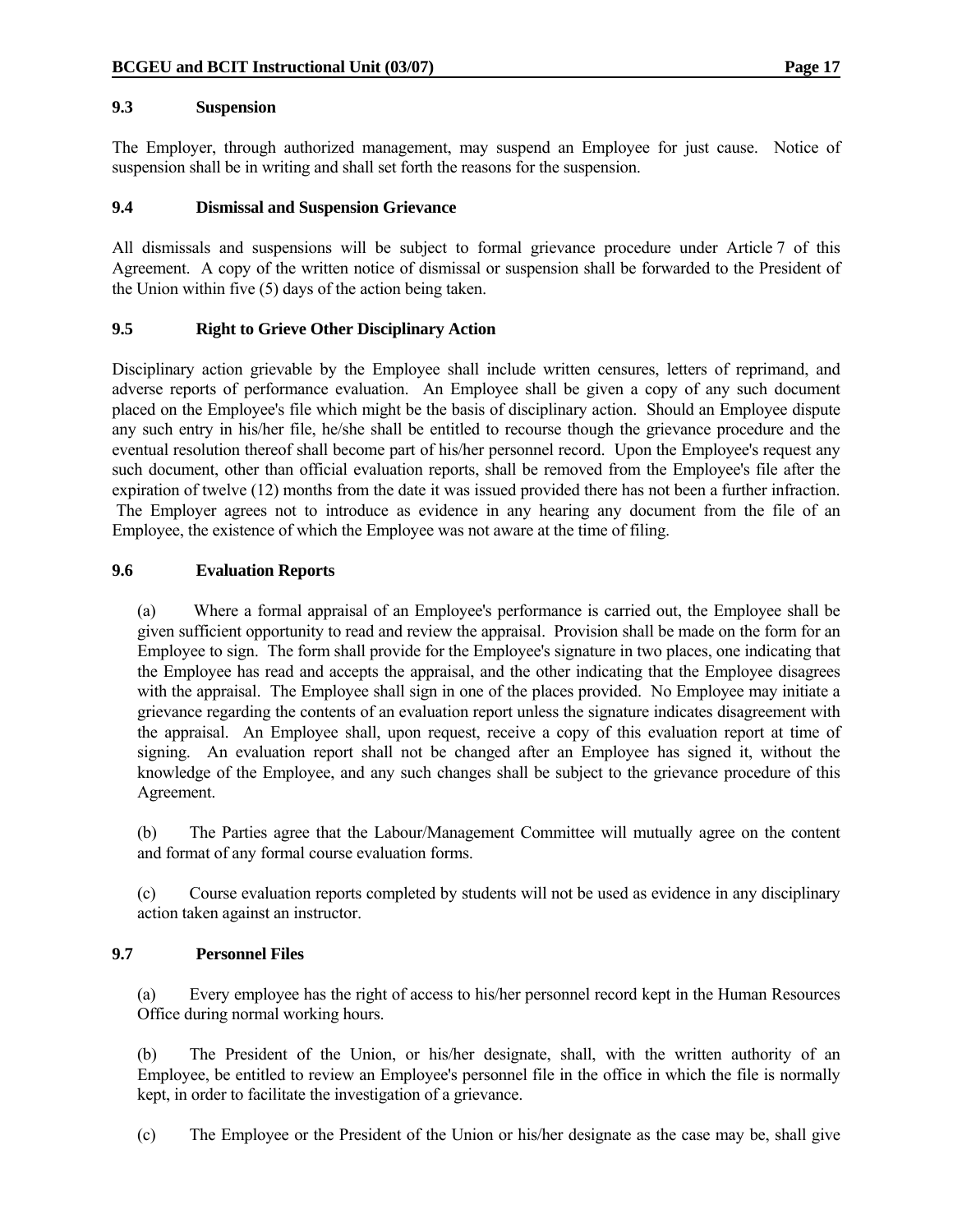the Employer adequate notice prior to having access to such files. Files will be reviewed in the presence of a Personnel Officer or an appropriate designate.

# **9.8 Right to Have a Steward Present**

 (a) An Employee shall have the right to have his/her steward present at any discussion with supervisory personnel which the Employee believes might be the basis of disciplinary action. Where a supervisor intends to interview an Employee for disciplinary purposes the supervisor shall make every effort to notify the Employee in advance of the purpose of the interview in order that the Employee may contact his/her steward, providing that this does not result in an undue delay of the appropriate action being taken.

 (b) A steward shall have the right to consult with a staff representative of the Union and to have a local Union representative present at any discussion with supervisory personnel which the steward believes might be the basis of disciplinary action against the steward; providing that this does not result in an undue delay of the appropriate action being taken.

# **9.9 Rejection During Probation**

The Employer may reject any probationary Employee for just cause. A rejection during probation shall not be considered a dismissal for the purpose of Article 9.4. The test of just cause for rejection shall be a test of suitability of the probationary Employee for continued employment in the position to which he/she has been appointed, provided that the factors involved in suitability could reasonably be expected to affect work performance.

Where an Employee feels he/she has been aggrieved by the decision of the Employer to reject the Employee during the probationary period, he/she may appeal the decision through the grievance procedure as per Article 7 of this Agreement.

# **9.10 Abandonment of Position**

An Employee who fails to report for duty for ten (10) consecutive working days without informing the Employer of the reason for his/her absence will be presumed to have abandoned his/her position. An Employee shall be afforded the opportunity to rebut such presumption and demonstrate that there were reasonable grounds for not informing the Employer.

# **ARTICLE 10 - SENIORITY**

# **10.1 Seniority Defined**

For the purpose of this Agreement:

 (a) *"Service seniority"* shall mean the length of continuous service as a regular Employee of the Institute. An Employee transferred to the Pacific Vocational Institute from the public service on April 1, 1978, shall retain his/her length of service seniority in the Institute. Regular Employees in the Public Service of British Columbia as of June 30, 1974, shall be credited with service seniority equivalent to their length of continuous service as a permanent Employee or their length of service as a continuous temporary Employee with the Employer prior to that date.

 (b) *"Classification seniority"* for a regular Employee shall be from that date upon which an Employee is last appointed to his/her present classification with the status of a regular Employee.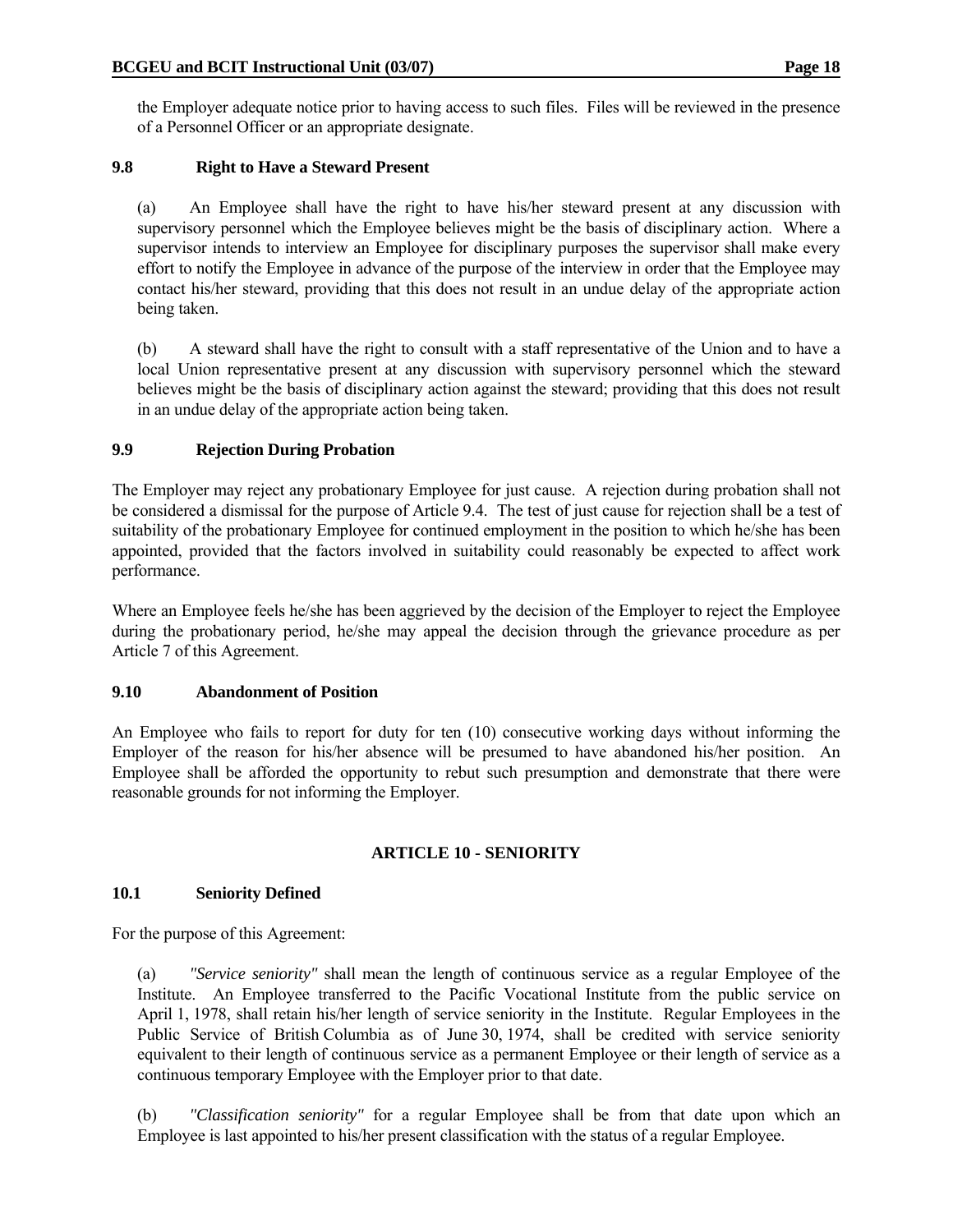(c) Notwithstanding the provisions of 10.1(b), a regular Employee who is demoted shall have time previously spent at the level to which he/she is demoted included in his/her classification seniority, other than cases where an Employee takes a voluntary demotion in accordance with Article 11.5 or 11.6 of this Agreement or is demoted through no fault of his/her own. In the latter cases, the Employee shall have classification seniority equivalent to all time previously spent at the level to which he/she is demoted, together with all time spent in any higher classification within the same classification series or related series.

 (d) The seniority of Employees formerly defined as auxiliary who became *"regular"* Employees of the Institute as of January 16, 1980, will have auxiliary seniority credited on an accrued basis to establish their seniority.

 Where there is a disagreement between the Employee and the Employer as to the amount of seniority, the matter will be referred to the Bargaining Principals. If agreement cannot be reached at that level, the matter will be referred to arbitration pursuant to Article 8.

 Days worked after January 1, 1976 will be accumulated to establish the former auxiliary's service seniority.

### **10.2 Seniority List**

The Employer shall maintain a service seniority list showing the date each regular Employee commenced employment in the Public Service and/or Institute service. An up-to-date service seniority list shall be sent to the President of the Union semi-annually.

#### **10.3 Loss of Seniority**

A regular Employee on leave of absence without pay, other than: leave of absence for an elected or appointed position in the Union; or on maternity, adoption and parental leave pursuant to Article 20; or on educational leave pursuant to Article **13.21**; shall not accrue seniority for leave periods over thirty (30) calendar days.

In the case of educational leave, the Employer shall maintain coverage for the Employee's medical, extended health, dental, group life, and long-term disability benefits, and shall pay the Employer's share of these premiums.

A regular Employee who is on leave of absence without pay in an elected or appointed position of the Union shall continue to accrue seniority without benefits during the leave period, provided that, upon returning, the Employee shall accept the first available position in his/her original classification at the work location nearest his/her residence.

An Employee shall lose his/her seniority as a regular Employee in the event that:

- (a) he/she is discharged for just cause;
- (b) subject to 10.4, he/she voluntarily terminates his/her employment or abandons his/her position;
- (c) he/she is on layoff for more than one (1) year.

#### **10.4 Re-employment**

A regular Employee who resigns his/her position and within sixty (60) days is re-employed as a regular Employee shall be granted a leave of absence without pay covering those days absent and shall retain,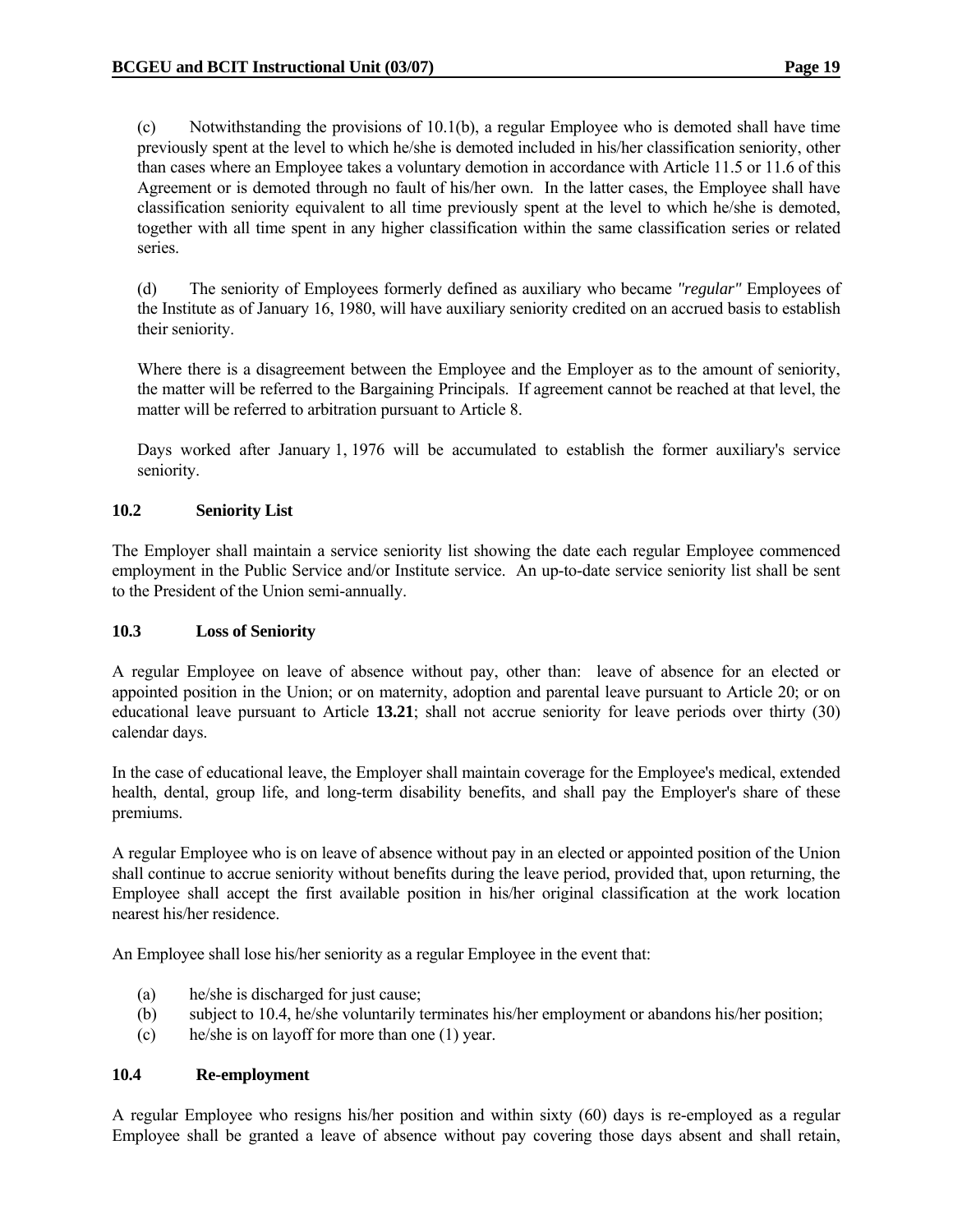effective the date of re-employment, all provisions and rights in relation to seniority and other fringe benefits, provided he/she has not withdrawn his/her superannuation contributions.

# **10.5 Bridging of Service**

If a regular Employee terminates after August 1, 1979, as a result of a decision to raise a dependent child or dependent children, and is re-employed, upon application he/she shall be credited with length of service accumulated at time of termination for the purpose of benefits based on service seniority. The following conditions shall apply:

 (a) The Employee must have been a regular Employee with at least three (3) years of service seniority at time of termination;

(b) The resignation must indicate the reason for termination;

 (c) The break in service shall be for no longer than six (6) years; and during that time the Employee must not have been engaged in remunerative employment for more than six (6) months;

 (d) The previous length of service shall not be reinstated until successful completion of the probationary period on re-employment.

# **10.6 Seniority Tie Breaker**

The Employer and the Union agree that where there is a tie in seniority between two or more Employees, a determination of seniority shall be made in the following manner:

 (a) Where two or more regular Employees whose start date as regular Employees is the same, auxiliary, substitute and temporary seniority of each Employee shall be referred to for the purpose of determining the order of seniority of the regular Employees involved.

 (b) Where a seniority tie is not resolved by (a) above, a game of chance shall be administered jointly by the shop steward and a representative from the Human Resources Department.

# **ARTICLE 11 - PROMOTIONS, STAFF CHANGES AND POSTINGS**

# **11.1 Appointment Policy**

 (a) All appointments, promotions and transfers shall be based on merit. The factors used to determine merit shall be education, skills, knowledge, experience, years of continuous employment and any other matters which are necessary or desirable, having regard to the nature of the duties to be performed and consistent with the position description requirements.

 (b) Where two or more applicants have qualifications, ability and experience which are approximately equal, the applicant with the greater seniority shall be awarded the position.

# **11.2 Postings**

 (a) When a regular vacancy occurs which the Employer intends to fill, or a new position is created within the Bargaining Unit the Employer shall notify the Union in writing and post notice of the position on each appropriate notice board throughout the Institute for a minimum of one (1) week, so that all members will know about the vacancy or new position. All regular positions must be posted except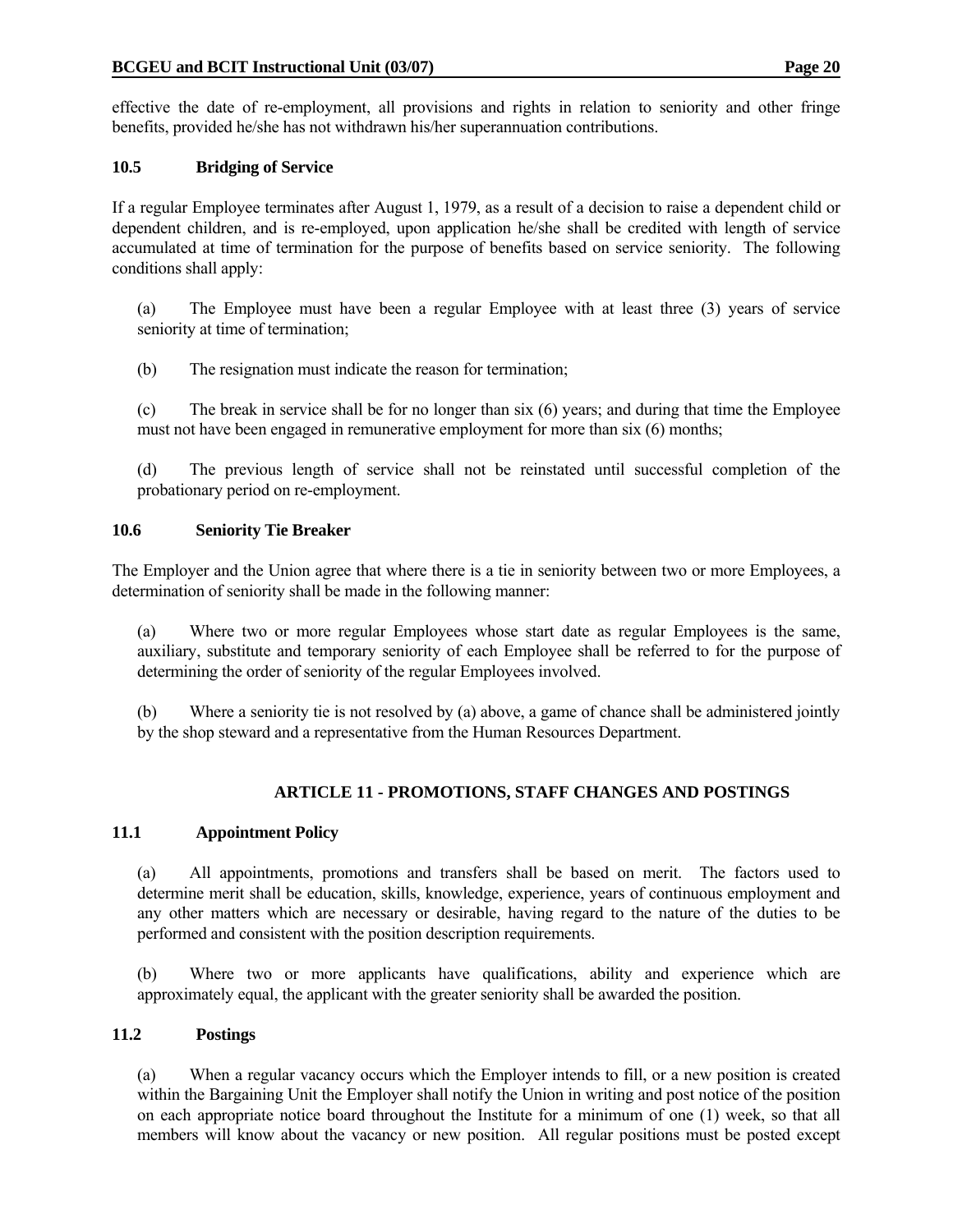those made pursuant to Article 11.6.

 (b) Notices shall be posted on the appropriate bulletin board at least fourteen (14) days prior to the closing date of the competition.

 (c) Such notice shall contain the following information: nature of position, qualifications, experience, required knowledge and education, skills, shifts, wage or salary rate or range.

All job postings shall state *"this position is open to male and female applicants"*.

### **11.3 Union Observer**

The President of the Union or his/her designate may sit as an observer on any selection panel for positions in the Bargaining Unit. The observer shall be a disinterested Party. This section shall not apply to excluded positions. An Employee shall not suffer any loss of wages as a result of sitting as an observer on a selection panel.

### **11.4 Notification**

Unsuccessful in-service applicants to posted positions will be notified of the name and classification of the successful applicant. The unsuccessful applicants shall be notified in writing of the reasons why they were unsuccessful if they request such reasons within fourteen (14) days of being notified of the name and classification of the successful applicant. Where no requests have been received within fourteen (14) days, the appointment of the successful applicant may be confirmed.

#### **11.5 Relocations**

It is understood by the Parties that, as a general policy, Employees shall not be required to relocate from one geographic location to another against their will. However, the Employer and the Union recognize that in certain cases relocations may be in the interests of the Employer and/or the Employee. In such cases an Employee will be fully advised of the reason for his/her relocation, as well as the possible result of refusal to be relocated.

#### **11.6 Transfers Without Posting**

Lateral transfers or voluntary demotions may be granted, without posting for:

 (a) Compassionate or medical grounds to regular Employees who have completed their probationary period;

 (b) All Employees who have become incapacitated by industrial injury or industrial illness. In such cases, the Screening Committee outlined in 11.11 shall consider any applications or requests presented to the Committee. Each request for special consideration shall be judged solely on its merit.

#### **11.7 Interview Expenses**

An in-service applicant for a posted position who is not on leave of absence without pay and who has been called for a panel interview shall be granted leave of absence with base pay and shall have his/her authorized expenses paid. An Employee granted leave under this section shall notify his/her supervisor as soon as he/she is notified of this requirement to appear for an interview.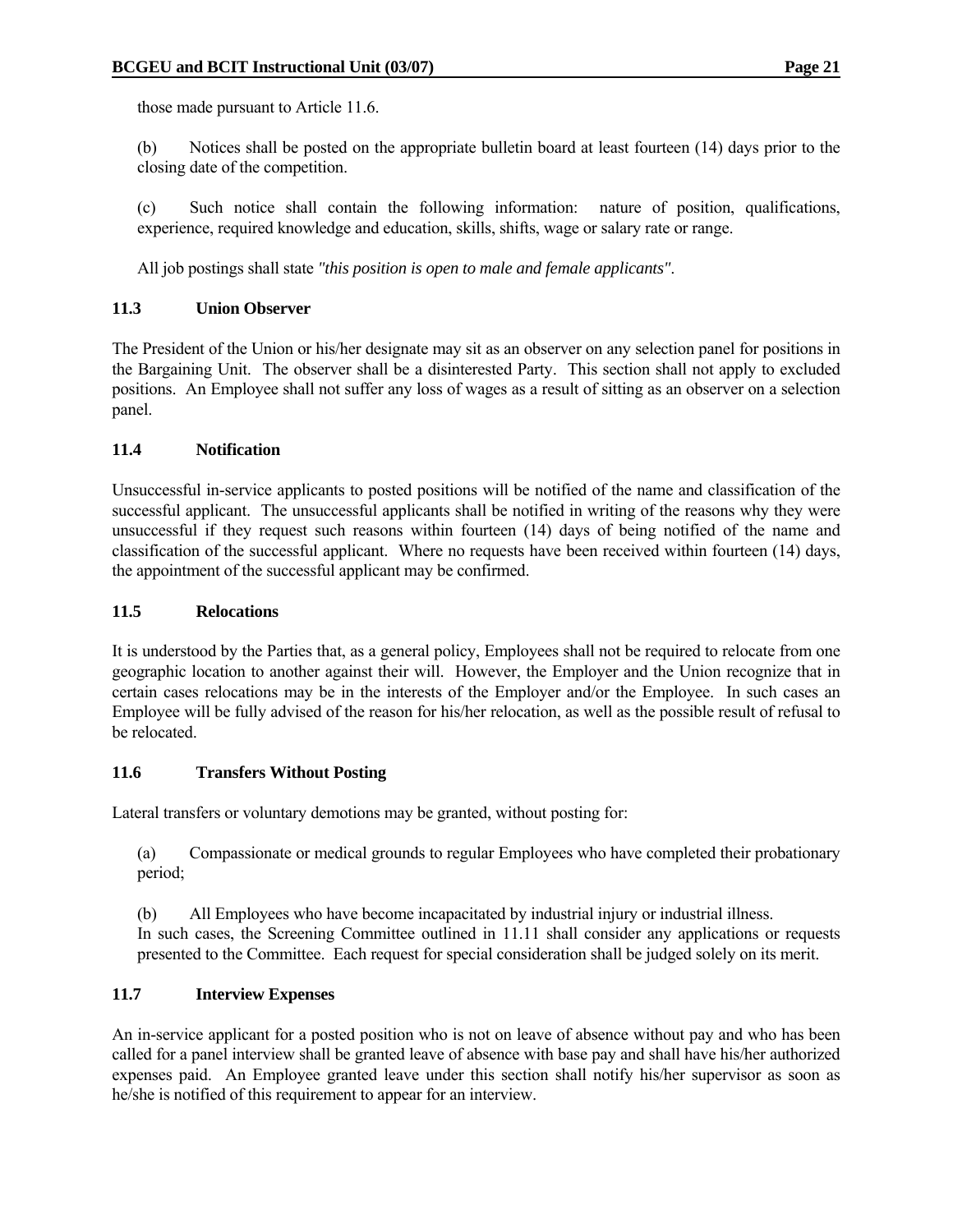### **11.8 Right to Appeal**

Where an Employee feels he/she has been aggrieved by any decision of the Employer relating to promotion, demotion or transfer, the Employee may file a grievance in accordance with the grievance procedure as set out in Article 7 of this Agreement. Notwithstanding Article 7 of this Agreement, such a grievance shall be initiated at the third step of the grievance procedure within fourteen (14) days of the notification of the promotion, demotion or transfer. Where a grievance has been filed, no permanent transfers or placements shall take place until the grievance has been adjudicated.

### **11.9 Probation**

Upon appointment or promotion, an Employee will serve a probationary period of six (6) calendar months in the position to which appointed. This probationary period may be extended by the Employer for an additional period of up to six (6) calendar months.

During the probationary period, the Employer may dismiss the Employee for just and reasonable cause. The test of just and reasonable cause for dismissal of a probationary Employee shall be a test of suitability of the probationary Employee for continued employment in the position to which he/she has been appointed, provided that the factors involved in suitability could reasonably be expected to affect work performance.

Upon successful completion of probation, a regular Employee shall be confirmed in the position by the Employer. In a case involving a promotion or lateral transfer, the unsuccessful candidate shall revert to a position at the same level occupied prior to the promotion or lateral transfer.

Where an Employee's probation has been extended, and where an Employee disagrees with the decision, he/she may seek recourse through the grievance procedure.

#### **11.10 Changes in Status - Probation**

A temporary Employee who has been appointed as a regular Employee in the same position without a break in service, may have all or part of the continuous period of service applied to the probationary period.

#### **11.11 Screening Committee**

 (a) The Screening Committee shall review cases of regular Employees who have completed their initial probationary period, who have become incapacitated through temporary disablement or permanent partial disablement, and who as a result are precluded from performing the duties of their own occupation. The Committee shall also review cases of all Employees who have become incapacitated through industrial injury or industrial illness.

 (b) Following the review of such cases, the Screening Committee, taking into account the best interests of the Employee and the Employer, shall make recommendations to the Employer in accordance with their agreed terms of reference.

 (c) Where the Screening Committee is unable to decide upon recommendations for a particular case, it shall be referred to the Bargaining Principals for final disposition.

 (d) The Screening Committee shall consist of a qualified medical practitioner, as chairperson and four (4) members. Two (2) members shall be appointed by the Employer and two (2) members shall be appointed by the Union.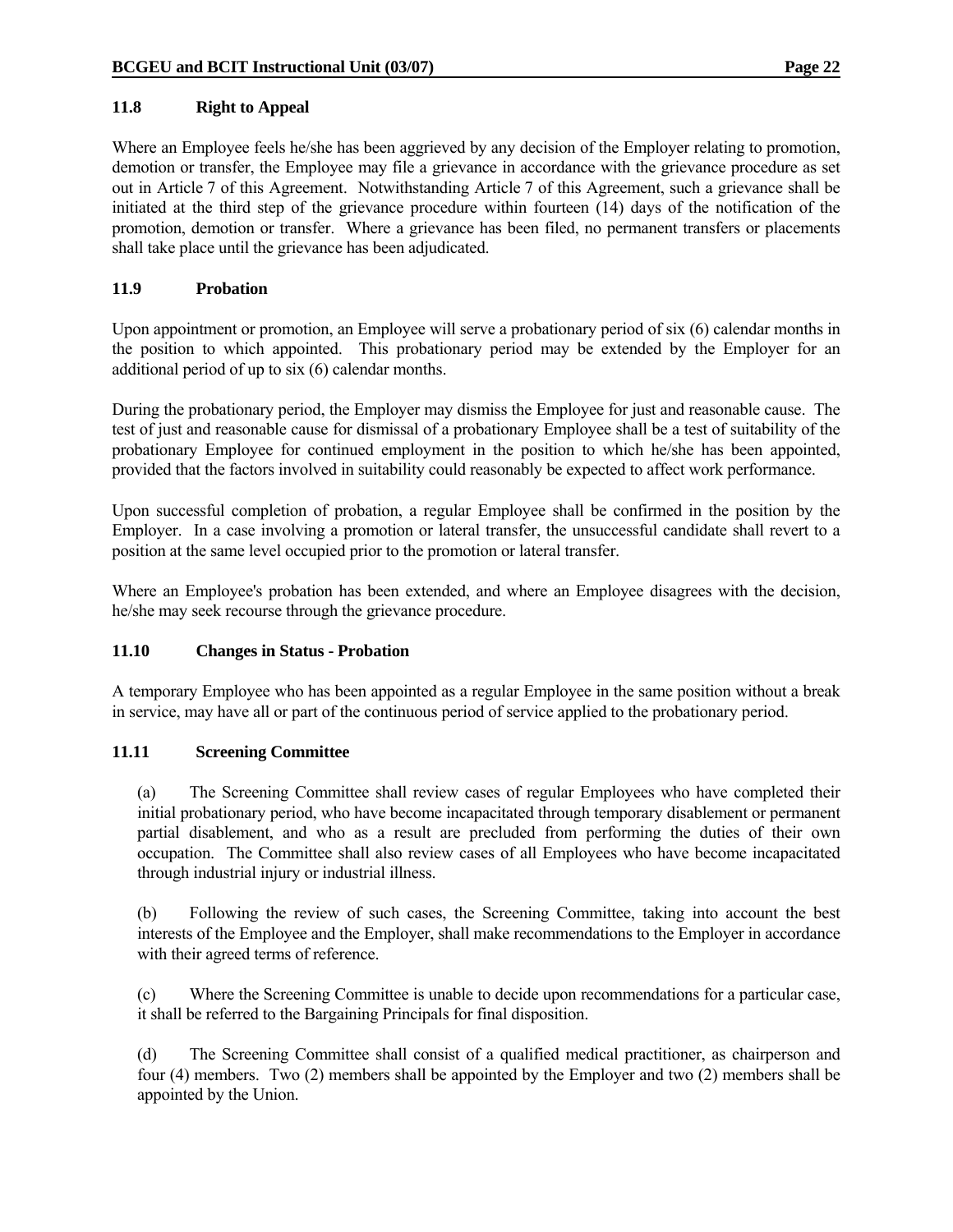# **ARTICLE 12 - LAYOFF**

#### **12.1 Notice**

In the event of the need to layoff Employee(s) as a result of a decrease in the amount of work to be done for reasons including decreased student enrolment; program redundancy or program elimination, reduction or change; or budget limitation, the Employer shall give the Employee(s), affected written notice, including the reason and the specialization in which the layoff is to take place, and shall advise the Union in writing of the Employee(s), number of Employee(s), reason, and specialization(s) in which the layoff is to take place.

### **12.1.1 Labour Adjustment**

**(a) The Employer will make every reasonable attempt to minimize the impact of funding shortfalls and reductions on the workforce.** 

**(b) Subject to budgetary constraints and the amount of funding available for labour adjustment costs, fairness, flexibility and Employee choice will prevail in the implementation of labour adjustment strategies as approved by the Institute.** 

**(c) If a workforce reduction is necessary, representatives of the Employer and the Union will canvass Employees in the area identified for reduction over a five (5) work day period, or a longer period agreed to by the parties, to find volunteer solutions that provide as many viable options as possible to minimize potential layoffs.** 

**(d) Menu of Labour Adjustment Strategies** 

**To minimize layoffs, the following menu of labour force adjustment strategies will be considered, and, whenever possible, offered to Employees:** 

- **Job Sharing**
- **Reduced hours of work through partial leaves**
- **Transfers to other areas within the bargaining unit subject to available work and meeting qualifications, with minimal training required**
- **Paid and unpaid leaves of absence**
- **Voluntary severance**
- **Purchasing past pensionable service. If permissible, the Employer will match a minimum of three years' contributions to the appropriate pension plan where an Employee opts for early retirement**
- **Early retirement incentives**
- **Secondment**
- **Retraining**
- **Trial retirement**
- **Continuation of health and welfare benefits**
- **Combinations and variations of the above or other alternatives**

 **(e) While various options may be considered and offered, there will be no stacking of benefits.** 

 **(f) Once strategies other than layoffs have been explored, the Employer may proceed, if need be, with the pre-layoff canvass.**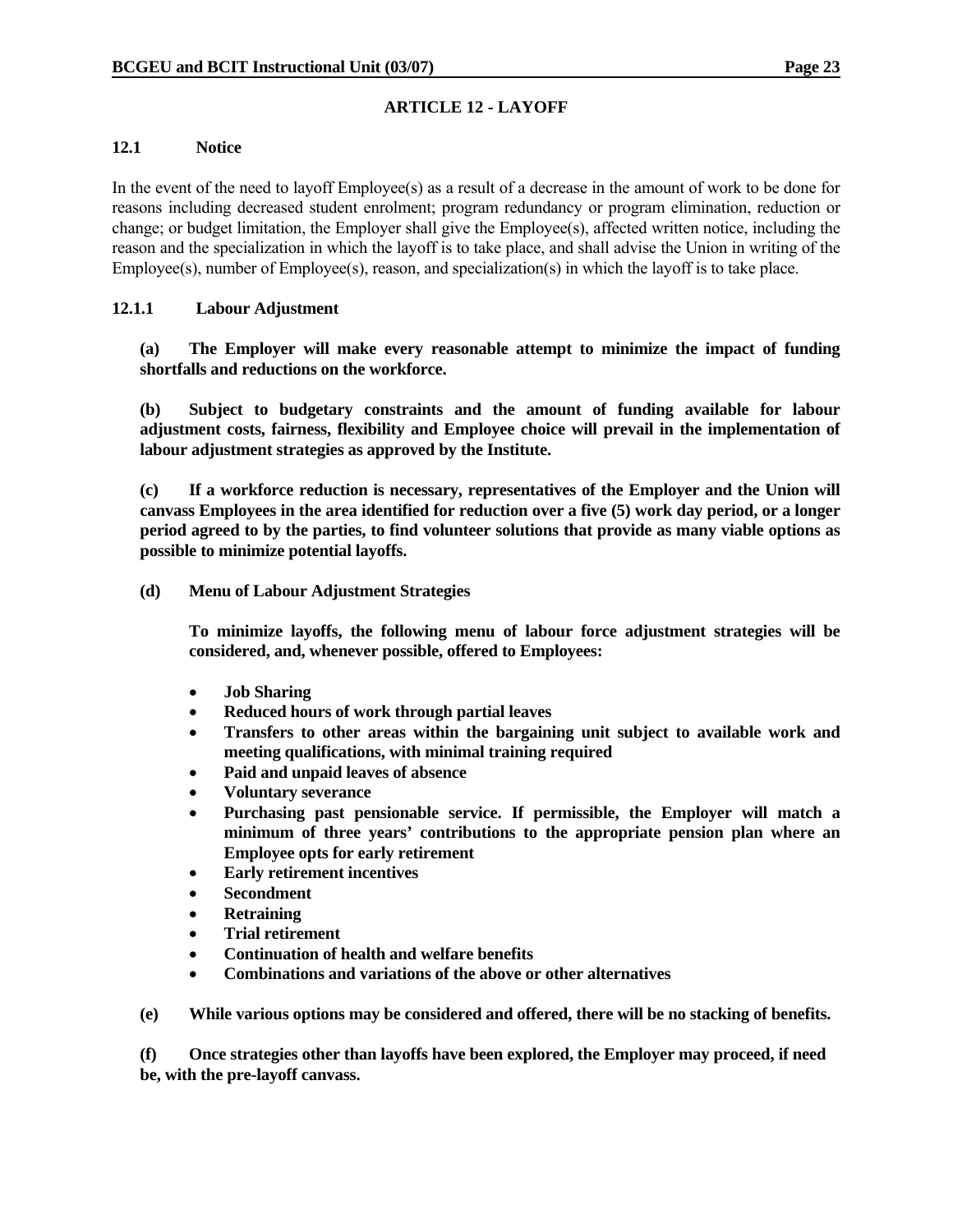# **12.2 Pre-Layoff Canvass**

 (a) Where the Employer identifies to the Union a need to proceed with a layoff of Employees pursuant to Article 12.1, the Employer shall, prior to issuing a layoff notice to any Employee under Article 12, canvass any Employee or group of Employees within the area identified for reduction in order to invite on a voluntary basis:

(1) placement of an Employee(s) into a vacant position(s);

 (2) resignation of an Employee(s) with severance and other benefits as provided for in Article 12; or

(3) where eligible, early retirement.

 (b) Where an Employee(s) selects an option or accepts an offer of placement, which shall be confirmed in writing by the Employer, such acceptance is final and binding on the Employee.

 (c) Responses from Employees to the Pre-Layoff canvass will only be received by the Employer for consideration if submitted within ten (10) days of issuance of a written notice to the Employee or group of Employees within the area identified for reduction and to the Union of the Pre-Layoff Canvass.

 (d) Where the number of Employees choosing to exercise their options under this provision exceeds the number of positions to be reduced, the determination shall be on the basis of seniority.

(e) Pre-Layoff canvass will apply, except under the following conditions:

 (1) Emergency Service Leave - Article **19.11** (provided the period of leave does not exceed twelve (12) months);

 (2) General Leave of Absence (provided the period of leave does not exceed twelve (12) months);

 (3) Union Leave of Absence (provided the period of leave does not exceed twelve (12) months);

- (4) Educational Leave (provided the period of leave does not exceed twelve (12) months);
- (5) Maternity/Adoption Leave;
- (6) Curriculum Development;
- (7) Annual Leave Replacement (provided the period does not exceed six (6) months).

#### **12.3 Order**

Within a specialization, as defined in Schedule *"E"*, the order of layoff shall be:

- (a) first any temporary Employees shall be laid off in reverse order of service seniority,
- (b) then regular Employees shall be laid off in reverse order of service seniority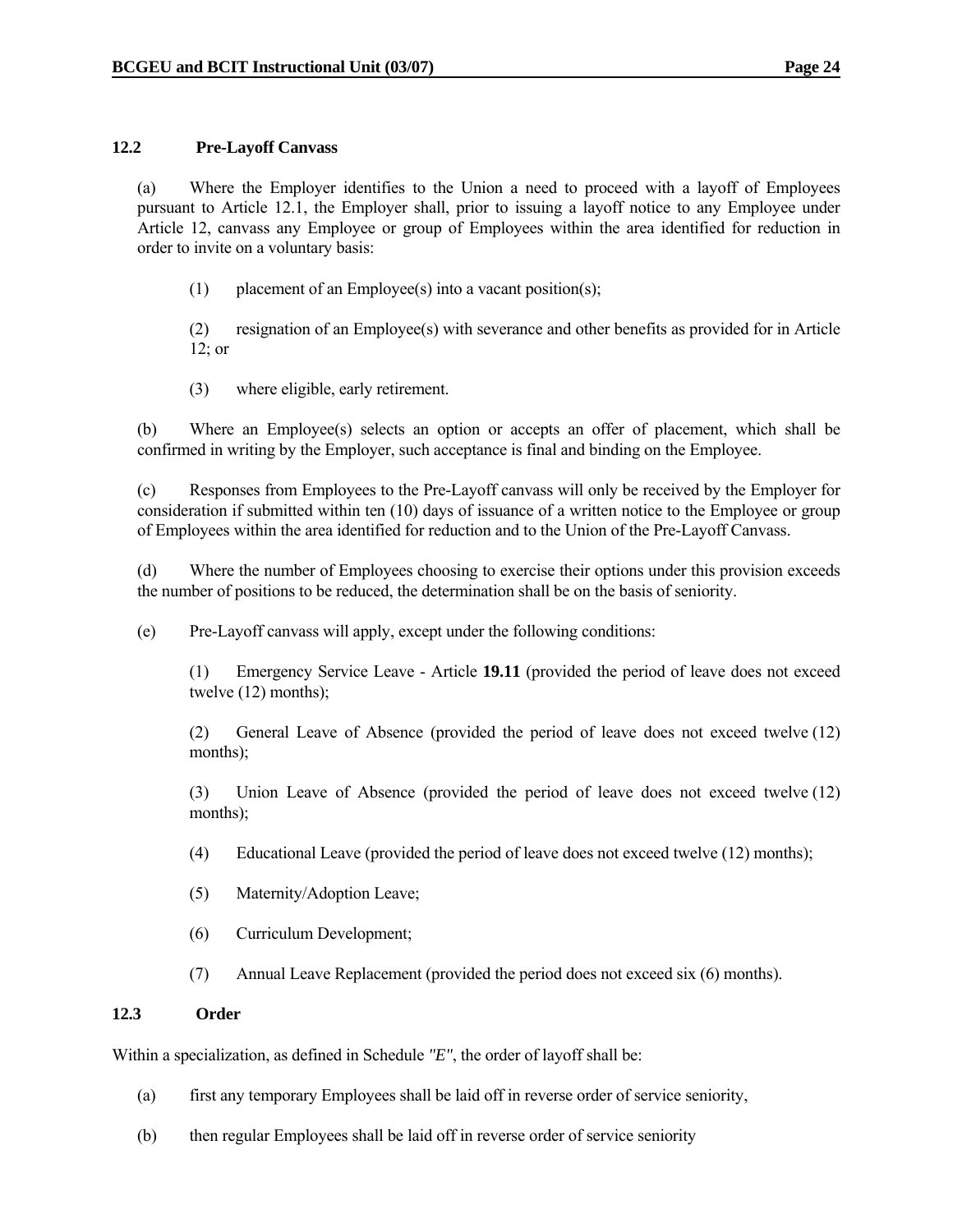providing the remaining Employees within the specialization have the necessary skills, abilities and qualifications to fill the remaining positions.

### **12.4 Notice of Layoff**

Where a regular Employee is to be laid off by the Employer, ten (10) weeks' notice shall be given. If the Employee has not had the opportunity to work for the full period of notice, he/she shall be paid in lieu of work for that part of the notice period during which work was not available.

### **12.5 Regular Employees and Layoff**

(a) A regular Employee who is to be laid off shall elect:

 (1) to displace an Employee with less service seniority in accordance with Article 12.5(b) or 12.5(c). Where an Employee elects to displace another Employee with less service seniority, he/she shall notify the Employer within ten (10) days of his/her receipt of notice of layoff; or

 Where an Employee exercises his/her right to displace an Employee with less service seniority, the Union and the Bargaining Unit Chair shall be notified in writing by copy of the acknowledgement letter to the Employee. The Bargaining Unit Chair or his/her designate, if requested by the Employee, can sit as an observer at all interviews dealing with the displacement option exercised by the Employee.

(2) opt for early retirement and if eligible,

 (i) receive retirement benefits provided by this Agreement under Articles **19.12** and 26.9 and;

 (ii) receive the following Annual Leave entitlement for the final calendar years of service:

| <b>Vacation Years</b>   | Workdays |
|-------------------------|----------|
| Tenth                   | 23       |
| Eleventh                | 24       |
| Twelfth to nineteenth   | 25       |
| Twentieth to thereafter | 30       |

 or, earned Annual Leave pursuant to 17.2, whichever is greater. Any Annual Leave taken by the Employee during the year of entitlement will be deducted from the entitlement; and

(iii) receive severance benefit provided for in Article 12.5(a)(4).

 (iv) an Employee who elects severance pay and is subsequently re-employed, shall not be entitled to re-credit seniority for the purposes of Article 12.5.

 (3) to remain available for recall in accordance with Article 12.6 or Letter of Understanding #2; or

(4) to resign and receive severance pay as follows: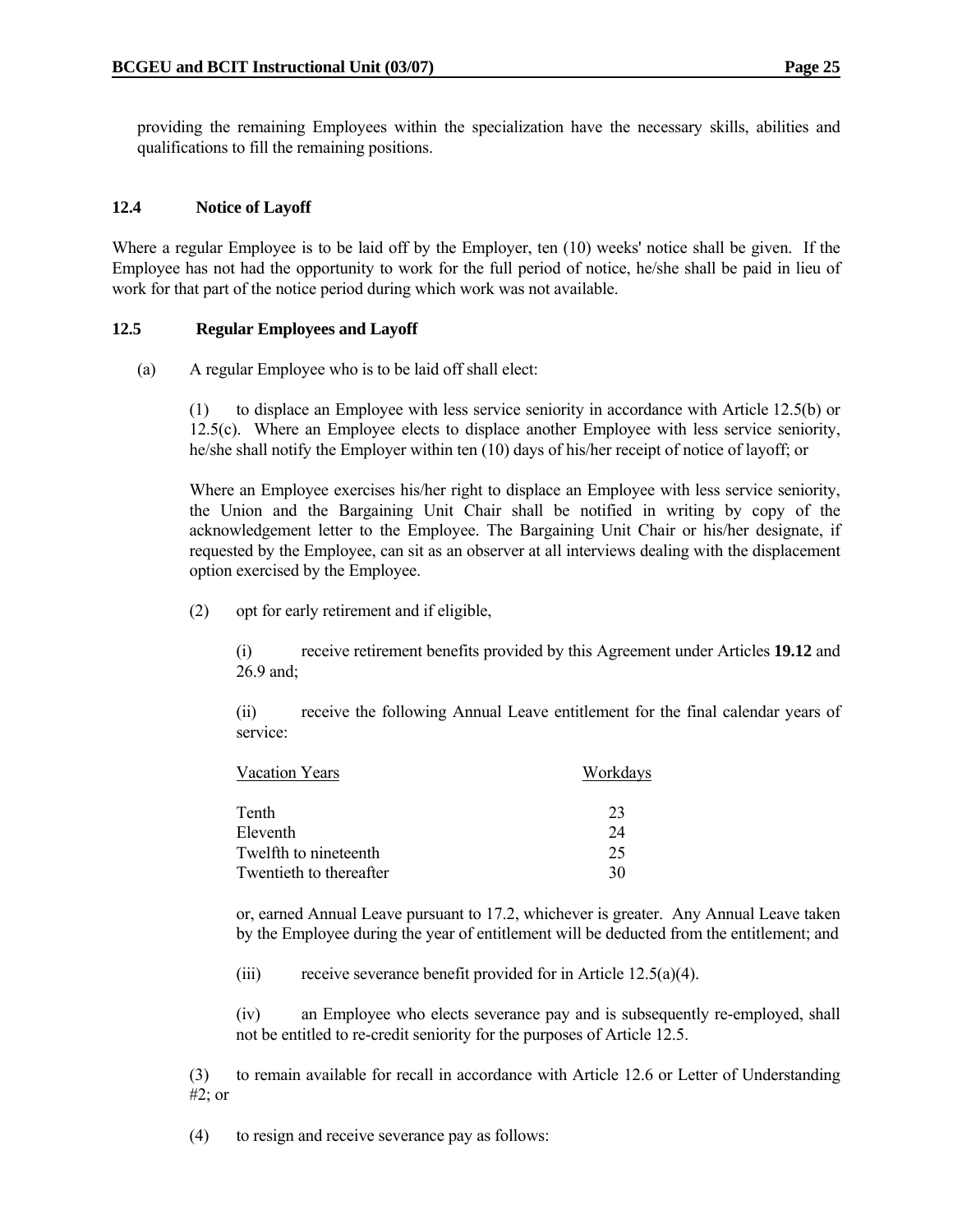- (i) for the first year of completed employment; one (1) month's current salary
- (ii) for the second year of completed employment; one (1) month's current salary
- (iii) for each completed year thereafter; one-half  $(\frac{1}{2})$  month's current salary.

 The Employee will not receive an amount greater than six (6) months' current salary as severance pay.

 (5) If an Employee does not elect option (1) within ten (10) working days, he/she shall not be eligible to displace another Employee. An Employee shall advise the Employer within six (6) weeks of receiving notice of layoff which of options (2), (3) or (4) he/she elects.

 (b) A regular Employee, subject to layoff, who has less than three (3) years' service seniority and who has the necessary skills, abilities and qualifications may fill a vacancy that is to be filled, or displace an Employee who has less service seniority, within the same specialization grouping. The Employee who is displaced, in the event more than one possibility exists, shall be the one with the least service seniority.

 Displacement of an incumbent Employee shall not occur in a course of a specified length during the last two weeks (2) of training.

 For such periods of delay, an Employee will not be paid his/her salary, however, he/she may utilize first his/her Unused Unscheduled Annual Leave entitlement and secondly his/her Scheduled Annual Leave entitlement. During any period of delay, all other terms of the Collective Agreement will apply.

Article 13.3(g) shall apply.

Displacement shall not occur if it would constitute a promotion.

 (c) A regular Employee, subject to layoff, who has three (3) years' or more service seniority, and who has the necessary skills, abilities and qualifications may fill a vacancy that is to be filled, or displace an Employee who has less service seniority:

- Stage 1) first within the same specialization grouping,
- Stage 2) next within the Institute except Common Core,
- Stage 3) then within the Institute including Common Core.

 The Employee who is displaced in the event more than one possibility exists shall be the one with the least service seniority within the appropriate stage.

 Displacement of an incumbent Employee shall not occur in a course of a specified length during the last two (2) weeks of training.

 For such a period of delay, an Employee shall utilize his/her Unused Unscheduled Annual Leave entitlement after which the Employer will pay the Employee at his/her regular salary for the balance of the period that he/she is unable to displace an incumbent Employee, but at its option, the Employer may assign the Employee to alternative duties.

Article 13.3(g) shall apply.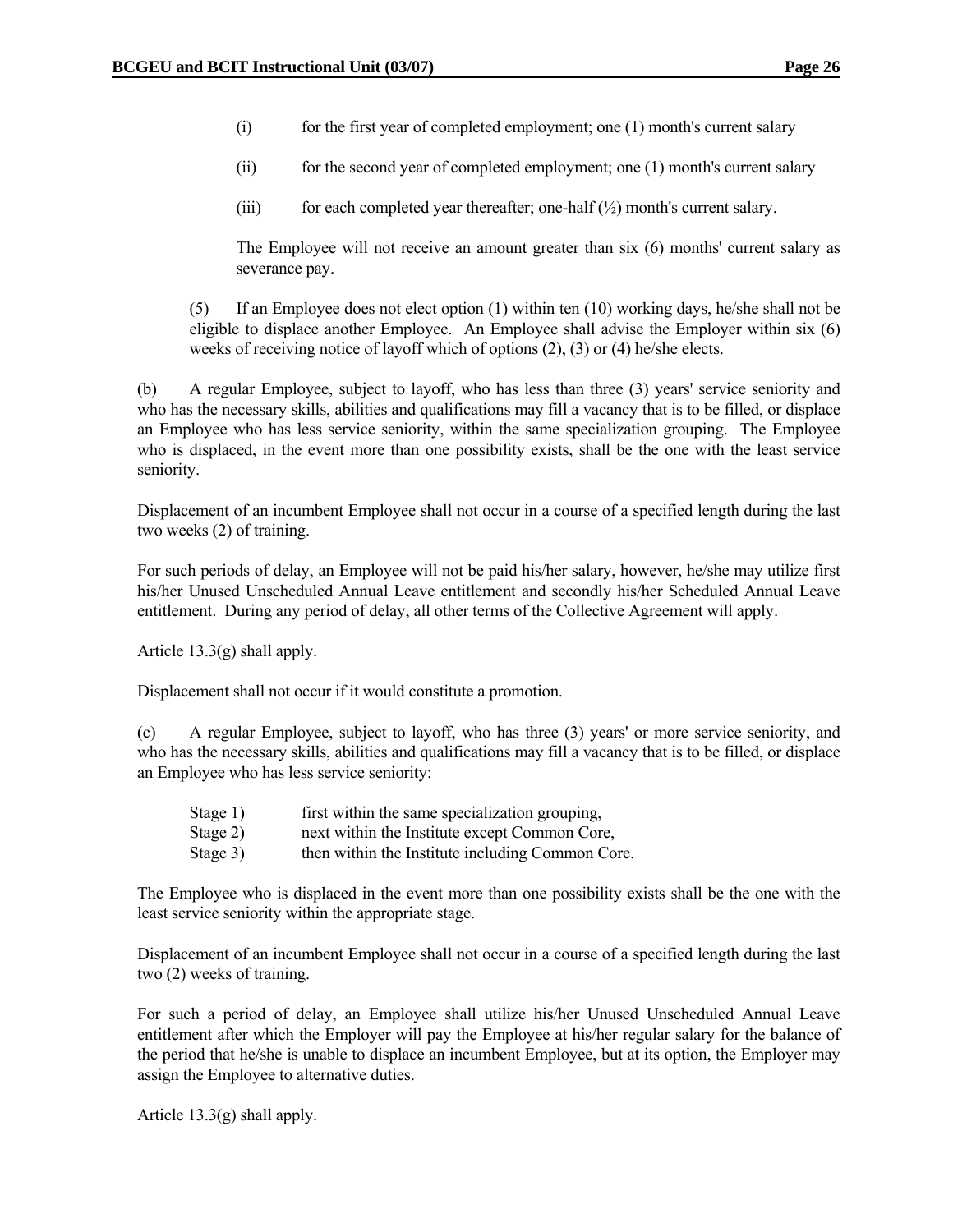Displacement shall not occur if it would constitute a promotion.

 (d) If at the time of layoff, a subsequent appointment for the Employee has been approved and the accrued and unused annual leave is equal to or greater than the layoff period, the Employee may schedule his/her annual leave within the layoff period. If an appointment for a laid off Employee is subsequently approved such that the paid out, annual leave is equal to or greater than the layoff period, then the Employee's seniority will be credited for that period.

 (e) Employees who displace an Employee with less seniority will be protected by Article 26.7(b). However, the Employee must accept job offers in higher rated positions in the Bargaining Unit for which he/she has the necessary skills, abilities and qualifications, or forfeit the protection of 26.7(b).

 (f) A layoff notice given to a regular Employee will not be rescinded by the Employer unless by mutual agreement with the Employee once the Employee has elected either of the severance or early retirement options.

# **12.6 Recall**

 (a) An Employee on layoff shall be offered any regular vacancy or temporary vacancy in the Bargaining Unit which is to be filled within twelve (12) months of the date of layoff if the Employee has less than fifteen (15) years of seniority, eighteen (18) months if the Employee has greater than or equal to fifteen (15) years of seniority, and for which the Employee has the necessary skills, abilities and qualifications to perform the work. An Employee on layoff shall be recalled in order of service seniority. Temporary Employees shall be recalled after regular Employees.

 A laid off regular Employee will have precedence over any other Employee for the vacancy. The order of seniority will be used between laid off Employees to determine to whom the vacancy is offered.

 (b) The Employer shall notify laid off Employees of such vacancies. It is the responsibility of the laid off Employee to ensure that the Employer is duly notified of his/her current address and telephone number.

(c) An Employee shall not accumulate seniority while on layoff.

 (d) A laid off Employee who has received notice or pay in lieu of notice and is recalled for a period of three (3) months or less or for Short Term Disability relief of up to four (4) months, shall not be entitled to receive notice or pay in lieu of notice if laid off again within this period.

 (e) A laid off Employee(s) who has received notice or pay in lieu of notice and is recalled and works for a period in excess of the periods defined in (d) above shall be entitled to receive notice or pay in lieu of notice in accordance with Article 12.4. Where a period of layoff between recall periods is two (2) weeks or less, the recall periods shall be considered to be one period for the purposes of 12.6(e). **In these circumstances, where the recall period includes periods of Short Term Disability relief adding up to four (4) months or less, Article 12.6(d) shall apply. If the recall period includes periods of Short Term Disability relief adding up to more than four (4) months, then Article 12.6(e) shall apply.** 

 (f) Regular Employees who are recalled shall accumulate regular service seniority for the period of work for which he/she has been recalled. Upon completion of regular, temporary, or CE/PTS/IS work and for the purposes of Article 10.3(c) he/she shall re-establish his/her right to a further recall period as specified in Article 12.6(a).

(g) An Employee who has received pay in lieu of notice pursuant to Article 12.4 will not be paid for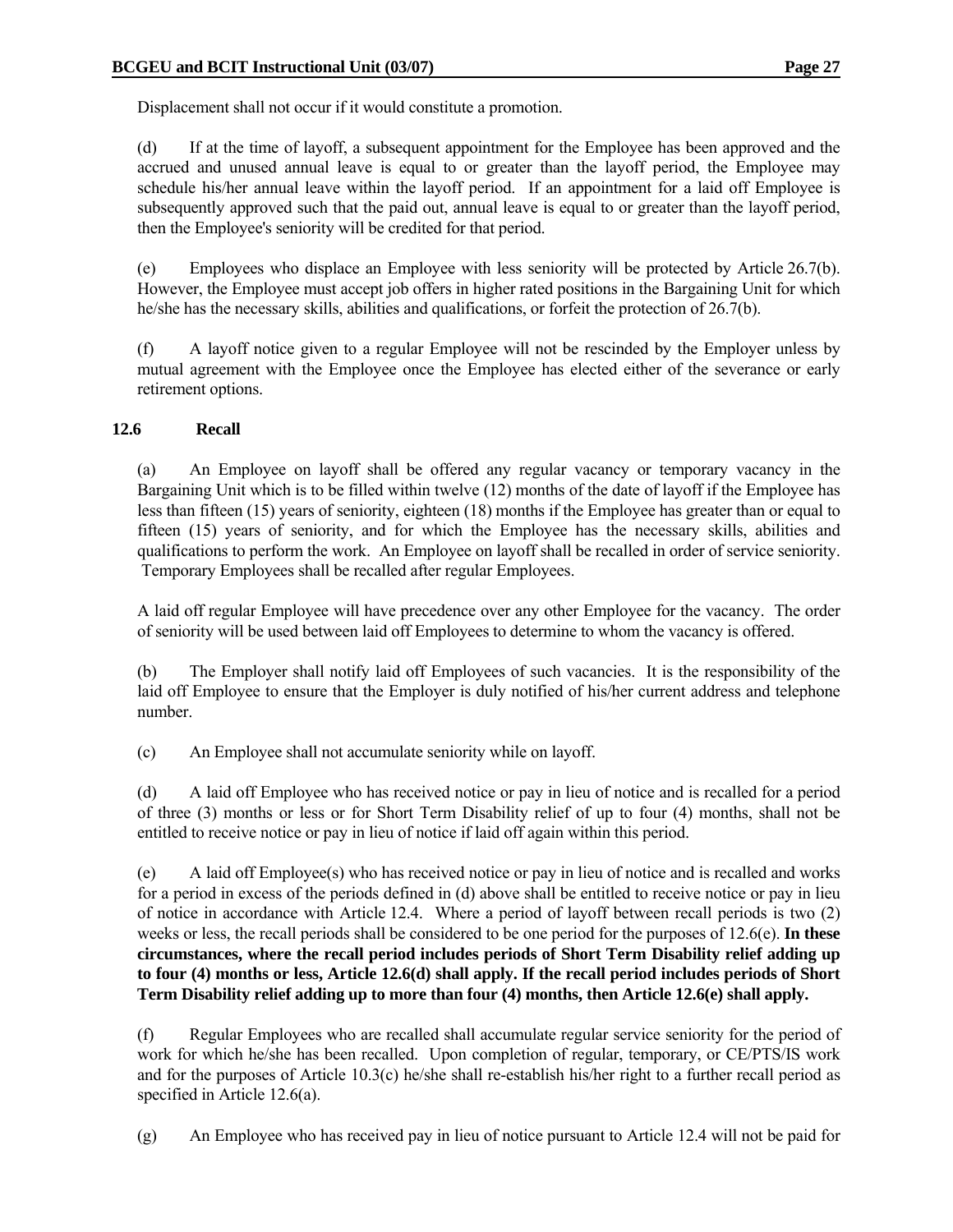any overlap in time if he/she is recalled before the equivalent period of notice is exhausted.

# **ARTICLE 13 - HOURS OF WORK/CAREER DEVELOPMENT**

#### **Preamble**

The Parties recognize the Employer's right to establish hours of operation and the Union's right to negotiate shift schedules to meet the hours of operation in accordance with the provisions of this article.

#### **13.1 Hours of Work - Non-instructors**

The normal hours of work of non-instructional Employees in the Bargaining Unit shall be seven (7) hours per day between the hours of 8:00 a.m. to 5:00 p.m. exclusive of meal periods for five (5) consecutive days between Monday and Friday inclusive.

#### **13.2 Work Schedules - Non-instructors**

Except as provided for in Article 13.1, changes in work schedules for non-instructional Employees shall be negotiated between the Employer and the President of the Union or his/her designate. A record of the Employee's work schedule shall be maintained at the local level.

#### **13.3 Hours of Work - Vocational Instructors**

(a)

 (1) Vocational Instructors shall be assigned thirty (30) hours of work per week exclusive of meal breaks and rest periods. The normal workweek for Vocational Instructors shall be Monday to Friday.

 (2) (i) The positions of Chief Instructors may be established at the Institute's sole discretion to provide leadership and to facilitate learning and instruction in the assigned area. However, the Institute agrees to maintain and continue the position of Chief Instructor for each program cluster unless there are demonstrable reasons for discontinuing the position(s). These positions shall be filled by Employee(s) who hold full-time, continuous instructor positions. It is the Institute's expectation that a Chief Instructor will normally instruct a minimum of twenty percent (20%) of an Instructor's student contact time.

 (ii) The period of appointment for a Chief Instructor will normally be for three (3) years. The process for selection of a Chief Instructor will be by a competitive selection process. The Dean of the School will appoint a committee consisting of the appropriate Associate Dean, an instructor from the relevant program cluster, and one (1) instructor from another trade program cluster. The purpose of this Committee is to find the best qualified candidate within the program cluster. The Labour/Management Committee will define the selection process and selection criteria for Chief Instructors.

 (iii) Normally, in order to perform the duties of Chief Instructor, a minimum of twenty-five percent (25%) release time from instructional duties will be provided. For programs having four (4) to eight (8) instructors a minimum of forty percent (40%) release time will be provided, and for programs having nine or more instructors the appointed Chief Instructor will have seventy-five percent (75%) release time. Nothing in this Agreement shall prevent a Chief Instructor from filling-in, for a short period of time,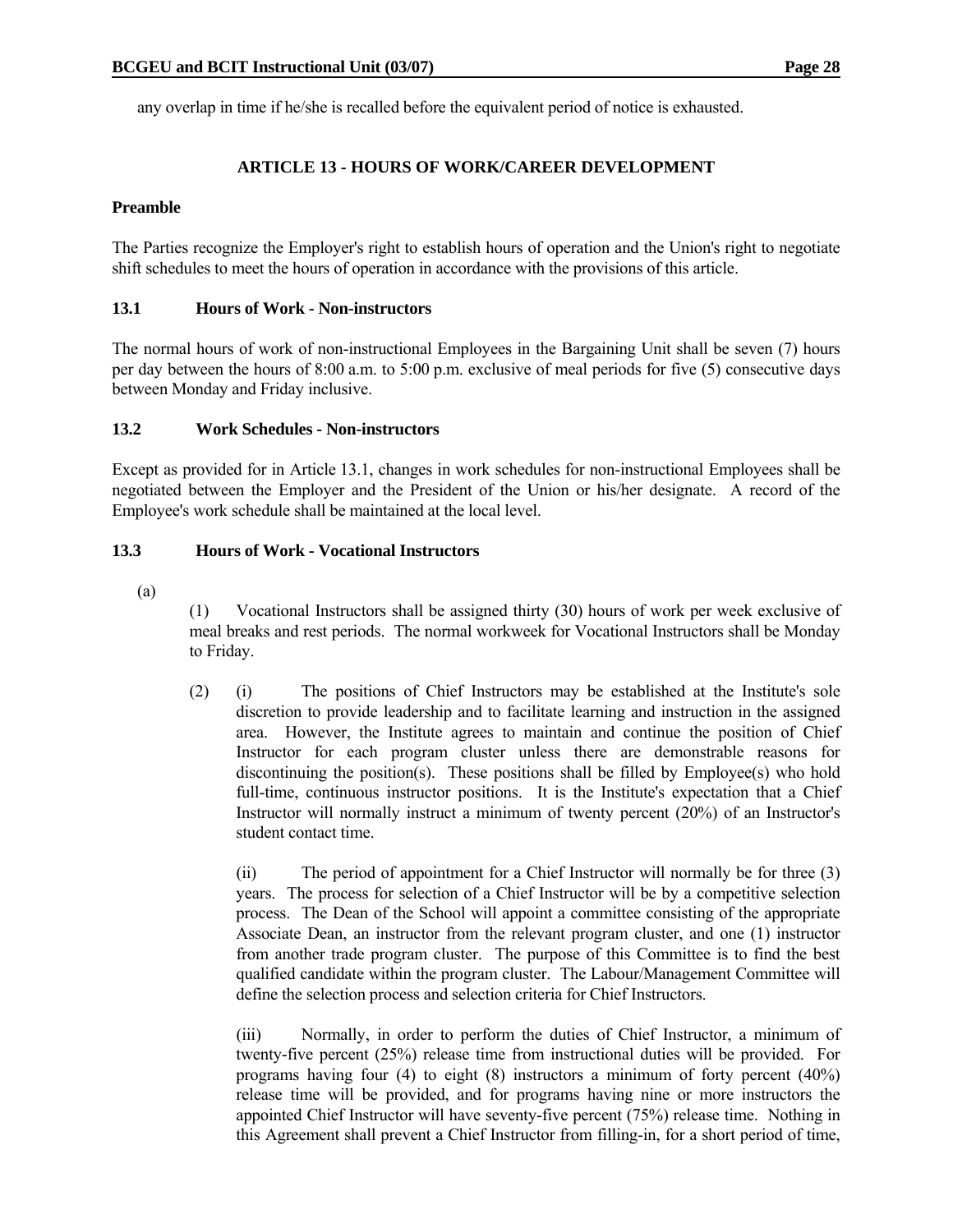for an instructor who is, for example: ill; attending an Educational Council; or an Articulation; or safety meeting.

 (iv) Chief Instructors shall be paid a stipend of **two hundred and thirty** dollars (**\$230**) per month in addition to his/her regular pay. The stipend shall be paid during the period of appointment as a Chief Instructor.

# (v) *Chief Instructor Search Process*

 When it has been established that a Chief Instructor vacancy exists, the search process below shall be followed:

- the responsible Associate Dean shall inform the applicable program cluster/program/department of the opening;
- the Department shall review the cluster requirements, the terms of reference, duties and special requirements of the Chief Instructor (the Associate Dean shall collect the information for the Search Committee);
- the Associate Dean announces the competition and posts announcements;
- the Dean appoints the Search Committee. (The Department submits the name of their chosen representative to the Dean.) The chosen person must understand and be apprised of all of the issues and concerns of the Department. The Dean appoints the third person from another trade program cluster and confirms the appointments to the Search Committee;
- the Associate Dean arranges the interview of all candidates;
- the results are finalized by the Search Committee;
- · the Search Committee makes recommendations to the Dean. If the Search Committee has not reached a consensus, then a minority report is to be submitted to the Dean detailing the minority concerns;
- the Dean shall make an offer to the Instructor;
- the Chief Instructor is appointed;
- after one  $(1)$  year, the appointment will be reviewed/confirmed;
- the additional two  $(2)$  year appointment shall be confirmed;
- · after three (3) years, the needs of the position will be reviewed and Article 13.3(a)2(ii) applies.

 (b) For the purpose of this Article, *"instructional hour"* means a scheduled student-contact hour in a classroom, laboratory, shop or any other related instructional area.

 (c) The Parties recognize that hours of work as in 13.3(a) includes more than classroom instruction. The following functions are included: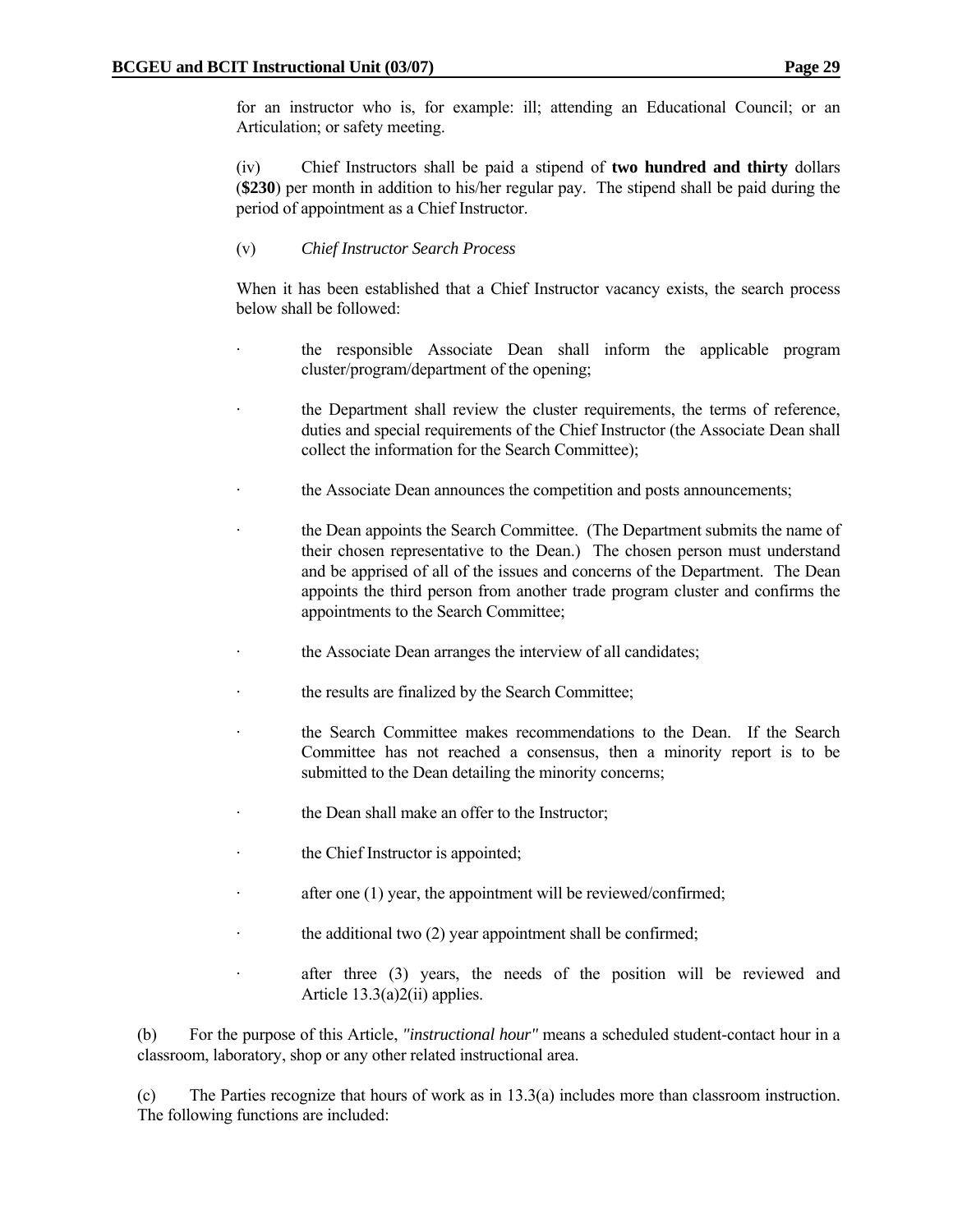(1) classroom instruction;

(2) shop and laboratory instruction and supervision;

(3) instructional counselling, evaluation and preparation;

 (4) administrative responsibilities, including assignments, examination marking and student evaluation;

(5) curriculum maintenance and program enhancement;

 (6) administrative processes required to ensure appropriate resources are in place to deliver training;

- (7) other duties directly related to the instruction of trades and vocational programs;
- (8) input into development of modifications to workshop and instructional areas;

 Instructor's schedules shall provide for five (5) hours per week for the performance of functions (3) through (8) in the instructional area during which time, the instructor(s) shall ensure the students have been given learning assignments normal to the course and training objectives.

 During this time, classroom instruction, shop and/or laboratory instruction and supervision will not be required.

 (d) Function (3) through (8) time shall be scheduled by the instructor in consultation with the Chief Instructor (or excluded supervisor where applicable). Where this time has been scheduled and due to operational requirements of the Employer the Employee is not permitted or able to exercise the scheduled time or to reschedule the time within the workweek, the Employee will be paid at the overtime rate. This clause is not to be construed as providing an alternative to 13.3(c).

 (e) In order to accommodate functions (3) through (8) duties or where duty requires more time than provided for in (c) for functions (3) through (8), the instructor, in consultation with the Chief Instructor and Associate Dean, may combine classes at parallel or compatible levels of progress for such activities as common lectures; study; visual presentations; presentation to students of common learning material by external lecturers and industry trainers; supervision and monitoring of examinations; or the supervision and monitoring of assigned classroom study periods; for more than one class at the same time.

 Where presentation of learning material is provided by non-service personnel such as external lecturers and/or industry trainers at the workplace, the Employer may, with the prior approval of the Dean of the School or the appropriate Associate Dean, provide an honorarium in recognition of the contribution of those non-service personnel.

#### Honorarium:

\$50 per half  $\left(\frac{1}{2}\right)$  day or major portion thereof \$100 per day or major portion thereof

 Article 27.7 may also apply subject to prior approval of the Dean of the School or the appropriate Associate Dean.

(f) Classes shall not be scheduled where unsafe conditions could result.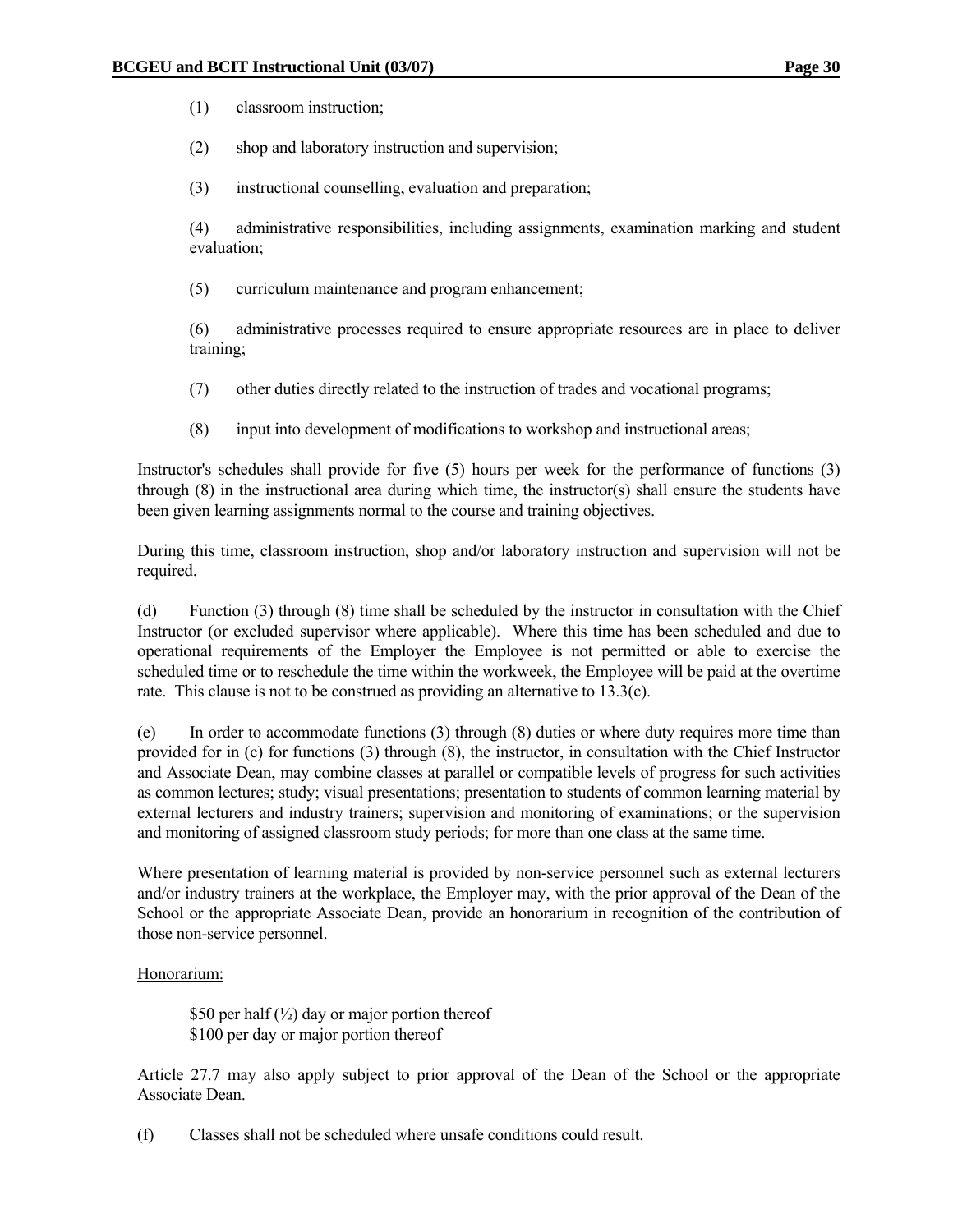(g) An instructor assigned to instruct course material other than his/her regular programs for a period exceeding five (5) days, will be provided adequate time for orientation to the instructional and learning environment. Temporary assignments shall be assigned equitably.

 (h) The Parties agree that the number of students in traditional industrial-type shop training activities will generally not exceed established practice.

 The Parties recognize that in other training activities, should instructional or related workload be such that an instructor reasonably believes it to be excessive, instructional assistance will, upon request, be provided.

### **13.4 Operational Schedules**

 (a) The Employer shall give the Union sixty (60) days' notice of changes in the hours of operation that affect the work schedules of Employees. Where circumstances beyond the Employer's control require the introduction of changes in the hours of operation with less than sixty (60) days available for notice the Employer shall give the maximum notice possible.

 (b) Following the receipt of notice the Employer and the Union designated representatives shall meet to negotiate mutually agreeable work schedules.

 (c) If the Parties cannot agree the matter shall be resolved through the arbitration procedure outlined in Article 8 of this Agreement.

# **13.5 Non-Instructional Duty Day**

In order to allow Employees time to prepare for incoming classes and to conclude the affairs of previous classes, provisions shall be made for the scheduling of non-instructional duty days, ten (10) working days for each instructor in any one calendar year. This provision shall also apply to those instructors in a continuous intake course. The non-instructional duty day entitlement for instructors who do not teach a full year shall be pro-rated accordingly. Implementation of this clause shall begin on January 1, 1980 and be fully implemented by April 1, 1980.

#### **13.6 Scheduling of Lieu Days/Statutory Holidays**

 (a) Pursuant to Articles 16.3 and 16.4 of the Agreement, lieu days accruing from statutory or designated holidays shall be taken either immediately before or after the paid holiday but in any event not more than two (2) weeks from the date of the paid holiday. If the lieu day is not taken within two (2) weeks it shall be immediately scheduled on the annual leave roster.

 (b) When statutory or designated holidays fall within a two (2) week scheduling block, the additional hours to be worked in order to average seventy (70) hours during the two (2) week block may be carried over to the next two (2) week scheduling block, if the scheduling of those additional hours is not possible during the original two (2) week period.

 (c) Upon written request, an Employee will be notified of his/her lieu day entitlement by February 15th of each year.

# **13.7 Conversion of Hours**

Scheduling of lieu days, annual leave and/or designated paid holidays shall be on the basis of six (6) hours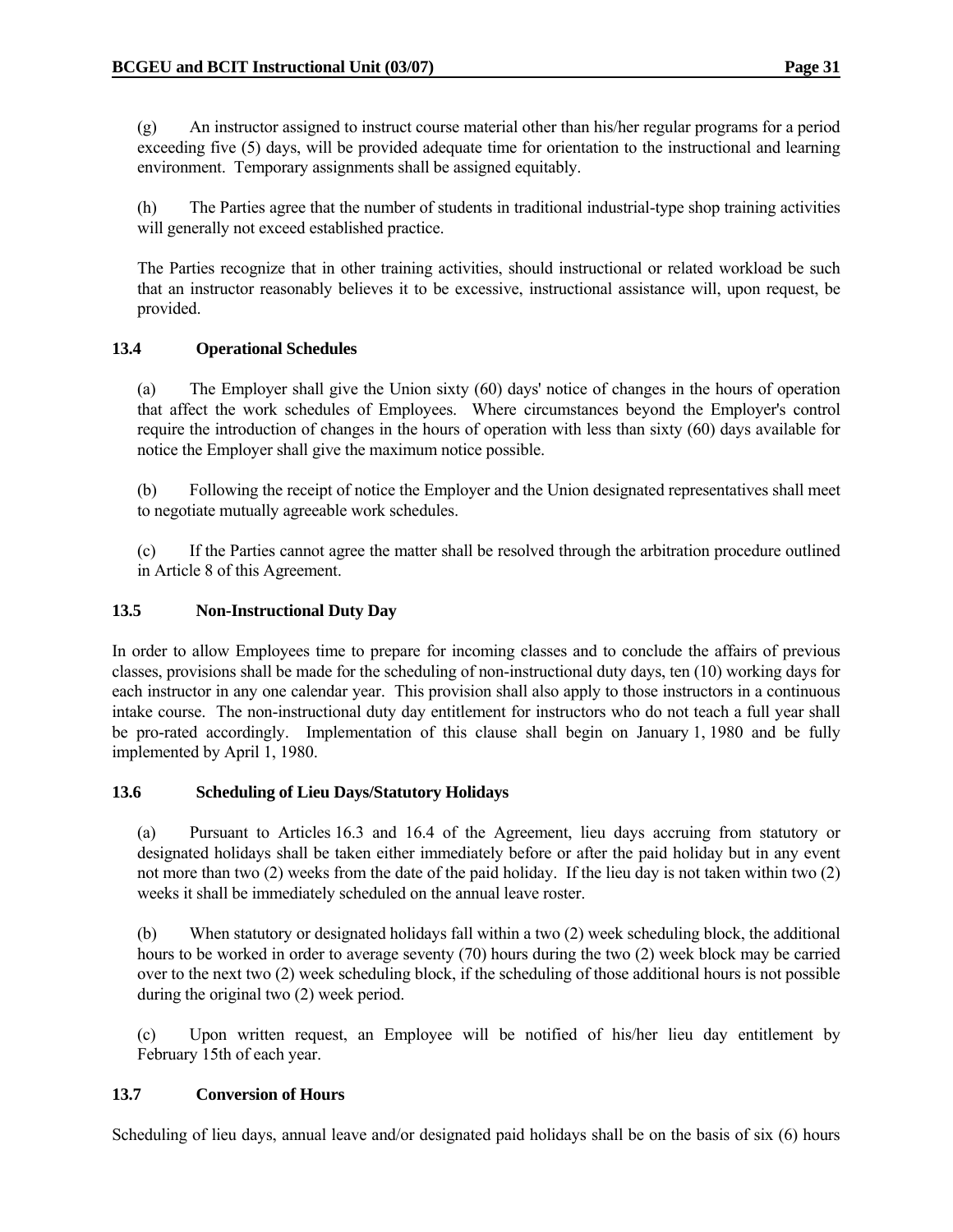per day for instructional staff and seven (7) hours per day for non-instructional staff.

#### **13.8 Standby/Callout**

 (a) The Employer will consult with the Union prior to initiating standby programs where they have not existed previously. This provision does not apply to standby situations made necessary by emergency conditions.

 (b) If the Employer decides to implement standby or callout, the provisions contained in Articles 13.10, 15.9 (2nd paragraph) and 15.10 of the August 1, 1979 to July 31, 1981 Collective Agreement will apply.

### **13.9 Meal Periods**

 (a) Meal periods shall be between thirty (30) and sixty (60) minutes in length and subject to mutual agreement between the Employer's and the Union's designated representatives at the local level.

 (b) An Employee shall be entitled to take his/her meal period away from the work station. Where this cannot be done, the meal period shall be considered as time worked and compensated for subject to Article 15.6.

(c) Meal periods shall be scheduled as closely as possible to the middle of the workday.

### **13.10 Rest Periods**

All Employees shall have two (2) fifteen (15) minute rest periods in each work period in excess of six (6) hours, one (1) rest period to be granted before and one (1) after the meal period. Employees working a shift of three and one-half  $(3\frac{1}{2})$  hours, but not more than six (6) hours, shall receive one (1) rest period during such a shift. Rest periods shall not begin until one (1) hour after the commencement of work or not later than one (1) hour before either the meal period or the end of the shift. Rest periods shall be taken without loss of pay to the Employee.

#### **13.11 Work Locations/Points of Assembly/Work Start Times**

 (a) Every Employee covered by this Agreement shall be assigned a designated headquarters. When temporarily assigned another work location, time spent in travel from the Employee's residence to the new work location in excess of time normally spent in travel from the Employee's residence to his/her designated headquarters shall be considered time worked.

 (b) When Employees are required to report to a central location in order to be assigned their work location, their workday shall commence from the time they are required to report for assignment.

 (c) Where a work unit is staffed by Employees who are covered under more than one (1) Agreement and where there is a work dependency between such Employees, the start time shall be established for the members having the largest representation in the work unit.

If one or more of the components in the work unit has a point of assembly negotiated in an Agreement and there is a work dependency between such Employees then the point of assembly for all Employees in the work unit shall be as negotiated for the members of the component having the largest representation in the work unit.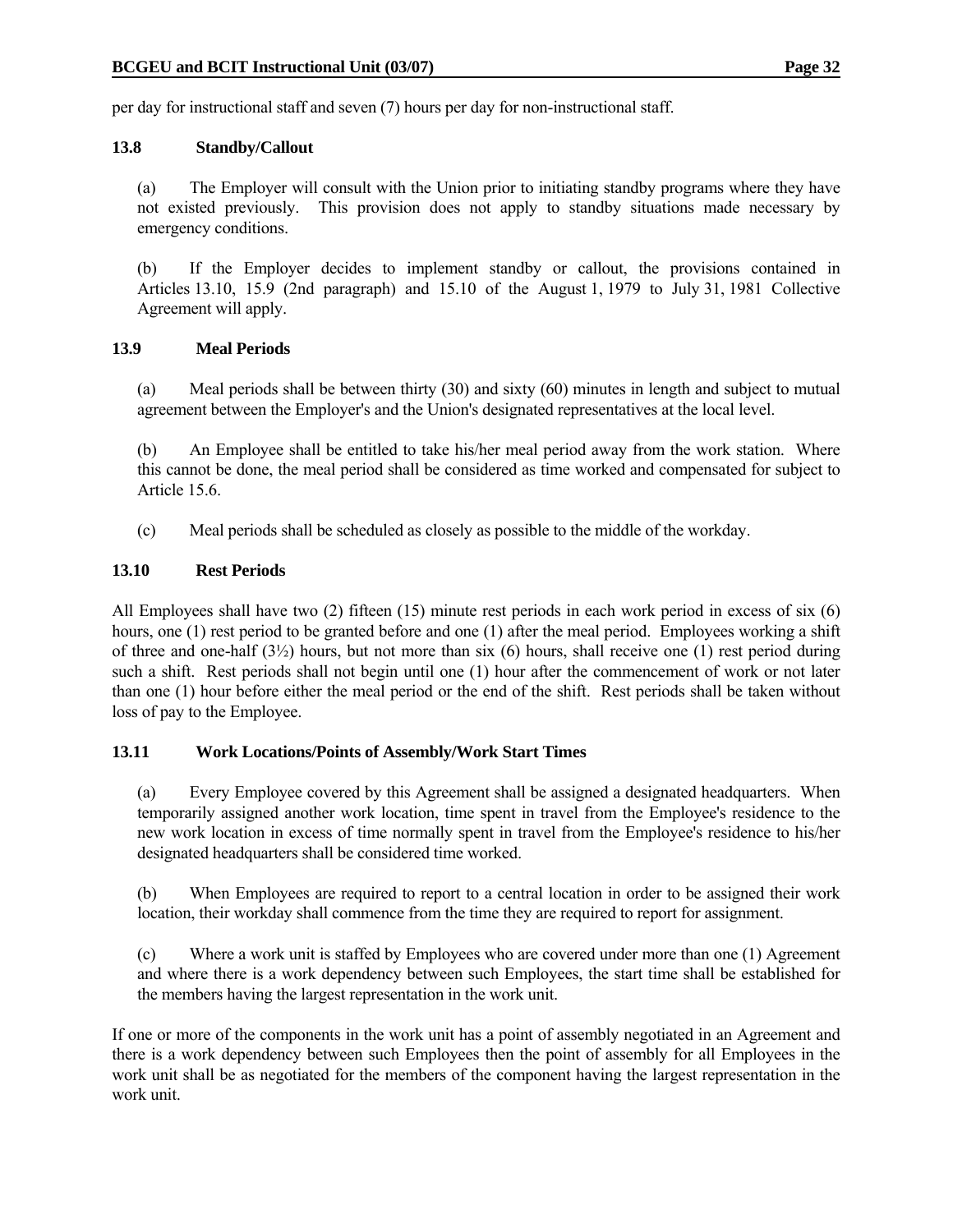### **13.12 Hours of Work - Camp Field Crews**

If the Employer decides to implement Camp Field Crews, the provisions contained in Article 13.14 of the August 1, 1979 to July 31, 1981 Collective Agreement will apply.

### **EMPLOYEE TRAINING AND DEVELOPMENT**

The Institute proposes this new provision of the Collective Agreement be structured as follows. The intent of this provision is to combine existing language of Employee training and development articles into one comprehensive article.

#### **13.13 Orientation**

All newly employed Vocational Instructors shall receive teaching instruction and orientation before being required to assume a normal instructional work load. A new Employee's Associate Dean, or designate, will assist in arranging this teaching instruction and orientation at the first available opportunity.

The Parties agree that circumstances may arise which may delay the scheduling of these activities until the next scheduled course.

The Career Development Committee shall meet to approve a program for the purpose of facilitating this initial teaching instruction and orientation and make recommendations to the Bargaining Principals for its implementation.

#### **13.14 A Procedure for Obtaining the Instructor Diploma**

In order to facilitate the enrolment and progress in the Instructor Diploma Program for regular Employees (instructional staff) in accordance with Article 17.1(b) of the Collective Agreement, the **Manager, Advisory Services** or his/her designate shall forward in writing to the Office of the Dean of the School, the names of all newly employed regular Employees (instructional) and/or those Employees (instructional) who have achieved regular status pursuant to the Collective Agreement.

 (a) The Chief Instructor, in consultation with the **Learning and Teaching Centre** will schedule those regular Employees for training and orientation pursuant to Article 13.13. Normally these training sessions will be held during the second week of January, early May and the end of August.

(b) The Institute shall encourage enrolment of regular Employees in the Ministry's Instructor Diploma Program in the first year of employment as a regular Employee by providing with the letter of appointment the necessary program and counselling information.

 (c) The Office of the Dean of the School shall monitor the progress of regular Employees once they are enrolled in the Ministry's Instructor Diploma Program. The Employee shall notify the appropriate Associate Dean of their enrolment in the Instructional Diploma Program.

 (d) The Employee shall provide written notification of his/her completion of the Instructor Diploma Program to the **Manager, Advisory Services** or his/her designate, for inclusion in the Employee's personnel file.

 This notification shall include the effective date of completion and a copy of the Employee's diploma issued by the Ministry of Advanced Education, Training and Technology for inclusion in the Employee's personnel file. The Human Resources Department will notify the appropriate Associate Dean.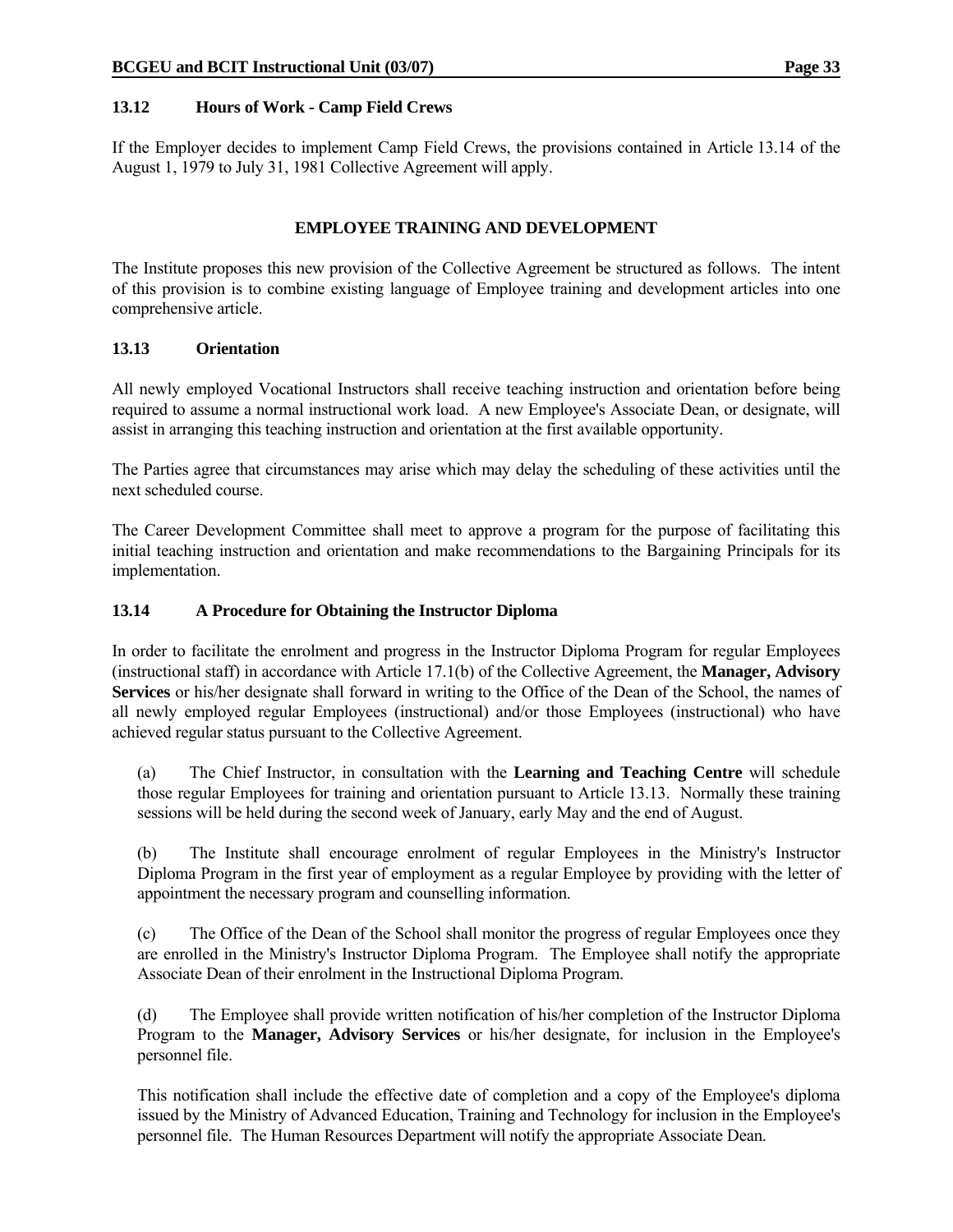(e) The **Manager, Advisory Services** or his/her designate shall process the notification of the Employee's completion of the Ministry's Instructor Diploma Program in order to ensure the application and compliance with Article 26 and Memorandum of **Agreement** #1 of the Collective Agreement.

 (f) Where a regular Employee considers that he/she has an equivalency of the Instructor Diploma, he/she will, in a timely manner, submit certification(s), transcript(s), proof of competency, or other credentials, as an Industrial Trainer, Vocational Instructor, or equivalency to the Instructor Diploma Program, to the appropriate branch of the Ministry of Advanced Education, Training and Technology, for adjudication and determination as to whether those credentials are equivalent to the Instructor Diploma. If the Ministry has made the determination of equivalency, the Employee shall provide confirming documents to the **Manager, Advisory Services** or his/her designate. Items (d) and (e) above shall then apply. The Employee shall not be required to comply with Article 17.1(b) and the Employee shall be granted increments on his/her annual increment date without restriction once it is determined that the credentials submitted by the Employee are equivalent to the Instructor Diploma.

 (g) The Labour/Management Committee shall review and monitor the application of this procedure so that Employees can be assisted in the completion of the requirements of the Instructor Diploma Program in a timely manner.

### **13.15 Equipment Demonstrations**

Where an Employee is, or will be, required to operate technical equipment or use new methods during the course of his/her duties, and where seminars, demonstrations or conferences are held pertaining to such technical equipment or new methods, the Employee shall, upon approval of his/her application, be entitled to attend such demonstrations, conferences or seminars. Time spent in travel and in attendance will be considered as time worked.

# **13.16 A Procedure to Verify Qualifications and/or Equivalent Qualifications**

The Employer and the Union agree to use the following procedures to verify qualifications for designated and non-designated trades and other occupations.

 (a) Where an Employee submits any certification(s) which requires verification of equivalency in order to determine the qualification, the Employee will submit the certification(s) to the Ministry of Advanced Education, Training and Technology (MAETT) for adjudication and determination of the equivalent trade qualification for the Province of British Columbia.

 The Employer and the Union agree that once a confirmation of equivalency has been made and accepted by MAETT, the certification(s) will be recognized by the Employer as equivalent to a British Columbia Trade Qualification Certificate. The Employee may then seek to obtain an Interprovincial Certificate of Qualification through MAETT.

 The Employer and the Union agree that it is the Employee's responsibility to ensure that timely submission of all certification(s) is made for adjudication and determination by MAETT, and that use of this process cannot hold up procedures of the Collective Agreement, (for example, the displacement option under Article 12).

(b) Where an Employee submits certification(s) for non-designated trades and other occupations which require verification of equivalency, the Employee will submit the certification(s) to the appropriate recognized authority for adjudication and determination of equivalency.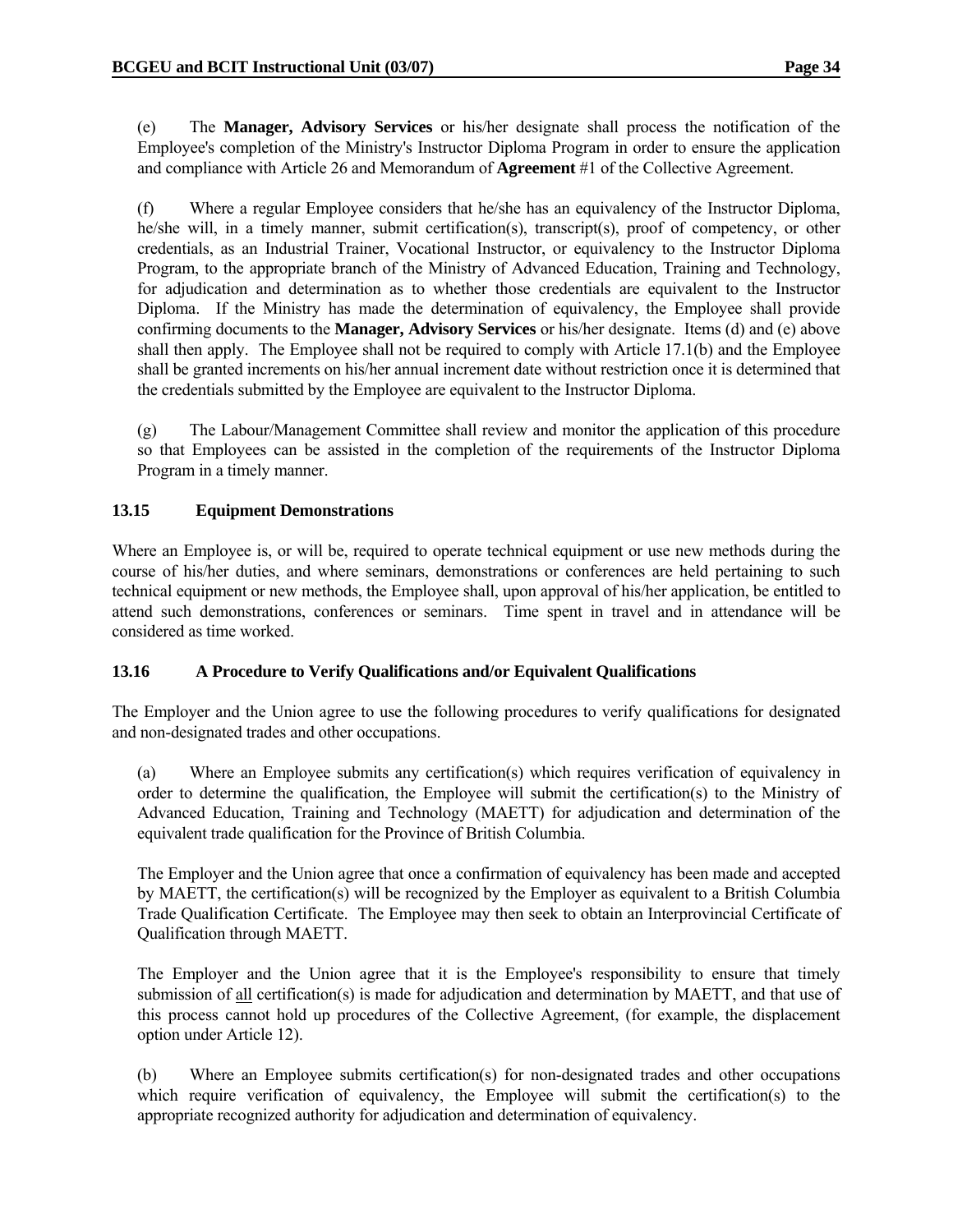(c) Where a Regular Employee considers he/she has the equivalency of an Instructor Diploma, he/she will, in a timely manner, submit certification(s), transcript(s), proof of competency, or other credentials, as an Industrial Trainer, Vocational Instructor, or equivalency to the Instructor Diploma Program, to the appropriate branch of the Ministry of Advanced Education, Training and Technology, for adjudication and determination as to whether those credentials are equivalent to the Instructor Diploma.

 The Employee shall not be required to comply with Article 17.1(b) and the Employee shall be granted increments on his/her annual increment date without restriction once it is determined that the credentials submitted by the Employee are equivalent to the Instructor Diploma.

 Where the requisite equivalencies have been appropriately determined and confirmed, the Employee shall be deemed to be qualified. (See Article  $26.3(c)$ ).

# **13.17 Instructor's Diploma**

For career advancement in related areas in the Employer's service, where the job specification requires a bachelor's degree, the possession of a vocational instructor's diploma or certificate shall be considered on a parity basis.

# **13.18 Career and Skills Development Fund**

### **(a) Purpose**

**The general purpose of the Career & Skills Development Fund is to provide relevant training and education opportunities for vocational instructors. Such opportunities are intended to assist instructors to maintain current knowledge and skills as well as develop new skills that will enhance instructors' ability to achieve excellence in teaching.** 

**(b) The Fund** 

**(1) There shall be established at the start of each fiscal year a C&SD Fund equivalent to eighty four thousand dollars (\$84, 000) per fiscal year plus an amount equal to \$400.00 per employee as of April 1st of each year.** 

**(2) This amount shall be pooled and administered by a C&SD Committee established by this Article.** 

**(3) Funds remaining at year end (March 31st ) will be carried forward to the following year.** 

# **(c) The Committee**

- **(1) The C&SD Committee will consist of:** 
	- **(i) One (1) Co-chair and three (3) members appointed by the Union; and (ii) One (1) Co-chair and three (3) members appointed by the Employer.**
- **(2) Committee decisions shall be made by majority vote of individual members of the Committee.**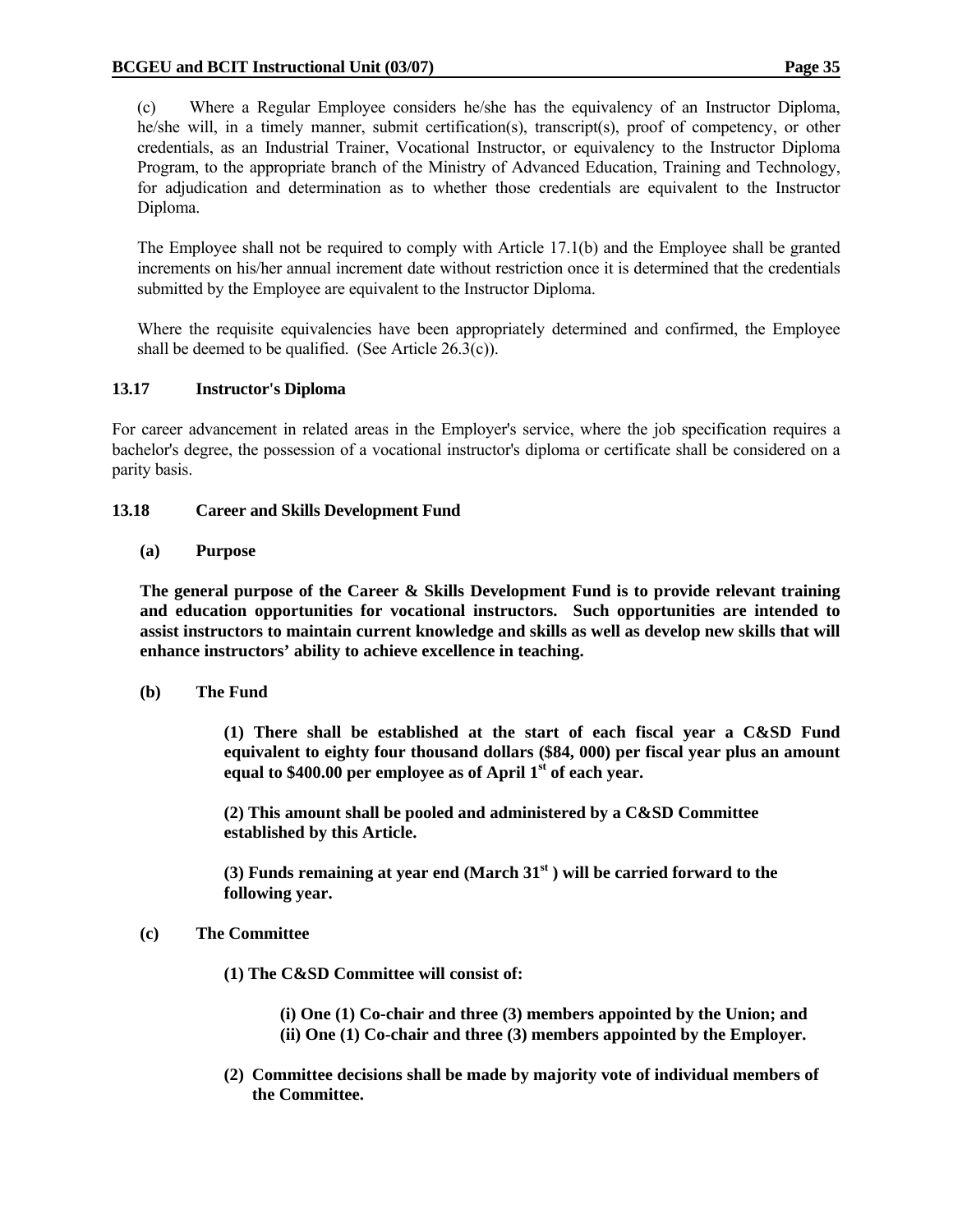- **(3) Quorum for each meeting will consist of both Co-Chairs and a minimum one (1) Member from both the Union and the Employer.**
- **(4) The Committee will:**

**(i) meet to review applications every six (6) weeks, or as per the agreement of the Committee;** 

**(ii) develop a process for processing applications for the C&SD Fund; (iii) develop a plan to facilitate and encourage applications to the C&SD Fund; and** 

**iv) issue a summary report of Committee activities to the Vocational Instructors Labour/Management Committee by March 31st of each year.** 

 **(5) Documents generated in the management of the C&SC Fund will be managed in accordance with BCIT's** *Freedom of Information and Protection of Privacy Policy#7600***.** 

 **(d) Short Term Leave** 

**Short Term Leave is defined as leave with pay to attend training/courses three (3) weeks or less in duration.** 

#### **(1) Eligibility**

**The following may make application to the Fund for Short Term Leave:** 

- **(i) employees with one or more year(s) seniority;**
- **(ii) employees with less than one year of seniority may only apply for funds to complete the Provincial Instructor's Diploma; and**
- **(iii) a Chief Instructor or Associate Dean may apply for funds to offer training opportunities to entire Departments/Areas/Schools.**

#### **(2) Criteria**

**Funding for Short Term Leave is intended to cover the cost of maintaining, acquiring and upgrading technical or instructional skills. These activities may include specific trade-related activities, Provincial Instructors Diploma, certification and accreditation courses, conference and workshops and Skills Canada Competitions.** 

**Subject to operational requirements and budgetary considerations, funding will be granted to the maximum number of employees who make application.** 

**Applications for Short Term Leave will be reviewed in accordance with the following criteria, and any other criteria agreed to by the full Committee:** 

- **(i) Relevancy to Employee's position;**
- **(ii) Benefit to the Institute and the individual Instructor(s);**
- **(iii) Cost;**
- **(iv) Duration of course/training;**
- **(v) Employee's reliance on the Fund in the past;**
- **(vi) Relevance to Department's professional development plan;**
- **(vii) Support of Associate Dean;**
- **(viii) Availability of similar course/learning experience at BCIT or closer**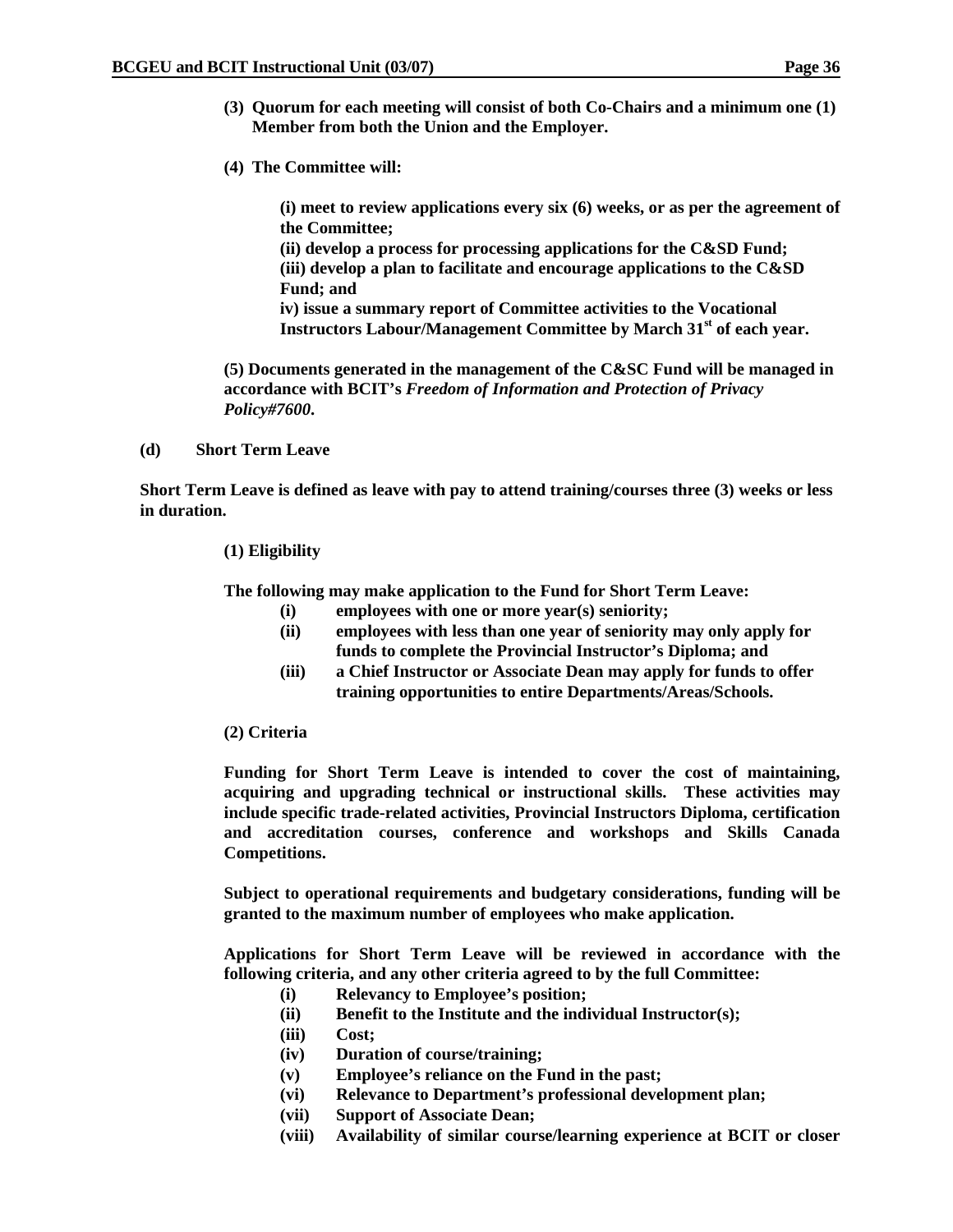**to the Greater Vancouver area;** 

- **(ix) Priority consideration will be given to applications for funding to complete the Instructor Diploma;**
- **(x) Articulation Meetings/Projects are eligible for funding under this Article.**
- **(3) Application Process** 
	- **(i) Applications for funding for Short Team leave shall be submitted by the Employee on the approved form to the Committee through the Employees' Associate Dean at least four (4) weeks in advance of the occurrence of the course/training.**
	- **(ii) In his/her application, the Employee must provide justification outlining the benefits to both the Department and the Employee of the training applied for.**
	- **(iii) The Employee must review his/her application with the Associate Dean. The Associate Dean must provide written reasons for his/her decision to support the application.**
	- **(iv) Employees will be notified in writing of the decision of the Committee and brief reasons for the decision.**
- **(4) Eligible Expenses**

**Expenses eligible for reimbursement for Short Term Leave under this Article may include:** 

- **(i) Tuition/Registration Fees**
- **(ii) Required textbooks or other official course materials**
- **(iii) Replacement/Backfill Costs**

**Because of the limited resources of the Fund, the Committee will not generally approve replacement costs for Short Term Leaves.** 

**Replacements costs may be available if the Department matches these costs, or if the denial of replacement costs would prevent the Employee from undertaking career development activities.** 

**(iv) Travel Expenses Employees travelling are entitled to reimbursement of expenses as per article 27.1.** 

> **See article 13.18(f) below regarding travel expenses and arrangements.**

**(e) Long Term Education Leave** 

**Long Term Education leave is defined as a leave of absence with or without pay which is greater than three (3) weeks' but less than one year duration.** 

**The Employer supports the concept of leave for the purposes of advanced or specialized training which will be of benefit to the Employee and the Employer.** 

**In certain cases, Long Term Education Leave may be approved for programs of independent**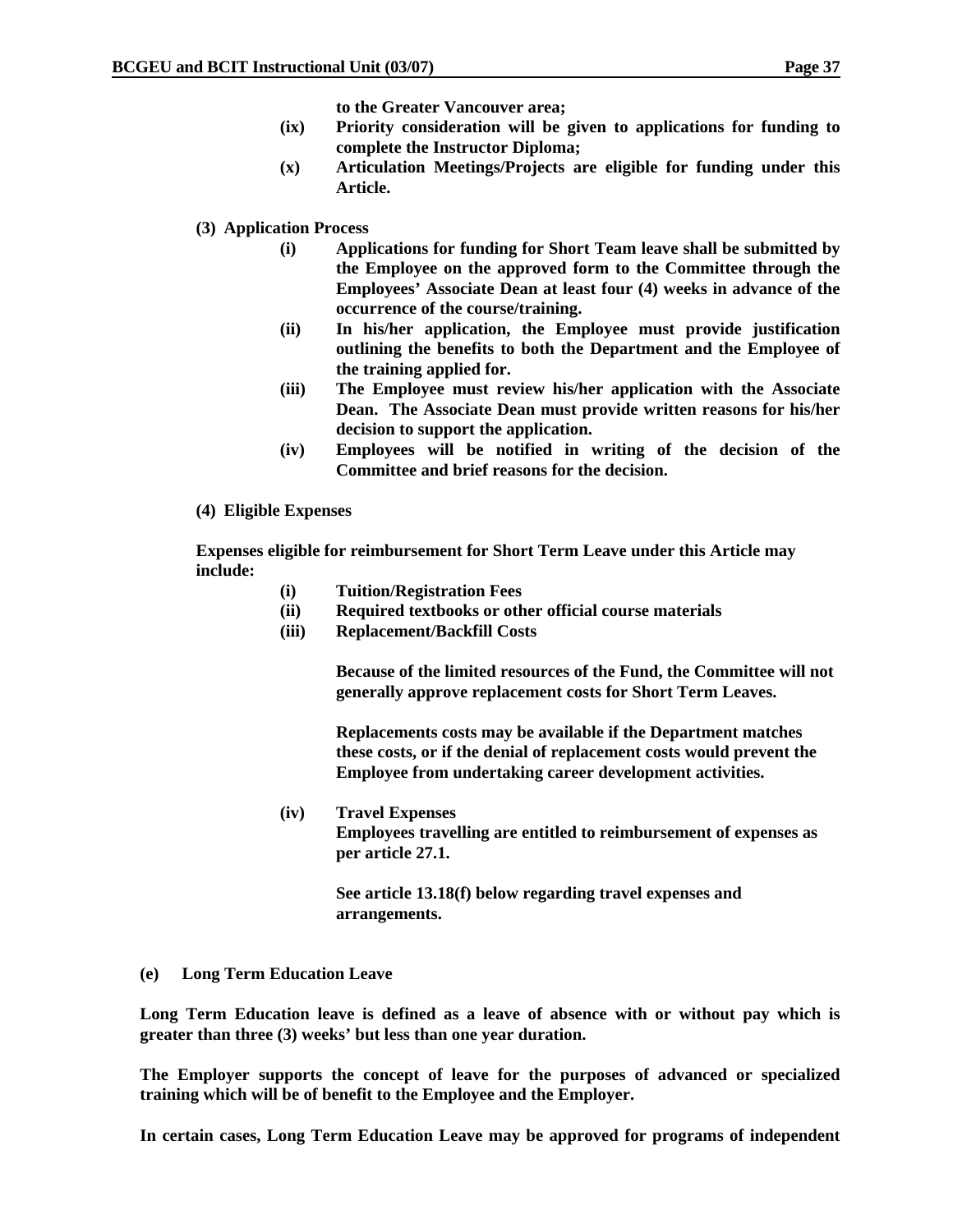**study and/or research where criteria for evaluating the Employee's performance on such leave can be clearly established and can be shown to be of significant benefit to the Employee and the Employer.** 

**The Committee may, at its discretion, allocate a specific amount of funds to Long Term Leave.** 

**(1) Eligibility** 

**Regular Employees with greater than five (5) years of seniority may apply to the Committee for Long Term Education Leave.** 

**The Employee must review his/her application with the Associate Dean prior to applying to the Committee. The Associate Dean must provide written reasons for his/her decision regarding support for the application. Approval of the Associate Dean may be withheld on the basis of inability to find a suitable replacement.** 

**(2) Criteria** 

**Applications for Long Term Educational Leave will be reviewed in accordance with the following criteria, and any other criteria agreed to by the full Committee:** 

- **(i) Relevancy to Employee's position**
- **(ii) Benefit to the Institute and the individual Instructor(s)**
- **(iii) Cost**
- **(iv) Duration of course/training**
- **(v) Employee's reliance on the Fund in the past**
- **(vi) Relevance to Department's professional development plan**
- **(vii) Employee investment**
- **(viii) Support of Associate Dean**
- **(ix) Availability of similar course/learning experience at BCIT or closer to the Greater Vancouver area.**
- **(3) Application Process** 
	- **(i) Completed applications for Long Term Education leave and degree programs must be submitted by the Employee to the Committee by February 1st of each year.**
	- **(ii) Employees will be notified in writing of the decision of the Committee by April 1st. The Committee will also provide brief reasons for its decision.**
	- **(iii) In his/her application, the Employee must provide a description of the proposed courses, study or work experience and a description of the relevance of the proposed activity to both the Employee and the Institute.**
	- **(iv) The Employee will include, where appropriate, evidence of acceptance into the proposed activity. The Committee may waive this requirement, where appropriate, and the Employee shall provide this evidence as soon as it is available.**
- **(4) Eligible Expenses**

**Expenses eligible for reimbursement under this Article include:** 

- **(i) Tuition/registration fees**
- **(ii) Required textbooks or other official course materials**
- **(iii) Long Term Education leaves approved under this article shall be**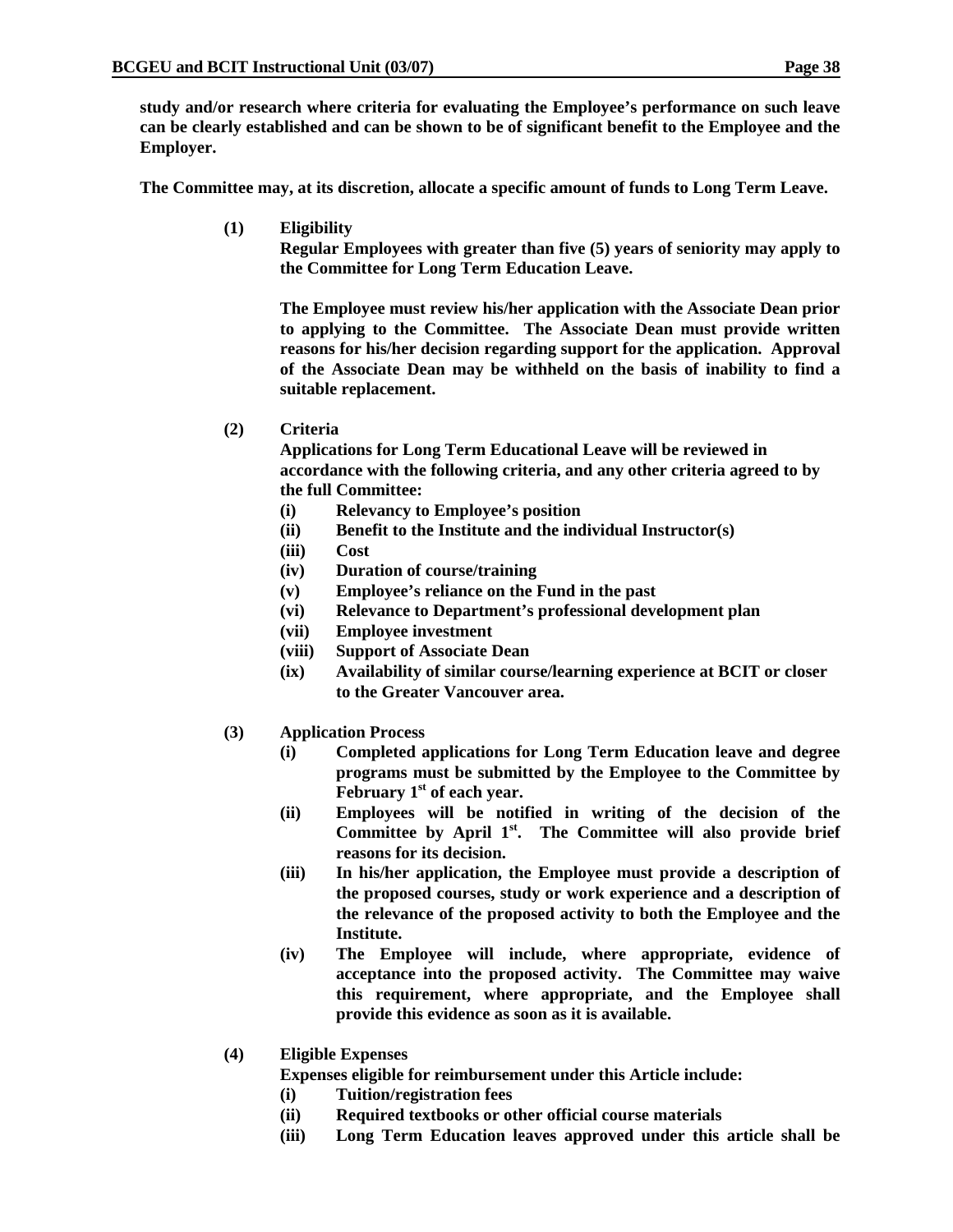**granted to the Employee with up to one hundred percent (100%) pay, and normally such leave will be granted with sixty percent (60%) pay. Backfill costs to the Employee's Department will be paid out of the Fund.** 

**(iv) Travel Expenses Employees travelling are entitled to reimbursement of travel expenses as per article 27.1.** 

> **See article 13.18.6 below regarding travel expenses and arrangements.**

 **(f) Employee Travel** 

**All Employee travel under this Fund is subject to BCIT's policies and guidelines on travel and article 27 of the Collective Agreement.** 

**(1) Travel Arrangements** 

 **All travel arrangements, including flights and hotel bookings will be made though the Employee's Associate Dean's office.** 

**An Employee will be permitted to drive his/her own vehicle only when the costs of doing so are lower than flying. The Employee bears the onus of establishing the least cost method of travel.** 

**(2) Entertainment/Hosting Expenses** 

 **The Committee will not reimburse employees for any expenses related to entertainment or hosting. Employees who wish to engage in such activities while attending a program, course, training or conference may only do so with prior approval and in accordance with article 27.7.** 

**(3) Overtime** 

 **Article 27.4 does not apply to Employee travel under this article. Employees are not eligible for overtime for time spent travelling to or from the approved course/training or for time spent attending such course/training.** 

- **(g) Responsibilities of Employee** 
	- **(1) Within one month of completing or receiving confirmation of completion of the approved course/training the Employee must submit to the Committee and to Human Resources a certificate, grade or other verification of successful completion.**
	- **(2) Within one month of completing or receiving confirmation of completion of the approved course/training the Employee must submit to the Committee and his/her Associate Dean a summary of his/her learning experience.**
	- **(3) An Employee granted leave with pay shall be required to sign a statement to the effect that he/she undertakes to remain in the services of the Employer for a service period equivalent to three (3) times the length of the leave multiplied by the percentage of pay at which the leave was granted.**

**Should the Employee leave the service of the Employer for any reason**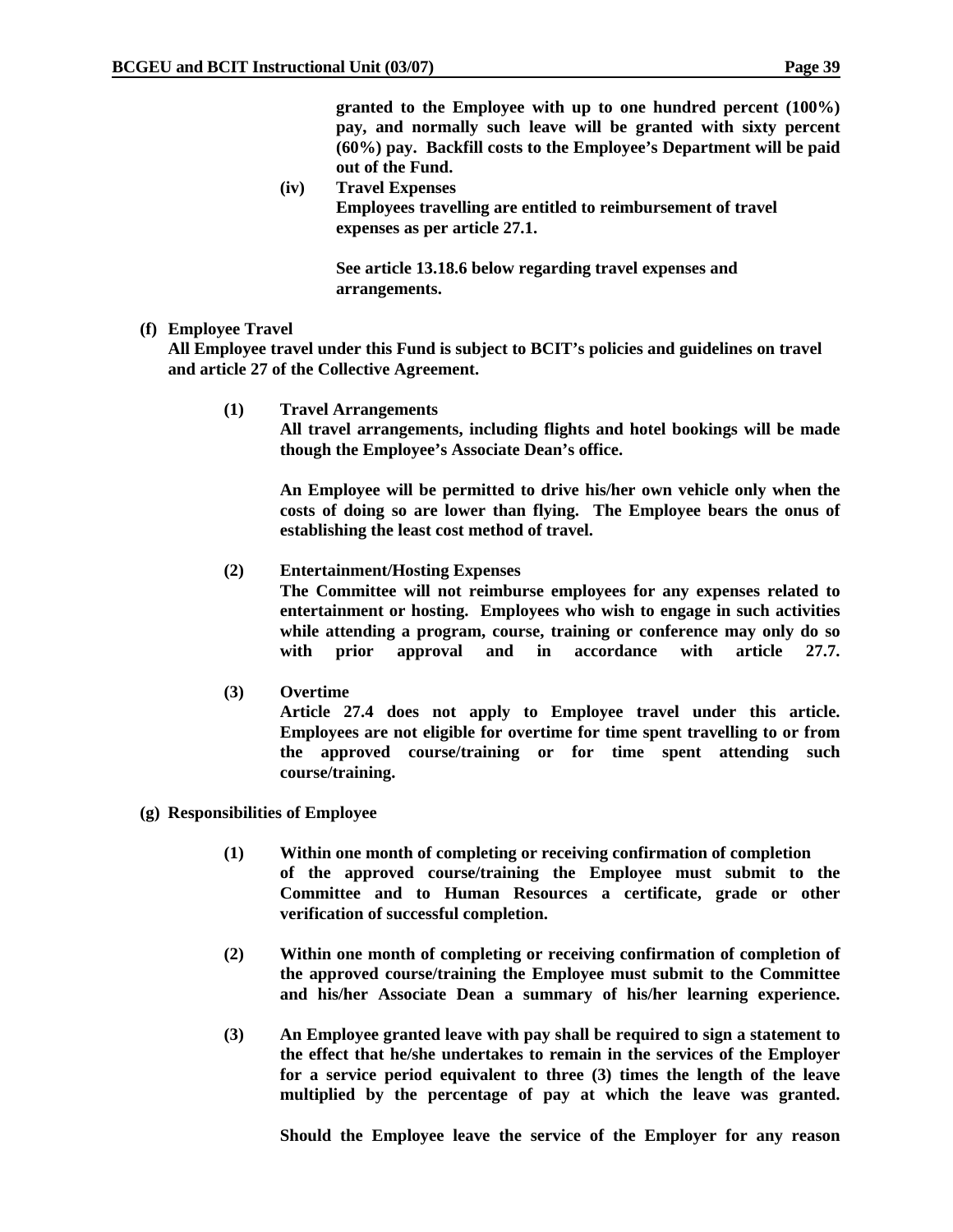**before the service period expires, the Employee shall repay to the Employer, on a pro rata basis, the amount paid to the Employee, including expenses, during the leave.** 

**(4) An Employee granted leave without pay but with tuition and other expenses shall be required to sign a statement to the effect that he/she undertakes to remain in the services of the Employer for a service period equivalent to three (3) times the length of the leave.** 

**Should the Employee leave the service of the Employer for any reason before the service period expires, the Employee shall repay to the Employer, on a pro rata basis, the amount paid to the Employee, including expenses, during the leave.** 

- **(5) In the event that an individual receives outside support, such as a scholarship, fellowship, or bursary, the total of outside support plus salary support shall not exceed the Employee's basic salary for the period of leave. In the event of such combined support exceeding the basic salary, the excess amount shall be deducted from the Employee's salary. It is the responsibility of the Employee to report all additional sources of support to the Employer.**
- **(6) If an Employee fails to return to work on the pre-arranged date without reasonable cause, the Employee shall be required to repay in full all monies paid under this article.**
- **(h) Failure to Complete Course/Training** 
	- **(1) Employees receiving funds to complete courses/training under this article are expected to exercise due diligence to successfully complete the approved course/training.**
	- **(2) If an Employee fails to successfully complete the approved course/training he/she will be expected to reimburse the Fund for all or part of the amount approved by the Fund.**
	- **(3) Full reimbursement will not be required when the Employee provides to the Committee a reasonable and acceptable explanation for the course/training failure and he/she has exercised due diligence to successfully complete the course.**
	- **(4) Employees who do not successfully complete an approved course/training may re-apply for funds to repeat the course. In this application, the Employee must explain what he/she will do to successfully complete the course/training in the future.**
- **(i) Termination of Employment**

**Termination of employment by the Employee or the Employer for just and reasonable cause nullifies any obligation by the employer under this article.**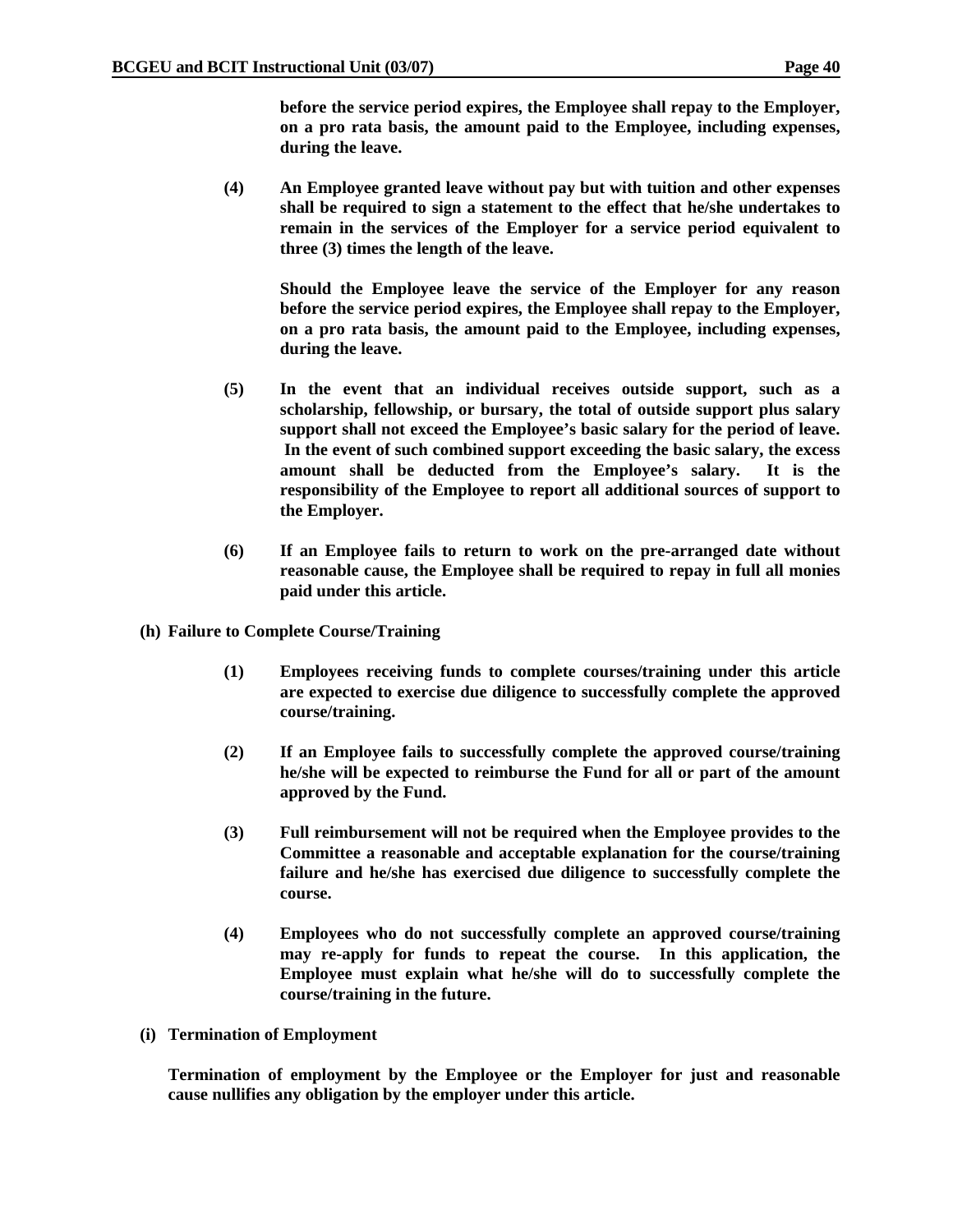### **(j) Committee Decisions**

**All decisions of the Committee are final and binding. Such decisions are not subject to the grievance procedures set out in this Collective Agreement.** 

### **13.19 Fee Waiver for BCIT Courses**

Employees will be able to take any continuing education courses offered by the Institute without paying the tuition fee provided that:

- (a) the Employee satisfies normal course prerequisites; and
- (b) no fee-paying student is displaced.

(See Article 10.3, Loss of Seniority)

# **13.20 Leave for Writing Examinations**

Leave of absence with pay shall be granted to allow Employees time to write examinations for courses approved by the Employer. Employees shall advise the Employer of the time and place of the examination when they are made aware of the time and place.

# **13.21 Leave for Taking Courses**

 (a) An Employee shall be granted leave with pay to take courses at the request of the Employer. The Employer shall bear the full cost of the course, including tuition fees, entrance or registration fees, laboratory fees, and course-required books, necessary travelling and subsistence expenses, and other legitimate expenses where applicable. Fees are to be paid by the Employer when due.

 (b) A regular Employee may be granted leave without pay, or leave with partial pay, to take courses in which the Employee wishes to enrol.

(See Article 10.3, Loss of Seniority)

# **13.22 Upgrading Qualifications**

Where the Employer requires an Employee to upgrade his/her skills or qualifications in order to operate or maintain new equipment, the cost of training, and normal living and travel expenses as laid down in this Agreement will be borne by the Employer.

# **13.23 Examinations of Qualifications**

Employees shall be permitted to write any in-service examinations required by the Employer upon completion of the necessary terms of service and/or upon completion of the required in-service training program. Employees who fail to successfully complete any in-service examinations shall, upon request, receive a copy of their examination paper and shall be eligible to be re-examined at the first available opportunity after completion of a further six (6) months' service.

# **13.24 Preparation for Examination**

Where work loads permit, Employees shall be granted reasonable time during the regular workday to prepare for examinations held by the Employer and to complete courses offered by the Employer. The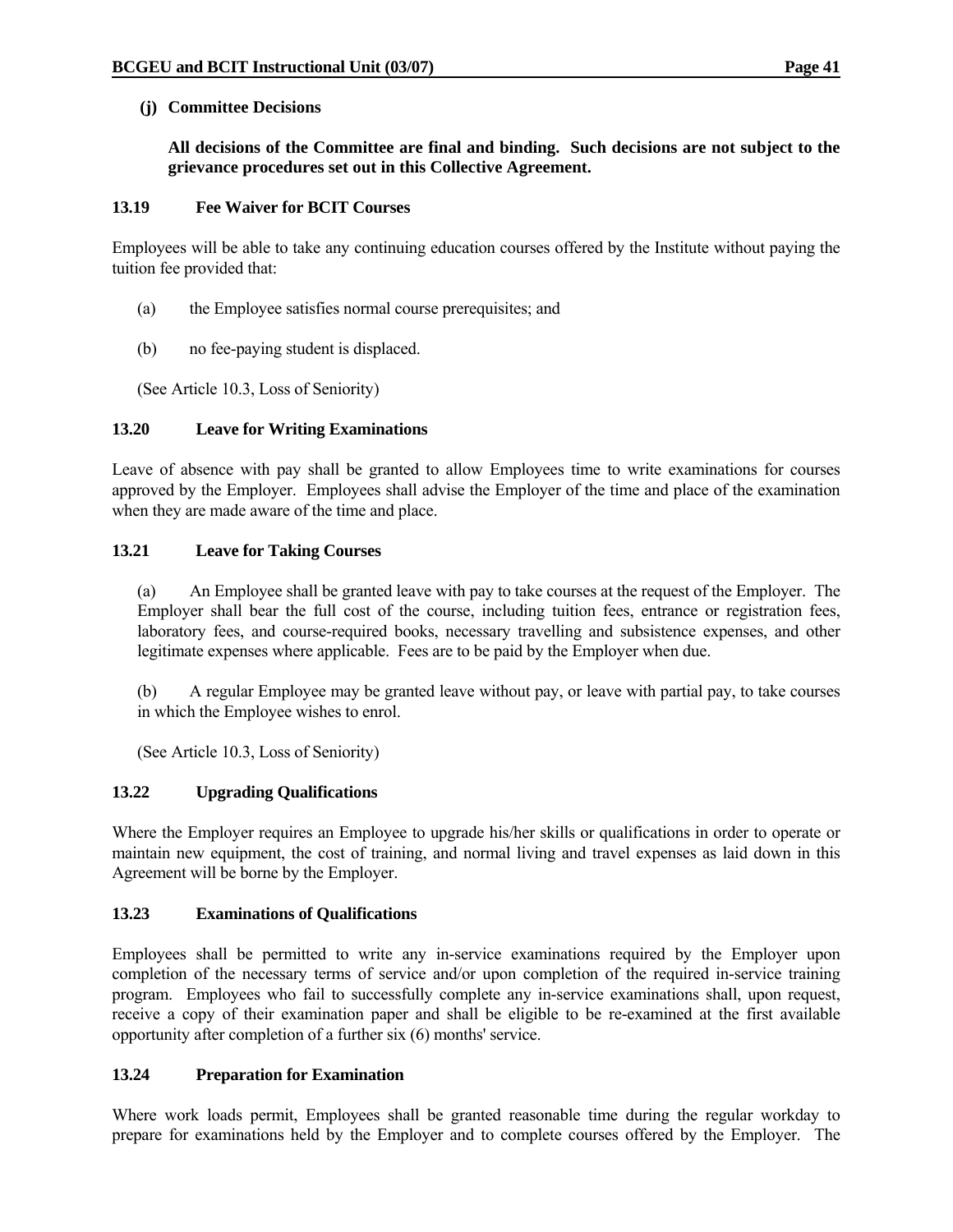Parties recognize, however, that the Employees who avail themselves of the provisions of this article have a responsibility to devote some of their own time to prepare themselves for examinations and to complete courses.

# **13.25 Exchange Programs**

The Employer agrees that exchange programs between the Employer and other jurisdictions, public and private, will be encouraged. Employees will be given the opportunity to participate in exchange programs at full pay and allowances.

# **13.26 Employee Development**

The Parties acknowledge the importance of promoting the quality of instructional/client service. The Employer further acknowledges the importance of providing constructive support to Employees in order to enhance their instructional delivery. In recognition of these objectives:

 (a) The Parties shall agree on the contents of a student questionnaire, which shall be used to seek information necessary to enhance instructional delivery.

 (b) The Parties agree that the student questionnaires shall be distributed regularly by the Instructor responsible for each course.

 (c) The Parties agree that student questionnaire results shall be returned to the Employee, the Employee's Chief Instructor and the Associate Dean.

 (d) Where, on the basis of these results the need for delivery enhancement is identified, the Employee and his Chief Instructor and/or Associate Dean shall meet to develop strategies aimed at enhancing instructional delivery. The Employer agrees to provide resources and release time to Employees pursuant to the provisions of the Collective Agreement to assist Employees in the implementation of these strategies.

 (e) Employees may, on their request, invite a Union steward to attend meetings held pursuant to Section (d).

 (f) Meetings conducted pursuant to Section (d) shall occur no more than two (2) times per calendar year.

 (g) The Employer agrees that completed student questionnaires shall be returned to Employees following the conclusion of meetings held pursuant to Section (d). The Employer further agrees that completed student questionnaires, in whole or in part, shall not be placed on an Instructor's personnel file nor used as evidence in any disciplinary action, including arbitration proceedings, taken against an Instructor. The Employer may compile summary statistical reports by specialization based on the results of student questionnaires provided they contain no reference to specific Employees. If a specialization has fewer than four (4) Employees it will be combined with another specialization in its grouping for the purpose of compiling summary statistical reports.

 (h) The Parties recognize the importance of having Managers and Chief Instructors understand the spirit and intent of this provision of the Collective Agreement. The Labour/Management Committee shall convene an annual meeting of Managers and Chief Instructors to review whether the administration of this provision has been consistent with its spirit and intent.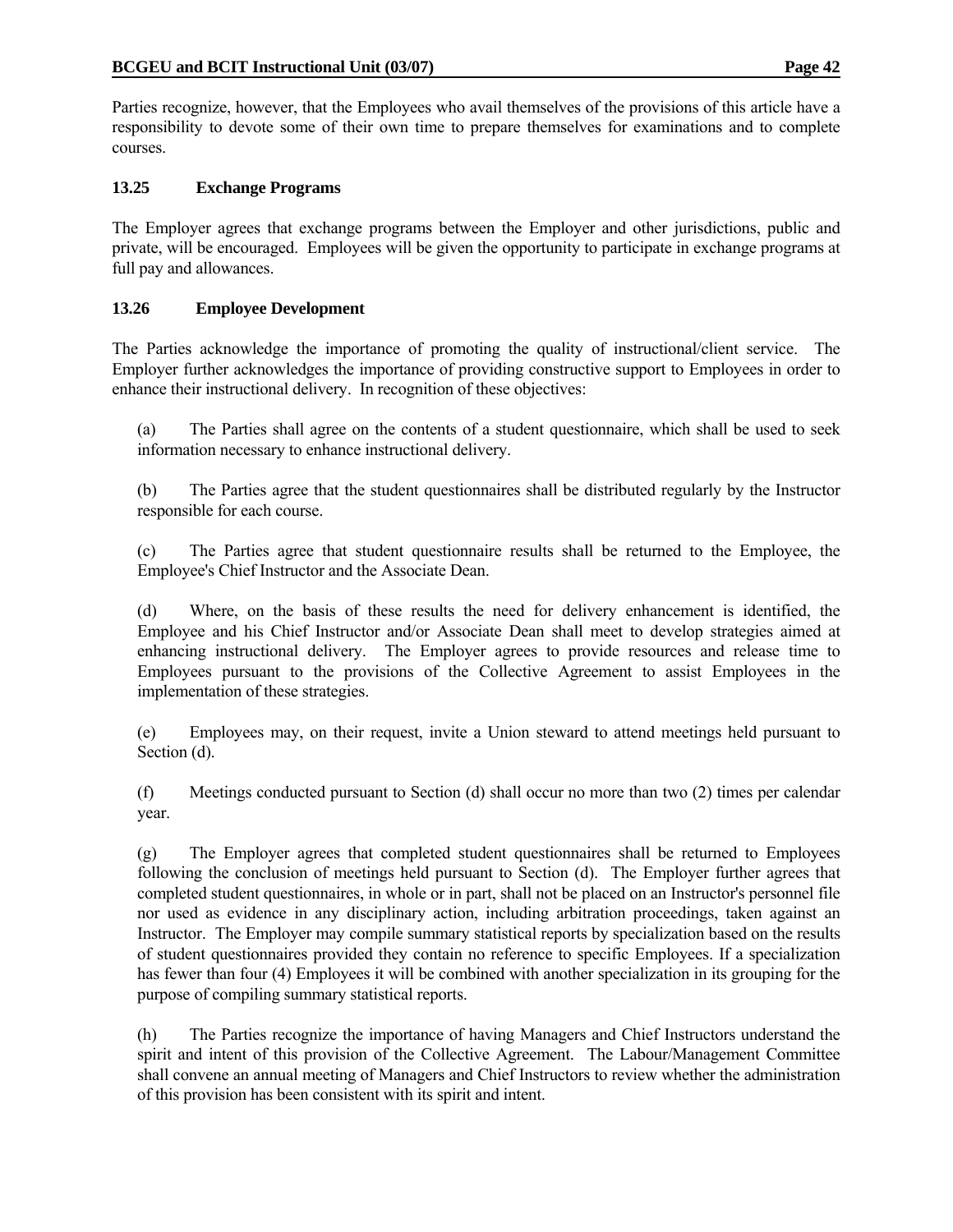### **13.27 Personal Research**

Subject to approval by the Employer, an Employee may use facilities normally used in the course of his/her duties to carry out personal research or projects. The cost of materials shall be borne by the Employee. Such approval shall not be unreasonably withheld by the Employer.

### **13.28 Copyrights**

 (a) The Employer and the Union agree that original articles, technical papers, information reports and/or instructional notes prepared by the Employee within the course of his/her duties for the Employer, shall be retained by the Employer.

 The Employer further agrees that the Employee may be granted permission to quote selected portions of such material in a larger work or to publish the material in related journals.

 (b) The Employer agrees that an Employee may prepare articles, technical papers and/or instructional notes on his/her own time, and copyright for such material shall be vested in the Employee.

(c) Confidential information shall not be disclosed without the written permission of the Employer.

# **ARTICLE 14 - SHIFT WORK**

#### **14.1 Definition of Shift for Shift Premium**

- (a) *Identification of Shifts*
	- (1) Day shift the hours worked between 4:30 a.m. and 2:59 p.m. inclusive;
	- (2) Afternoon shift the hours worked between 3:00 p.m. and 8:59 p.m. inclusive;
	- (3) Night shift the hours worked between 9:00 p.m. and 4:29 a.m. inclusive.

All hours worked into the successive shift shall be paid at the appropriate shift differential.

- (b) *Shift premium* 
	- $\triangleright$  sixty cents (60¢) per hour for afternoon shift
	- $\ge$  seventy cents (70¢) per hour for night shift

# **14.2 Shift Premium Applied to Overtime Hours**

Shift premiums will apply to overtime hours worked in conjunction with a shift. An Employee who is called out between 9:00 p.m. and 4:29 a.m. shall receive the night shift premium for each hour worked during the callout period up to the commencement of his/her regularly scheduled shift.

#### **14.3 Scheduling - Instructional Staff**

 (a) In order to meet the Employer's training and operational commitments, Employees may be scheduled by the Employer with a starting time between 7:00 a.m. and 5:00 p.m. and terminating appropriately.

The following factors shall be taken into account in setting work schedules: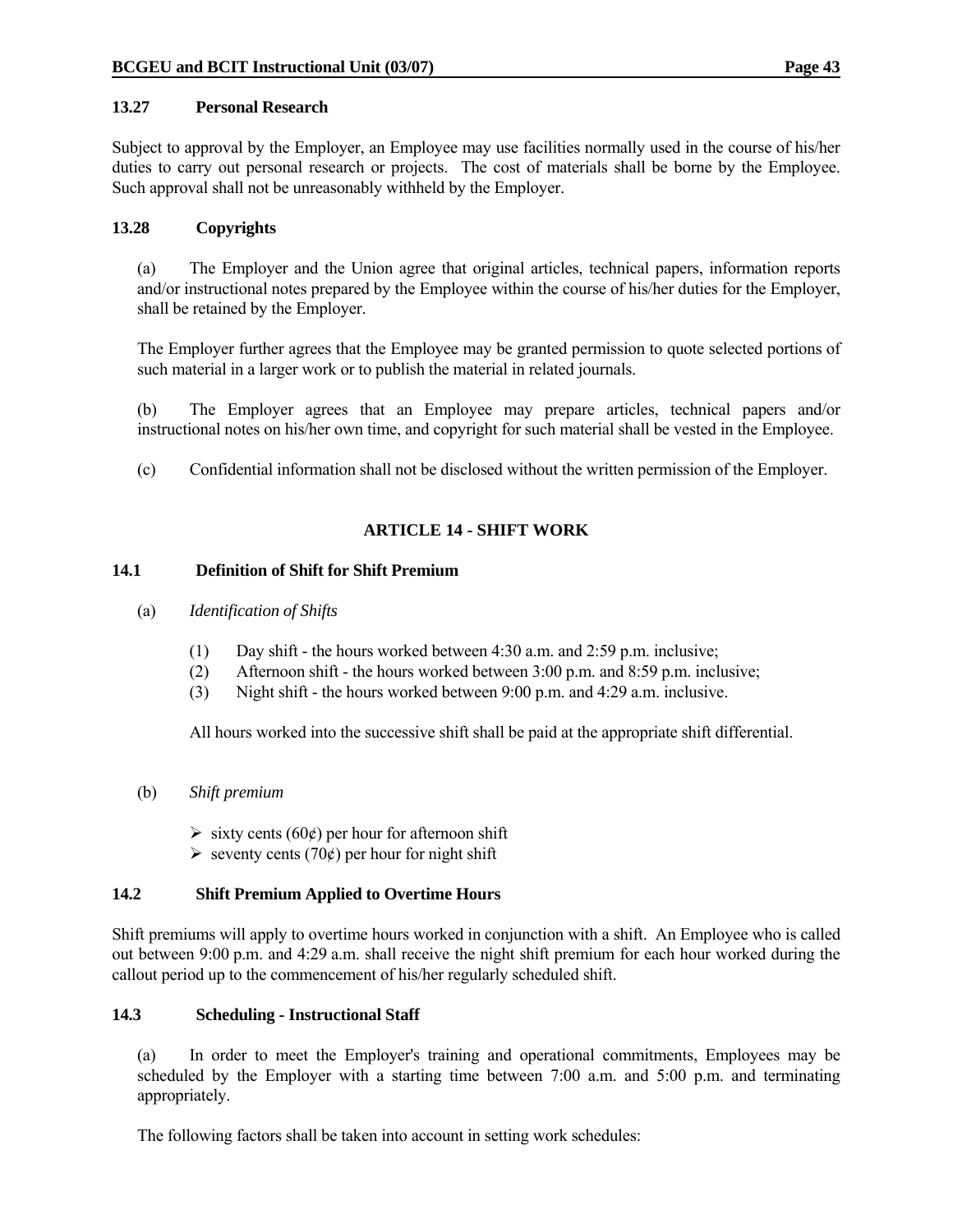- (1) potential for overcrowding
- (2) disruption of schedules for training which has already commenced
- (3) stability of work schedules
- (4) costs to the Employer and/or improved efficiency and/or improved service.

 While in normal circumstances, problems relating to such matters will be dealt with at the shop/departmental level, unresolvable matters of this nature will be referred to the Labour/Management Committee for discussion and the formulation of proposals for resolution.

 In normal circumstances, work schedules will be set up to allow sufficient time between the shop segments of instruction for classes to clear the area.

 (b) (1) Employees on shifts shall be rotated to ensure equitable working conditions. Regular Employees hired to work first shifts only will not be required to rotate shifts unless it is necessary to maintain a program.

 (2) Employees hired prior to December 31, 1975 shall be deemed to be first shift Employees. First shift Employees will work afternoon or night shift when shiftable Employees are unavailable to perform the work.

 (c) Regular class schedules outside of those set down in (a) above may be varied by mutual agreement between the Employer and the Union. Notice of intent to vary these schedules shall be sent to the President of the Union.

 (d) Nothing in this Collective Agreement shall be construed as requiring an instructor to work anything other than a Monday to Friday workweek. Work on weekends will be by mutual agreement only.

# **14.4 Notice of Work Schedules**

Work Schedules for regular Employees shall be posted at least fourteen (14) days in advance of the starting day of a new schedule.

 (a) In the event that the work schedules or shift for a regular Employee or a temporary Employee working a schedule shift roster is changed without forty-eight (48) hours' advance notice and such change is the result of the actions of another Employee covered by this Agreement utilizing the benefits provided for by the provisions of this Agreement, the Employee will receive a premium of sixty cents  $(60¢)$  per hour in addition to his/her regular pay, for work performed on the first shift to which he/she changed.

 (b) In the event that either an Employee's (other than a Chief Instructor's) instructional work assignment (as defined in functions one and two of Article 13.3(c)) is changed significantly or an Employee's schedule or shift is changed, and any of the foregoing without five (5) days' advance notice, and the change results from causes other than defined in (a) above, the Employee shall receive a premium at the applicable overtime rate for work performed on the first shift to which he/she changed, except that if the change results from no fault of the Employer he/she shall not receive a premium at overtime rates but shall receive the premium defined under (a) above.

#### **14.5 Short Change-over Premium**

(a) If shifts are scheduled so that there are not twenty-four (24) hours between the start of an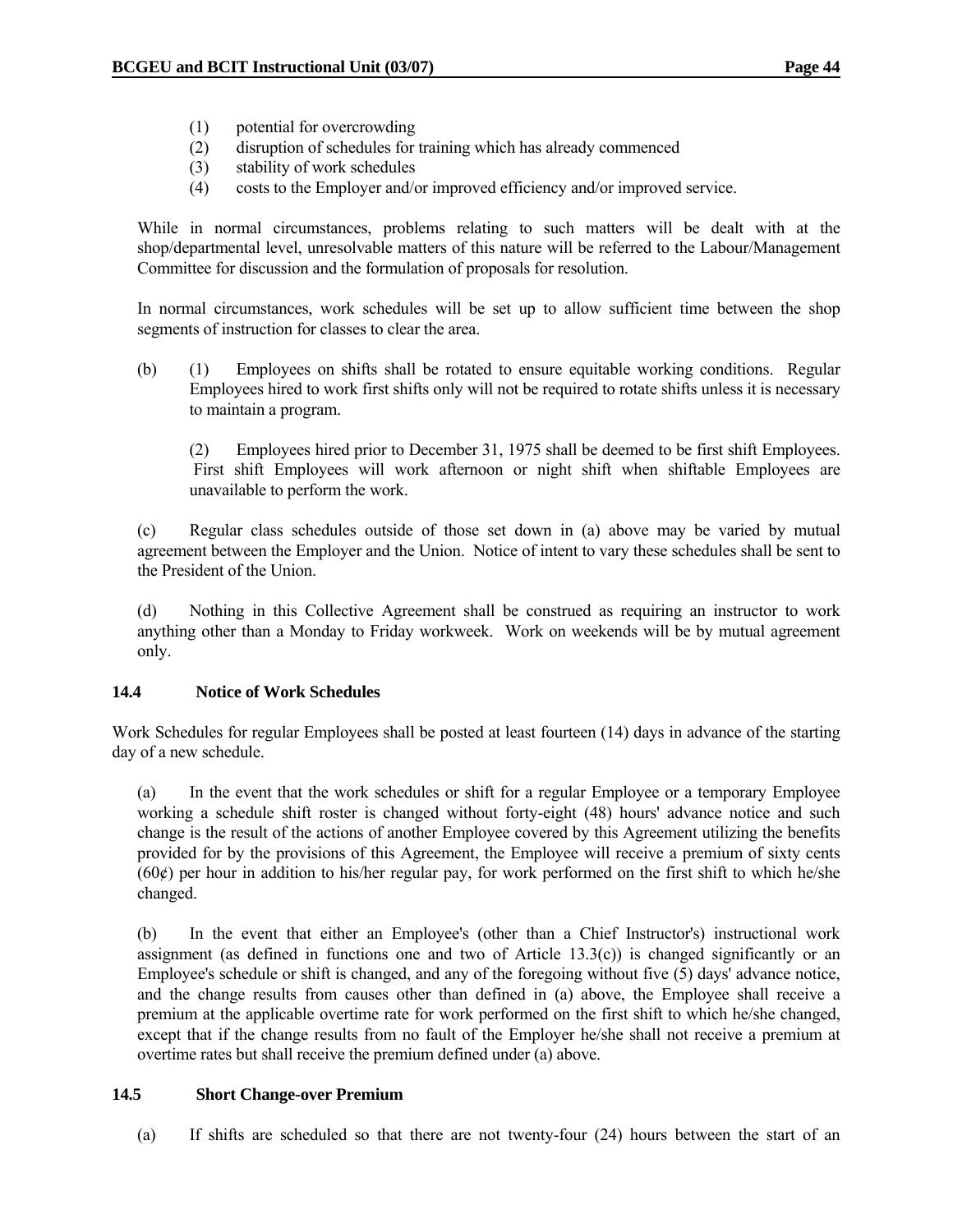(b) Where an Employee exercises seniority rights to work shifts, one of which falls within the twenty-four (24) hour period from the start of the previous shift, the Employee shall not be entitled to claim the premium rate referred to in paragraph (a).

# **14.6 Exchange of Shifts**

Employees may exchange shifts with the approval of the Employer, provided that, whenever possible, sufficient advance notice in writing is given and provided that there is no increase in cost to the Employer.

# **14.7 Shortfall of Annual Working Hours**

There shall be no pay back for shortfall of annual working hours in the shift systems determined in this Agreement.

# **14.8 Split Shifts**

There shall be no split shifts scheduled except by mutual agreement between the Employer and the Union. (For Vocational Instructors there shall be no split shifts.)

# **ARTICLE 15 - OVERTIME**

# **15.1 Definitions**

 (a) *"Overtime"* means work performed by a full-time Employee in excess or outside of his/her regularly scheduled hours of work.

- (b) *"Straight-time rate"* means the hourly rate of remuneration.
- (c) *"Time and one-half"* means one and one-half times the straight-time rate.
- (d) *"Double time"* means twice the straight-time rate.
- (e) *"Double time and one-half"* means two and one-half times the straight-time rate.

# **15.2 Authorization and Application of Overtime**

 (a) An Employee who is required to work overtime shall be entitled to overtime compensation when:

- (1) the overtime worked is authorized in advance by the Employer; and
- (2) the Employee does not control the duration of the overtime worked.

 (b) Notwithstanding the foregoing, the Employer and the Union recognize that the nature of the work carried out by persons in some classifications is such that it may not be possible for the Employee to obtain prior authorization for the necessary overtime work. In such cases the Employee shall use his/her discretion in working the overtime and the Employer shall be considered to have authorized the overtime in advance. However, the Employer reserves the right, subject to the grievance procedure, to determine the legitimacy of the overtime claimed. In order to facilitate a fair and reasonable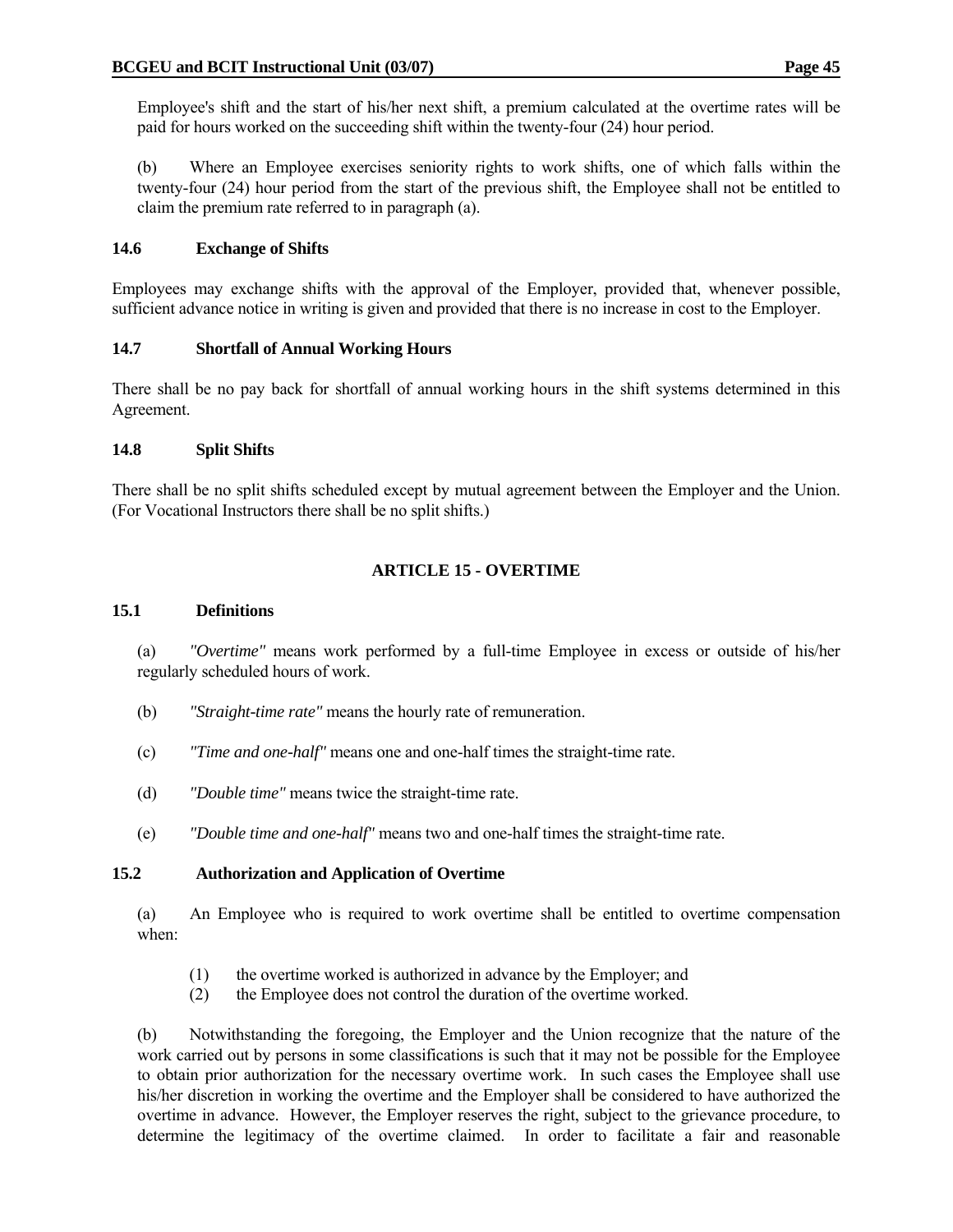administration of the clause, the Employer will draw up regulations defining the circumstances under which an Employee may undertake overtime work without prior authorization. Copies of these regulations will be supplied to the Labour/Management Committee.

# **15.3 Overtime Entitlement**

 (a) An Employee will be entitled to compensation for authorized overtime in excess of the scheduled daily hours.

 (b) Overtime shall be compensated in thirty (30) minute increments, however, Employees shall not be entitled to any compensation for periods of overtime of less than five (5) minutes per day.

# **15.4 Recording of Overtime**

Employees shall record starting and finishing times for overtime worked on a form determined by the Employer.

At the end of each pay period the Employee shall indicate to the Employer's designated representative the amount of overtime worked and the option of compensation elected. Where the Employee opts for payment in cash, the Employer shall make every reasonable effort to make payments by the end of the month following the month in which overtime was worked.

# **15.5 Sharing of Overtime**

Overtime work shall be allocated equitably considering availability and location of Employees.

# **15.6 Overtime Compensation**

(a) Overtime worked shall be compensated at the following rates:

 (1) time and one-half for the first two (2) hours of overtime on a regularly scheduled workday; and

- (2) double time for hours worked in excess of  $(1)$ ;
- (3) double time for all hours worked on a day of rest.

The compensation of overtime in (1) and (2) is to be on a daily basis and not cumulative.

 Employees shall have the option of receiving cash for overtime compensation or equivalent compensatory time off, or a combination of both. If the Employee opts for compensatory time off, such time off shall be taken at a time mutually agreed between the Employer and the Employee.

(See Article 13.9(b), Meal Periods.)

 (b) An Employee who works on a designated holiday which is not a scheduled workday shall be considered to have worked overtime and shall receive his/her regular day's pay, and shall receive additional compensation at the rate of double time for all hours worked; except for Christmas and New Year's when the additional compensation shall be at the rate of double time and one-half  $(2\frac{1}{2})$  for all hours worked.

(c) An Employee on travel status who is required to travel on the Employer's business outside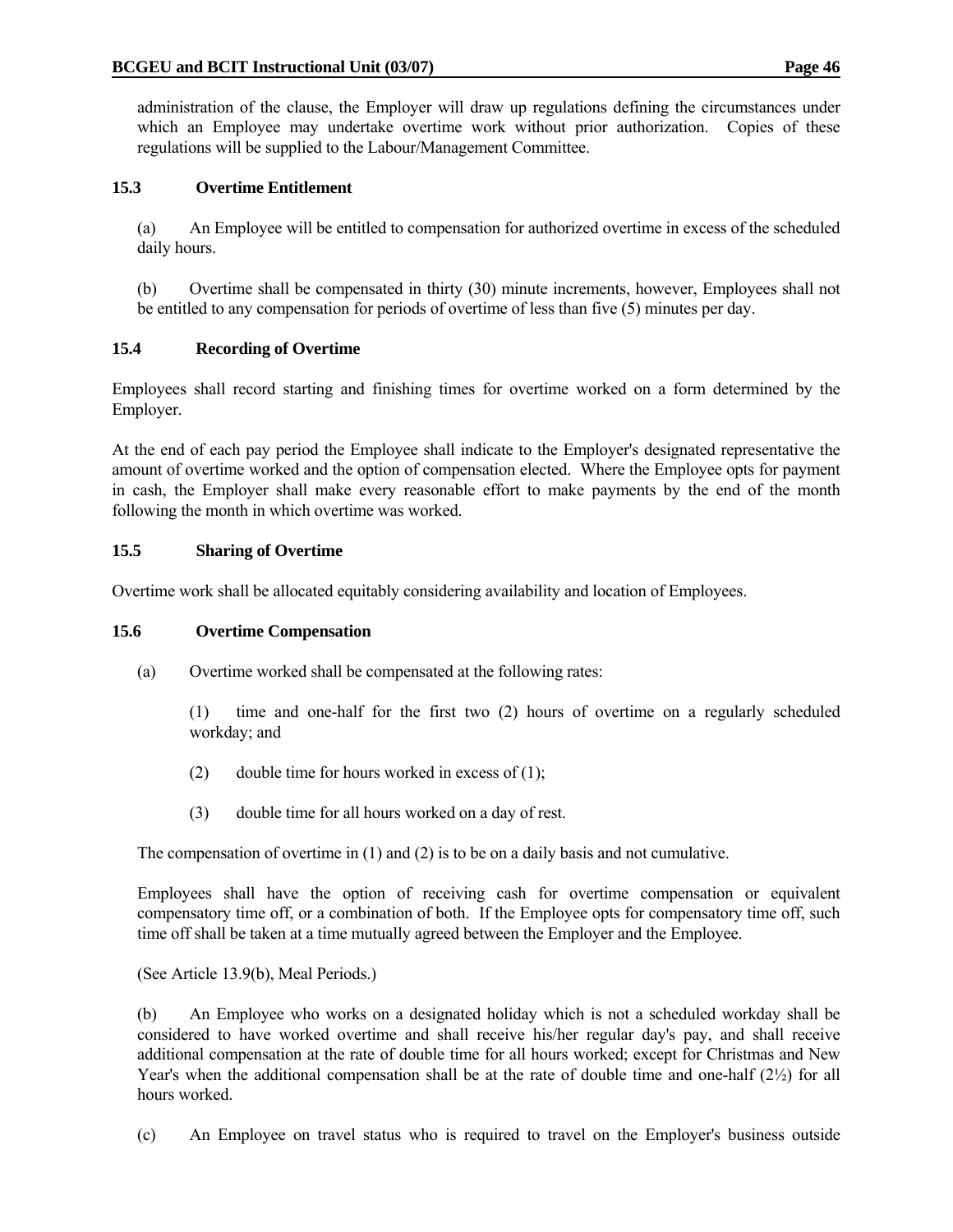his/her regular working hours shall be compensated at the applicable overtime rates for all hours travelled. The Employer may determine the means of such travel.

 (d) Upon written request an Employee may receive notification in writing of any accumulated compensatory time off as of February 15th of each year.

Any compensatory time off or overtime due at March 31st or on termination shall be paid in cash.

# **15.7 Overtime Meal Allowance**

(a) When an Employee is required to work a minimum of two and one-half  $(2\frac{1}{2})$  hours' overtime immediately before or after completion of his/her scheduled daily hours, he/she shall be provided with a meal or shall be reimbursed in the amount of nine dollars (\$9). A meal break of one-half  $(\frac{1}{2})$  hour with pay will be given.

 (b) If the Employee continues to work overtime beyond three (3) hours, a further meal or allowance and meal break as above shall be provided upon completion of an additional four (4) hours worked, and upon the completion of every three (3) hours worked thereafter.

 (c) When an Employee is not on stand-by and is called out for overtime prior to his/her scheduled shift and it was not possible to give sufficient notice<sup>\*2</sup> to permit preparation of the meal normally taken to work, the Employer shall provide the meal or pay the overtime meal allowance.

 (d) In the case of an Employee called out on overtime to work on a rest day, this section will apply only to hours worked outside his/her regular shift times for a normal workday.

 (e) Where any of the meals provided under (a), (b), (c), or (d) above duplicate a meal for which an Employee is entitled because of travel status or field allowance, then the Employee shall receive only one benefit for each meal.

# **15.8 No Layoff to Compensate for Overtime**

Employees shall not be required to layoff during regular hours to equalize any overtime worked.

# **15.9 Right to Refuse Overtime**

 $\overline{a}$ 

All Employees shall have the right to refuse to work overtime, except when required to do so in emergency situations, without being subject to disciplinary action for so refusing.

# **15.10 Overtime Which Does Not Abut the Succeeding Shift**

 (a) When overtime is worked, there shall be an elapsed time of eight (8) hours between the end of the overtime and the time the Employee reports for duty on the next regular shift, with no shortfall out of his/her regular shift.

 (b) If the elapsed eight (8) hour period following results in only two (2) hours or less of their regular shift available for work, Employees shall not be required to report for work on that shift, with no shortfall.

<sup>&</sup>lt;sup>2\*</sup>Sufficient time means one-half  $(\frac{1}{2})$  hour to permit preparation of the meal normally taken to work.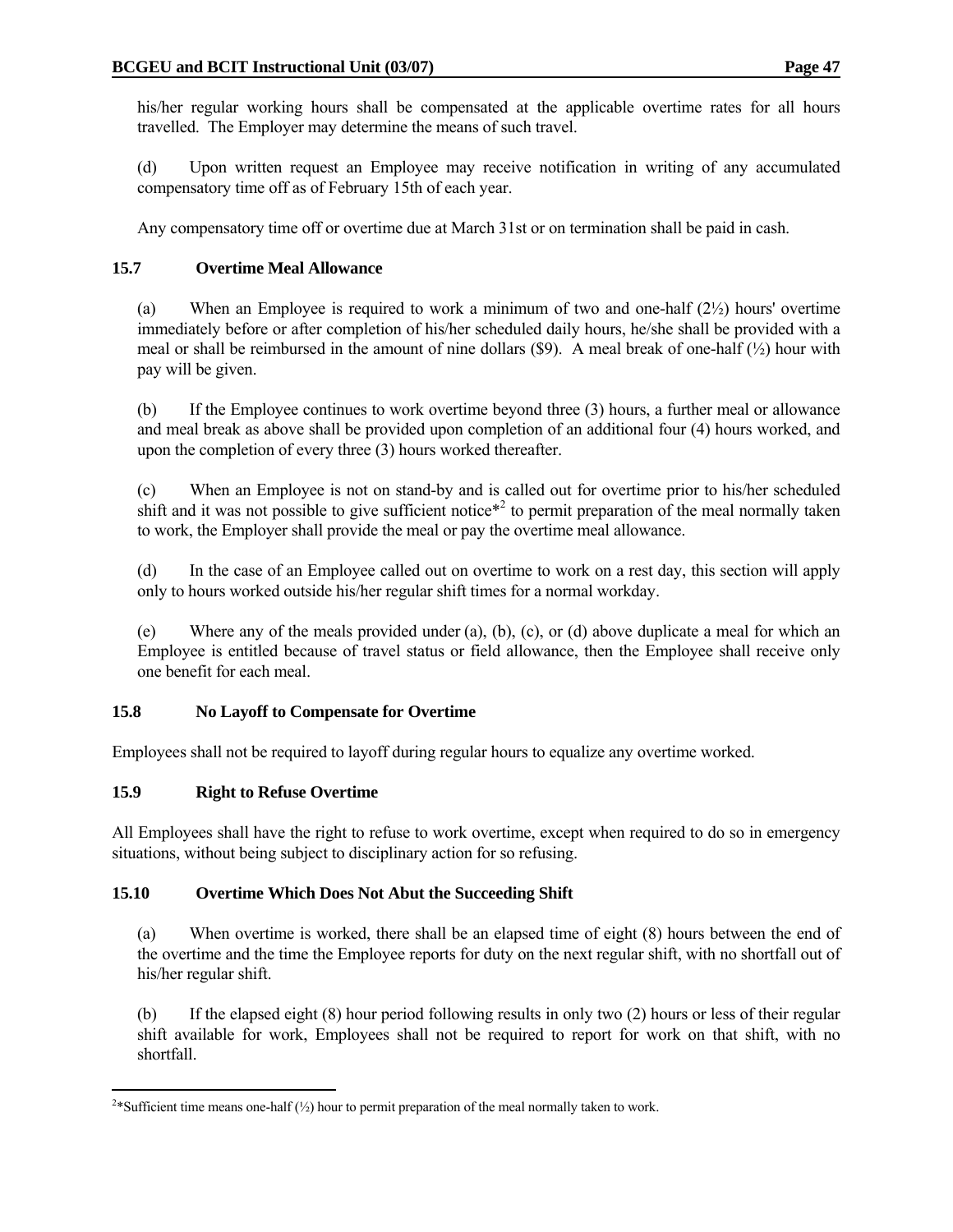### **15.11 Rest Interval After Overtime**

An Employee required to work overtime adjoining his/her regularly scheduled shift shall be entitled to eight (8) clear hours between the end of the overtime work and the start of his/her next regular shift. If eight (8) clear hours are not provided, overtime rates shall apply to hours on the next regular shift.

# **ARTICLE 16 - PAID HOLIDAYS**

### **16.1 Paid Holidays**

The following have been designated as paid holidays:

| Labour Day        |
|-------------------|
| Thanksgiving Day  |
| Remembrance Day   |
| Christmas Eve Day |
| Christmas Day     |
| <b>Boxing Day</b> |
|                   |
|                   |

It is understood that Heritage Day shall be recognized as a designated paid holiday upon proclamation. Any other holiday proclaimed as a holiday by the Federal, Provincial or Municipal Governments for the locality in which an Employee is working shall also be a paid holiday.

#### **16.2 Holidays Falling on Saturday or Sunday**

 (a) For an Employee whose workweek is from Monday to Friday and when any of the above-noted holidays falls on a Saturday and is not proclaimed as being observed on some other day, the following Monday shall be deemed to be the holiday for the purpose of this Agreement; and when a holiday falls on a Sunday and it is not proclaimed as being observed on some other day, the following Monday (or Tuesday, where the preceding section already applies on the Monday), shall be deemed to be the holiday for the purpose of this Agreement.

 (b) Where there is a work dependency between Employees covered by this Agreement and private sector Employees, the Parties may, by mutual agreement, amend (a) above.

# **16.3 Holiday Falling on a Day of Rest**

 (a) When a paid holiday falls on an Employee's day of rest, the Employee shall be entitled to a day off with pay in lieu.

 (b) If the Employee is called in to work on the day designated as the lieu day pursuant to (a) above, he/she shall be compensated at double time rates.

# **16.4 Holiday Falling on a Scheduled Workday**

An Employee who works on a designated holiday which is a scheduled workday shall be compensated at the rate of double time for hours worked, plus a day off in lieu of the holiday; except for Christmas and New Year's when the compensation shall be at the rate of double time and one-half (2½) for hours worked, plus a day off subject to this Agreement.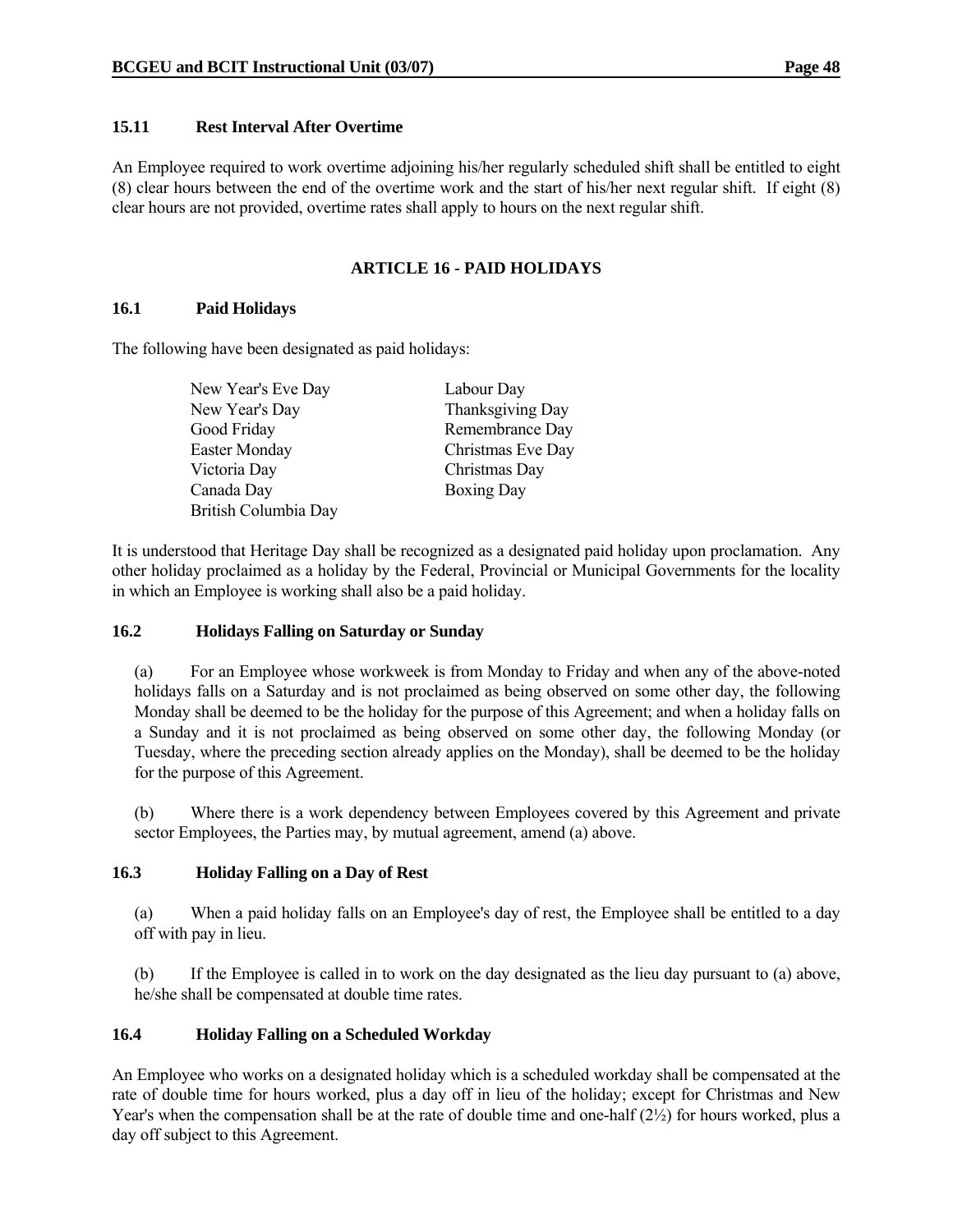### **16.5 Holiday Coinciding with a Day of Annual Leave**

Where an Employee is on annual leave and a day of paid holiday falls within that period, the paid holiday shall not count as a day of annual leave.

#### **16.6 Paid Holiday Pay**

Payment for paid holidays will be made at an Employee's basic pay, except if an Employee has been working in a higher paid position than his/her regular position for a majority of the sixty (60) working days preceding his/her holiday, in which case he/she shall receive the higher rate.

#### **16.7 Temporary Employees**

 (a) Temporary Employees who work the day before and the day after a paid holiday or who have worked fifteen (15) of the previous thirty (30) days, shall be compensated for the holiday.

This section shall not apply to Employees who have been terminated and are not on layoff status.

 (b) A temporary Employee who is qualified in (a) to receive compensation for the holiday and who is required to work on that day shall be compensated at the same rate as a regular Employee in the same situation.

# **ARTICLE 17 - ANNUAL LEAVE**

#### **17.1 Purpose**

 (a) Annual leave is to be used for annual vacation, industry and inter-institutional liaison and career development.

#### (b) **Instructor Diploma**

 (1) in the case of an instructor who does not hold an Instructor's Diploma, necessary time off work to attain the Diploma shall be considered as part of annual leave.

 (2) courses required by the Employer leading to an Instructor's Diploma shall be conducted under the supervision of the appropriate institution or agency. Courses leading to the Instructor's Diploma shall be commenced during the first year of employment.

 (3) the Employer will reimburse a regular Employee for tuition fees and course required materials for the Instructor Diploma Program.

 (4) an Employee involved in liaison or career development, if approved in advance, may be reimbursed for any and all necessary expenses incurred.

# **17.2 Entitlement (effective January 1, 1980)**

Annual leave entitlement is:

 (a) *For an instructor* - Forty-six (46) days per calendar year, earned on the basis of 3-5/6 working days per calendar month in which at least ten (10) days pay at straight-time rates has been received.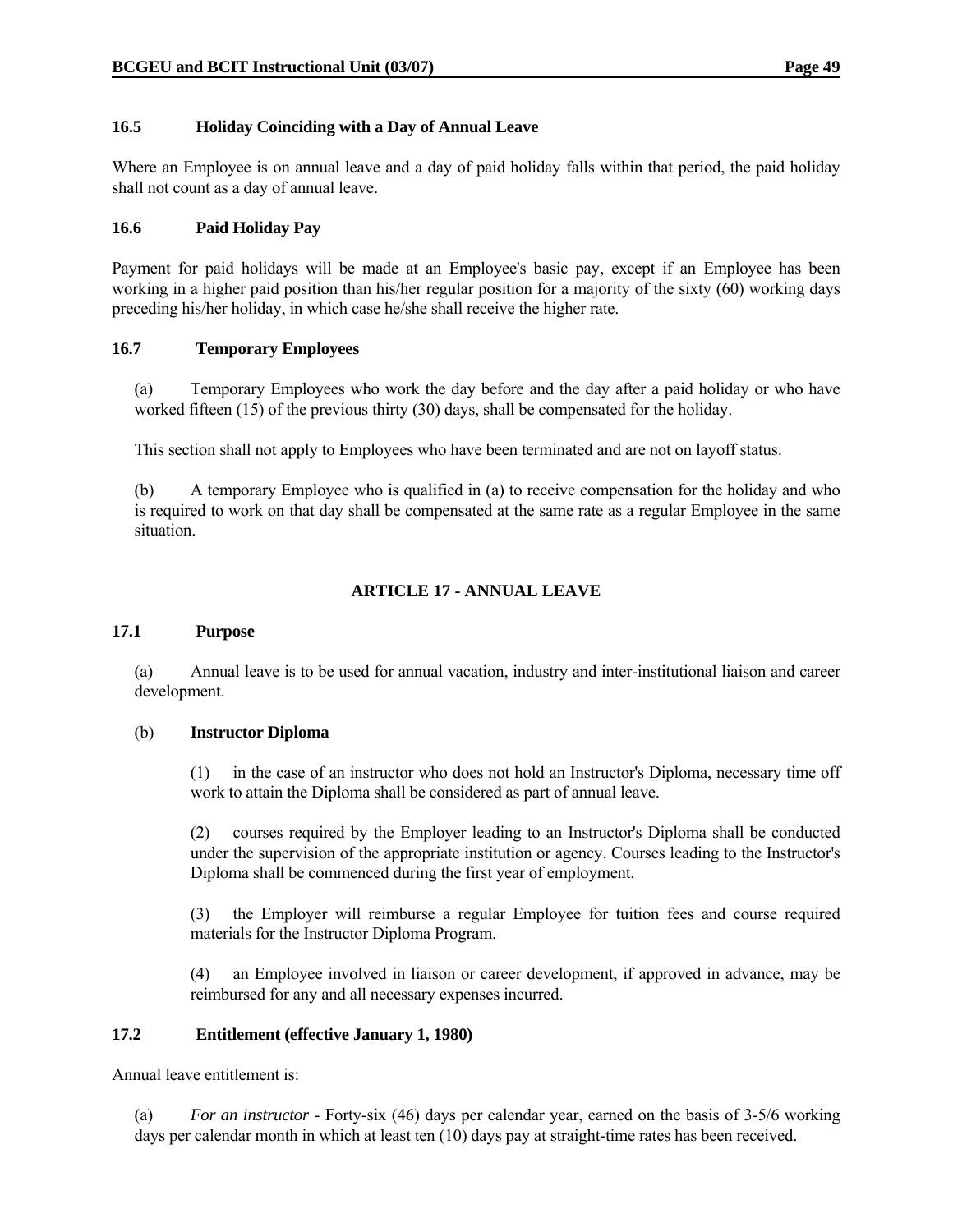(b) *For any other Employee* - Thirty-six (36) days per calendar year earned on the basis of three (3) working days per calendar month in which at least ten (10) days' pay at straight-time rates has been received.

(c) Annual leave entitlement is to be divided into:

- (i) scheduled annual leave;
- (ii) unscheduled annual leave of ten (10) days; and
- (iii) Christmas Holiday.

 (d) Upon reaching twenty (20) years service (including war service), an Employee will be eligible for Annual Leave as follows:

- $(i)$  Instructors fifty  $(50)$  days;
- (ii) Others forty (40) days.

 (e) For the purposes of planning under Article 17.3 (Leave Scheduling) and Article 12.5(b) and (c) (Delayed Displacement), an Employee shall start the calendar year as if he/she had his/her full annual leave entitlement (instructors forty-six (46) or fifty (50) days as appropriate, non-instructors thirty-six (36) or forty (40) days as appropriate).

# **17.3 Leave Scheduling**

(a) The scheduling and taking of scheduled annual leave shall be on a calendar year basis.

 (b) *Preference in Scheduled Annual Leave* - Scheduled annual leave preferences shall be granted on the basis of service seniority in the work units. An Employee shall be entitled to receive his/her vacation in an unbroken period. If an Employee decides to break his/her entitlement into more than one continuous group of workdays, he/she shall be entitled to use his/her seniority for only one (1) such group of days in a calendar year.

 Where scheduling of scheduled annual leave results in a residual of annual leave, this will normally be scheduled and taken in a single block.

(c) *Scheduled Annual Leave*

 (1) A training plan will be provided to each department by January 15th of each year to assist in the development of Scheduled Annual Leave schedules. The Scheduled Annual Leave schedules shall be forwarded to the Employer for approval and be posted in the Department by March 1st. Such approval will not be unreasonably withheld.

 (2) An Employee who does not exercise his/her seniority rights within two (2) weeks of receiving the proposed scheduled annual leave schedule, shall not be entitled to exercise those rights in respect of any such time previously selected by an Employee with less seniority.

 (3) Scheduled Annual Leave schedules, once approved by the Employer, shall not be changed, other than in cases of emergency, except by mutual agreement between the Employee and the Employer.

 (4) Where an Employee is absent due to illness, or approved Short Term Leave in the Lower Mainland area, the Employer will make every reasonable effort to contact the Employee so that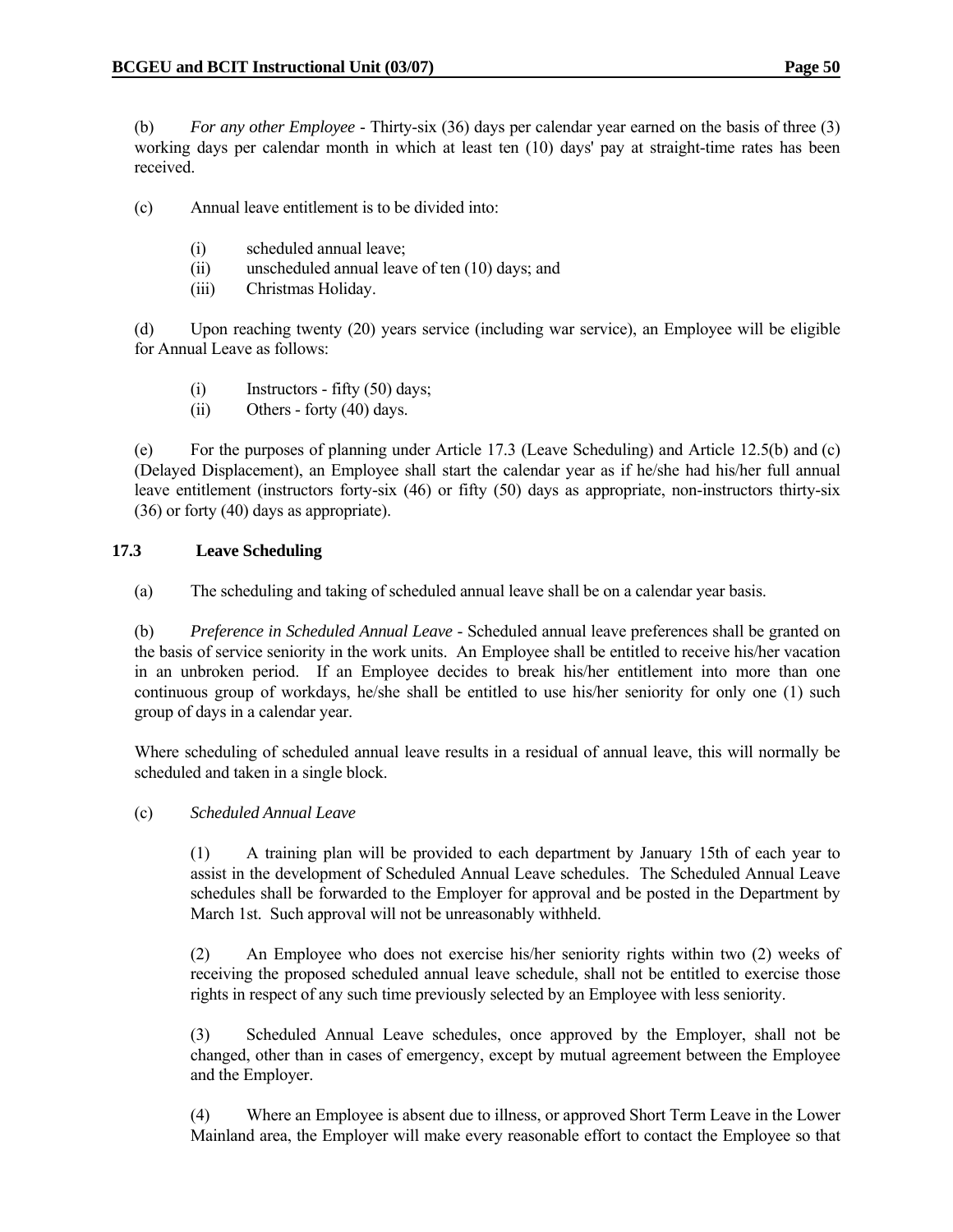his/her vacation scheduling rights may be exercised.

 (d) *Unscheduled Annual Leave* - The unscheduled annual leave entitlement may be taken, in full or in part, at anytime upon notice of seven (7) days, with approval which will not be withheld unless the absence interferes with the Institute's students training program, or requires the hiring of a replacement instructor. If any Unscheduled Annual Leave is not taken in the year of entitlement, such unused days, up to a maximum of five (5), may be added to the scheduled annual leave for the subsequent calendar year.

 (e) A Christmas holiday with pay shall be granted to regular Employees from December 24th to January 1st inclusive, but shall not include the general (statutory) holidays which fall in this period or days deemed as holidays in lieu.

# **17.4**

A General (Statutory) Holiday which occurs during Scheduled Annual Leave is not considered to be part of the Annual Leave entitlement.

### **17.5**

The Employer may exercise the prerogative of scheduling the whole of the Employee's Scheduled Annual Leave, provided that it is in the prime time annual leave period from May 1st to September 30th.

### **17.6 Annual Leave Pay**

 (a) Payment for Annual Leave will be made at an Employee's basic pay, except if an Employee has been working in a higher paid position than his/her regular position for a majority of his/her regularly scheduled hours in the sixty (60) working days preceding his/her Annual Leave, in which case he/she shall receive the higher rate.

 (b) Once per calendar year, upon thirty (30) days' written notice that the Employee plans to travel and cannot reasonably access his/her credit union or bank account, the Employee shall be entitled to receive, prior to the commencement of a vacation, a payroll advance equivalent to the amount of any regular paycheque(s) issued during the vacation period.

#### **17.7 Approved Leave of Absence with Pay During Annual Leave**

When an Employee is in receipt of the Short Term Illness and Injury Plan benefits or on leave with pay in accordance with Articles **13.21**, 19.1, 19.5, and 19.8 during annual leave, there shall be no deduction from the annual leave credits for such leave. The period of annual leave so displaced shall be taken at a mutually agreed time. An Employee intending to claim displaced annual leave must advise the Employer and provide necessary documentation within seven (7) days of returning to work.

# **17.8 Payout**

It is the intent of the Parties that Annual Leave be taken in the year in which earned. In the unusual circumstances that the full annual leave entitlement is not taken by the end of the calendar year, the days remaining to the Employee's credit will be paid out by February 15th of the subsequent year unless carried over in accordance with Article 17.9 or unless paid out at the time of ending of employment.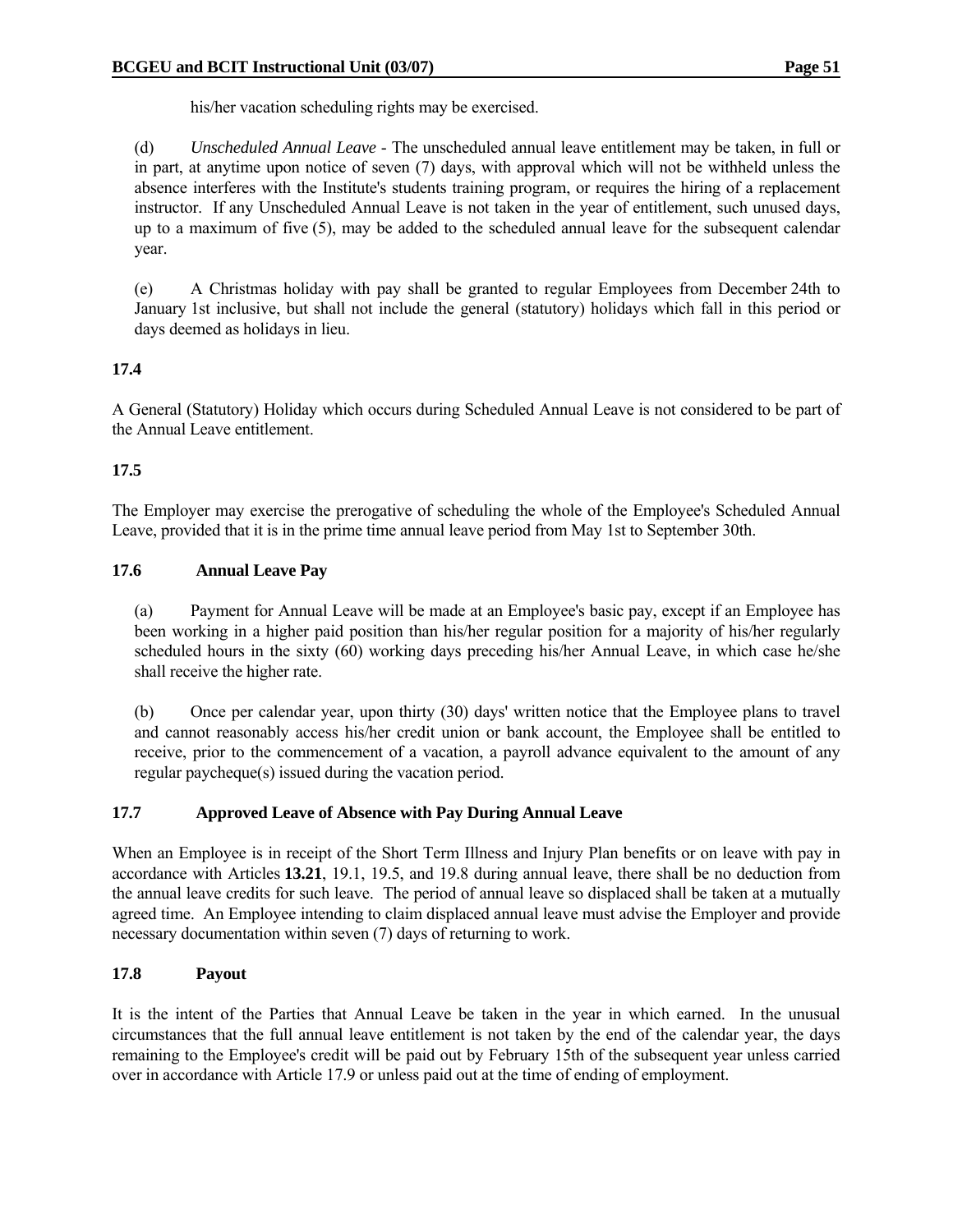### **17.9 Carryover**

Where it is through no fault of the Employee that the full Annual Leave entitlement has not been taken within the calendar year in which it is earned, a carryover of unused days shall be granted by the Employer unless otherwise requested by the Employee.

### **17.10 Call Back from Annual Leave**

 (a) Employees who have commenced their Annual Leave shall not be called back to work, except in cases of extreme emergency.

 The Chair of the Bargaining Unit shall receive verbal notification of the Employee(s) called back from Annual Leave at the same time as the Employee(s) is called back to work.

 (b) When, during any Annual Leave period, an Employee is recalled to duty, he/she shall be reimbursed for all expenses incurred thereby by him/herself, in proceeding to his/her place of duty and in returning to the place from which he/she was recalled upon resumption of vacation, upon submission of receipts (except for meals) to the Employer.

 (c) Time necessary for travel in returning to his/her place of duty and returning again to the place from which he/she was recalled shall not be counted against his/her remaining Annual Leave entitlement.

#### **17.11 Annual Leave on Retirement**

An Employee scheduled to retire and to receive a Superannuation allowance under the applicable pension plan or who has reached the mandatory retiring age, shall be granted full Annual Leave entitlement for the final calendar year of service.

*Interpretation* -- That *"final calendar year of service"* means the calendar year in which the last day he/she reports for duty falls.

# **17.12 Annual Leave Credits Upon Death**

Earned but unused Annual Leave shall be made payable, upon termination due to death, to the Employee's dependent, or where there is no dependent, to the Employee's estate.

# **ARTICLE 18 - SHORT TERM ILLNESS AND INJURY AND LONG TERM DISABILITY**

Employees shall be entitled to coverage for short term illness and injury and long term disability in accordance with agreed upon regulations which will be subject to review and revision during the period of this Agreement by negotiations between the Parties and included as Appendix A to this Agreement.

# **ARTICLE 19 - SPECIAL AND OTHER LEAVE**

#### **19.1 Bereavement Leave**

 (a) In the case of bereavement in the immediate family, an Employee not on leave of absence without pay shall be entitled to special leave, at his/her regular rate of pay, from the date of death to and including the day of the funeral with, if necessary, an allowance for immediate return travelling time.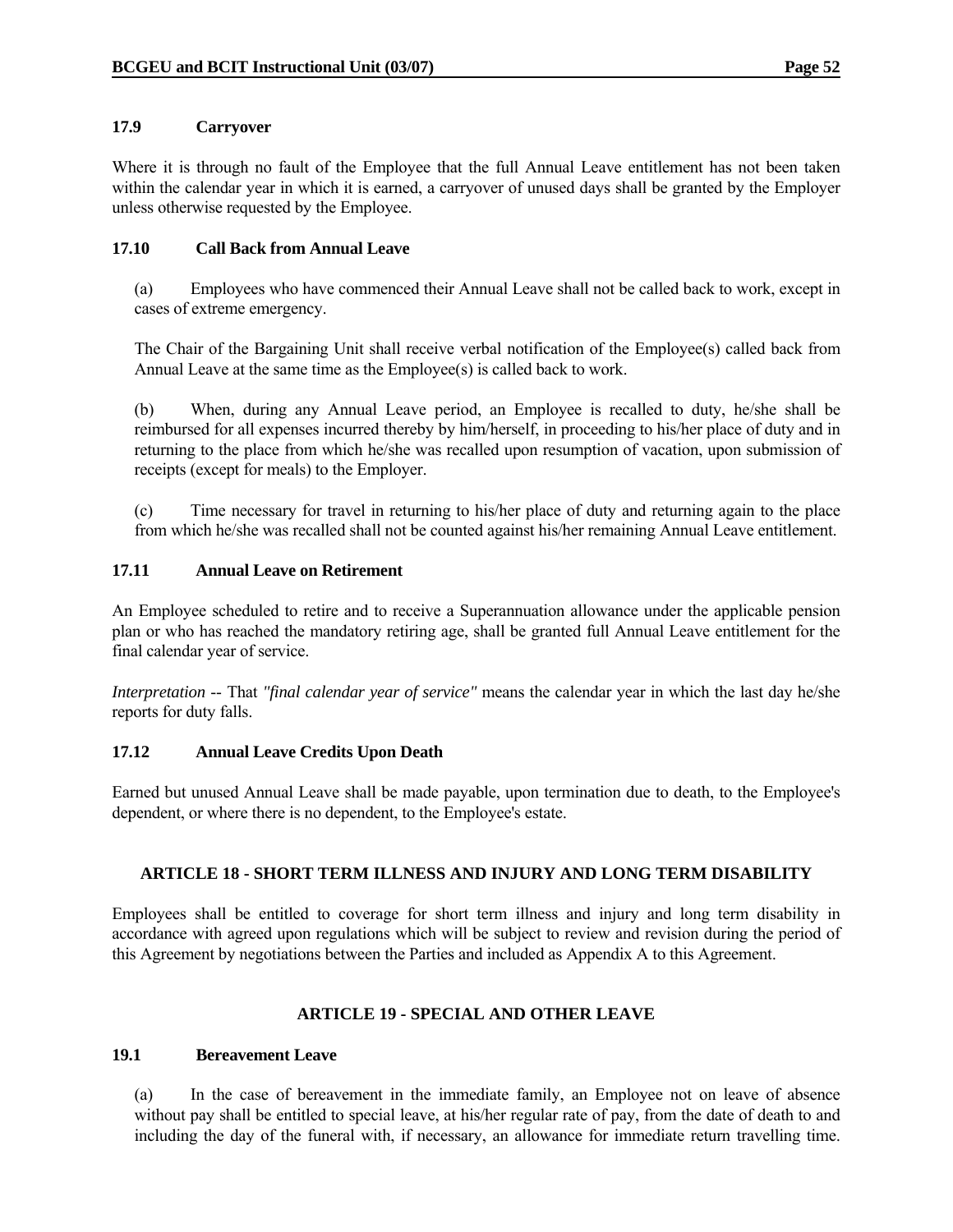Such leave shall normally not exceed five (5) workdays.

 (b) Immediate family is defined as an Employee's parent, **spouse**, child, brother, sister, father-in-law, mother-in-law and any other relative permanently residing in the Employee's household or with whom the Employee permanently resides.

 (c) In the event of the death of the Employee's grandparent, grandchild, son-in-law, daughter-in-law, brother-in-law or sister-in-law, **niece or nephew,** the Employee shall be entitled to special leave for one (1) day for the purpose of attending the funeral.

 (d) If an Employee is on vacation leave at the time of bereavement, the Employee shall be granted bereavement leave and be credited the appropriate number of days to annual leave credits.

### **19.2 Special Leave**

 (a) Where leave from work is required, an Employee shall be entitled to special leave at his/her regular rate of pay for the following:

- (1) marriage of the Employee three (3) days;
- (2) attend wedding of the Employee's child one (1) day;
- (3) birth or adoption of the Employee's child two (2) days;
- (4) serious household or domestic emergency one (1) day;
- (5) moving household furniture and effects one (1) day;
- (6) attend his/her formal hearing to become a Canadian citizen one (1) day;
- (7) attend funeral as pall-bearer or mourner one-half  $(\frac{1}{2})$  day;
- (8) court appearance for hearing of Employee's child one (1) day.

(b) Two (2) weeks' notice is required for leave under subsections (a)(1), (a)(2), (a)(5) and (a)(6).

(c) For the purposes of subsections (a)(2), (a)(4), (a)(5), (a)(6), (a)(7) and (a)(8), leave with pay will be only for the workday on which the situation occurs.

 (d) For the purpose of determining eligibility for special leave under (5), an Employee will qualify if he/she is maintaining a self-contained household and if he/she is changing his/her place of residence which necessitates the moving of household furniture and effects during his/her normal working hours, and if he/she has not already qualified for special leave under (a)(5) on two occasions within the preceding twelve (12) months.

# **19.3 Family Illness**

 (a) In the case of illness of a child of an Employee, and when no one at the Employee's home other than the Employee can provide for the needs of the ill child, the Employee shall be entitled, after notifying his/her supervisor, to use up to a maximum of two (2) days' paid leave at any one time for this purpose.

 (b) The Employer may request a report from a qualified medical practitioner when it appears that a pattern of consistent absence is developing. The cost of the medical report will be borne by the Employer.

**(c) In the case of unanticipated illness or hospitalization of a dependant parent, when no one else is able to provide for the needs of the ill person, the Employee may request leave with pay to a maximum of two (2) days' paid leave at any one time for this purpose.**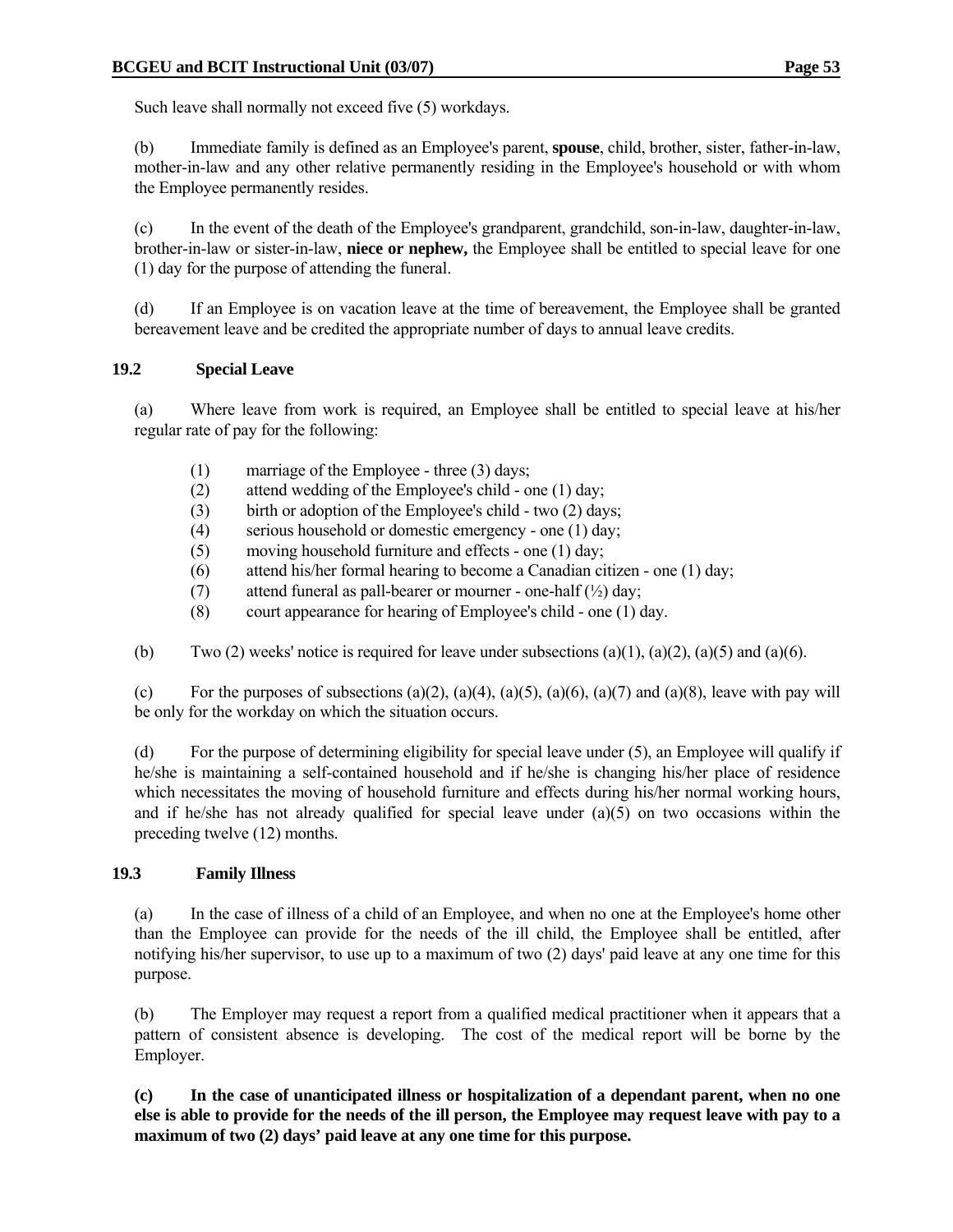**(d) The Employer may require written confirmation from a medical practitioner that the Employee's attendance was required. The cost of the medical report with be borne by the Employer.** 

### **19.4 Full-time Union or Public Duties**

The Employer shall grant, on written request, leave of absence without pay:

 (a) For Employees to seek election in a Municipal, Provincial or Federal election, for a maximum of ninety (90) days;

 (b) For Employees selected for a full-time position with the Union or any body to which the Union is affiliated for a period of two (2) years;

(c) For Employees elected to a public office for a maximum period of five (5) years.

 (d) for an Employee elected to a position in the B.C. Government and Service Employees' Union. The leave shall be for a period of two years and shall be renewed upon request.

### **19.5 Leave for Court Appearances**

 (a) The Employer shall grant paid leave to Employees, other than Employees on leave without pay, who serve as jurors or witnesses in a court action, provided such court action is not occasioned by the Employee's private affairs.

 (b) In cases where an Employee's private affairs have occasioned a court appearance, such leave to attend at court shall be without pay.

 (c) An Employee in receipt of his/her regular earnings while serving at court shall remit to the Employer all monies paid to him/her by the court, except travelling and meal allowances not reimbursed by the Employer.

 (d) Time spent at court by an Employee in his/her official capacity shall be at his/her regular rate of pay.

(e) Court actions arising from employment, requiring attendance at court, shall be with pay.

 (f) In the event an accused Employee is jailed pending a court appearance, such leave of absence shall be without pay.

 (g) For all the above leaves, the Employee shall advise his/her supervisor as soon as he/she is aware that such leave is required.

#### **19.6 Elections**

Any Employee eligible to vote in a Federal, Provincial or Municipal election or a referendum shall have four (4) consecutive clear hours during the hours in which the polls are open in which to cast his/her ballot.

#### **19.7 General Leave**

Notwithstanding any provisions for leave in this Agreement, the Employer may grant leave of absence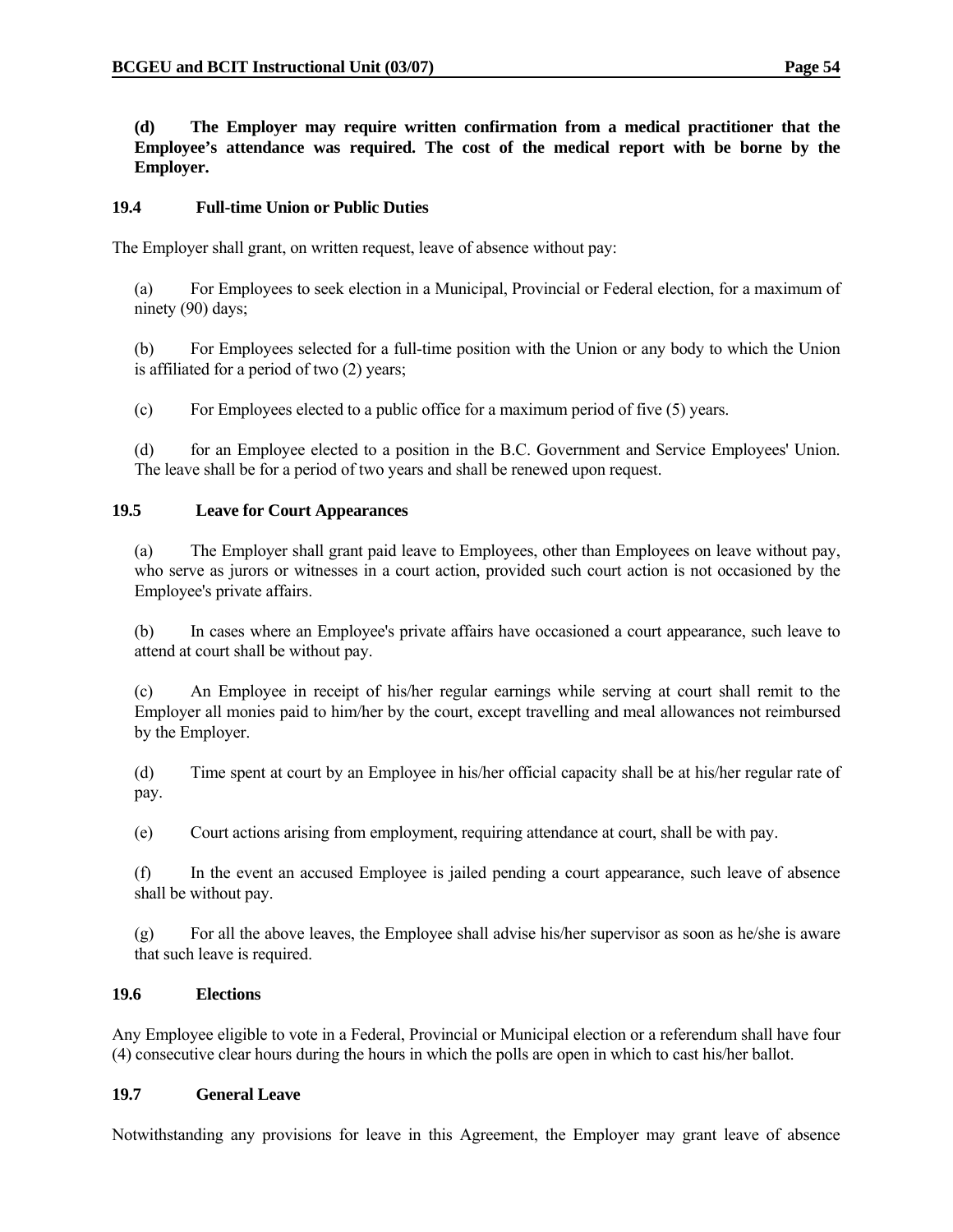without pay to any Employee requesting such leave for emergency or unusual circumstances; such request to be in writing and approved by the Employer. Approval shall not be withheld unjustly. If the leave application is denied, the Employee will receive notification in writing stating the reason(s) for the denial of leave.

#### **19.8 Leave for Medical and Dental Care**

 (a) Where it is not possible to schedule medical and/or dental appointments outside regularly scheduled working hours, reasonable time off with pay for medical and dental appointments for an Employee or for dependent children shall be permitted, but where any such absence exceeds two (2) hours, the full-time absence will be charged to the entitlement described in Article 19.10.

 (b) Employees in areas where adequate medical and dental facilities are not available shall be allowed to deduct from their credit described in Article 19.10, the necessary return travelling time to receive personal or immediate family medical and dental care at the nearest medical centre.

 The Employer may request a certificate of a qualified medical or dental practitioner, as the case may be, stating that treatment could not be provided by facilities or services available at the Employee's place of residence.

### **19.9 Definition of Child**

Whenever the word *"child"* is used in this Agreement, it shall be deemed to include a ward of the Superintendent of Child Welfare or a child of a spouse.

#### **19.10 Maximum Leave Entitlement**

Maximum leave entitlement under Articles 19.2, 19.3 and 19.8 shall not exceed a total of ten (10) workdays per calendar year, unless additional special leave is approved by the Employer.

#### **19.11 Emergency Service Leave**

- (a) Emergency service leave of absence with pay shall be granted to an Employee:
	- (i) conscripted for emergency service (other than military); or
	- (ii) requested for search and rescue operation service.

 (b) If the Employee receives any remuneration for such service while on emergency service leave of absence with pay, the remuneration will be paid over to the Employer.

#### **19.12 Pre-Retirement Leave**

An Employee scheduled to retire and to receive a superannuation allowance under the applicable pension Acts or who has reached the mandatory retiring age, shall be entitled to:

 (a) A special paid leave for a period equivalent to fifty percent (50%) of his/her accumulated sick leave credit, to be taken immediately prior to retirement; or

 (b) A special cash payment of an amount equivalent to the cash value of fifty percent (50%) of his/her accumulated sick leave credit, to be paid immediately prior to retirement and based upon his/her current rate of pay.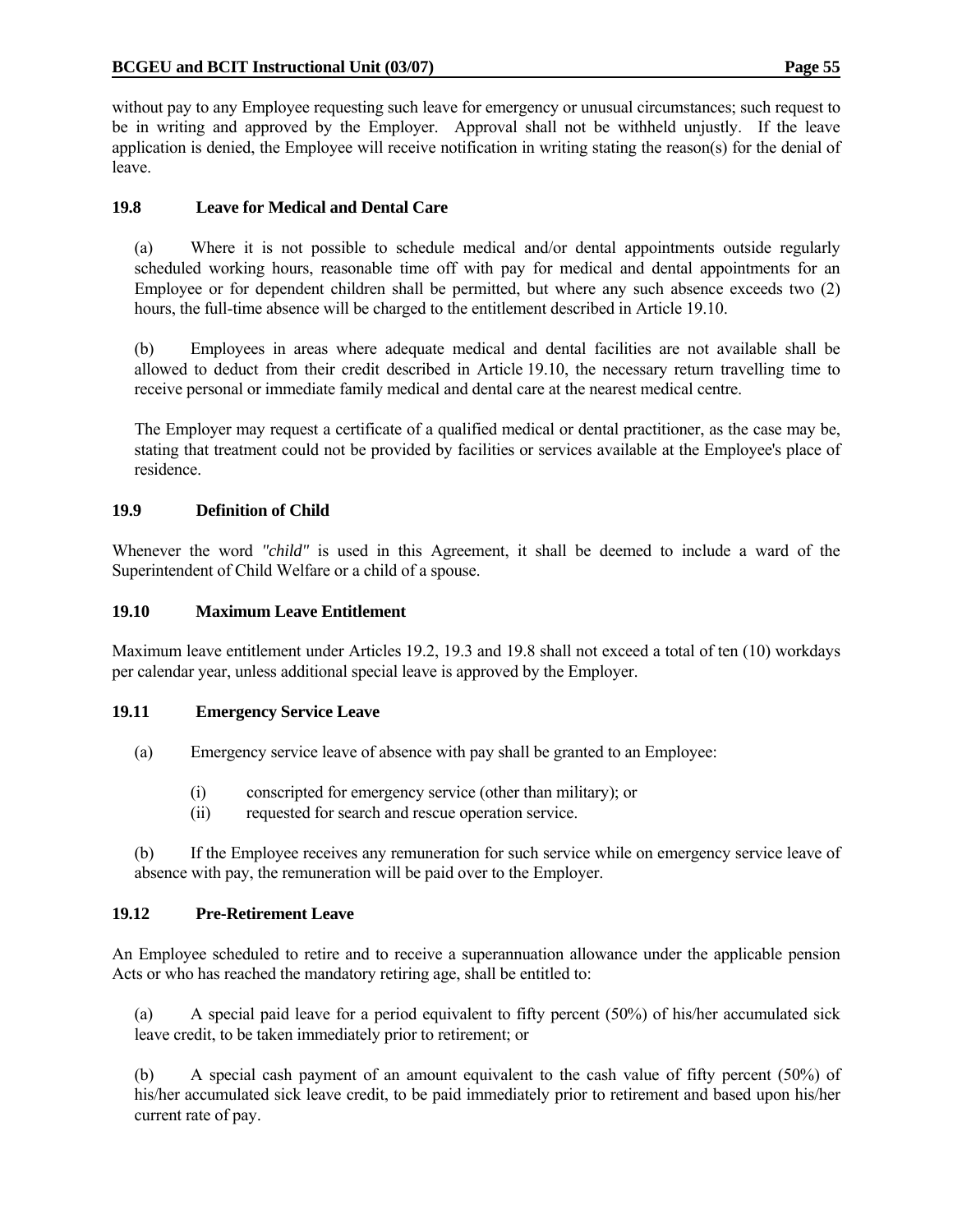# **19.13 Early Retirement Incentive**

# *Definition:*

For the purposes of the provision, early retirement is defined as retirement at or after age 55 and before 64.

# *Eligibility:*

(a) An Employee must be at the highest achievable step of the salary scale.

 (b) An Employee must have a minimum of ten (10) years of full-time equivalent service with the Employer.

# *Incentive Payment:*

 (a) The Employer may offer and an Employee may accept an early retirement incentive based on the age at retirement to be paid in the following amounts.

| <b>Full Years to Normal</b><br>Retirement | Percentage of Annual Salary<br>at Time of Retirement |
|-------------------------------------------|------------------------------------------------------|
| 5 or more                                 | 100%                                                 |
|                                           | 80%                                                  |
|                                           | 60%                                                  |
|                                           | 40%                                                  |
|                                           | 20%                                                  |
| Less than 1                               | $0\%$                                                |

 (b) The Employer may opt to pay the early retirement incentive in three (3) equal annual payments over a thirty-six (36) month period.

 (c) Eligible Bargaining Unit members may opt for a partial early retirement with a prorated incentive.

# **19.14 Early Retirement Option Fund**

**Effective September 11, 2002, the parties agreed to establish an early retirement option fund.** 

# **ARTICLE 20 - MATERNITY, PARENTAL & ADOPTION LEAVE**

#### **20.1 Maternity Leave**

A pregnant Employee shall qualify for maternity leave:

 (a) Upon request, the Employee will be granted leave of absence without pay for a period of not more than **fifty-two (52)** consecutive weeks. Should the Employee opt for parental leave under Article 20.3, this period **will be included in the fifty-two (52)** week period.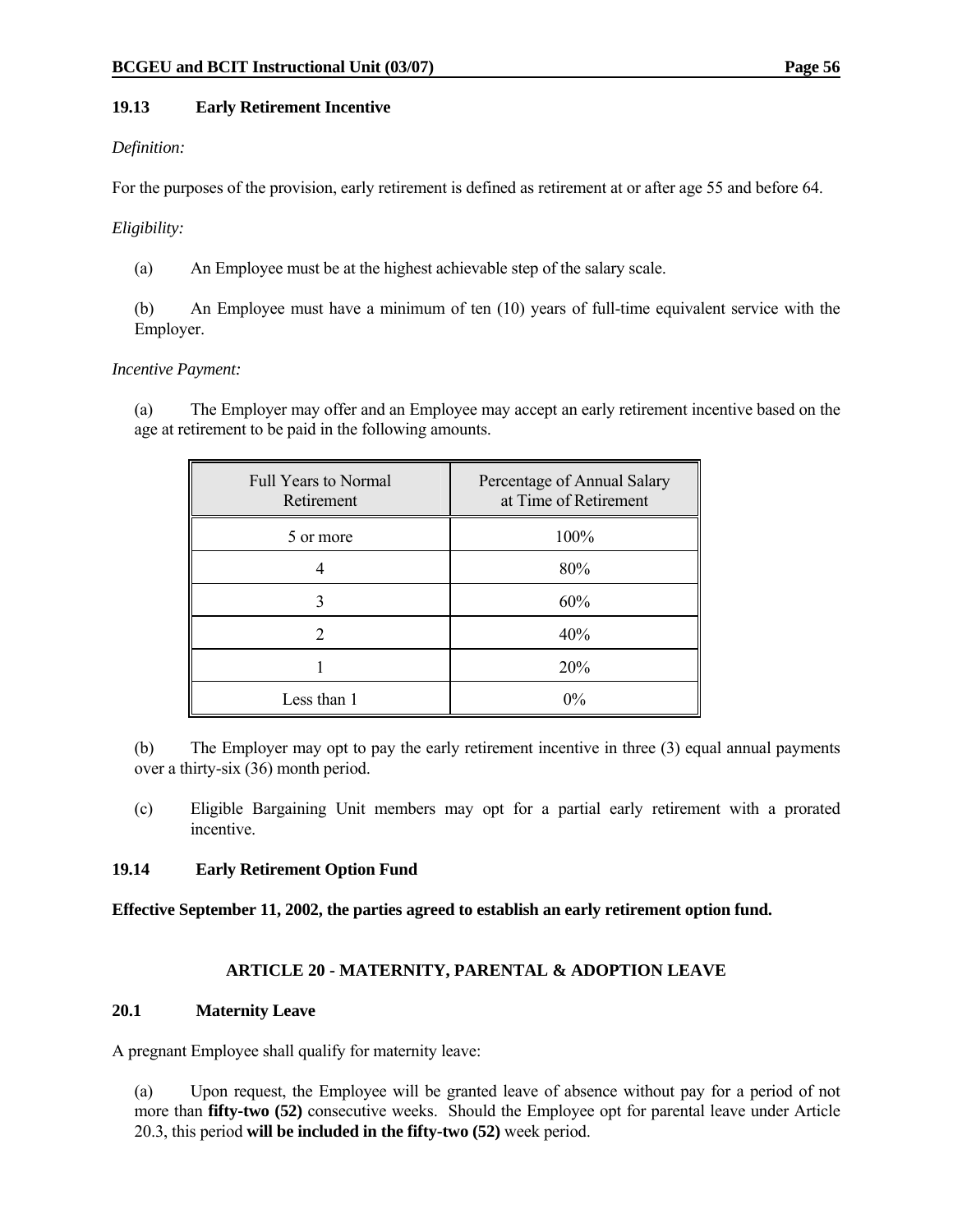(b) The period of maternity leave without pay shall commence on a date determined by the Employee, but no sooner than eleven (11) weeks prior to the estimated date of birth of the child(ren), and no later than the estimated date of birth of the child(ren).

 (c) The request to take maternity leave must be made, in writing, at least four (4) weeks prior to the proposed commencement of the leave, and include the probable date of birth of the child(ren).

 (d) In the event that an Employee is unable to work, for health-related reasons, prior to the commencement of the leave period set out in (b) above, the Employee shall be entitled to STIIP benefits, in accordance with Appendix *"A"*, until the commencement of maternity benefits. In no event will maternity leave commence later than the date of birth of the child(ren).

 (e) An Employee on maternity leave shall notify the Employer two (2) weeks prior to the expiration of the maternity leave of the date when the Employee shall be returning to work. If no notification is given, the Employee shall be deemed to have abandoned the position per Article 9.10.

 (f) In the event an Employee is unable to return to work for health-related reasons following completion of the period of maternity leave set out above, the Employee shall be entitled to STIIP benefits as set out in Appendix *"A"*, except that, where the Employee received STIIP benefits for the same illness or injury prior to commencement of the maternity leave, as set out in (d) above, the subsequent period shall be deemed a recurrent disability as per Appendix A, 1.3(a).

 (g) The period of maternity leave shall abut any period of parental leave taken under the provisions of Article 20.3.

 (h) Maternity leave shall be extended for up to an additional six (6) months for illness of the newborn child(ren) where a doctor's certificate is presented. The cost of the medical report will be borne by the Employer.

#### **20.2 Adoption Leave**

 (a) Upon request, an Employee shall be granted leave of absence without pay for up to six (6) months following the adoption of a child. The Employee shall have to furnish proof of adoption.

 (b) When both parents are Employees of the Employer, the total period of adoption leave to be taken by either or both parents is six (6) months. The leave shall only be granted to one (1) Employee parent at a time. The parents shall decide the periods which either or both of them will take the leave and will work with their respective manager(s) to enable accommodation of the leave request(s).

 (c) Parental leave under the provisions of Article 20.3 will be included in the six (6) month maximum adoption leave period.

# **20.3 Parental Leave**

Notwithstanding Article 20.1(g), 20.2(c) and 20.3(b), an Employee shall be entitled to a parental leave of absence without pay.

 (a) An Employee will be entitled to a leave of up to twelve (12) consecutive weeks' duration in a period commencing:

(1) with the week in which a newborn child(ren) arrives in the Employee's home; or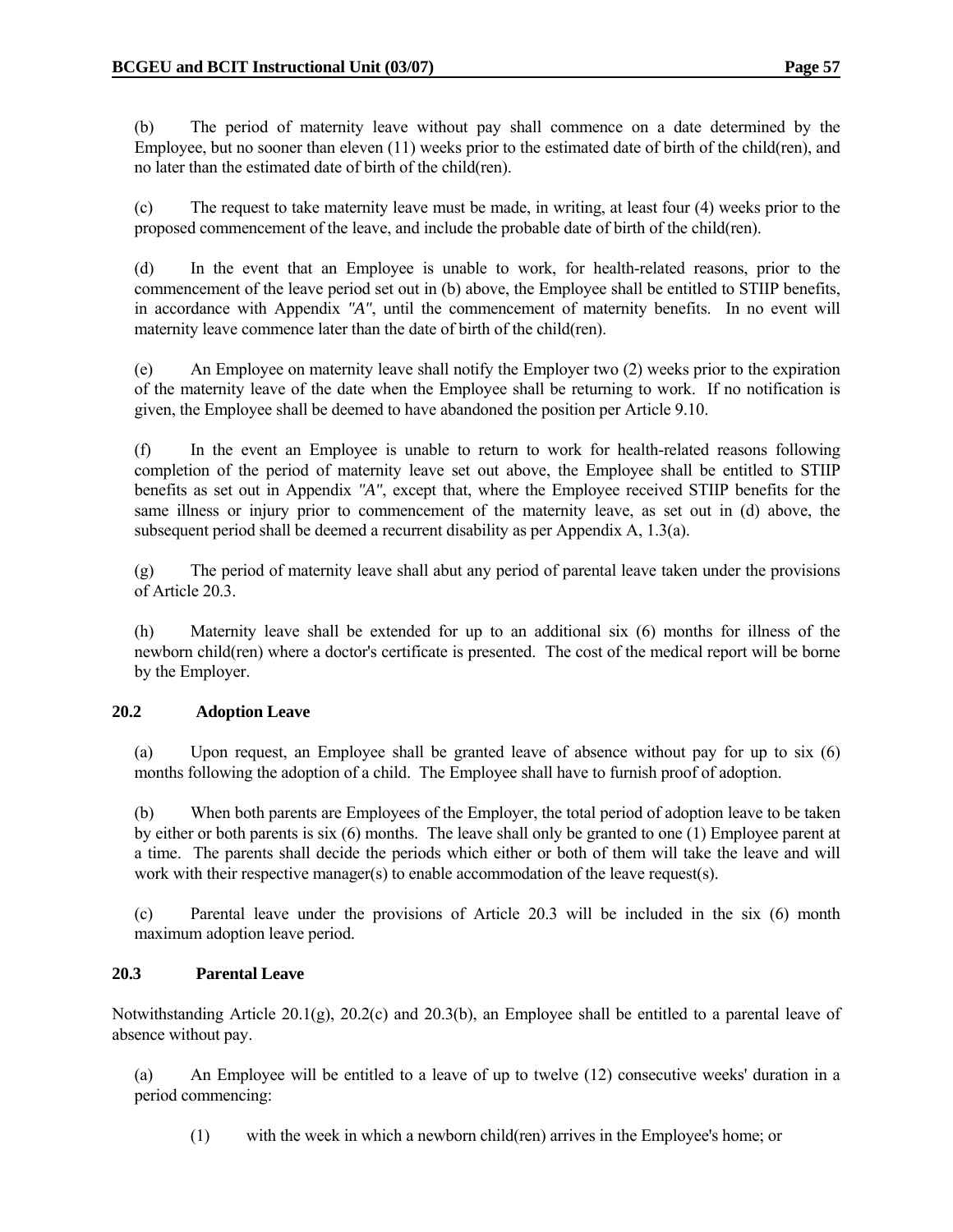(2) with the week a child(ren) is placed in the Employee's home for the purpose of adoption;

and ending fifty-two (52) weeks after the week referred to in (1) and (2) above.

 (b) Where both parents are Employees of the Employer, the Employees shall determine the apportionment of parental leave between them and shall work with their respective manager(s) to accommodate the leave request(s). The total maternity/parental leave when shared between both parents shall not exceed thirty (30) weeks.

 (c) The request to take parental leave must be made, in writing, at least four (4) weeks prior to the proposed commencement of the leave, and be accompanied by:

 (1) a certificate of a medical practitioner or other evidence stating the date of birth of the child(ren) or the probable date of birth of the child(ren) if a leave has not been requested under Article 20.1. Cost of the medical report will be borne by the Employer.

or

 (2) a letter from the agency placing the child(ren) providing evidence of adoption of the child(ren) if such documentation has not been provided under Article 20.2(a).

#### **20.4 Supplemental Employment Benefit for Maternity and Parental Leave**

**(a) Effective April 1, 2005, when on maternity or parental leave, an employee will receive a supplemental payment added to Employment Insurance benefits as follows:** 

 **(1) For up to fifty-two (52) weeks of maternity leave, an employee who is the birth mother shall receive an amount equal to the difference between the Employment Insurance benefits and seventy-five percent (75%) of her salary calculated on her average base salary.** 

 **(2) For up to a maximum of thirty-seven (37) weeks of parental leave, the spouse, the biological father, the common-law partner or adoptive parent who is caring for the child shall receive an amount equal to the difference between the Employment Insurance benefits and seventy-five percent (75%) of the employee's salary calculated on his/her average base salary.** 

 **(3) The average base salary for the purposes of Article 20.4(a)(1) and 20.4(b)(2) is the employee's average base salary for the twenty-six (26) weeks preceding the maternity or parental leave. If the employee has been on unpaid leave for part of the preceding twentysix (26) weeks, then up to four (4) weeks of that unpaid leave will be subtracted from the twenty-six (26) weeks for the purpose of calculating the average base salary.** 

 **(b) An employee is not entitled to receive the Supplemental Employment Benefits and disability benefits concurrently. To receive Supplemental Employment Benefits, the employee shall provide the Employer with proof of application for and receipt of Employment Insurance benefits.** 

 **(c) If an employee is disentitled or disqualified from Employment Insurance maternity or parental benefits, the employee shall receive the supplemental payment to the appropriate percentage less the amount of Employment Insurance benefits the employee would have received if qualified for Employment Insurance benefits.** 

 **(d) (1) To be entitled to the above noted benefits, an employee must sign an agreement that they will return to work and remain in the Employer's employ for a period of at least six (6) months or equivalent to the leaves taken, whichever is longer, after their return to**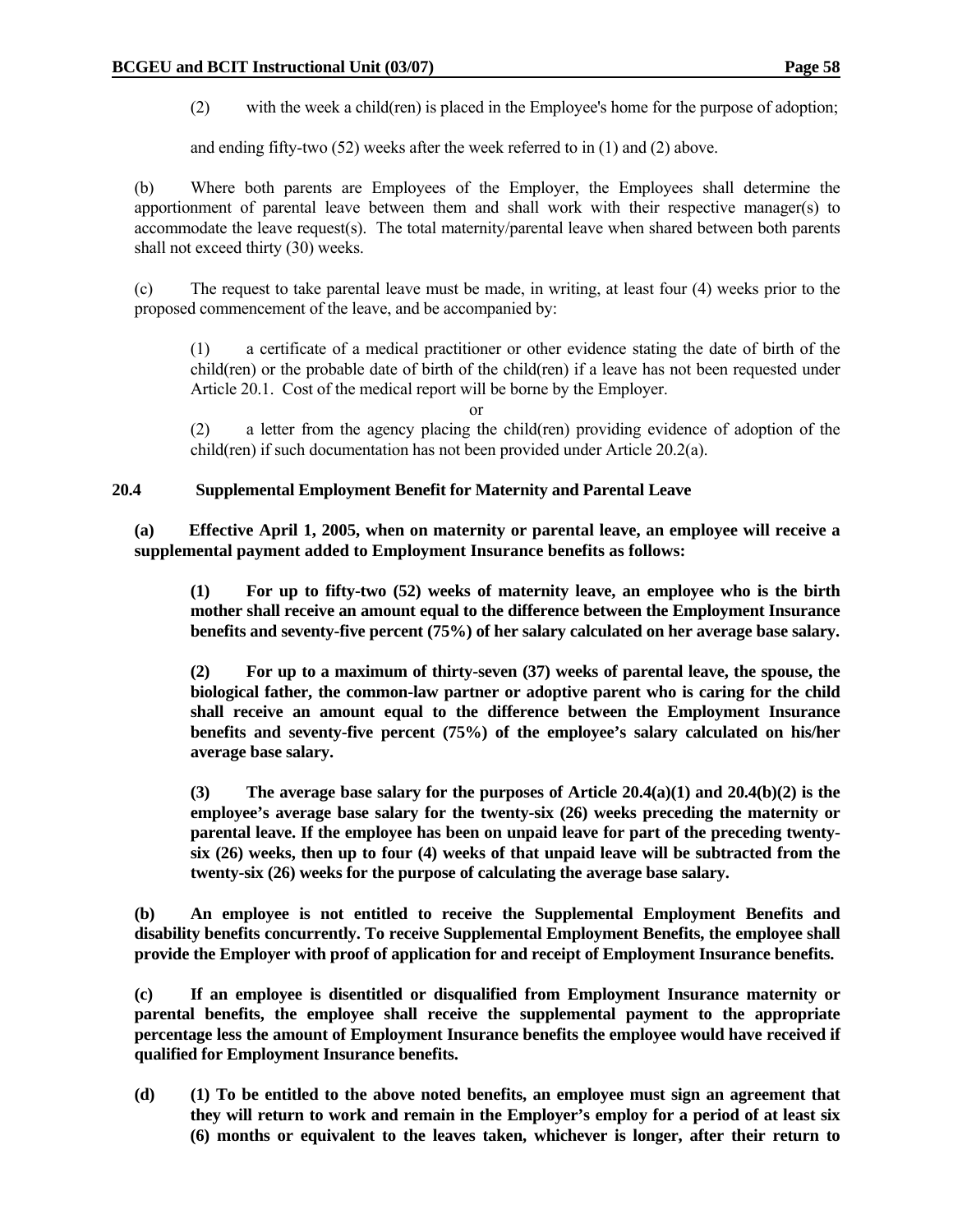**work.** 

 **(2) Should the employee fail to return to work and remain in the employ of the Employer for the return to work period in (1) above, the employee shall reimburse the Employer for the benefits above on a pro-rata basis.** 

# **20.5 Health and Welfare and Annual Leave**

 (a) While an Employee is on parental leave, the Employer shall maintain coverage for medical, extended health, dental, group life, accidental death and dismemberment and long-term disability and shall pay the Employer's share of these premiums to a maximum period of twelve (12) weeks.

 (b) While an Employee is on maternity leave/parental leave combination, the Employer shall maintain coverage for medical, extended health, dental, group life, accidental death and dismemberment and long-term disability and shall pay the Employer's share of these premiums to a maximum period of thirty (30) weeks. For maternity leave only, the maximum period is eighteen (18) weeks.

 (c) While an Employee is on an adoption/parental leave combination, the Employer shall maintain coverage for medical, extended health, dental, group life, accidental death and dismemberment and longterm disability and shall pay the Employer's share of these premiums to a maximum period of six (6) months.

 (d) Notwithstanding Articles 17.2(a), (b), (c) and (d) and 17.3(d) and 17.9, annual vacation entitlements and vacation pay shall continue to accrue during the first thirty (30) weeks while an Employee is on maternity/parental leave combination providing the Employee returns to work for a period equal to the period of leave taken (to a maximum of thirty (30) weeks), or during a maximum of eighteen (18) weeks while an Employee is on maternity leave, or during a maximum of twelve (12) weeks while an Employee is on parental leave, or during a maximum period of six (6) months while an Employee is on adoption/parental leave combination providing the Employee returns to work for a period equal to the period of leave taken for adoption/parental leave combination or for maternity or parental leave when the two are not taken in combination. Vacation earned pursuant to this clause may be carried over to the following year, notwithstanding Article 17.3(d) and 17.9.

#### **20.6 Rights on Return to Work**

 (a) On return to work from maternity, adoption or parental leave, an Employee shall be placed in his/her former position or in a position of equal rank and salary.

 (b) The service of an Employee who is on maternity, adoption, or parental leave, shall be deemed to be continuous for purposes of Article 10--Seniority, Article 12--Layoff, Article 17--Annual Leave and Article 24--Health and Welfare, of this Agreement.

# **ARTICLE 21 - OCCUPATIONAL HEALTH AND SAFETY**

#### **21.1 Conditions**

The Union and the Employer agree that regulations made pursuant to the *Workers' Compensation Act*, the Factories Act, or any other statute of the Province of British Columbia pertaining to the working environment, shall be fully complied with. First aid kits shall be supplied in accordance with this section.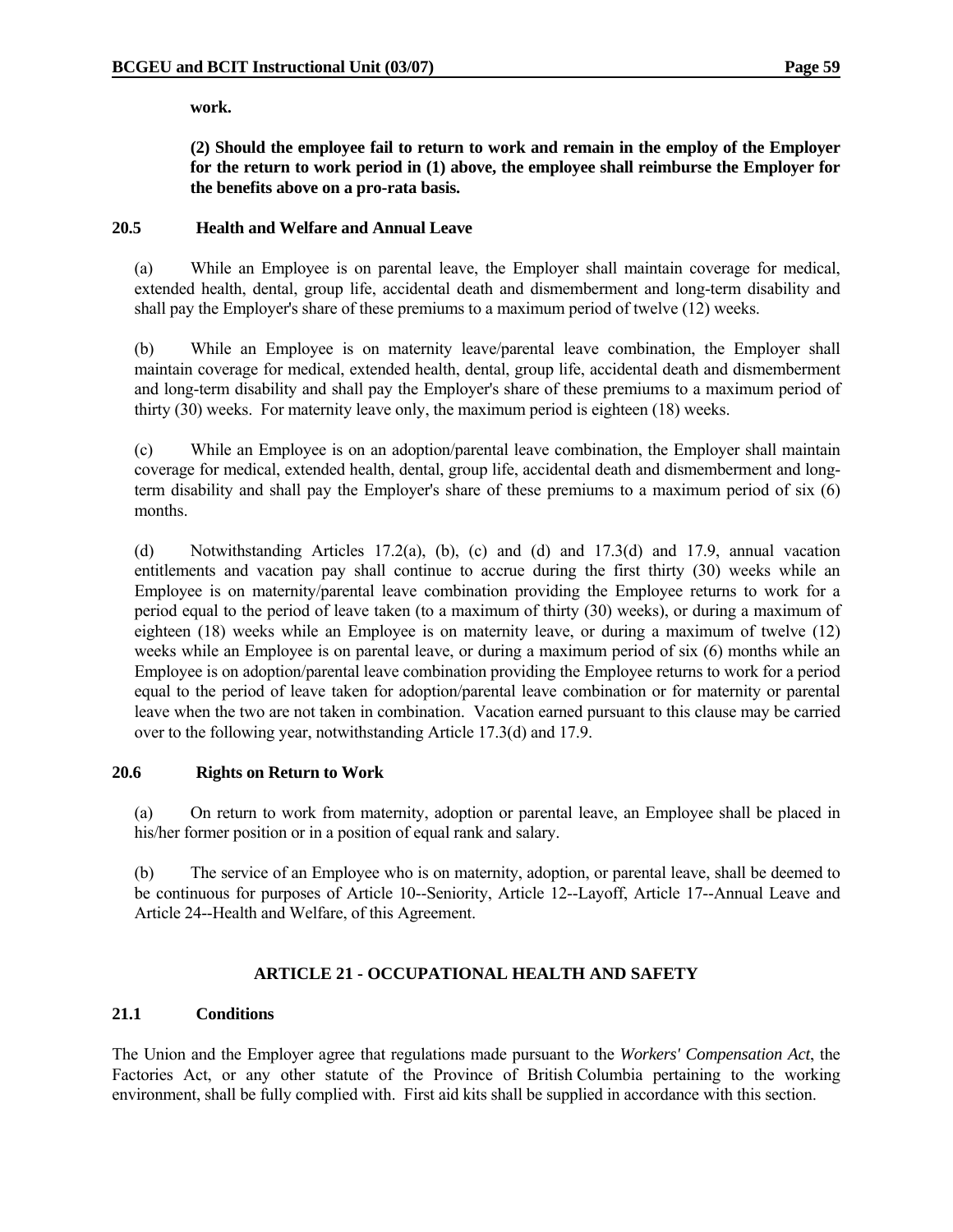### **21.2 Safety Committee**

The Employer and the Union agree to establish Occupational Health and Safety Committees at appropriate locations in the Bargaining Unit. Occupational Health and Safety Committees shall be composed of personnel employed at the location. The composition will be determined locally through management and local Union representatives. Union representatives shall be appointed by the B.C. Government and Service Employees' Union. Where such Committees are formed, they may encompass more than one Bargaining Unit. These Committees will meet pursuant to the Workers' Compensation Board Industrial Health and Safety Regulations at regular intervals to be determined by the Committees, to make recommendations on unsafe, hazardous or dangerous conditions with the aim of preventing and reducing risk of occupational injury and illness. A copy of all minutes of the Occupational Health and Safety Committees shall be sent to the Union and the Employer. Employees who are representatives of the Occupational Health and Safety Committee shall continue to receive the rate of pay they would have been receiving had they not been attending an Occupational Health and Safety Committee meeting or performing related duties as members of that Committee.

### **21.3 Unsafe Work Conditions**

No Employee shall be disciplined for refusal to work on a job which in the opinion of:

- (a) A member of a safety committee; or
- (b) A person designated by a safety committee; or
- (c) A safety officer

 after an on-site inspection and following discussion with a representative of the Employer, does not meet the standards established pursuant to the *Workers' Compensation Act*.

# **21.4 Injury Pay Provision**

An Employee who is injured on the job during working hours and is required to leave for treatment or is sent home for such injury shall receive payment for the remainder of his/her shift without deduction from sick leave.

#### **21.5 Transportation of Accident Victims**

At the time of the occurrence of the accident, transportation to the nearest physician or hospital for Employees requiring medical care as a result of an on-the-job accident and return transportation to the Employee's home or place of work, shall be at the expense of the Employer.

#### **21.6 Pollution Control**

The Employer and the Union agree to limit all forms of environmental pollution.

# **21.7 Investigation of Accidents**

The Occupational Health and Safety Committees, as provided in Article 21.2, shall be notified of each accident or injury and shall investigate and report to the Union and the Employer on the nature and cause of the accident or injury. In the event of a fatality the Employer shall immediately notify the President of the Union of the nature and circumstances of the accident.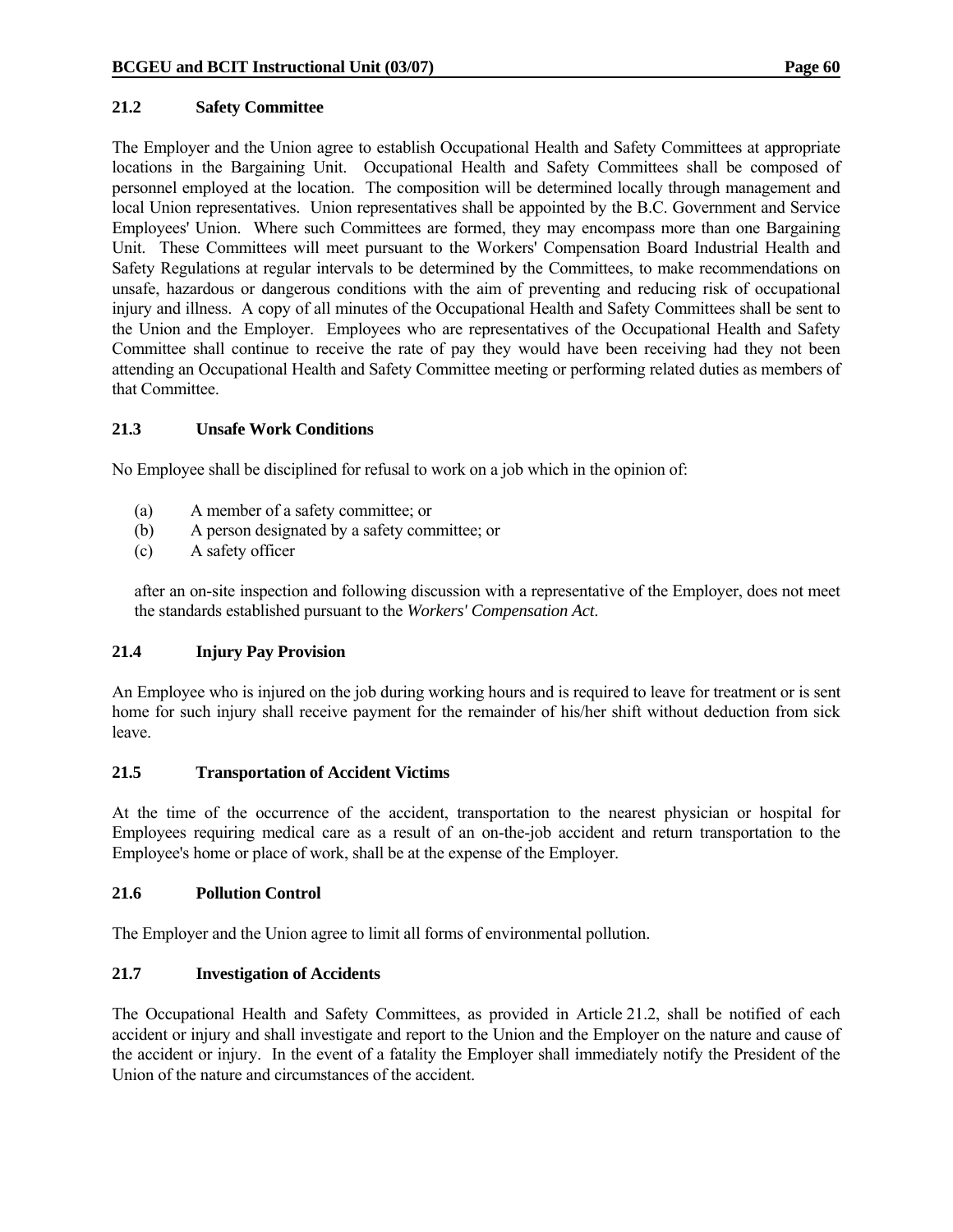#### **21.8 Industrial First Aid Requirements**

 (a) The Union and the Employer agree that First Aid Regulations made pursuant to the *Workers' Compensation Act* shall be fully complied with.

 (b) Where the Employer requires an Employee to perform first aid duties in addition to the normal requirements of the job, the cost of obtaining and renewing the Industrial First Aid Certificate shall be borne by the Employer, and leave to take the necessary courses shall be granted with pay.

 (c) An additional payment shall be granted to such Employees on the basis of the type of Industrial First Aid Certificate they possess as follows:

 Industrial First Aid Certificate, Level 3 - \$85 per month Industrial First Aid Certificate, Level 2 - \$65 per month Industrial First Aid Certificate, Level 1 - \$50 per month

#### **21.9 Occupational Health and Safety Courses**

There shall be established a joint committee composed of three (3) representatives of the Employer and three (3) representatives of the Union. The Committee, in consultation with the Workers' Compensation Board, shall develop a training program for Occupational Health and Safety Committee members dealing with the objectives and duties of Occupational Health and Safety Committees.

### **21.10 First Aid**

In addition to the requirements of the Workers' Compensation Board, wherever three (3) or more Employees are required to work in an isolated location, one (1) of the Employees shall, whenever possible, hold a valid Industrial First Aid Certificate.

#### **21.11 Pay Provisions**

An Employee who serves on a Safety and Health Committee shall receive his/her regular rate of pay for investigating safety matters at anytime in accordance with Article 21.2.

#### **21.12 Safety Equipment**

The Employer shall supply all safety equipment required for the job under the Workers' Compensation Board Regulations.

#### **21.13 Emergency Survival Techniques**

The Employer shall provide courses or valid instructional material which teach essentials of emergency survival techniques for all Employees who are required to work under isolated field conditions or camp situations. Such courses or instructional material are to be provided for all regular and temporary Employees prior to commencement of their field assignments.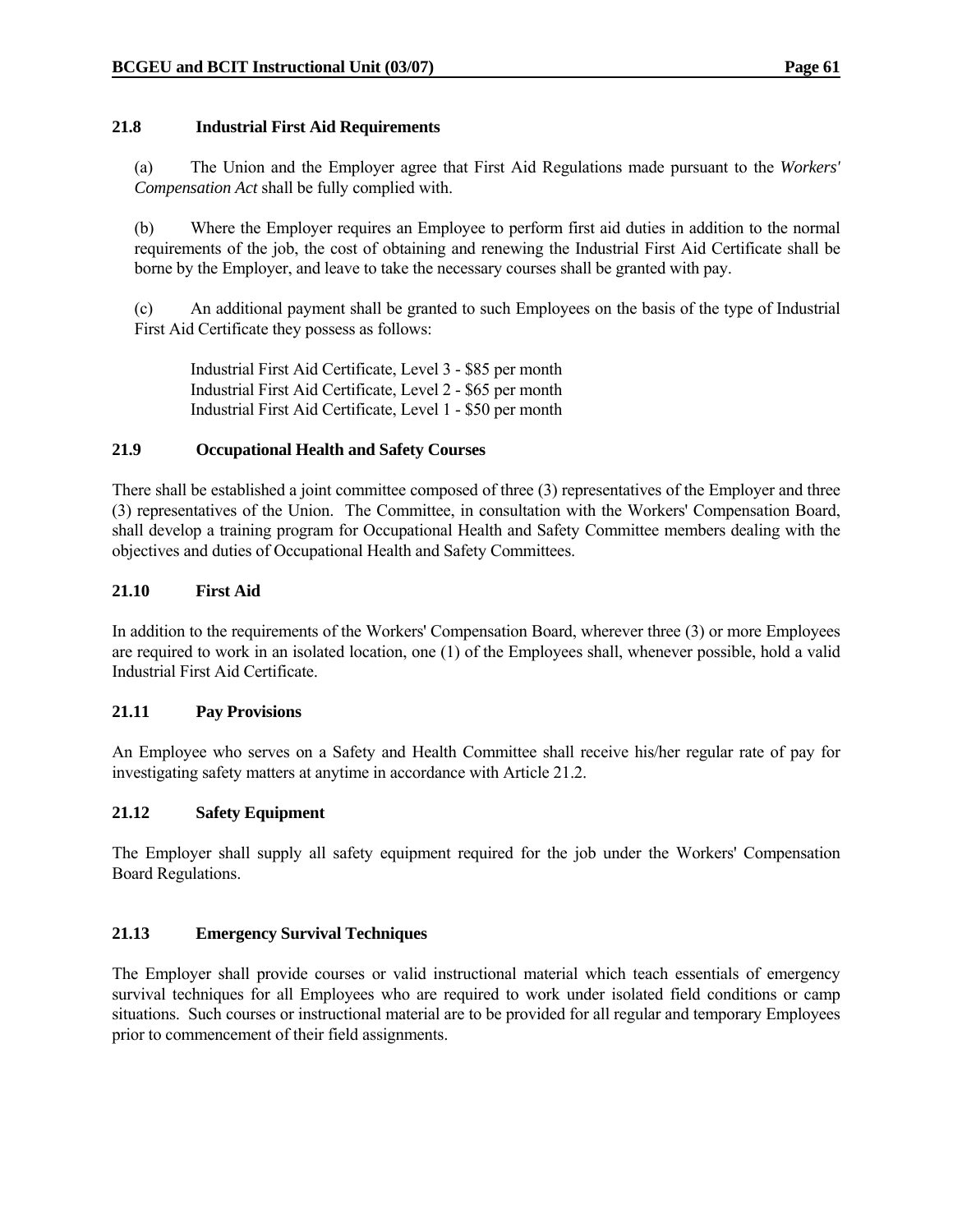# **ARTICLE 22 - TECHNOLOGICAL CHANGE**

### **22.1 Definition**

### *"Technological change"* means:

 (a) the introduction by an Employer of a change in his work, undertaking or business, or a change in his equipment or material from the equipment or material previously used by the Employer in his work, undertaking or business; or

 (b) a change in the manner an Employer carries on his work, undertaking or business related to the introduction of that equipment or material.

# **22.2 Notice and Bargaining**

Where the Employer intends to make a technological change that:

 (a) Affects the terms and conditions or security, of employment of a significant number of Employees to whom the Collective Agreement applies; and

(b) Alters significantly the basis upon which the Collective Agreement was negotiated.

 It shall give sixty (60) days' notice in writing to the Employees' bargaining agent of the technological change, and the Employer and the Employees' bargaining agent shall, within fourteen (14) days of the date of notice, commence collective bargaining for the purpose of reaching agreement as to the adjustment to the effects of the technological change and in what way, if any, the Collective Agreement should be amended.

# **22.3 Reference to Arbitration**

All disputes arising in relation to adjustment to technological change shall be finally and conclusively settled without stoppage of work by arbitration set up in accord with Article 8 of the Agreement.

#### **22.4 Arbitration Board Powers**

The Arbitration Board has the powers contained in Sections 76 and 77 of the *Labour Relations Code*.

# **ARTICLE 23 - CONTRACTING OUT**

The Employer agrees not to contract out any work presently performed by Employees covered by the Agreement which would result in the laying off of such Employees.

# **ARTICLE 24 - HEALTH AND WELFARE**

#### **24.1 Basic Medical Insurance**

All regular Employees may choose to be covered by the medical plan for which the British Columbia Medical Plan is the licensed carrier. Benefits and premiums shall be in accordance with the existing policy of the plan. The Employer will pay one hundred percent (100%) of the regular premium.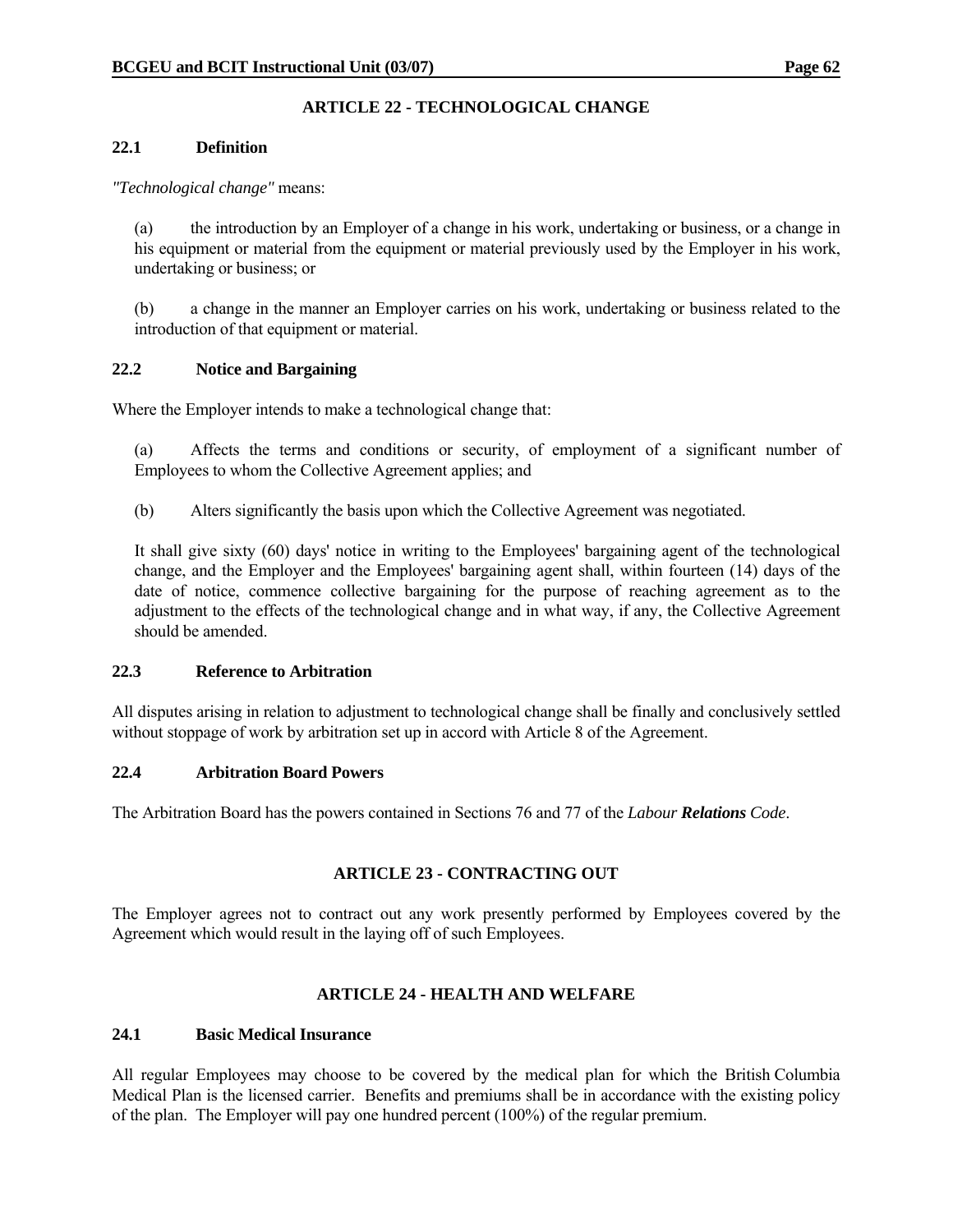### **24.2 Extended Health Care Plan**

The Employer shall pay the monthly premium for regular Employees entitled to coverage under a mutually acceptable extended health care plan. Coverage for emergency out-of province coverage will be at one hundred percent (100%), subject to a lifetime maximum of two hundred and fifty thousand dollars (\$250,000).

### **24.3 Dental Plan**

The Employer shall pay the monthly premium for Employees entitled to coverage under a mutually acceptable plan which provides:

- (a) Plan A one hundred percent (100%) coverage;
- (b) Plan B sixty-five percent (65%) coverage;
- (c) Plan C sixty percent (60%) coverage.

 An Employee is eligible for orthodontic services under Plan C after twelve (12) months' participation in the plan. Orthodontic services are subject to a lifetime maximum payment of two thousand one hundred and sixty dollars (\$2,160) per patient.

### **24.4 Group Life**

 (a) The Employer shall provide a mutually acceptable Group Life Plan with benefits equivalent to twice an Employee's annual salary, (for Employees aged under 45, three (3) times the Employee's annual salary) with a sixty thousand (\$60,000) dollar minimum. The Employer shall pay one hundred percent (100%) of the premium on the sixty thousand dollar (\$60,000) base and the Employee shall pay the premium for any insurance over sixty thousand dollars (\$60,000).

 (b) Employees hired on or after April 1, 1976, shall, as a condition of employment, enrol in the Group Life Plan and shall complete the appropriate payroll deduction authorization forms.

 (c) In addition to (a), the Group Life Plan shall include the following provisions for Accidental Death and Dismemberment:

(1) Accidental Dismemberment:

- (i) loss of both hands, both feet or both eyes the principal sum;
- (ii) loss of one hand and one foot the principal sum;
- (iii) loss of one hand and one eye or one foot and one eye the principal sum;
- (iv) loss of speech  $&$  hearing the principal sum;
- (v) loss of one arm or one leg three-quarters  $(\frac{3}{4})$  of the principal sum;
- (vi) loss of one hand, one foot or one eye two-thirds (⅔) of the principal sum;
- (vii) loss of speech or hearing one-half  $(\frac{1}{2})$  of principal sum;
- (viii) loss of thumb and index finger of one hand one-third (⅓) of principal sum;
- (ix) loss of hearing in one ear one-sixth (1/6) of principal sum;
- (x) loss of use of both arms or both hands the principal sum;
- (xi) loss of use of one arm three-quarters  $(\frac{3}{4})$  of principal sum;
- (xii) loss of use of one hand two-thirds  $(\frac{2}{3})$  of principal sum;
- (xiii) paraplegia (total paralysis of both lower limbs) the principal sum.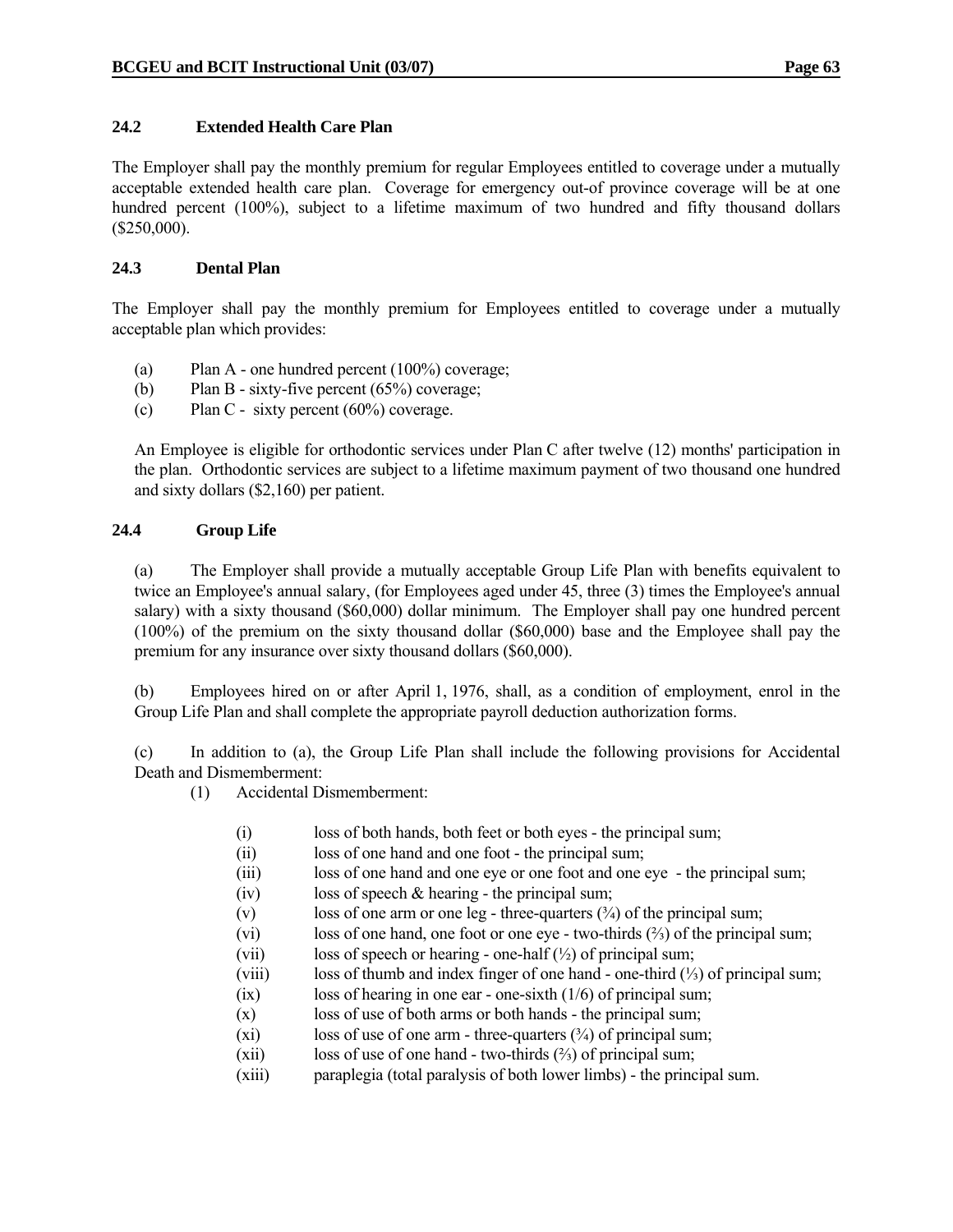## (2) Accidental Death

 Full twenty-four (24) hour Accidental Death coverage equivalent to coverage under the Group Life Plan.

## **24.5 Employment Insurance**

Employment Insurance coverage will be provided during the life of this Agreement for regular and temporary Employees who would, if employed by a private Employer, be eligible for such coverage under the provisions of the *Employment Insurance Act*.

#### **24.6 Medical Examination**

Where the Employer requires an Employee to submit to a medical examination or medical interview, it shall be at the Employer's expense and on the Employer's time, other than a medical examination required under Appendix A: Section 1.4.

#### **24.7 Legislative Changes**

If the premium paid by the Employer for any Employee benefit stipulated in this Agreement is reduced as a result of any legislative or other action by the Government of British Columbia, the amount of the saving shall be used to increase other benefits available to the Employees, as may be mutually agreed between the **Parties** 

#### **24.8 Employee and Family Assistance Program**

The Employer agrees to continue the existing Employee **and Family** Assistance Program for the duration of this Agreement and to extend this program to all members of the Bargaining Unit.

#### **24.9 Groups**

For purposes of benefits plans, the total group covered by the plans, where advantageous, may include all persons in the employ of the Employer including excluded staff and those within any Bargaining Unit.

#### **24.10 Air Travel Insurance**

Where Employees are required to travel by air on Employer business, and air travel insurance has not been automatically included in the ticket purchase, then receipts for air travel insurance (up to a maximum of three hundred thousand dollars (\$300,000) benefits) purchased specifically for that flight, shall be considered as part of the Employee's reimbursement expenses provided that air travel arrangements have been coordinated through the Office of the Associate Dean.

## **24.11 Insurance Policies (Health and Welfare Plans)**

 (a) A copy of the insurance policies with the carriers for the Extended Health Care, Dental, LTD and Group Life Plans shall be sent to the President of the Union.

(b) The negotiated plans shall form a part of this Agreement.

 (c) The Employer will consult the Union before developing any pamphlet explaining the highlights of the plans for distribution to Employees. The cost of such a pamphlet shall be borne by the Employer.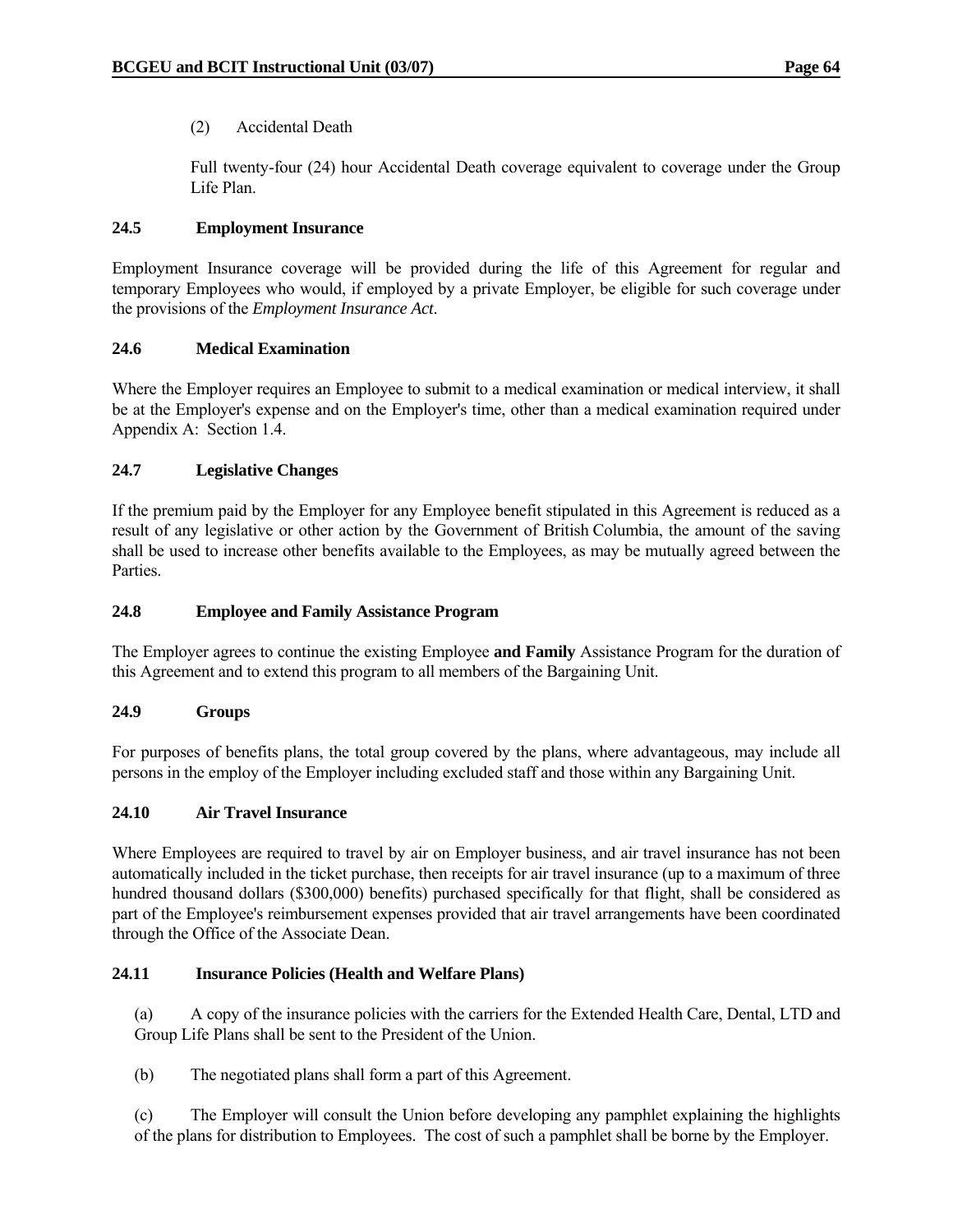(d) In the event that the Employer initiates a change in the master contract carriers during the life of this Agreement, it shall so advise the Union. The Employer agrees that the benefit levels outlined in the master contracts will not be altered or reduced without the consent of the Union.

 (e) Extended Health and Dental plan provisions are to be made available to a same sex partner of an Employee as long as the relationship between these two individuals meets the same criteria of *"common law spouse"* as defined by the benefit plan carriers.

## **ARTICLE 25 - WORK CLOTHING**

#### **25.1 Protective Clothing**

If a particular type of work clothing or special apparel is required by the nature of the Employee's job, such clothing or apparel shall be provided by the Employer.

Effective the signing date of this Agreement, Employees who in the normal course of performing their duties are required by the Employer to wear safety boots, shall be entitled to a boot allowance of up to one hundred sixty dollars (\$160) every two (2) years for the replacement or refurbishment of safety footwear, upon producing a receipt of purchase.

#### **25.2 Uniforms**

 (a) Where the Employer requires the Employee to wear distinctive or identifying clothing, the Employer shall provide such clothing.

 (b) Female Employees required to wear uniforms shall be provided with appropriately tailored pant suits at the Employee's request.

(c) Changes in the uniform style or colour shall be made only after consultation between the Parties.

#### **25.3 Union Label**

All uniforms and clothing issued by the Employer shall, wherever possible, be Union made and bear a recognized Union label.

#### **25.4 Maintenance of Work Apparel**

The Employer shall be responsible for the laundering, dry cleaning and maintenance of all apparel supplied by the Employer. Where an Employee is required to maintain, clean or repair the uniform or clothing issued, the Employee shall receive an allowance of ten dollars (\$10) per month for such maintenance cleaning and repair.

#### **25.5 Lockers**

Where Employees are required to change their uniforms in the course of their normal duties, and where space is available, lockers which can be locked, shall be provided.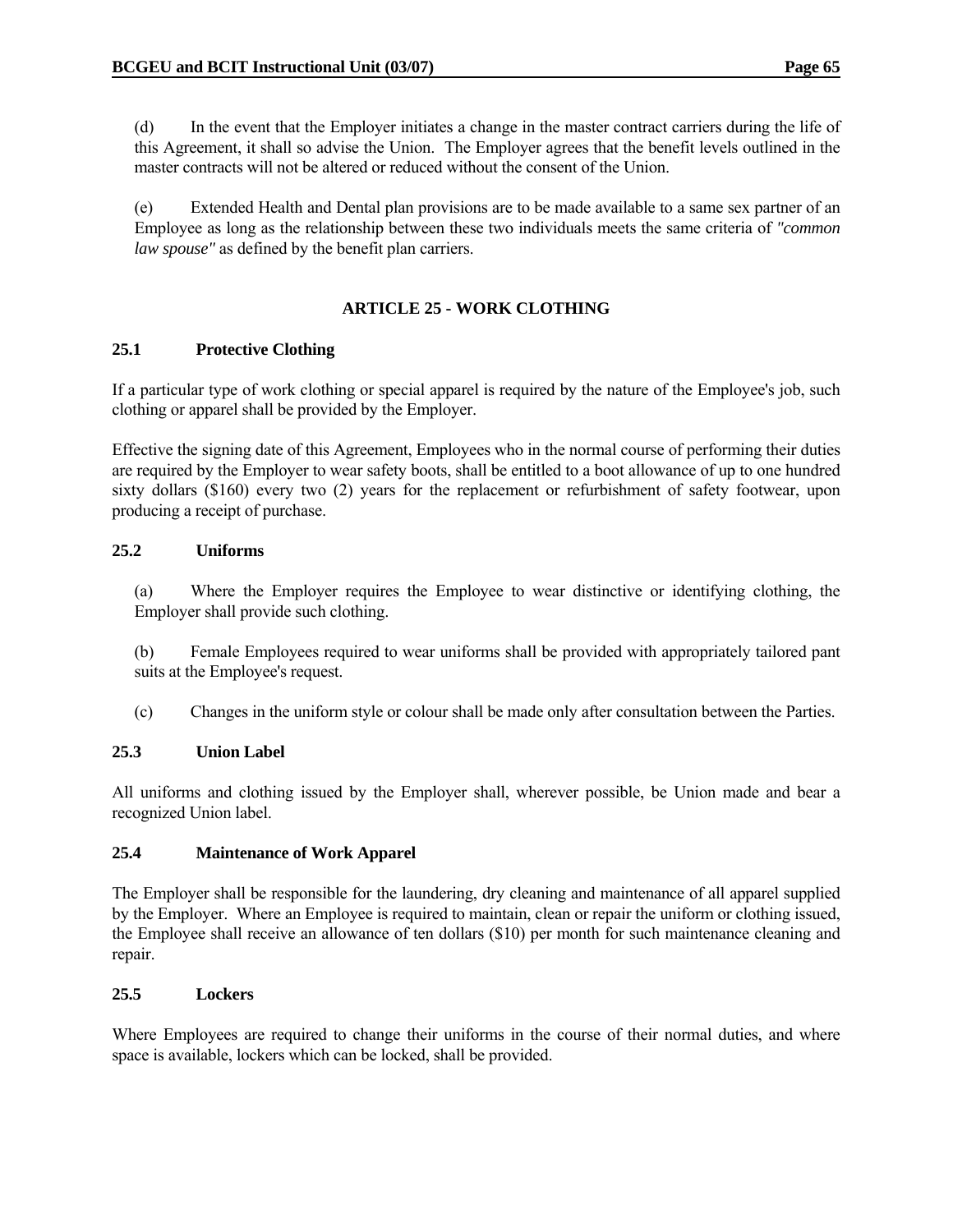## **ARTICLE 26 - PAYMENT OF WAGES AND ALLOWANCES**

#### **26.1 Equal Pay**

The Employer shall not discriminate between male and female Employees by employing a person of one sex for any work at a rate of pay that is less than the rate of pay at which a person of the other sex is employed for similar or substantially similar work.

#### **26.2 Paydays**

(a) Employees shall be paid biweekly (Fridays).

 (b) When a payday falls on an Employee's rest day, the Employer agrees to issue the Employee's paycheque on the last shift worked prior to the payday, provided the cheque is available.

 (c) If the cheque is not available on the payday, the Employer shall arrange for the Employee to be provided with an adequate advance on his/her salary.

 (d) The distribution of paycheques shall be done in such a manner that the details of the paycheque shall be confidential.

 (e) (1) Persons hired after the ratification of this Collective Agreement shall be required to provide the Employer with written authorization to electronically deposit their cheque to any chartered bank or credit union in the Province of British Columbia.

 (2) Upon written request, current Employees may elect to have their cheques electronically deposited to any chartered bank or credit union in the Province of British Columbia.

#### **26.3 Rates of Pay**

The Parties agree that during the life of the renewed Collective Agreement (**April 1, 2004** to **March 31, 2007**), salary adjustments shall be made in the following manner:

#### (a) *Salary Rate Upon Employment*

 The hiring rate of pay for a new Employee shall not be higher than the rate of pay for an existing Employee in the same classification with similar work experience, training and education.

 Nothing in this Agreement shall prevent a Vocational Instructor from being hired above the Vocational Instructor's minimum rate, to a maximum of the seventh step of the range.

 As a result of Memorandum of Agreement **#1**, the provisions outlined in 26.3(a) above are only intended to be used until the Parties have completed their discussions regarding development of Initial Placement Criteria for instructors in the IETE specialization and for Employees hired into non-instructional specializations.

[*NOTE:* All selection committees will be required to use the following BCGEU Instructor Initial Placement Criteria form when hiring Employees in the Bargaining Unit (see Memorandum of Agreement #2)].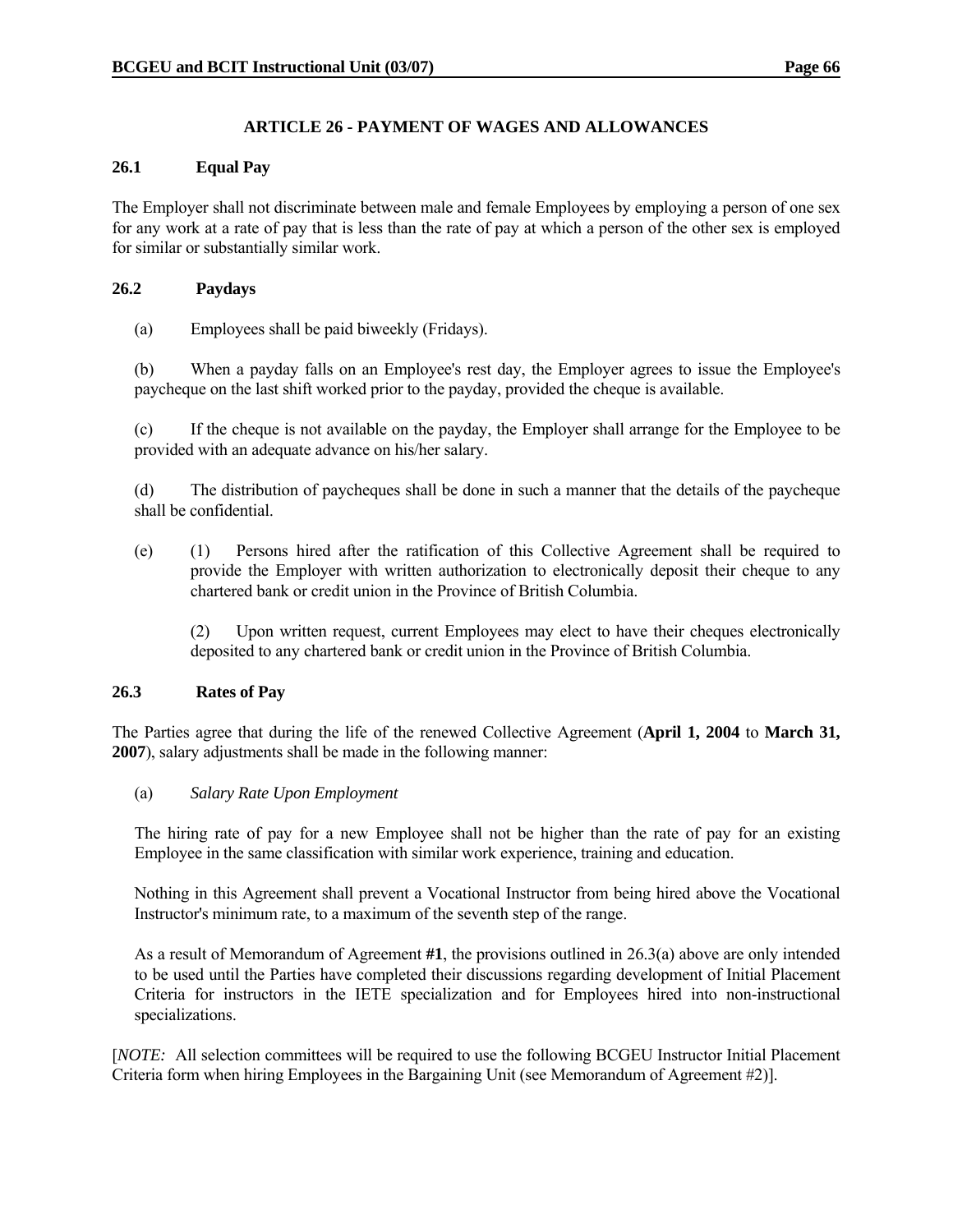#### **BCGEU INSTRUCTOR INITIAL PLACEMENT CRITERIA**

|        |                     | $\Box$ Date: $\Box$                                                                                                                                                                                                            |              |                                                                                                                                                                                                                                |
|--------|---------------------|--------------------------------------------------------------------------------------------------------------------------------------------------------------------------------------------------------------------------------|--------------|--------------------------------------------------------------------------------------------------------------------------------------------------------------------------------------------------------------------------------|
|        |                     | Specialization: Christman Company Company Company Company Company Company Company Company Company Company Company Company Company Company Company Company Company Company Company Company Company Company Company Company Comp |              |                                                                                                                                                                                                                                |
|        |                     | A. Standard Qualifications                                                                                                                                                                                                     |              |                                                                                                                                                                                                                                |
|        | 1.                  | TQ/IP $\#$ (or industry certificate or appropriate other credential)                                                                                                                                                           | <b>Yes</b>   | No.                                                                                                                                                                                                                            |
|        | 2.                  | Five Years' Experience as Journeyperson or Equivalent                                                                                                                                                                          | Yes          | No                                                                                                                                                                                                                             |
|        | 3.                  | Previous Supervisory/or Teaching Experience                                                                                                                                                                                    | Yes          | N <sub>0</sub>                                                                                                                                                                                                                 |
|        | 4.                  | Skills/Abilities to Instruct the Curriculum<br>(communication, writing and inter-personal skills)                                                                                                                              | Yes          | N <sub>0</sub>                                                                                                                                                                                                                 |
|        |                     | <b>BASIC PLACEMENT ON SALARY SCALE:</b>                                                                                                                                                                                        | <b>STEP2</b> |                                                                                                                                                                                                                                |
|        | (See 3 and $3(A)$ ) | $-OR -$                                                                                                                                                                                                                        |              |                                                                                                                                                                                                                                |
|        |                     |                                                                                                                                                                                                                                |              |                                                                                                                                                                                                                                |
| C.     |                     | One Step for a Minimum of Five Years of Relevant Post-Secondary/Instructional<br>Teaching Experience Where Candidate Does Not Meet Criteria "B".                                                                               |              |                                                                                                                                                                                                                                |
|        | $Institution(s)$ :  | $\left( \text{a)}\; \right)$                                                                                                                                                                                                   |              | Dates: The Contract of the Contract of the Contract of the Contract of the Contract of the Contract of the Contract of the Contract of the Contract of the Contract of the Contract of the Contract of the Contract of the Con |
|        |                     | $\begin{array}{c}\n\text{(b)}\end{array}$                                                                                                                                                                                      |              |                                                                                                                                                                                                                                |
|        |                     | $\overline{c}$ (c)                                                                                                                                                                                                             |              |                                                                                                                                                                                                                                |
| and D. |                     | One Step for Specialized Technical Training/Diploma/Degree and Relevant<br>Applied Industry Experience (minimum one year).                                                                                                     |              |                                                                                                                                                                                                                                |
|        | Details:            | <u> 1980 - Johann Barn, mars ann an t-Amhainn an t-Amhainn an t-Amhainn an t-Amhainn an t-Amhainn an t-Amhainn an </u>                                                                                                         |              |                                                                                                                                                                                                                                |
|        |                     |                                                                                                                                                                                                                                |              |                                                                                                                                                                                                                                |
|        |                     | Verified by:<br>Date:<br><u> 1989 - Johann Barbara, martxa alemaniar a</u><br>(See $4(A)$ and $4(B)$ )                                                                                                                         |              |                                                                                                                                                                                                                                |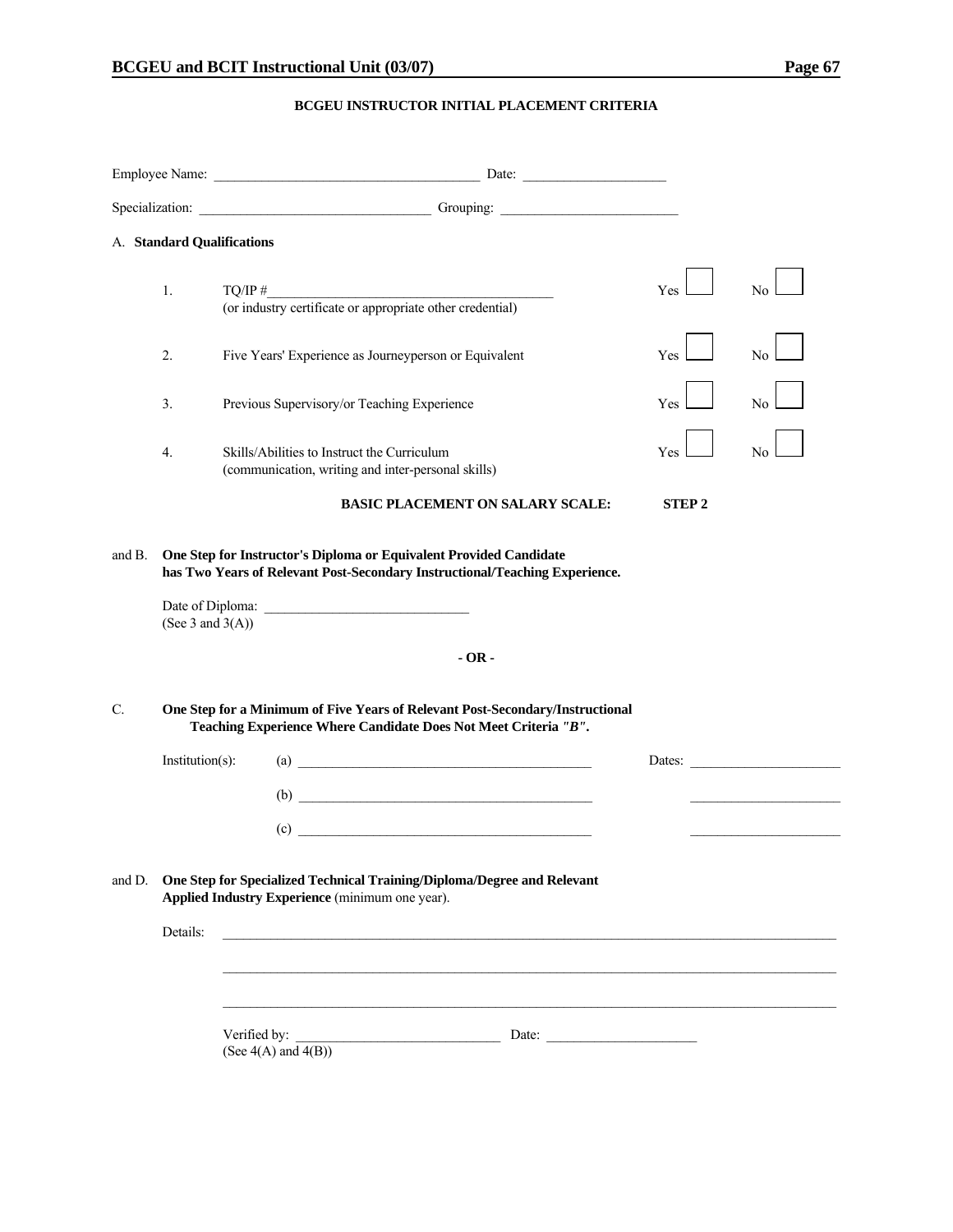#### CANDIDATE VERIFICATION REPORT

| Name of Candidate: |           |                |                                                     |           |  |       |                                                                                                                      |  |
|--------------------|-----------|----------------|-----------------------------------------------------|-----------|--|-------|----------------------------------------------------------------------------------------------------------------------|--|
|                    |           |                |                                                     |           |  |       |                                                                                                                      |  |
| 1.                 |           |                | Employment References Checked: (minimum of two)     |           |  |       |                                                                                                                      |  |
|                    | A.        | Name:          |                                                     |           |  |       |                                                                                                                      |  |
|                    |           | Comments:      |                                                     |           |  |       |                                                                                                                      |  |
|                    |           |                |                                                     |           |  |       |                                                                                                                      |  |
|                    |           |                |                                                     |           |  |       |                                                                                                                      |  |
|                    | <b>B.</b> | Name:          |                                                     |           |  |       |                                                                                                                      |  |
|                    |           | Comments:      |                                                     |           |  |       |                                                                                                                      |  |
|                    |           |                |                                                     |           |  |       |                                                                                                                      |  |
|                    |           |                |                                                     |           |  |       |                                                                                                                      |  |
|                    | C.        | Name:          |                                                     |           |  |       |                                                                                                                      |  |
|                    |           | Comments:      |                                                     |           |  |       |                                                                                                                      |  |
|                    |           |                |                                                     |           |  |       |                                                                                                                      |  |
|                    |           |                |                                                     |           |  |       |                                                                                                                      |  |
|                    |           |                |                                                     |           |  |       |                                                                                                                      |  |
| 2.                 |           |                | TQ/IP Registration or Other Appropriate Credential: |           |  |       |                                                                                                                      |  |
|                    | TQ:       |                |                                                     |           |  |       | Date:                                                                                                                |  |
|                    |           | IP:            |                                                     |           |  | Date: | <u> 1980 - Jan Stein Stein Stein Stein Stein Stein Stein Stein Stein Stein Stein Stein Stein Stein Stein Stein S</u> |  |
|                    | Other:    |                |                                                     |           |  |       | Date:                                                                                                                |  |
|                    |           |                |                                                     |           |  |       |                                                                                                                      |  |
| 3.                 |           |                | <b>Instructor Diploma or Equivalent:</b>            |           |  |       |                                                                                                                      |  |
|                    | School:   |                |                                                     |           |  |       | Date: $\qquad \qquad$                                                                                                |  |
|                    |           | Copy attached? | Yes I                                               | No $\Box$ |  |       |                                                                                                                      |  |
|                    |           |                |                                                     |           |  |       |                                                                                                                      |  |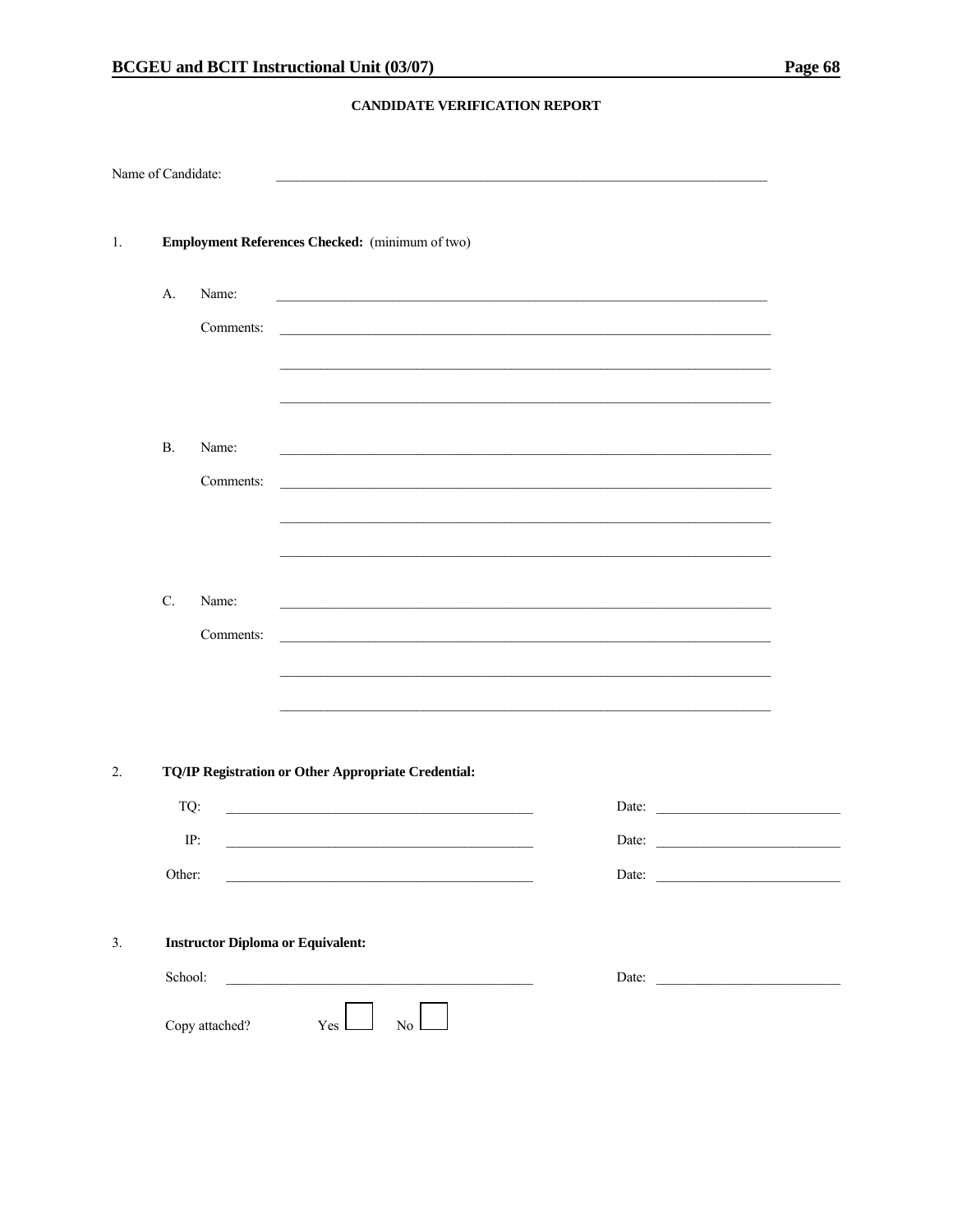#### **BCGEU** and **BCIT** Instructional Unit (03/07)

| 3(A) | Previous Post-Secondary Institutional/Teaching Experience: |       |                                                                            |                                                                                         |  |  |  |  |
|------|------------------------------------------------------------|-------|----------------------------------------------------------------------------|-----------------------------------------------------------------------------------------|--|--|--|--|
|      | (i)                                                        |       |                                                                            |                                                                                         |  |  |  |  |
|      |                                                            | (a)   | Years: $\qquad \qquad$                                                     | (b)                                                                                     |  |  |  |  |
|      |                                                            |       |                                                                            |                                                                                         |  |  |  |  |
|      | (ii)                                                       |       |                                                                            |                                                                                         |  |  |  |  |
|      |                                                            | (a)   | Years: $\qquad \qquad$                                                     | (b)                                                                                     |  |  |  |  |
|      |                                                            |       |                                                                            |                                                                                         |  |  |  |  |
|      |                                                            |       | Specialized Technical Training and Relevant Experience: (minimum one year) |                                                                                         |  |  |  |  |
|      |                                                            |       | A. Other Certificates/Diplomas/Degrees:                                    |                                                                                         |  |  |  |  |
|      |                                                            |       |                                                                            |                                                                                         |  |  |  |  |
|      |                                                            | (i)   |                                                                            | $\overline{\text{Copy: Yes}}$ No $\overline{\hspace{1cm}}$ No $\overline{\hspace{1cm}}$ |  |  |  |  |
|      |                                                            |       | Date:                                                                      |                                                                                         |  |  |  |  |
|      |                                                            | (ii)  | $\overline{\phantom{a}}$ Copy: Yes $\Box$ No                               |                                                                                         |  |  |  |  |
|      |                                                            |       | Date:                                                                      |                                                                                         |  |  |  |  |
|      |                                                            | (iii) |                                                                            | $\begin{array}{c c} \hline \text{Copy: Yes} & \text{No} \end{array}$                    |  |  |  |  |
|      |                                                            |       | Date:                                                                      |                                                                                         |  |  |  |  |
|      |                                                            |       |                                                                            |                                                                                         |  |  |  |  |
|      |                                                            |       | <b>B.</b> Relevant Applied Industry Experience:                            |                                                                                         |  |  |  |  |
|      |                                                            | (i)   |                                                                            |                                                                                         |  |  |  |  |
|      |                                                            |       |                                                                            |                                                                                         |  |  |  |  |
|      |                                                            |       | Date:                                                                      |                                                                                         |  |  |  |  |
|      |                                                            | (ii)  |                                                                            |                                                                                         |  |  |  |  |
|      |                                                            |       |                                                                            |                                                                                         |  |  |  |  |
|      |                                                            |       | Date: $\qquad \qquad$                                                      |                                                                                         |  |  |  |  |
|      |                                                            | (iii) |                                                                            |                                                                                         |  |  |  |  |
|      |                                                            |       |                                                                            |                                                                                         |  |  |  |  |
|      |                                                            |       | Date: $\frac{1}{\sqrt{1-\frac{1}{2}} \cdot \frac{1}{2}}$                   |                                                                                         |  |  |  |  |
|      |                                                            |       | Information verified by:                                                   | Date:                                                                                   |  |  |  |  |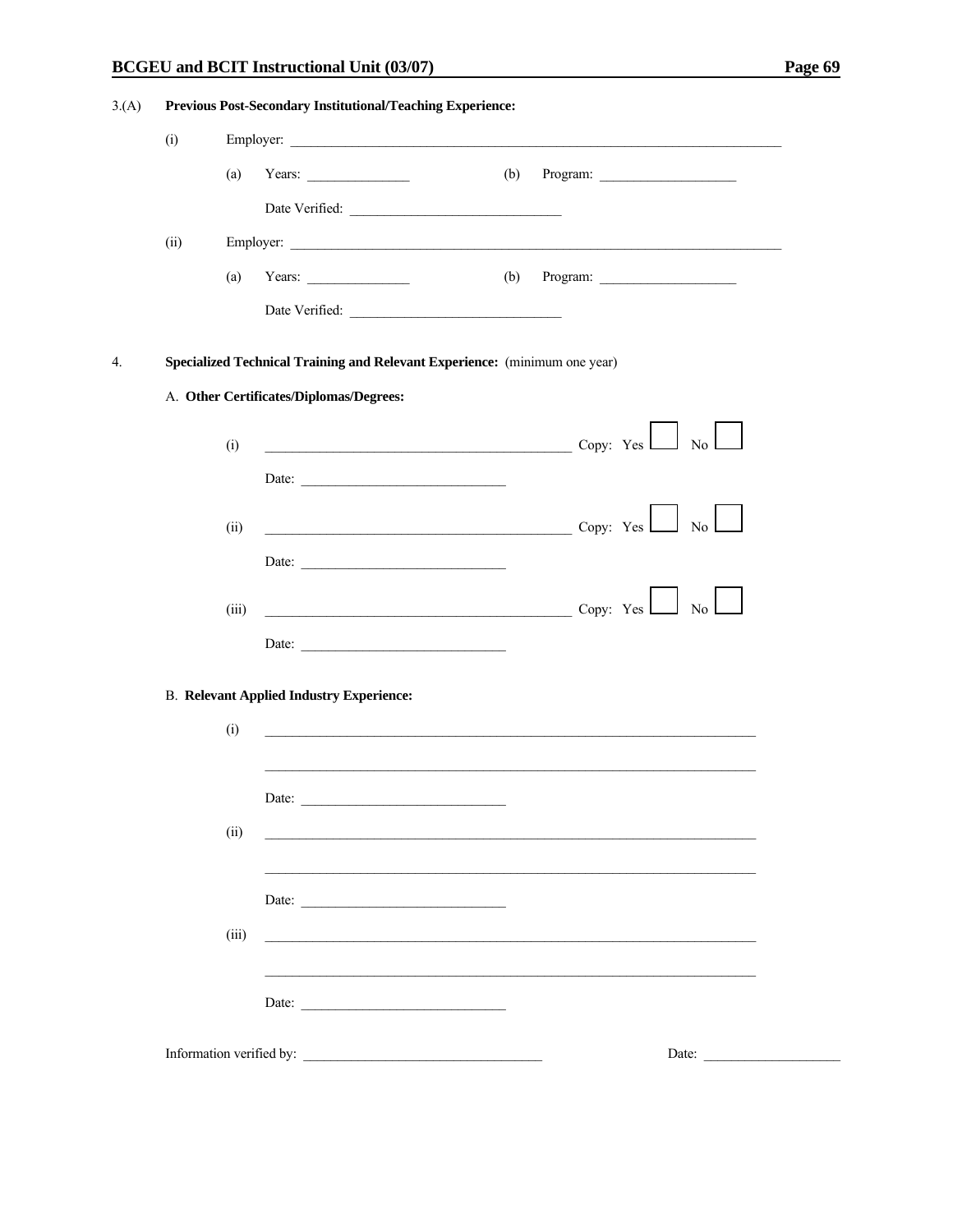#### **PLACEMENT RECORD**

#### **SUMMARY**

|                | Name of Candidate:                                             |                        | Date:                                              |
|----------------|----------------------------------------------------------------|------------------------|----------------------------------------------------|
|                |                                                                |                        | Grouping:                                          |
|                | Start Date:                                                    |                        |                                                    |
| Status:        | Regular                                                        | Increment Review Date: |                                                    |
|                | Temporary                                                      |                        |                                                    |
|                |                                                                |                        |                                                    |
| A.             | <b>Basic Placement on Salary Scale</b>                         |                        | <b>STEP</b>                                        |
| and <b>B</b> . | <b>Instructor Diploma:</b>                                     |                        |                                                    |
|                | Completed<br>a)                                                | Yes                    | No                                                 |
|                | Two Years Post-Secondary Teaching Experience<br>b)             | Yes                    | No                                                 |
|                | $-OR -$                                                        |                        |                                                    |
| C.             | <b>Teaching Experience:</b>                                    |                        |                                                    |
|                | Five Years of Relevant Post-Secondary                          |                        |                                                    |
|                | Teaching Experience                                            | Yes                    | N <sub>0</sub>                                     |
|                | If Affirmative to B or C above, Grant One Step on Salary Scale |                        |                                                    |
| and <b>D</b> . | <b>Specialized Technical Training/Relevant Experience:</b>     |                        |                                                    |
|                | Specialized Technical Training/Diploma/Degree and              |                        |                                                    |
|                | Relevant Applied Industry Experience (minimum one year)        | Yes                    | No                                                 |
|                | If Affirmative to D above, Grant One Step on Salary Scale      |                        |                                                    |
|                |                                                                |                        | <b>Total Steps Granted:</b><br>(Initial Placement) |
|                |                                                                | Salary/Month:          |                                                    |

Approval Signature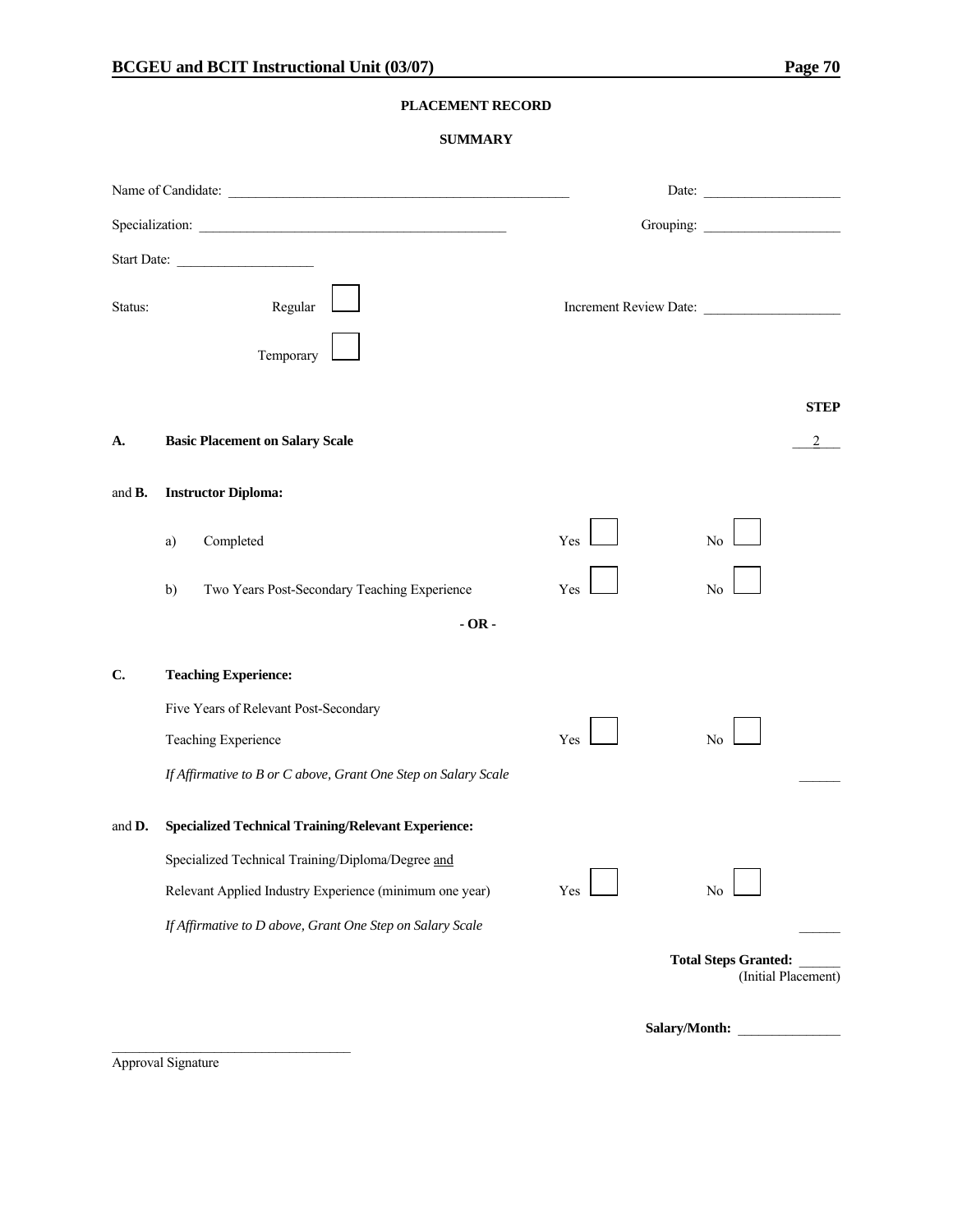#### (b) *Increments*

 Increments - Subject to the other provisions of this Agreement, a regular Employee will advance one step on the Salary Schedule on the Employee's increment date.

 (1) Effective January 01, 1987: all Employees normally eligible for an increment between January 01, 1987 and June 30, 1987 will advance one step on May 1, 1987 and each May 1st thereafter where eligible.

 (2) All Employees normally eligible for an increment between July 1, 1987 and December 31, 1987 will advance one step on November 1, 1987 and each November 1 thereafter where eligible.

 (3) For regular Employees hired after January 1, 1987, a one-step increase within the salary range shall become effective as of the first day of May or the first day of November as the case may be. Where the anniversary date of an initial appointment falls between January 1 and June 30, the date of the increment increase will be May 1, and where between July 1 and December 31, the date of the increment increase will be November 1.

 Where a regular Employee has worked less than eight (8) months in the twelve (12) months immediately preceding his/her increment date, he/she shall have his/her increment delayed to the next biannual increment date.

Any absence from duty with pay shall not result in a delay in the increment.

 The increment date shall not be delayed for such periods during leave of absence without pay when on an assignment related to the Employee's assignment and when so approved at the time the leave was granted.

The increment date cannot be advanced.

 An Employee must complete the Ministry of Education's *"Instructor's Diploma"*, or equivalent appropriate career requirement for the classification as assessed by the Employer, in order to obtain the Employee's fourth increment. An Employee who has thereby had the fourth increment withheld, shall be granted the fourth increment on the next biannual increment date following completion of the I.D. program.

 Where an Employee is prevented from attending the Instructor Diploma Program as a result of operational or other action taken by the Employer, the Employee will advance to the next biannual increment according to his/her anniversary date, however, the Employee must subsequently attain the Instructor's Diploma in order to advance to subsequent increments.

 Service as a temporary Employee cannot be used for increment purposes and a temporary Employee is not eligible for increments.

(See Article 17.1)

#### **26.4 Substitution Pay**

When an Employee temporarily substitutes in, or performs the principal duties of a higher-paying position, he/she shall receive the rate for the job, where a single rate is established. If a salary range is established, he/she shall receive the minimum rate of the new salary range or the rate in the new salary range which is the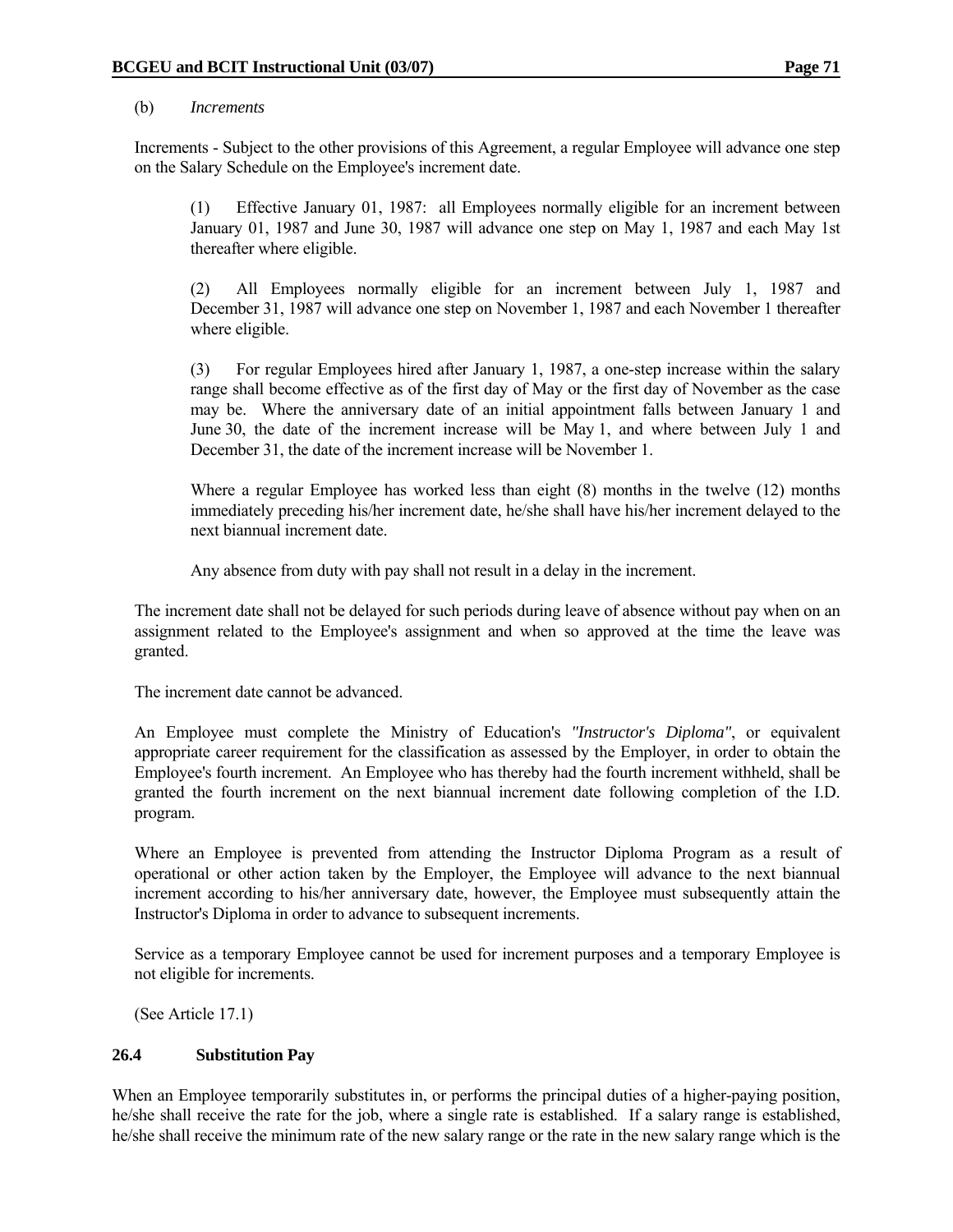closest step to eight percent (8%) above his/her current rate, whichever is greater, but not more than the top of the new salary range. Employees on sick leave, special leave, or any other paid leave of absence will be entitled to the basic rates of pay they received prior to substituting in a higher position.

Substitution pay is not payable when an Employee has not been designated by the Employer to substitute, or where an Employee's current position normally requires periodic substitution in the higher position as defined in the functional job description.

# **26.5 Rate of Pay on Reclassification or Promotion**

 (a) When an Employee is promoted or reclassified to a higher-paying position in the salary schedule, the Employee will receive the rate for the position if a single salary, or, in the case of positions on a salary range, will receive the rate in the salary range which is the closest step to eight percent (8%) above his/her previous rate, or the minimum of the new range, whichever is greater, but not more than the top of the new salary range.

(b) The above does not apply to new classifications established pursuant to Article 28.3.

# **26.6 Pay on Temporary Assignment**

A regular Employee temporarily assigned by the Employer to a position with a rate of pay lower than his/her regular rate of pay shall maintain his/her regular rate of pay.

## **26.7 Reclassification of Position**

 (a) An Employee shall not have his/her salary reduced by reason of a change in the classification of his/her position that is caused other than by the Employee.

 (b) Any Employee whose salary has been protected by a provision of any Component Agreement at anytime before July 31, 1977, or whose salary has been protected by any Agreement between the Employer and the Union since July 31, 1977, or whose position classification is changed to one with a lower maximum salary through no fault of his/her own, shall receive fifty percent (50%) of the negotiated salary increase applicable to the Employee's new classification. Such Employee shall receive the full negotiated salary increase when the maximum salary of his/her classification equals or exceeds the salary which he/she is receiving.

## **26.8 Payment to Dependents on Death**

 (a) Where an Employee dies while in the Employer's service, the following amounts shall be paid to the Employee's beneficiary as designated under the Group Life Plan, if any, or in the absence of such beneficiary, to the Employee's estate:

 (4) if the Employee has completed one (1) continuous year in the Employer's service, one (1) month's salary;

 (5) if the Employee has completed two (2) continuous years in the Employer's service, two (2) months' salary;

 (6) if the Employee has completed three (3) continuous years in the Employer's service, three (3) months' salary;

(7) if the Employee has completed four (4) continuous years in the Employer's service, four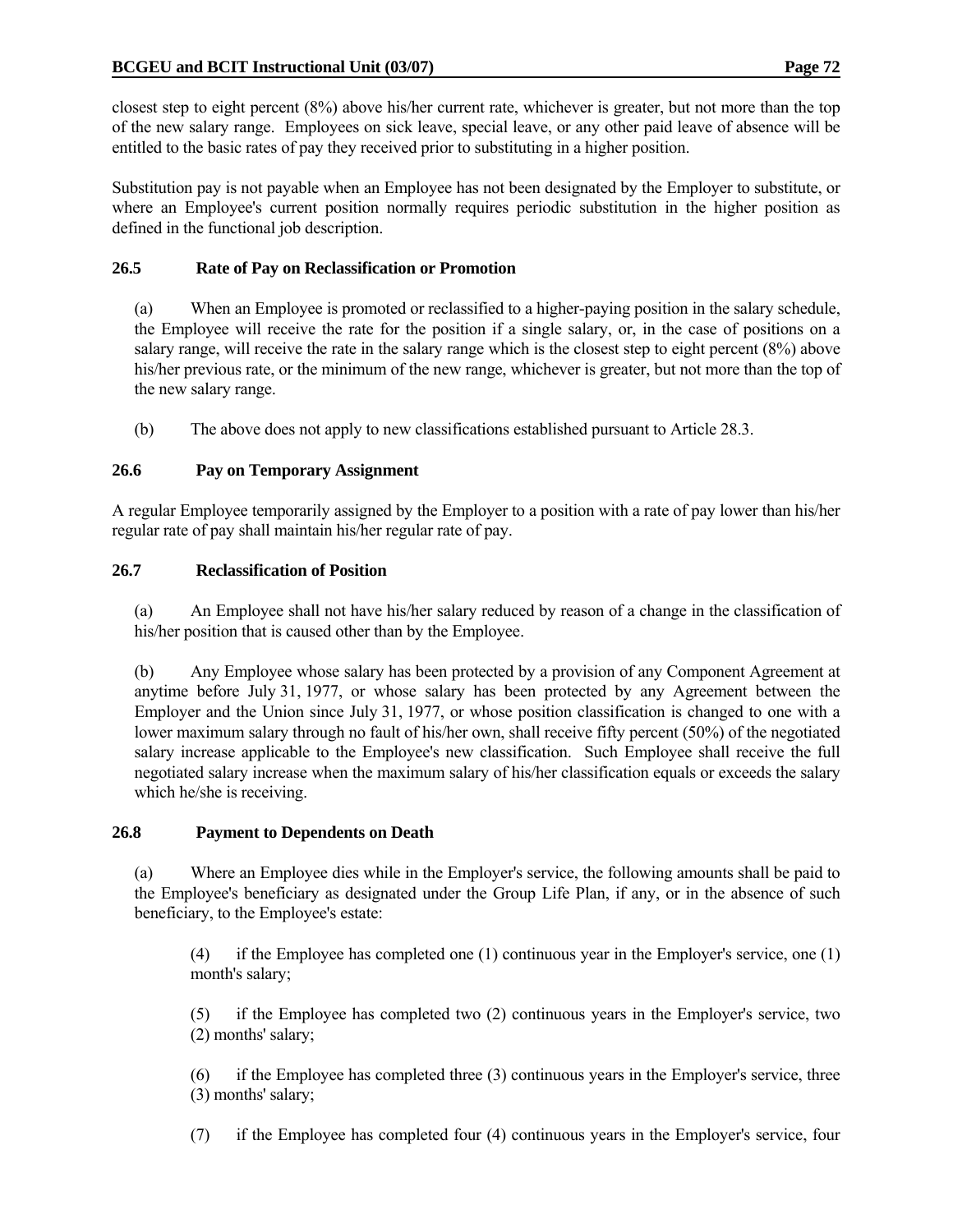(4) months' salary;

 (8) if the Employee has completed five (5) continuous years in the Employer's service, five (5) months' salary; or

 (9) if the Employee has completed six (6) or more continuous years in the Employer's service, six (6) months' salary.

 (b) It is understood that this benefit is not payable in addition to that provided in Section 53 of the *Public Service Act*.

# **26.9 Retirement Allowance\*3**

Upon retirement from service, an Employee who has completed twenty (20) years of continuous service, and who under the provisions of the *College Pension Act* is entitled to receive a superannuation allowance on retirement, is entitled to an amount to be paid by the Employer equal to his/her salary for one (1) month, and, for each full year of service exceeding twenty (20) years, but not exceeding thirty (30) years, is entitled to an additional amount equal to one-fifth (1/5) of his/her monthly salary.

## **26.10 Salary Rate on Demotion**

When an Employee is demoted, the Employee shall receive the rate for the position of a single salary. If a salary range is established, the maximum reduction shall be the closest step to eight percent (8%), but where the differential between the Employee's salary before demotion and the maximum salary of the lower position is greater than eight percent (8%), the new salary shall be the maximum of the new position.

## **26.11 Hourly, Daily and Partial Month Calculations**

## (a) *Interpretation and the Application of the Biweekly Pay System*

 To assure consistent application of terms and conditions contained in the Collective Agreement which are affected by the operation of biweekly pay the following conversion formula will apply, without limiting in any way existing entitlements (effective January 1, 1988).

 *Formula for Hourly, Daily and Partial Month Calculations:*

The formula for paying biweekly or hourly rates is as follows:

 Annual Rate = biweekly rate 26.0892857

Monthly Rate  $x$  12 Months = biweekly rate 26.0892857

Biweekly Rate  $=$  hourly rate 60/70 as applicable

 $\overline{a}$ 

 The daily rate shall be determined by multiplying the number of regular scheduled hours in the Employee's daily shift by the hourly rate.

 $3*$ It is understood that this benefit is not payable in addition to that provided by Section 49(2) of the Public Service Act.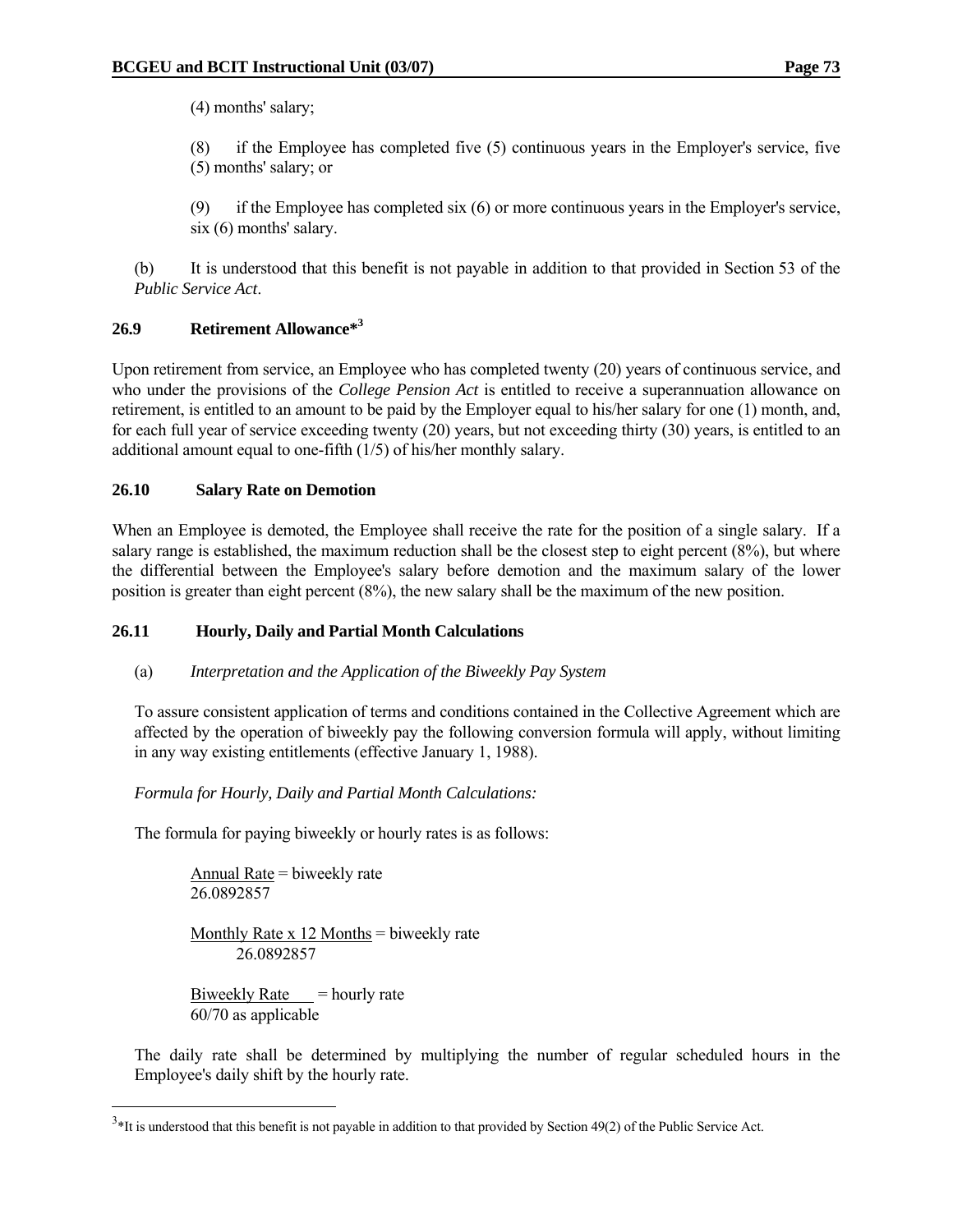For the purposes of converting a biweekly rate to a monthly rate, the formula will be as follows: Biweekly rate x 26.0892857

$$
\begin{array}{c}\n\hline\n12\n\end{array}
$$

 When an article has a reference to payments at the *"end of the month following the month"* in which an event occurs, payment will be *"at the end of the second pay period following the pay period"* in which the event occurs.

 Similarly, a reference to payments on specified dates will mean payment on the closest pay period payday to the specified date.

 (b) *Calculation of Pay* - Any Employee whose appointment spans a complete calendar month shall be paid the monthly rate. An Employee who starts and/or terminates employment during a month will be paid for that month a sum based on the current daily rate times the number of complete days for which pay is payable to that Employee in the month. Any deductions for periods of less than a calendar month will be made based on the daily rates. A deduction for a full calendar month will be made based on the monthly rate in accordance with Schedules A, B and C.

 (c) For the purposes of calculating severance pay pursuant to Article 12.5(a)(4) *"one-half (½) month's"* salary equals annual salary divided by 24.

#### **ARTICLE 27 - REIMBURSEMENT OF EXPENSES AND TRAVEL**

#### **27.1 Reimbursement of Costs**

Employees required to travel on the Employer's business or Employees entitled to reimbursement of expenses shall be reimbursed as follows:

(a) *Meals:*

Effective April 1, 1991:

| <b>Breakfast</b> | \$7.55  |
|------------------|---------|
| Lunch            | \$10.50 |
| <b>Dinner</b>    | \$15.10 |

- (b) *Lodging* Actual cost, based on receipts.
- (c) *Fares* Reasonable actual cost (normally based on economy air fare) with receipts.

An Employee going on authorized travel will be provided with an adequate travel advance, upon request.

 The Institute agrees to continue its current practice with respect to the payment of meal allowances for Vocational Instructors.

#### **27.2 Type of Accommodation**

It is agreed and understood that where the Employer supplies lodging using community services that, whenever possible, the Employee will be entitled to single accommodation and that the sharing of the room with other Employees will not be required except under unusual circumstances, such as where sufficient accommodation is not available. Where the Employee is sharing his/her accommodation with persons other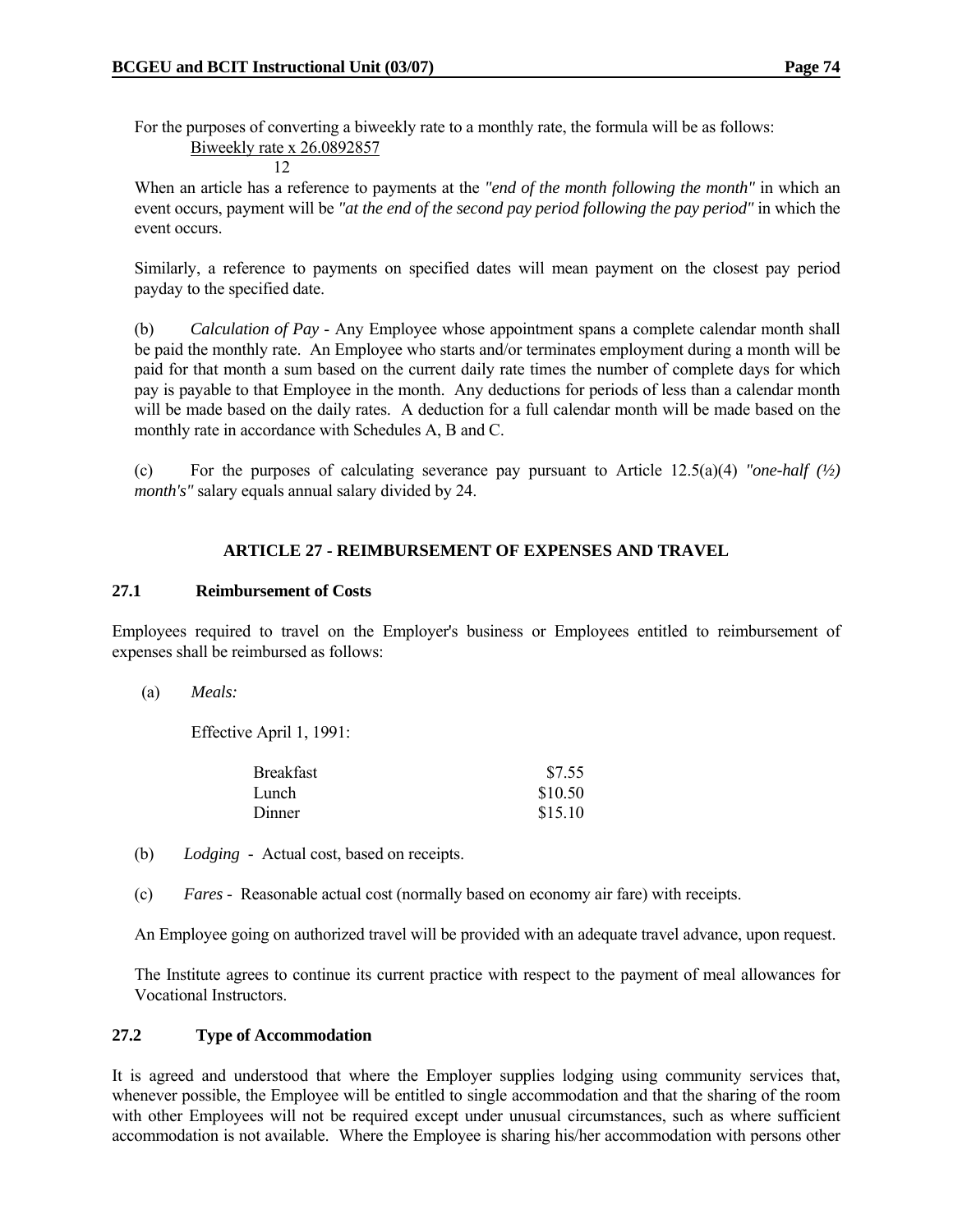than Employees entitled to lodging, or where the Employee is using accommodation in excess of single accommodation, the Employee will be responsible for all lodging costs in excess of single accommodation.

# **27.3 Temporary Assignment Travel**

When an Employee is assigned temporarily to a work site within the Province that is so far removed that he/she is unable to return to his/her designated headquarters at the end of each workday, the following conditions shall apply:

 (a) Travel between his/her place of temporary accommodation and the work site shall be considered as time worked.

 (b) Employees shall be provided with return economy air fare in order to allow them to return to their place of residence and return to the work site at the end of each workweek on the Employee's time.

Employees who choose not to return to their place of residence shall not receive the return air fare.

 (c) This article does not apply to Employees who participate in the Employer's training programs as a condition of employment.

 (1) in-service Employees participating in such training programs shall be afforded the opportunity of returning to their headquarters for a weekend at the end of a two (2) week period at the Employer's expense;

 (2) travel shall be on the Employee's time and accommodation expenses for the weekend period, if any, shall be the Employee's responsibility. The Employer shall determine the mode of transportation to be taken by the Employee.

## **27.4 Travel Conditions**

 (a) Employees required to travel outside the Province shall be reimbursed for receipted expenses incurred in the course of their duties. Receipts shall not be required for expense categories currently paid without receipt within British Columbia. Types and amounts of receipted expenses that will be reimbursed outside the Province will be pre-authorized.

- (b) (1) Employees will be provided reasonable stopover time where required, in view of fatigue occasioned by international travel;
	- (2) guidelines shall be established by the Labour/Management Committee.

 (c) Hours of work for Employees on travel shall not be more than seven (7) hours per day exclusive of meal periods, or not more than seventy (70) hours per two (2) week period, except that working hours need not be prescribed within set periods on the clock but should meet the requirements of the assignments.

## **27.5 Recreational Use of Employer's Vehicles and Communication Facilities**

It is the intent of the Employer that, where Employees are required to obtain accommodation at a point distant from their place of residence they will be permitted reasonable personal use of an Employer's vehicle, if available, during their non-working hours.

The Employer recognizes the frequent isolation of some of the Employees as a result of the nature and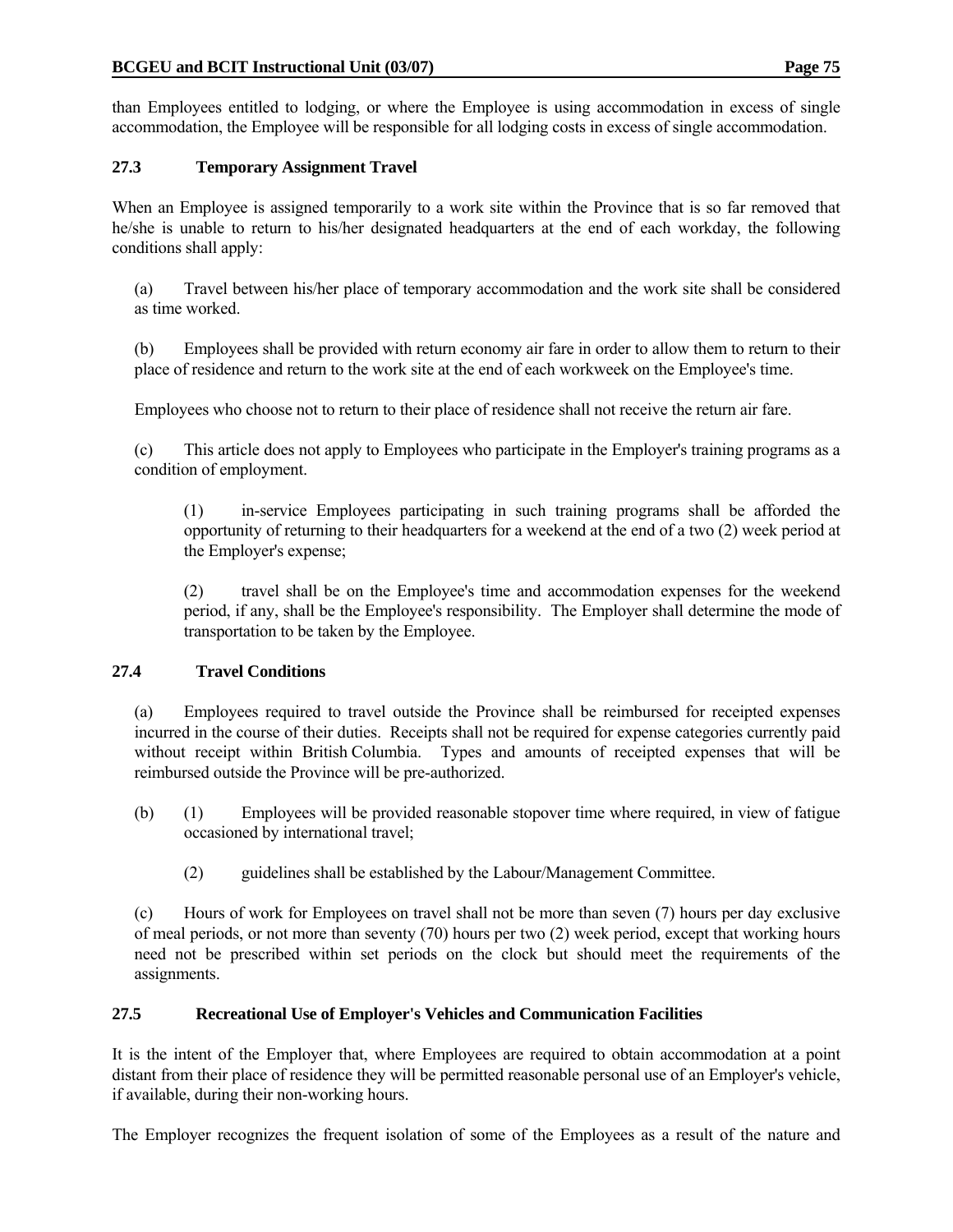location of the Employer's operations. The Employer, therefore, agrees to permit reasonable personal use by Employees of the communication facilities at the work site.

## **27.6 Vehicle Allowance**

An Employee shall be reimbursed for use of vehicle on the Employer's business when required to use the Employee's vehicle in the performance of the Employee's duties. The payment shall cover distance to and from the Employee's place of residence when the Employee is required to have his/her vehicle at work for use in the performance of duties. The rate of reimbursement shall be: effective the signing date of this Agreement, thirty-two cents  $(32\ell)$  per kilometre or fifty-one cents  $(51\ell)$  per mile.

# **27.7 Hosting Expenses**

Where Employees have guest speakers, recruiting officers, consultants, community relations personnel, or other non-service personnel at their work place in the course of their duties, they shall, subject to prior approval, be reimbursed for reasonable expenses upon production of receipts.

## **27.8 Expenses Within Headquarters Area**

An Employee in performing his/her duties within his/her headquarters area may claim unusual and/or extraordinary out-of-pocket expenses, subject to approval by the Employer.

It is agreed that payment for out-of-pocket expenses is intended to include payment for meals where the situation warrants. It is not the intention to pay meal allowances where the Employee can be reasonably expected to provide his/her own meal.

# **27.9 Late Night Transportation**

An Employee required to work other than the Employee's normal working hours and who must travel to or from home between 11:00 p.m. and 6:00 a.m., shall be reimbursed for the actual cost of commercial transportation upon presentation of a receipt.

## **27.10 Relocation Expenses**

Regular Employees who have to move from one geographic location to another after winning a competition or at the Employer's request, shall be entitled to relocation expenses in accordance with the agreed upon established regulations. This provision will also apply to temporary Employees who have completed two hundred (200) days within a fifteen (15) month period.

## **27.11 Telephone Allowance**

Employees on travel status who are required to obtain overnight accommodation shall be entitled to claim for one (1) fifteen (15) minute telephone call home to or within British Columbia, for the first night away and then for every three (3) consecutive nights away thereafter.

## **27.12 Vaccinations/Inoculations**

Employees on Employer business outside of Canada should be reimbursed for the cost of vaccinations/inoculations not covered by B.C. Medical but that are recommended by their family physician or requested by immigration authorities.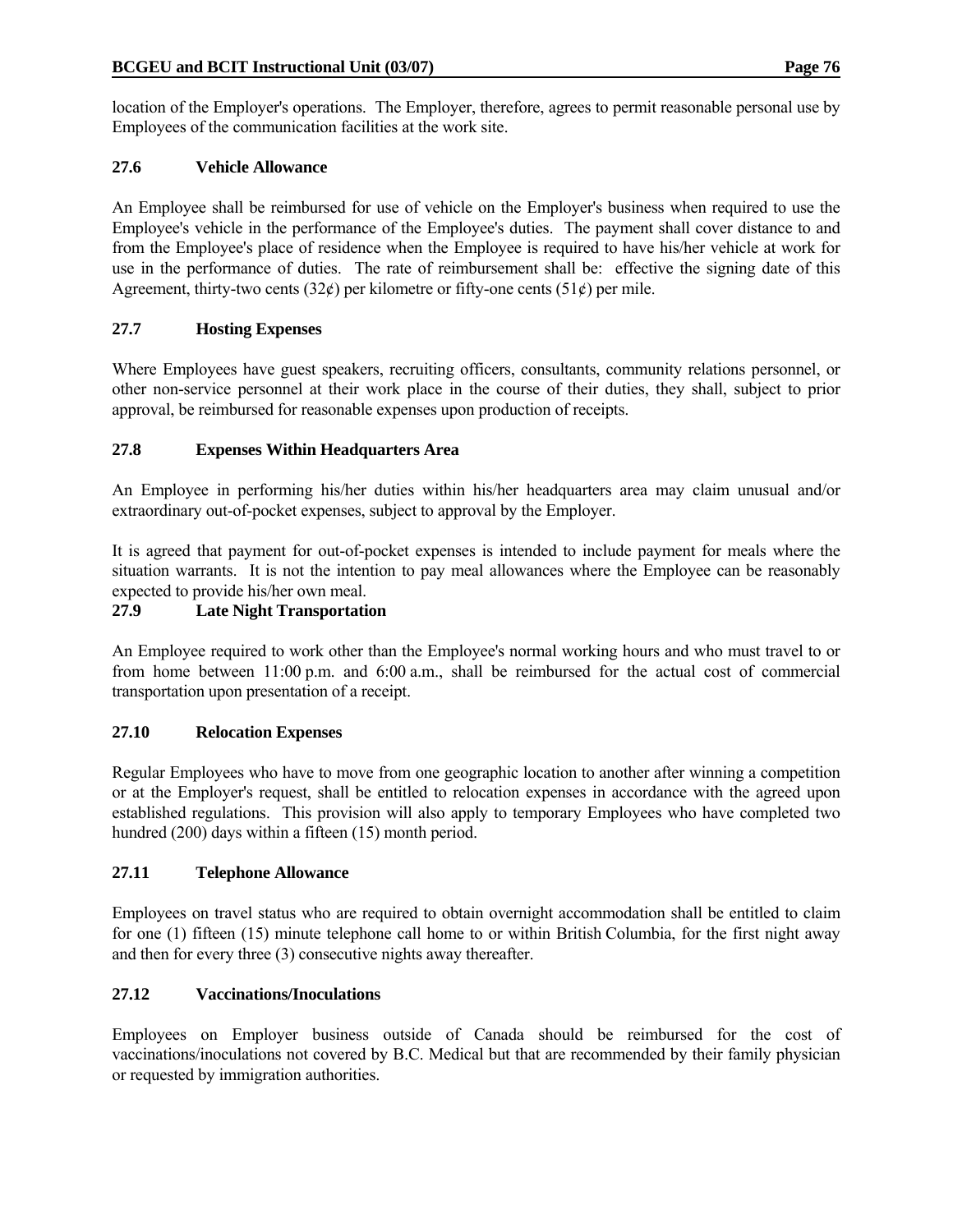# **ARTICLE 28 - CLASSIFICATION AND RECLASSIFICATION**

#### **28.1 Classification Specifications**

The Employer agrees to supply the President of the Union or his/her designate with the classification specifications for those classifications in the Bargaining Unit.

## **28.2 Job Evaluation Plan**

 (a) The Employer agrees that no job evaluation plan pertaining to positions covered by this Agreement will be introduced without the mutual agreement of the Parties.

 (b) To facilitate the orderly introduction or change in job evaluation plans, a Joint Job Evaluation Committee shall consist of an equal number of representatives of each Party.

 (c) The Committee shall formulate the job evaluation plans used within the Bargaining Unit and shall make joint recommendations to the Bargaining Principals for ratification.

 (d) The Committee may direct the formation and establish the terms of reference of subcommittees to undertake the mechanics of any study approved by this Committee.

 (e) Introduction and establishment of mutually agreed-upon job evaluation plans shall be subject to mutual agreement as to timing, in conjunction with Article 28.3.

 (f) The Employer may update classification standards where it does not change the relative value of a classification or impact on a classification series. When revised classification standards are issued by the Employer, copies will be filed with the President of the Union.

 (g) The Committee shall review any legislation enacted by the Government of British Columbia specific to pay equity that affects the Bargaining Unit, and shall recommend to the Labour/Management Committee the means of implementing such legislation for the Bargaining Unit.

## **28.3 Classification and Salary Assignments**

When a new or substantially altered classification covered by this Agreement is introduced, the rate of pay shall be subject to negotiations between the Employer and the Union. If the Parties are unable to agree on the rate of pay for the new or substantially altered classification, within ten (10) days of their first meeting or such other period as agreed by the Parties, the Employer may implement the classification and attach a salary. The matter may then be referred to a board of arbitration pursuant to Article 8 of this Agreement. The new rate of pay shall become effective on a date agreed upon by the Parties or as determined through the arbitration process.

#### **28.4 Classification Appeal Procedure**

An Employee shall choose the right to appeal the classification of the position he/she occupies through the Union. The contents of this article are subject to appeal and adjudication through the arbitration procedure in Article 8 of this Agreement.

 (a) If an Employee believes that the position he/she occupies is improperly classified, he/she shall discuss the classification or grade with his/her immediate supervisor.

(b) The supervisor shall, upon request, provide the Employee with a written statement of duties and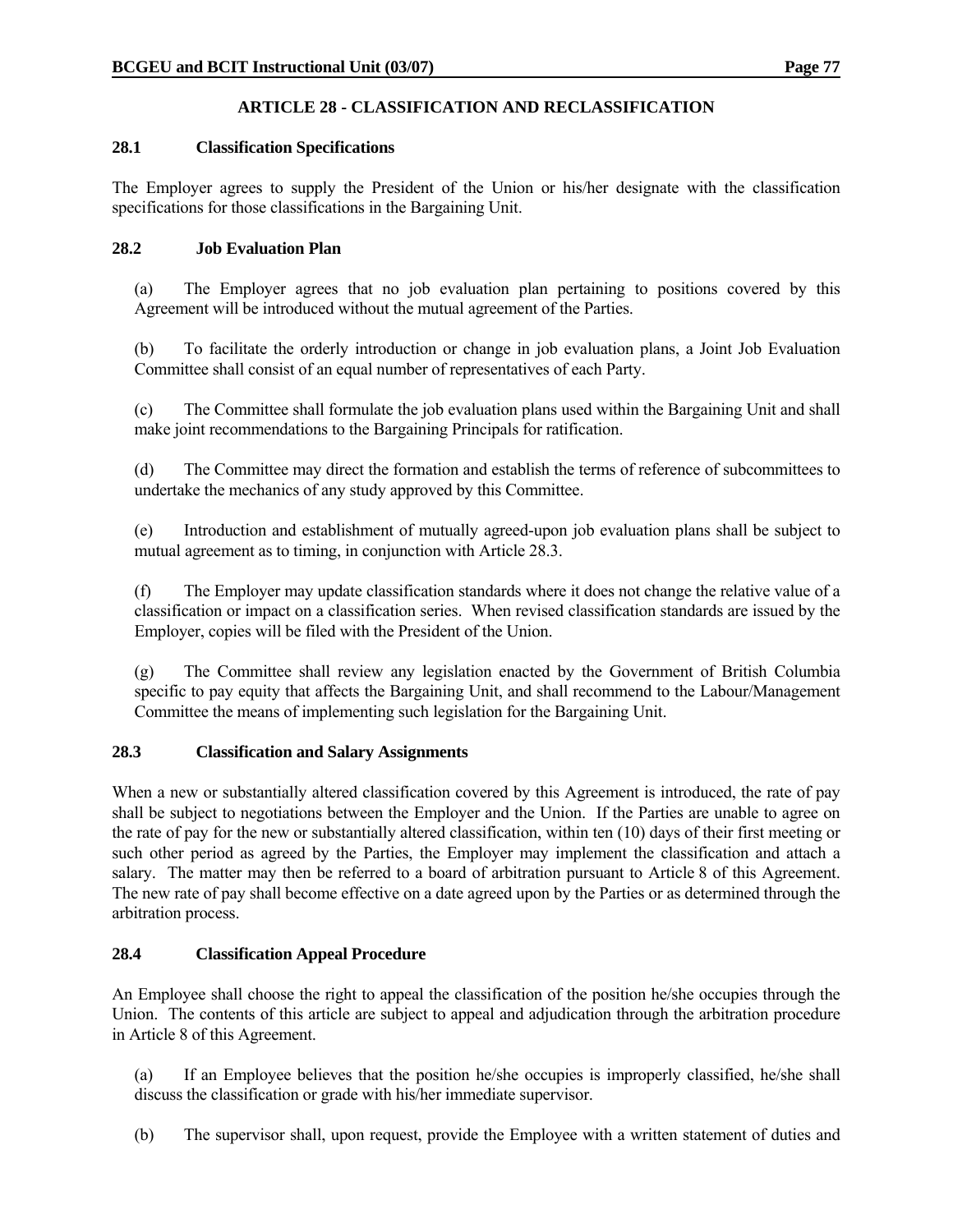responsibilities.

 (c) Upon request, the Employee and his/her immediate supervisor shall discuss this statement by comparison with the classification specification(s).

 (d) If there is a dispute between the supervisor and an Employee concerning the classification or grade of the position he/she occupies, or if the Employee believes there is a conflict between his/her classification specification and the statement of duties, the Employee may request a review to be performed by the **Manager, Advisory Services** or his/her designate.

 (e) The **Manager, Advisory Services** or his/her designate shall render a decision pursuant to Article 28.4(d) within thirty (30) days of receipt of the request.

 (f) The Employee may be required to complete a Job Description Questionnaire to assist in this review. The Employee may request and receive a full explanation of the decision of the **Manager, Advisory Services**.

 (g) The Employee shall, if a dispute still exists, have the right to appeal the decision of the **Manager, Advisory Services**, to arbitration pursuant to Article 8 of this Agreement.

 (h) If a change in classification is made, any change in the rate of pay shall be effective the date the request was submitted to the **Manager, Advisory Services**.

#### **28.5 Elimination of Present Classification**

The Employer agrees to consult with the Union prior to the elimination of any classification included in this Agreement.

## **ARTICLE 29 - LABOUR/MANAGEMENT COMMITTEE**

#### **29.1 Establishment of Labour/Management Committee**

There shall be established one Labour/Management Committee composed of members equal in number, represented by the Employer and the Union. The minimum size of this Committee shall be two (2) Union representatives and two (2) Employer representatives, and the maximum size shall be four (4) Union representatives and four (4) Employer representatives. This Committee may call upon additional persons for technical information or advice. The Committee may establish subcommittees or ad hoc committees as it deems necessary and shall set guidelines and operating procedures for such committees.

#### **29.2 Meetings of Committees**

The Committee shall meet at least once every sixty (60) days or at the call of either Party at a mutually agreeable time and place. Employees shall not suffer any loss of basic pay for time spent on this Committee.

## **29.3 Chairperson of Committee**

An Employer representative and a Union representative shall alternate in presiding over meetings.

## **29.4 Responsibilities of Committee**

The Committee shall not have jurisdiction over wages or any other matter of collective bargaining, including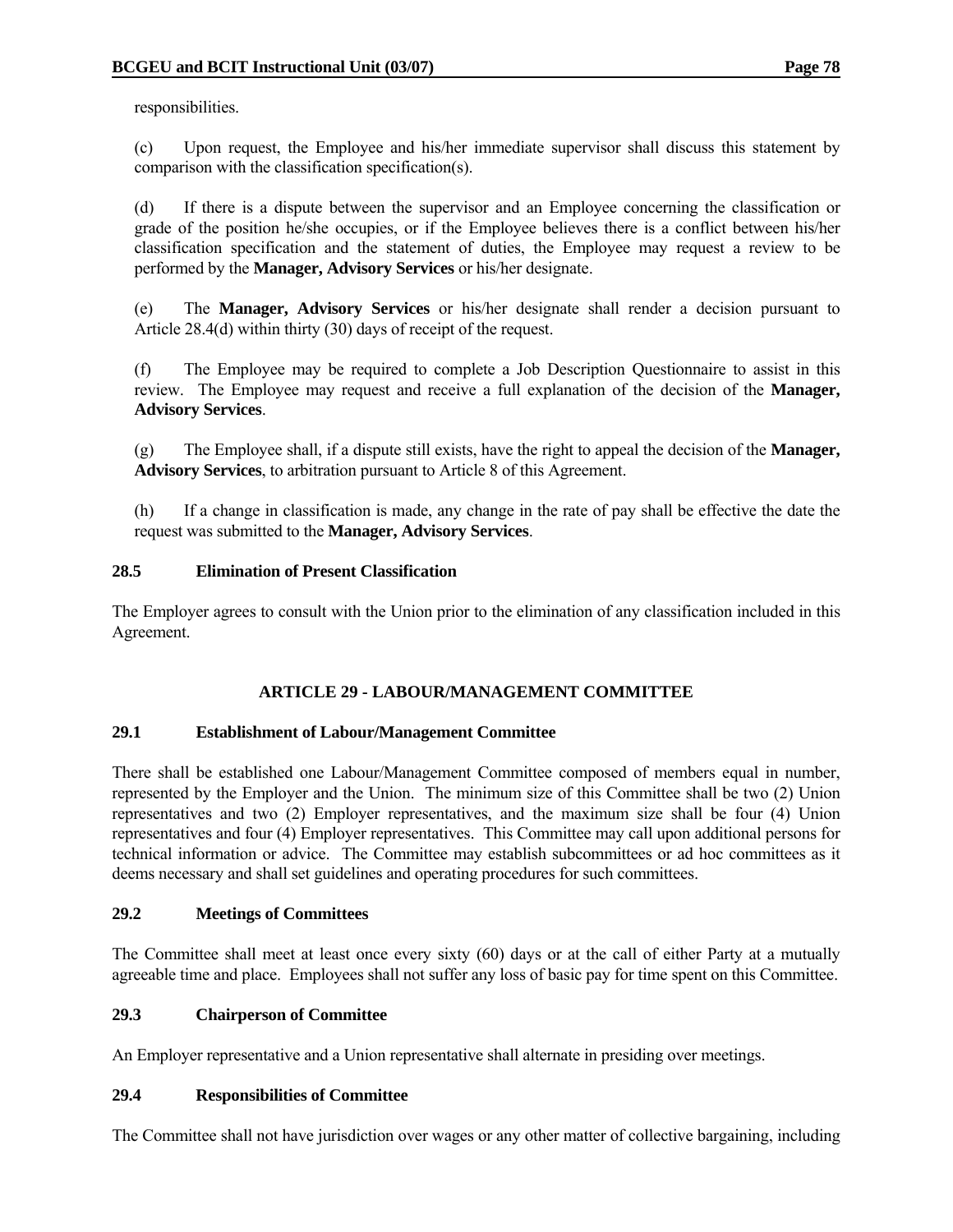the administration of this Agreement. The Committee shall not supersede the activities of any other committee of the Union or of the Employer and shall not have the power to bind either the Union or its members or the Employer to any decisions or conclusions reached in their discussions.

The Committee shall have the power to make recommendations to the Union and the Employer on the following general matters:

 (a) Reviewing matters, other than grievances, relating to the maintenance of good relations between the Parties;

(b) Correcting conditions causing grievances and misunderstanding.

#### **ARTICLE 30 - SECONDMENT**

#### **30.1 Definition**

A process by which the Employer may assign an Employee to another agency, board, society, commission, or Employer not subject to this Agreement.

#### **30.2 Notice of Secondment**

The Employer agrees to make every effort to provide an Employee with four (4) weeks' written notice of secondment. Where possible, the written notice of secondment shall indicate the term of secondment.

#### **30.3 Provisions of BCGEU Agreements to Apply**

The provisions of the applicable current Union/Employer Collective Agreement will apply to seconded Employees. The agency, board, society, commission, or Employer to which the Employee is seconded will receive written notice of this Article and will be provided with copies of the Agreement.

#### **30.4 Employer's Representative Designated to Handle Grievances at the Second Step**

The Employer will inform the Employee of the Employer's representative designated to handle grievances at the second step. Where a seconded Employee has a grievance, the Employee will discuss the grievance with his/her supervisor. Failing resolution, the Employee may submit a written grievance, through a steward nominated by the Union, to the second step of the grievance procedure.

#### **ARTICLE 31 - TEMPORARY EMPLOYEES**

#### **31.1 Temporary Employees**

 (a) All appointments shall be made to regular status except those appointed as a temporary (see Definition 5 - Employee).

 (b) An Employee appointed as a temporary under this Article who accrues four and one-half (4½) calendar months (97.875 days) over a seven (7) calendar month period (152.25 days) will be appointed as a regular Employee.

 (c) Temporary Employees who accept appointments which will result in their attaining regular Employee status by virtue of Article 31.1(b), will receive a letter of appointment from the Institute: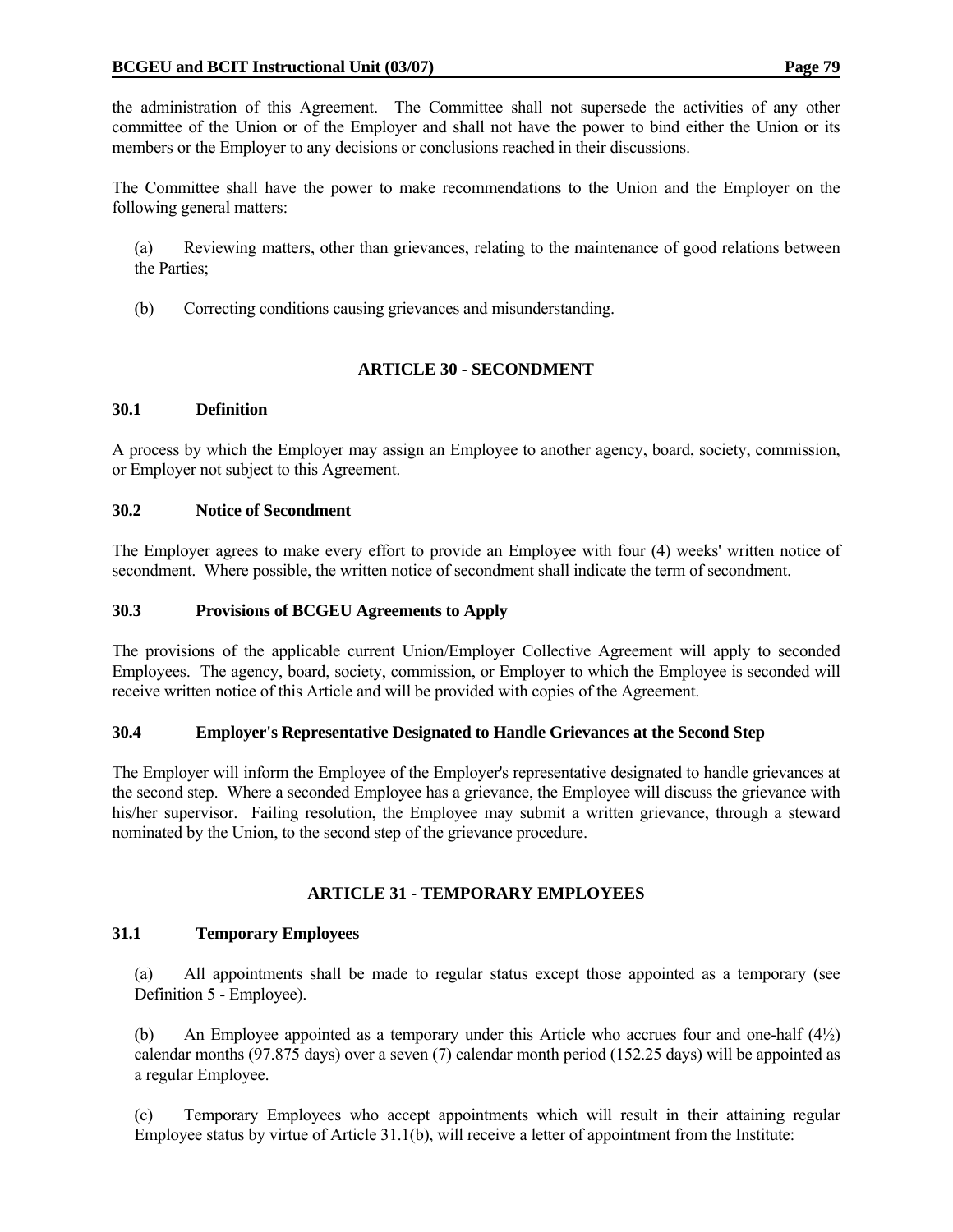(1) confirming their date of regularization, and

 (2) confirming the date upon which their appointment will end. This shall serve as the temporary Employee's notice of layoff. The provisions of Articles 12.2 and 12.4 shall have no application in these circumstances.

 (d) A temporary Employee receiving notice pursuant to (c)(2) above shall, upon the completion of that temporary appointment, be considered to be a regular Employee on recall.

 (e) Nothing in this article shall be construed to mean that an Employee under the above terms shall have an automatic right to a regular position other than by the posting procedure or the terms of 31.1(b).

## **31.2**

Temporary Employees referred to in this Article shall receive a letter of appointment stating the terms and conditions of employment. They shall receive vacation pay of six percent (6%) and statutory holidays in accordance with applicable legislation or Article 16.1. Temporary Employees shall receive compensation for paid holidays pursuant to Article 16.7.

## **31.3**

Employees appointed under 31.1 above shall be considered as in-service applicants for the purposes of *"postings"* when they have accumulated one hundred twenty (120) days' service seniority within a twelve (12) month period.

## **31.4**

Persons hired under the terms of 31.1 above may opt into the benefit plans available to regular Employees provided they are employed for a period in excess of twenty-nine (29) continuous days.

#### **31.5 Seniority**

 (a) For the purpose of this Article, service seniority shall mean the length of service as a temporary Employee of the Institute.

 (b) For the purpose of layoff and recall, a temporary Employee who has worked in excess of thirty (30) days shall accumulate service seniority within a specialization.

 Upon completing thirty (30) working days (straight-time shifts), a temporary Employee's seniority shall include the accumulated thirty (30) working days.

 (c) Subject to Article 31.6 of this Agreement, an Employee shall retain his/her service and classification seniority if he/she is transferred by the Employer from one seniority unit to another.

 (d) A temporary Employee transferred to the Institute from the Public Service on April 1, 1978 shall retain his/her length of service seniority acquired in the Public Service for the purpose of determining his/her length of service seniority with the Institute.

 (e) The Employer shall maintain a separate service seniority list of all temporary Employees by specialization. An up-to-date temporary service seniority list shall be sent to the President of the Union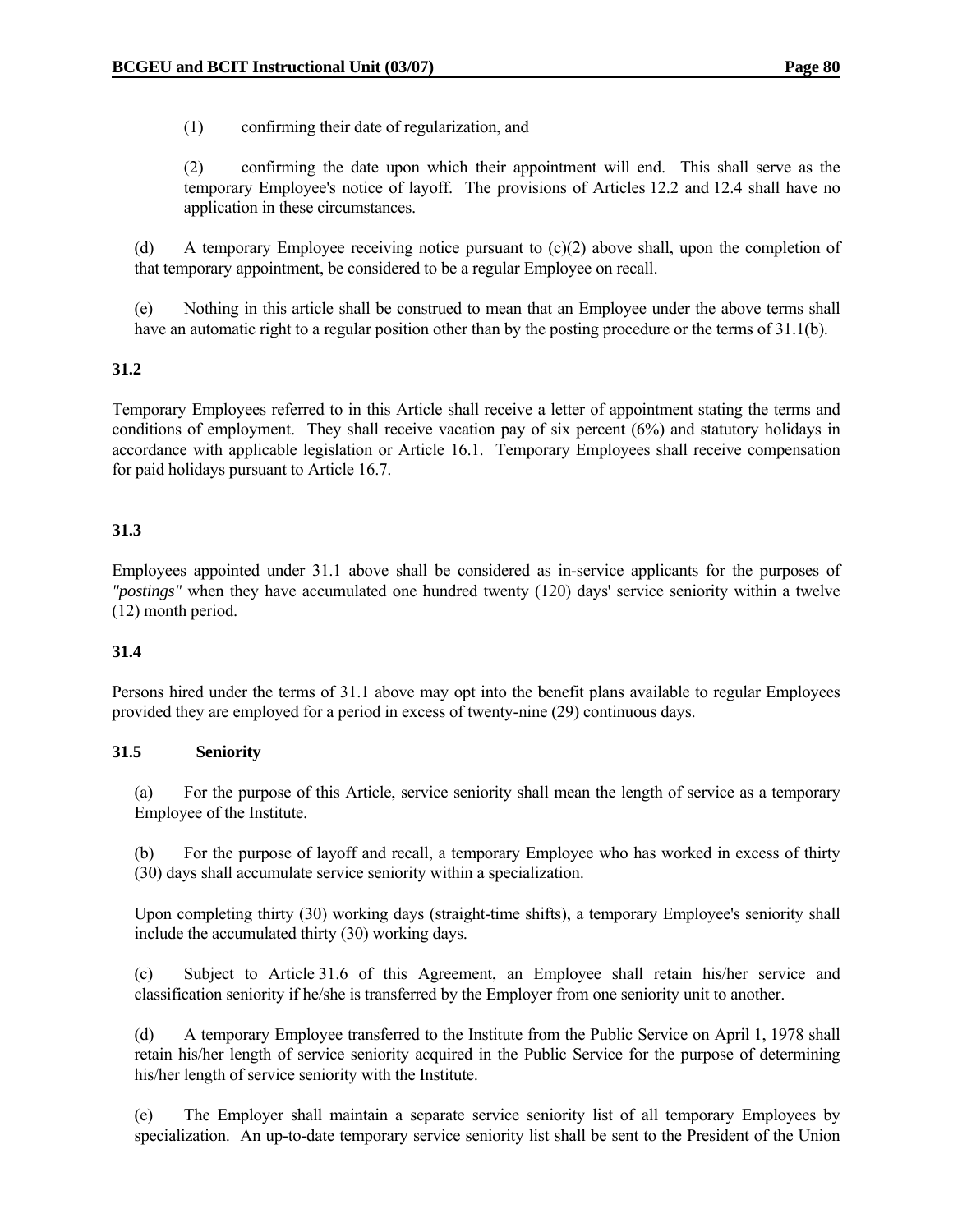within sixty (60) days of the signing of the agreement and prior to the expiry of the agreement.

## **31.6 Loss of Seniority**

A temporary will lose his/her service and classification seniority when:

- (a) he/she is terminated for just cause;
- (b) he/she voluntarily terminates or abandons his/her position;
- (c) he/she is on layoff for more than six (6) months;

 (d) he/she is unavailable or declines two (2) offers of re-employment in which the duration and nature of work is reasonably similar to that which he/she carried out prior to layoff;

(e) he/she becomes a regular.

## **31.7 Layoff and Recall**

 (a) Layoff of temporary Employees shall be in reverse order of service seniority within a specialization.

 (b) Temporary Employees on layoff shall only be recalled after regular Employees in order of service seniority within the specialization grouping provided the temporary Employee has the necessary skills, abilities and qualifications to carry out the work which is available.

Upon completion of temporary or CE/IS work and for the purposes of Article 31.6(c), he/she shall reestablish his/her right to a further six (6) months of recall.

 (c) Notwithstanding 31.7(a), temporary Employees hired for seasonal work or a term certain shall be laid off upon completion of the season or term and shall be subject to recall procedures in accordance with 31.7(b).

 (d) Temporary Employees hired for special projects, as mutually agreed between the Employer and the Union, or temporary Employees hired under the auspices of the Ministry of Labour's Special Employment Programs, shall be considered terminated for cause in accordance with Article 31.6(a) of this Agreement upon completion of their project or program.

## **31.8**

Except as otherwise noted in this Article, the provisions of Articles 10, 12, 17, 18, 20 and 24 of this Agreement do not apply to temporary Employees.

## **ARTICLE 32 - CONTINUING EDUCATION/PART-TIME STUDIES/INDUSTRY SERVICES (CE/PTS/IS) PROGRAMS AND COURSES**

## **32.1 Definitions**

 (a) *"Continuing Education/Part-time Studies/Industry Services Employee"* - an instructor hired to teach courses within the terms and conditions set out in Article 32.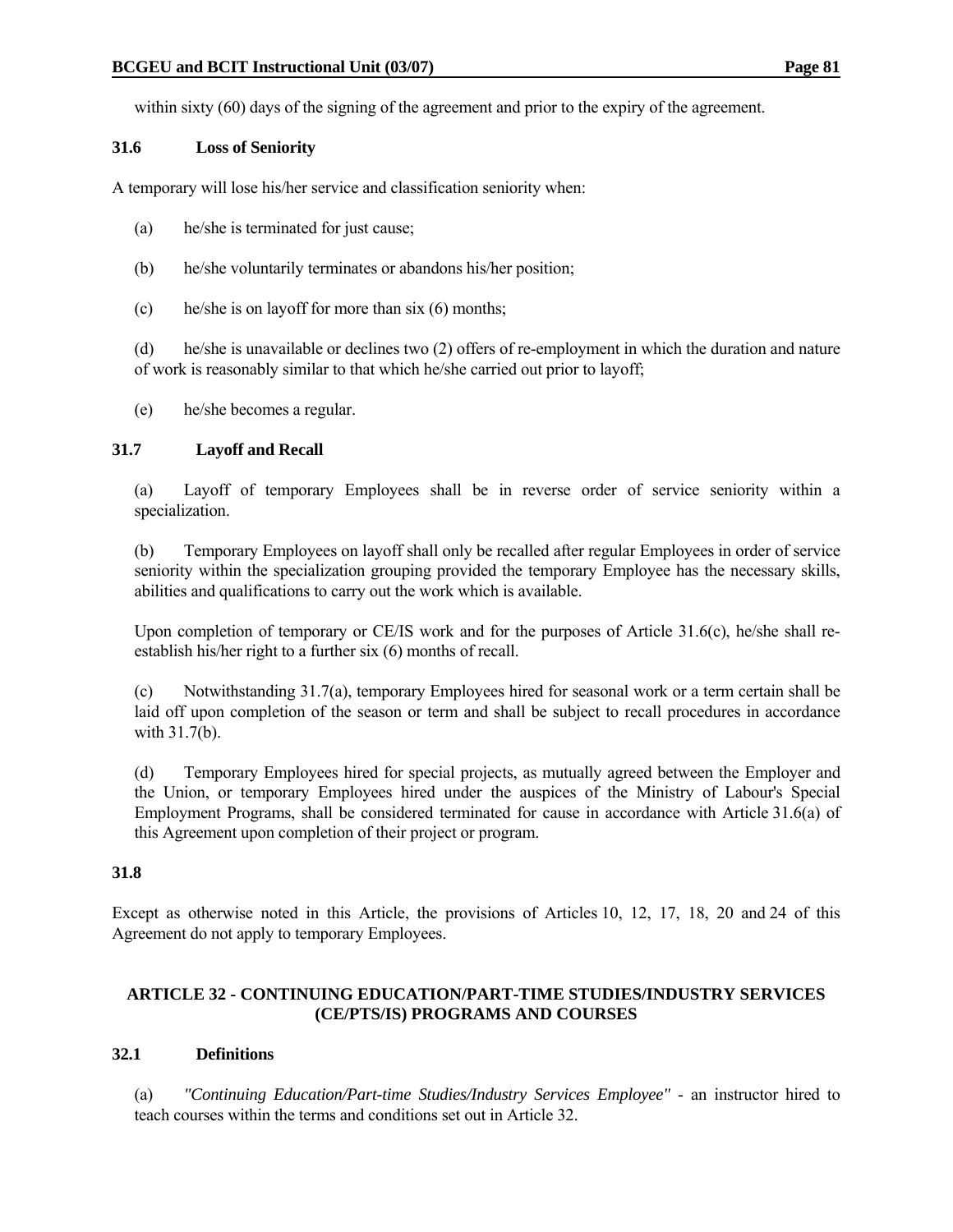(b) Industry Services programs and courses are those Vocational training activities which provide a variety of customized educational services to individual Employers and organizations on a client-demand basis. The work in providing these services is cost recoverable within a contractual framework between the Institute and the client. Industry Services training and related work is delivered at a site usually specified by the client, Employer or organization. Industry Services training and related work may be delivered at a campus site of the Institute.

 (c) Continuing Education/Part-Time Studies programs and courses are those vocational programs which are not part of the regular, on-going, full-time programming. CE/PTS programs and courses are generally offered on a term basis with a set number of hours and duration less than full-time programming. As part of the Institute's educational service to the public, these programs and courses are usually delivered on campus outside the first shift hours.

# **32.2 General Conditions**

 (a) Instructors hired to teach CE/PTS/IS programs and courses shall be appointed and employed within the terms and conditions as set out in this Article.

 (b) All Employees who teach CE/PTS/IS programs and courses shall, as a condition of employment, become members of the B.C. Government and Service Employees' Union and have dues deducted on the basis of all hours worked in accordance with Articles 3 (Union Security) and 4 (Check-off of Union Dues).

 (c) Regular and temporary Instructors who are interested in an opportunity to teach CE/PTS/IS programs and courses must register with the appropriate Associate Dean by providing a resume outlining training, education, experience and area of specialization.

 (d) Instructors, whether employed full-time or on layoff, who have applied in accordance with (c) above, shall be given right of first refusal to instruct these programs and courses within their current, or if on layoff, their last designated headquarters provided they have the necessary skills, abilities and qualifications to perform the work.

 (e) (1) Regular Instructors, Instructors on layoff, and Instructors hired to teach Industry Services courses shall be paid in accordance with rates identified in Schedules A, B and C.

 (2) Regular Instructors, Instructors on Layoff, and Instructors hired to teach CE/PTS programs and courses shall be paid for such work at one and one-half  $(1/2)$  times his/her current straight-time rate in accordance with rates identified in Schedules A, B and C.

 For the purpose of this Article only, two hundred and forty (240) hours of CE/PTS teaching experience is equivalent to one (1) year of teaching experience.

 (f) A regular or temporary Instructor working on a full-time basis will not instruct more than six (6) hours of Continuing Education courses per week.

 (g) Industry Services programs and courses offered to instructors who are employed full-time or on layoff may be scheduled on a flex-time basis.

 (h) For the purpose of this article, flex-time means the hours worked by an Employee or a group of Employees who are given the authority to:

(1) set their starting and finishing times; and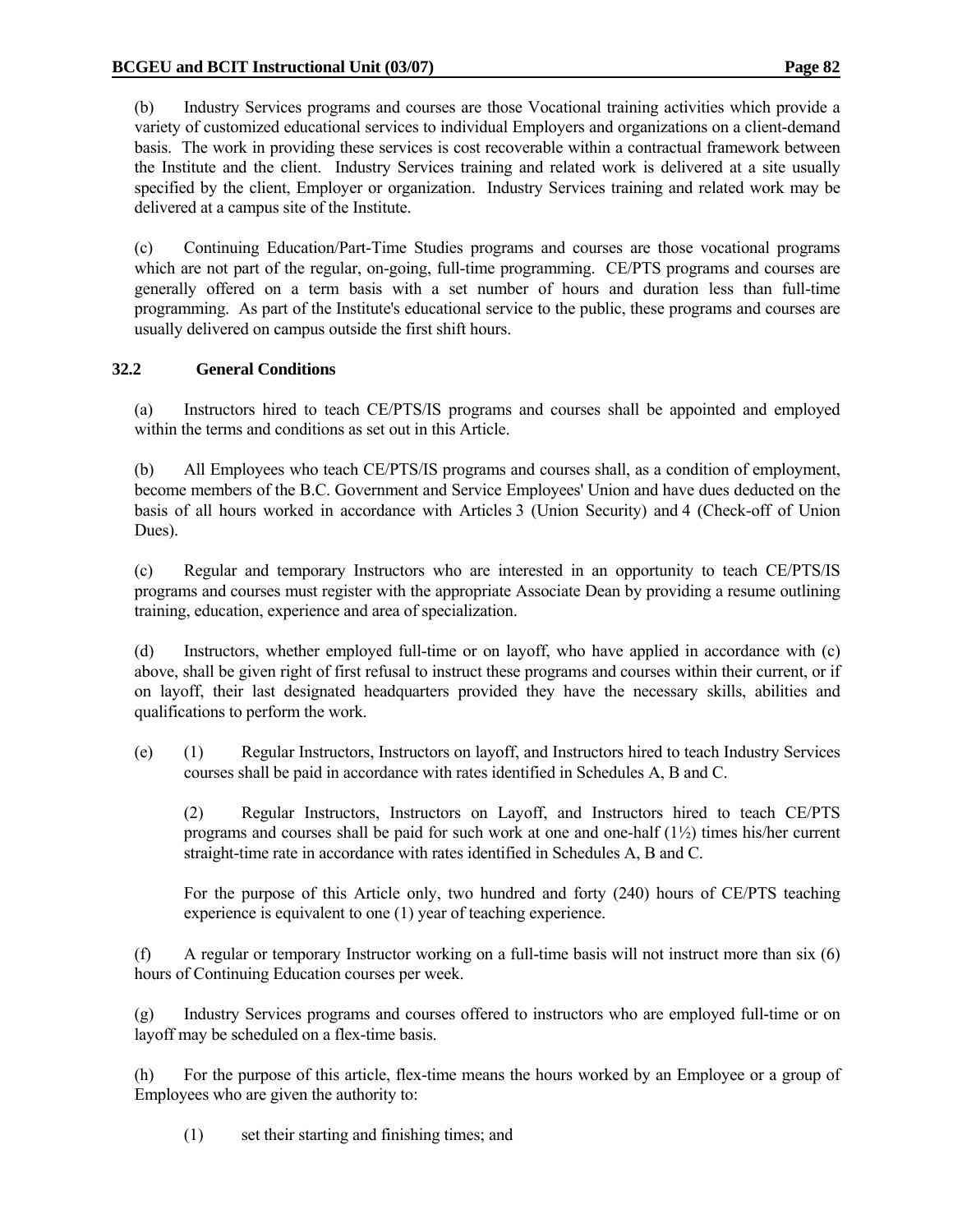(2) set their length of workday within a stated maximum number of hours, subject to meeting the requirements of the Industry Services contract through a biweekly averaging period.

 (i) An Employee hired to teach CE/PTS/IS programs and courses shall be deemed terminated for the purposes of that assignment upon completion of the specific assignment.

 (j) A regular or temporary Employee who is on layoff and who undertakes a CE/PTS/IS assignment shall accrue seniority for all hours worked for the purposes of the application of Articles 11.1, 12.6(a), 31.3 and 31.7(b).

 (k) A CE/PTS/IS Employee shall receive a letter of appointment stating the terms and conditions of employment. They shall receive vacation pay calculated at four (4) per cent of gross earnings for the period of the assignment. Such vacation pay shall be pro-rated and paid out during each pay period.

 (l) CE/PTS/IS Employees shall be paid on a biweekly basis. The cheque will be issued no later than the end of the pay period following the biweekly pay period worked.

 (m) Except as otherwise noted, the provisions of Articles 1, 2, 3, 4, 6, 7, 8, 9, 21, 25, 26.1, 27, 28, 29, 33, 34 and Schedules A, B and C shall apply to instructors hired to teach CE/PTS/IS programs and courses.

 In respect of the above, the specific provisions of Articles 2.6, 2.10, 9.10, 27.3, 27.4, **13.22**, 27.9, 27.10, 28.4, **33.1**, **33.2**, **33.3**, **33.5**, **33.6**, **33.8**, **33.10**, **33.12**, Transfer Regulations and Appendix *"A"* including Part III shall not apply to instructors hired to teach CE/PTS/IS programs and courses.

 (n) In the event that extraordinary circumstances arise affecting the application of this article, the matter shall be referred to the Labour/Management Committee for resolution.

 (o) Where Employees have accepted Industry Services work that is to be delivered at a clientspecified site other than a campus site of the Institute, travel to and from that site shall be at straight-time rates.

 The provisions of this section shall not be construed so as to limit the rights of regular or temporary Employees on layoff.

## **32.3 Transition of Programs and Courses**

Where CE/PTS/IS programs and courses are on-going on a full-time continuing basis, so that eighteen (18) months of instruction and delivery of the programs occur in a twenty-four (24) month period, the Labour/Management Committee shall meet to review specific courses and programs and make recommendations to the Dean of the School to designate the program(s) as part of the Institute program profile. If the recommendation is accepted by the Dean of the School, the program(s) shall then be placed in an appropriate specialization pursuant to Schedule E, Part II. When this occurs, the provisions of Article 32 shall no longer apply to those specific programs. All other provisions of the Agreement shall then apply.

#### **ARTICLE 33 - GENERAL CONDITIONS**

## **33.1 Parking**

The Employer confirms that parking fees will not exceed five dollars (\$5) per Employee per month during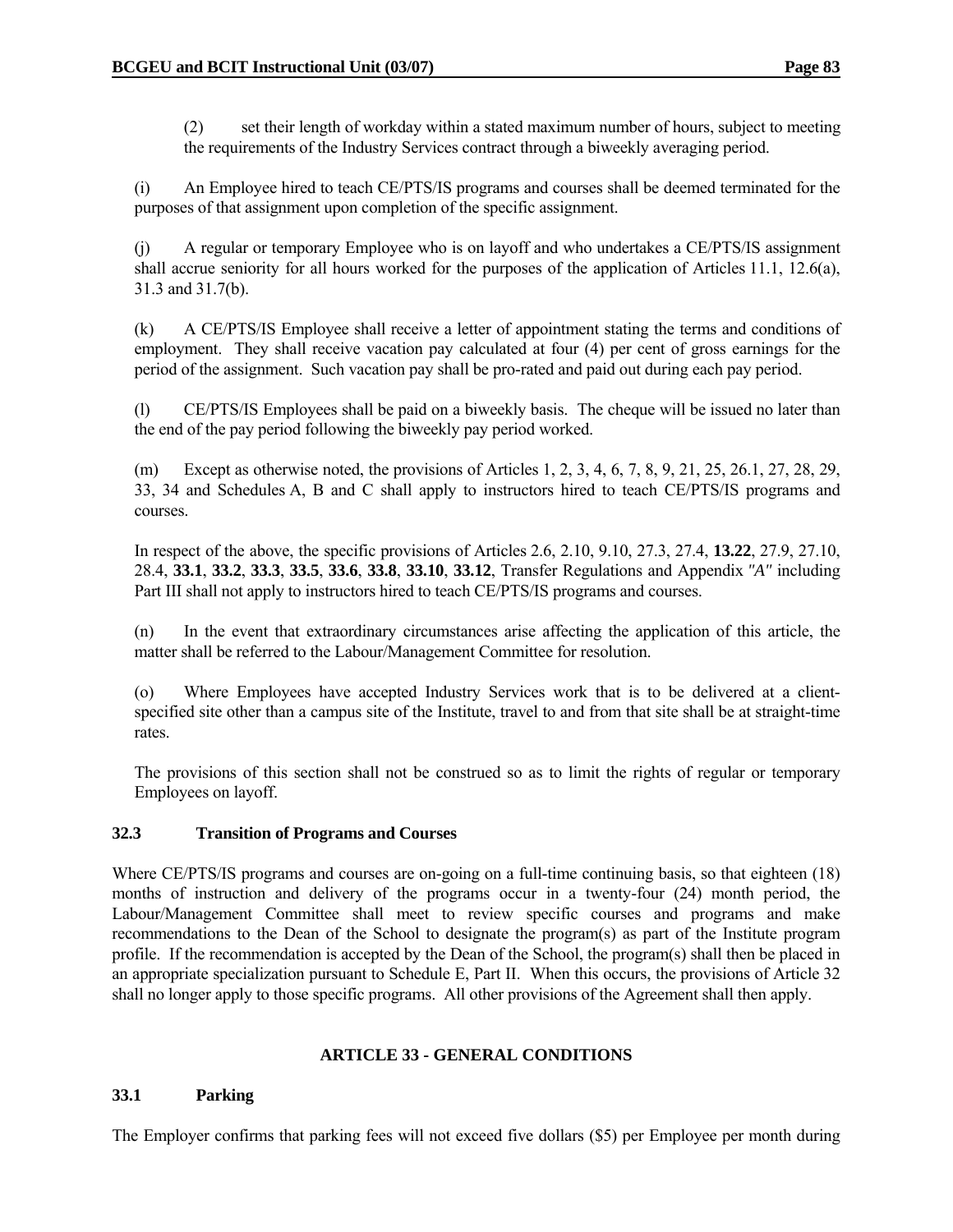the term of this Agreement, and that all Employees will have a parking space within a reasonable distance of his/her work assignment for his/her shift.

## **33.2 Tool Allowances**

All matters with respect to the provision of tools and allowances shall be in accordance with the terms of this Agreement.

## **33.3 Comprehensive Insurance**

The Employer agrees to provide comprehensive insurance covering tools, reference texts and instruments owned by the Employees and required to be used in the performance of their duties at the request of the Employer.

# **33.4 Indemnity**

 (a) *Civil actions* - Except where a joint Union-Employer Committee considers that there has been flagrant or wilful negligence on the part of an Employee, the Employer agrees not to seek indemnity against an Employee whose actions result in a judgment against the Employer. The Employer agrees to pay any judgment against an Employee arising out of the performance of his/her duties. The Employer also agrees to pay any legal costs incurred in the proceedings including those of the Employee.

 (b) *Criminal actions* - Where an Employee is charged with an offence resulting directly from the proper performance of his/her duties and is subsequently found not guilty, the Employee shall be reimbursed for reasonable legal fees.

 (c) *Canada Shipping Act* - Where an Employee is called before a hearing held under the Canada Shipping Act resulting directly from the proper performance of his/her duties, the Employee shall be reimbursed for reasonable legal fees.

 (d) At the option of the Employer, the Employer may provide for legal services in the defence of any legal proceedings involving the Employee (so long as no conflict of interest arises between the Employer and the Employee) or pay the legal fees of counsel chosen by the Employee.

 (e) In order that the above provisions shall be binding upon the Employer, the Employee shall notify the Employer immediately, in writing, of any incident or course of events which may lead to legal action against him/her, and the intention or knowledge of such possible legal action is evidenced by any of the following circumstances:

 (1) when the Employee is first approached by any person(s) or organization notifying him/her of intended legal action against him/her; or

 (2) when the Employee him/herself requires or retains legal counsel in regard to the incident or course of events; or

 (3) where any investigative body or authority first notifies the Employee of any investigation or other proceeding which might lead to legal action against the Employee; or

 (4) when information first becomes known to the Employee in the light of which it is a reasonable assumption that the Employee would conclude that he/she might be the object of legal action; or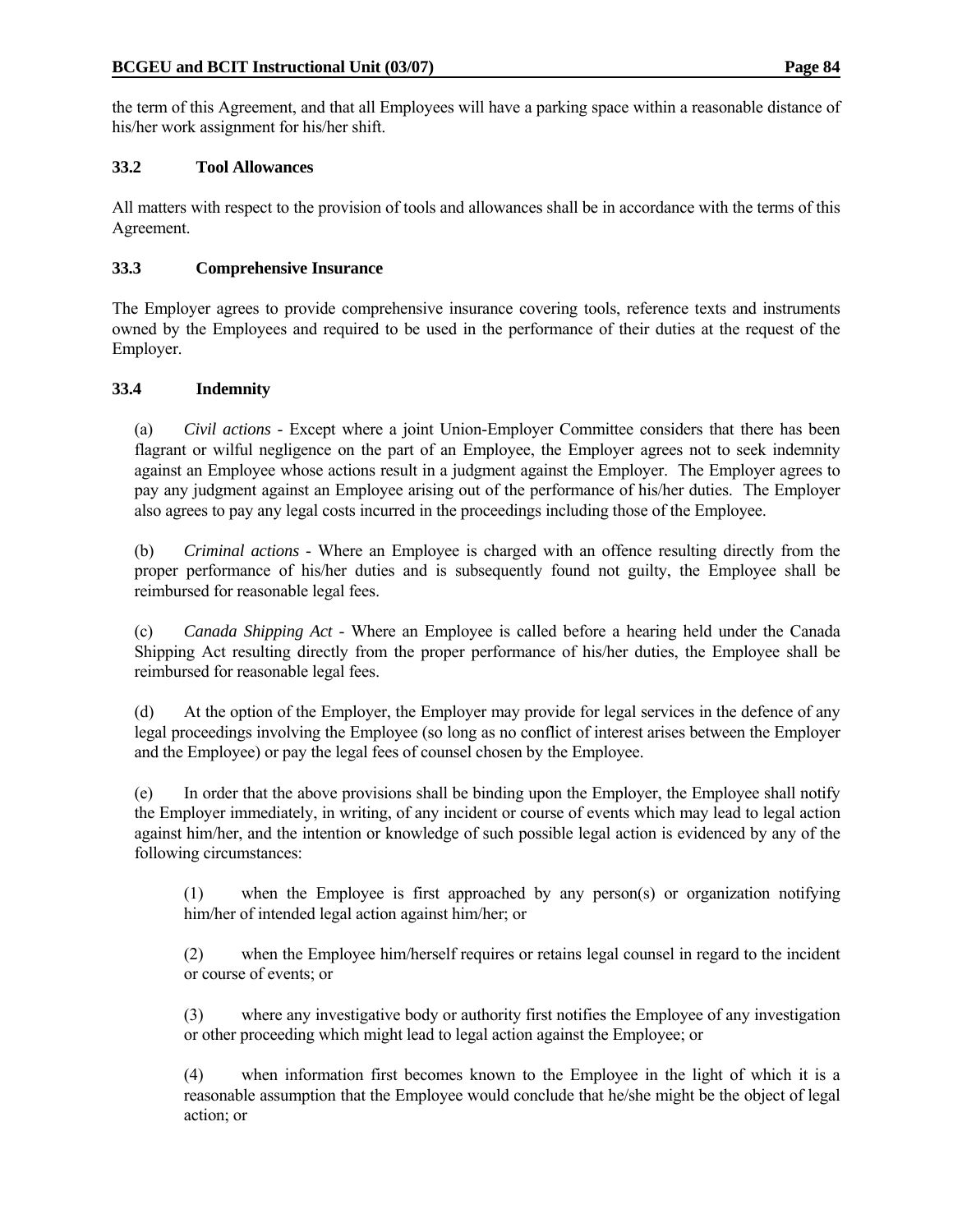(5) when an Employee receives notice of any legal proceeding of any nature or kind.

#### **33.5 Payroll Deductions**

An Employee shall be entitled to have deductions from his/her salary assigned for the purchase of Canada Savings Bonds.

#### **33.6 Political Activity**

- (a) *Municipal and School Board Offices* Employees may seek election to Municipal and School Board Offices, provided that:
	- (1) the duties of the Municipal or School Board Office other than regular council or board meetings do not impinge on normal working hours as a British Columbia Institute of Technology Employee;
	- (2) there is no conflict of interest between the duties of the Municipal or School Board Office and the duties of the British Columbia Institute of Technology.
- Where Municipal Council or School Board meetings are held during the Employee's normal working hours, the Employer shall grant leave without pay to attend such meetings.
- (b) *Federal and Provincial Offices* There are no restrictions on Employees engaging in political activities on their own time as campaign workers. If an Employee is nominated as a candidate for election, the Employee shall be placed on leave without pay in accordance with Article 19.4(a) to engage in the election campaign. If elected, the Employee shall be granted leave of absence in accordance with Article 19.4(c). If not elected, the Employee shall be allowed to return to his/her former position.

## **33.7 Copies of Agreements**

The Union and the Employer desire every Employee to be familiar with the provisions of this Agreement, and his/her rights and obligations under it. For this reason, the Employer shall print sufficient copies of the Agreement for distribution by the Union to Employees. All Agreements shall be printed in a union shop and shall bear a recognized union label.

#### **33.8 Transfer of Employees Out of the Bargaining Unit**

When the Parties are made aware of that Employees will be transferred out of the Bargaining Unit to a corporation, board, agency, government or commission, a joint Employer-Union Committee shall immediately be established. The Committee shall be established to facilitate the orderly transfer of Employees. This article does not cover secondment of Employees.

## **33.9 "Charge Outs"**

It is the intent of the Employer to keep *"charge outs"* to a minimum.

#### **33.10 Positions Temporarily Vacant**

 (a) The Employer agrees to make every reasonable effort to ensure that the workloads of regular Employees will not be unnecessarily increased as a result of positions temporarily vacant due to illness, vacation leave or any other reason.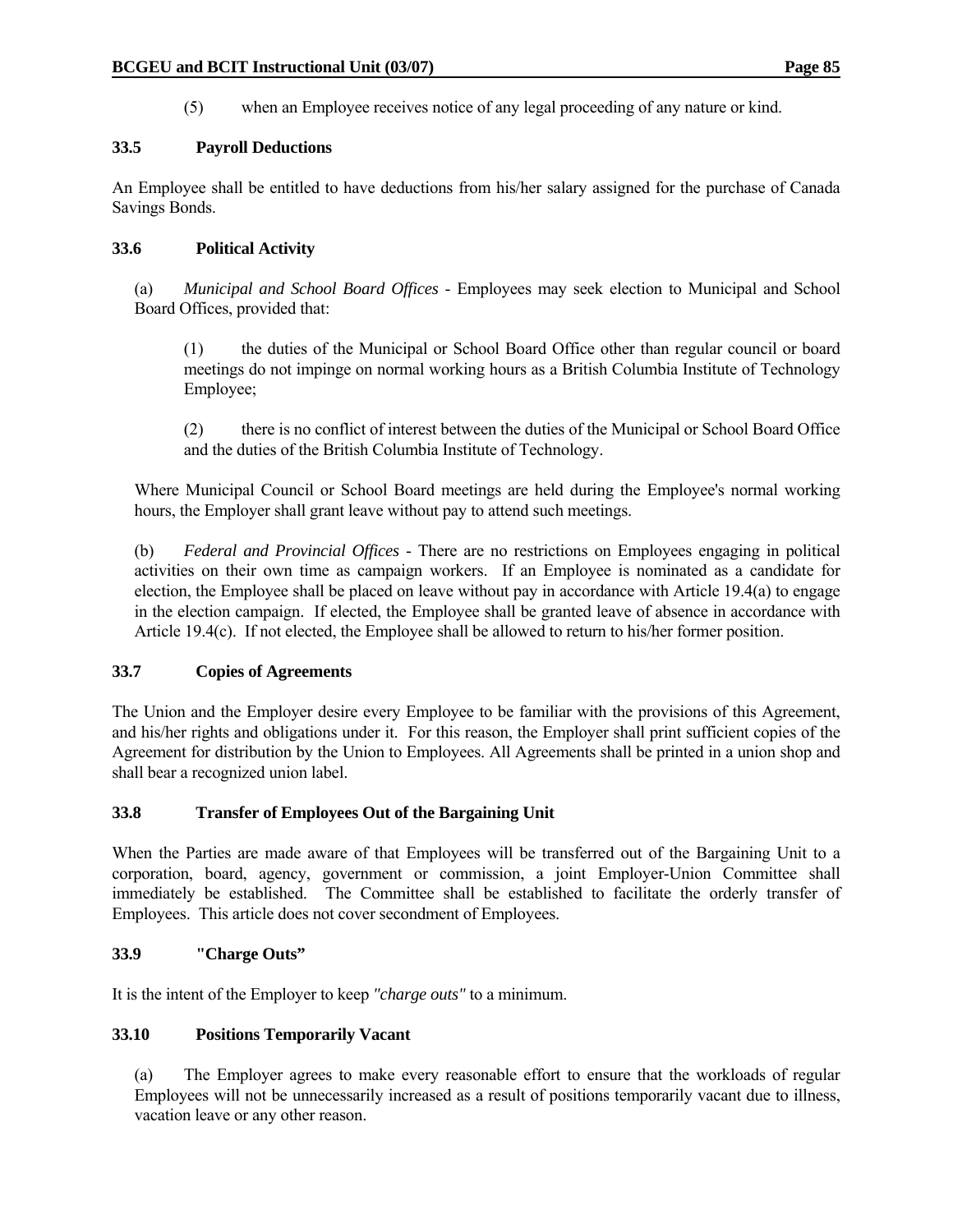(b) For purposes of substitution, first refusal will be given to regular Employees qualified by a satisfactory evaluation report and who are in the next classification immediately below that of the substitution.

# **33.11 Damage to Personal Property**

Where an Employee's personal property, excluding private automobiles, utilized in the performance of his/her duties is damaged by a client, or student while the Employee is carrying out his/her duties, and the damages are not covered by Workers' Compensation or Insurance, the Employer shall reimburse the Employee for the necessary repairs or replacement.

# **33.12 Oaths, X-rays and Medical Examinations**

When the Employer requires Employees to take oaths, undergo medical examinations or X-rays as required for employment, the Employer shall grant the necessary time off.

## **33.13 Supply and Maintenance of Equipment**

An Employee shall not suffer a loss in salary in the event that he/she cannot carry out his/her normal duties by reason of the Employer failing to furnish or properly maintain equipment, machinery, supplies, or by reason of power failure or other circumstances occurring at the place of work.

This section shall not apply to short-term relief personnel beyond the day of occurrence.

## **33.14 Physical Fitness**

The Employer and the Union agree to maintain a joint Physical Fitness Committee comprised of one (1) representative from each of the Instructors' and Support components and two (2) Employer designates.

## **33.15 Reorganization**

The Parties agree that where there is a reorganization, it shall be implemented in accordance with the following:

 (a) The Employer agrees to give the President of the Union, or his/her designate with as much advance notice as possible of a reorganization within the Institute, which will affect Employees within the Bargaining Unit.

 (b) The Employer agrees to consult first with the Staff Representative and the Bargaining Unit Chairperson and then with the Employees involved for the purpose of discussing the implications of such change prior to the implementation of same.

 (c) Where a position has been identified by the Employer as one that will be affected by the reorganization, the incumbent will be advised in writing by the Employer.

 (d) A steward may, at the request of an Employee, attend all meetings called by the Employer to discuss a proposed reorganization affecting the Employee.

(e) Employee(s) who, as a result of a reorganization, are assigned a position in another department, or campus, or who have a change in reporting relationship, shall not be required to serve another probationary period pursuant to Article **11.9**.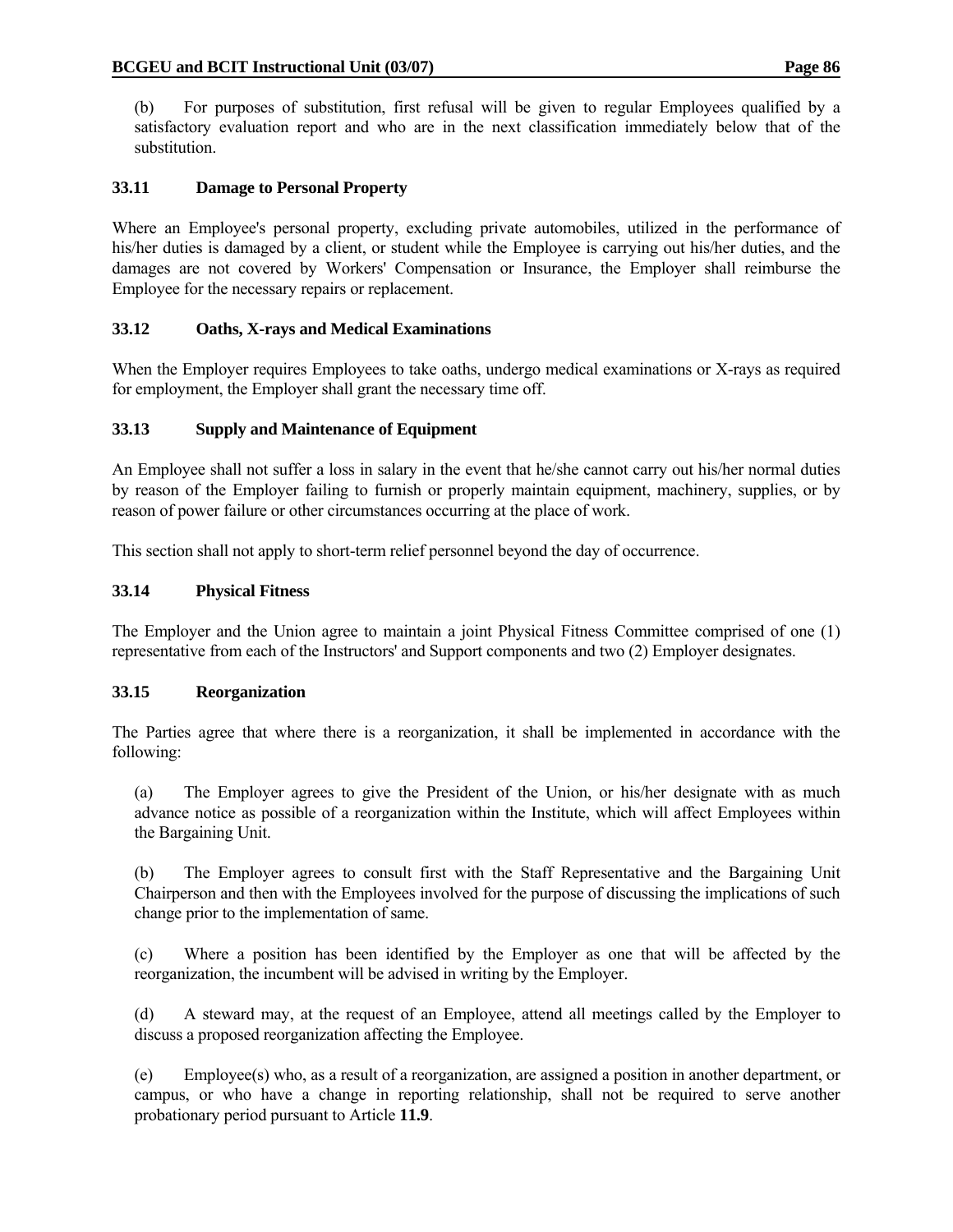# **ARTICLE 34 - TERM OF AGREEMENT**

#### **34.1 Duration**

This Agreement shall be binding and remain in effect to midnight, **March 31, 2007**.

#### **34.2 Notice to Bargain**

 (a) This Agreement may be opened for collective bargaining by either Party giving written notice to the other Party on or after **January 1, 2007** but in any event not later than midnight, **January 31, 2007**.

 (b) Where no notice is given by either Party prior to **January 31, 2007** both Parties shall be deemed to have been given notice under this section on **January 31, 2007** and thereupon Article 34.3 applies.

 (c) All notices on behalf of the Union shall be given by the President of the Union and similar notices on behalf of the Employer shall be given by the President of the British Columbia Institute of Technology.

#### **34.3 Commencement of Bargaining**

Where a Party to this Agreement has given notice under Article 34.2, the Parties shall, within fourteen (14) days after the notice was given, commence collective bargaining.

#### **34.4 Change in Agreement**

Any change deemed necessary in this Agreement may be made by mutual agreement at any time during the life of this Agreement.

## **34.5 Agreement to Continue in Force**

Both Parties shall adhere fully to the terms of this Agreement during the period of bona fide collective bargaining.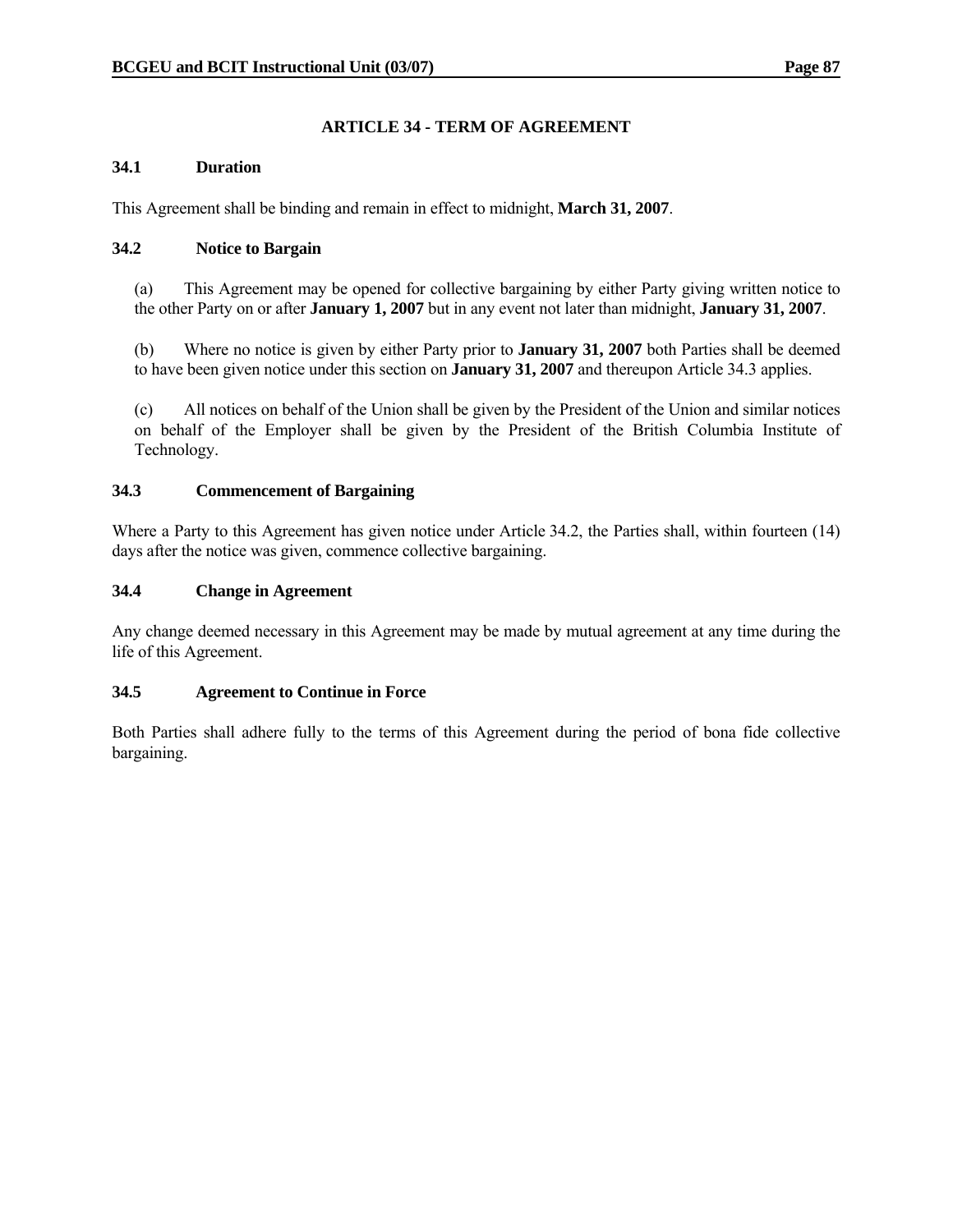#### **SIGNED ON BEHALF OF THE UNION: SIGNED ON BEHALF OF THE EMPLOYER:**

George Heyman, President Tony Knowles, President

 $\mathcal{L}_\mathcal{L} = \{ \mathcal{L}_\mathcal{L} = \{ \mathcal{L}_\mathcal{L} = \{ \mathcal{L}_\mathcal{L} = \{ \mathcal{L}_\mathcal{L} = \{ \mathcal{L}_\mathcal{L} = \{ \mathcal{L}_\mathcal{L} = \{ \mathcal{L}_\mathcal{L} = \{ \mathcal{L}_\mathcal{L} = \{ \mathcal{L}_\mathcal{L} = \{ \mathcal{L}_\mathcal{L} = \{ \mathcal{L}_\mathcal{L} = \{ \mathcal{L}_\mathcal{L} = \{ \mathcal{L}_\mathcal{L} = \{ \mathcal{L}_\mathcal{$ 

 $\mathcal{L}_\mathcal{L} = \{ \mathcal{L}_\mathcal{L} = \{ \mathcal{L}_\mathcal{L} = \{ \mathcal{L}_\mathcal{L} = \{ \mathcal{L}_\mathcal{L} = \{ \mathcal{L}_\mathcal{L} = \{ \mathcal{L}_\mathcal{L} = \{ \mathcal{L}_\mathcal{L} = \{ \mathcal{L}_\mathcal{L} = \{ \mathcal{L}_\mathcal{L} = \{ \mathcal{L}_\mathcal{L} = \{ \mathcal{L}_\mathcal{L} = \{ \mathcal{L}_\mathcal{L} = \{ \mathcal{L}_\mathcal{L} = \{ \mathcal{L}_\mathcal{$ 

 $\mathcal{L}_\mathcal{L} = \{ \mathcal{L}_\mathcal{L} = \{ \mathcal{L}_\mathcal{L} = \{ \mathcal{L}_\mathcal{L} = \{ \mathcal{L}_\mathcal{L} = \{ \mathcal{L}_\mathcal{L} = \{ \mathcal{L}_\mathcal{L} = \{ \mathcal{L}_\mathcal{L} = \{ \mathcal{L}_\mathcal{L} = \{ \mathcal{L}_\mathcal{L} = \{ \mathcal{L}_\mathcal{L} = \{ \mathcal{L}_\mathcal{L} = \{ \mathcal{L}_\mathcal{L} = \{ \mathcal{L}_\mathcal{L} = \{ \mathcal{L}_\mathcal{$ 

\_\_\_\_\_\_\_\_\_\_\_\_\_\_\_\_\_\_\_\_\_\_\_\_\_\_\_\_\_\_\_\_\_\_\_\_ \_\_\_\_\_\_\_\_\_\_\_\_\_\_\_\_\_\_\_\_\_\_\_\_\_\_\_\_\_\_\_\_\_\_\_\_\_\_

 $\mathcal{L}_\mathcal{L} = \{ \mathcal{L}_\mathcal{L} = \{ \mathcal{L}_\mathcal{L} = \{ \mathcal{L}_\mathcal{L} = \{ \mathcal{L}_\mathcal{L} = \{ \mathcal{L}_\mathcal{L} = \{ \mathcal{L}_\mathcal{L} = \{ \mathcal{L}_\mathcal{L} = \{ \mathcal{L}_\mathcal{L} = \{ \mathcal{L}_\mathcal{L} = \{ \mathcal{L}_\mathcal{L} = \{ \mathcal{L}_\mathcal{L} = \{ \mathcal{L}_\mathcal{L} = \{ \mathcal{L}_\mathcal{L} = \{ \mathcal{L}_\mathcal{$ 

Richard MacIntosh, Chairperson Tomi Eeckhout, Vice President Bargaining Committee **Human Resources** 

Rick Dohl, Member Laura Mills, Member Bargaining Committee Bargaining Committee

Frank Thorogood, Member Wayne Hand, Member Bargaining Committee Bargaining Committee

Bargaining Committee

Edward Wilk, Member Dr. Nick Rubidge

Bargaining Committee PSEA Chair, Board of Directors

Ken Holmes Bargaining Representative

Date:

 $\mathcal{L}_\text{max}$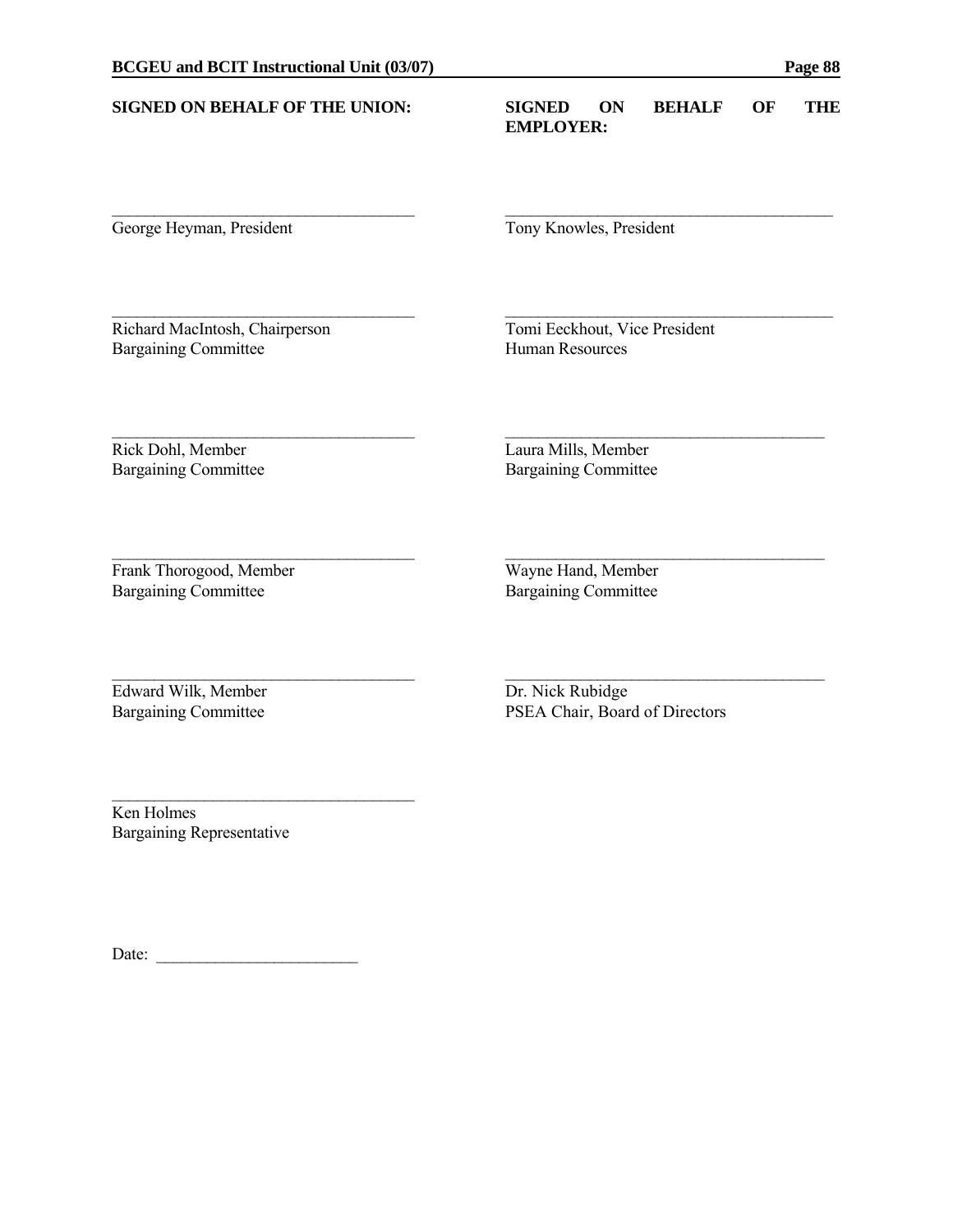# **TRANSFER REGULATIONS**

## **1.1 Policy**

(1) Transfer expenses will apply:

 (a) to Employees who have to move from one headquarters or geographic location to another after completing their probation period and after winning an in-service competition where the position is permanently located at another headquarters or geographic location;

 (b) to Employees who have to move from one headquarters or geographic location to another at the Employer's request to fill a position which is permanently located at another headquarters or geographic location.

 (2) Transfer expenses will not apply, but instead the applicable travelling, living and moving expenses provided under the Board and Lodging Regulations will apply to the following groups of Employees who will not be considered to be on transfer:

 (a) to field status, and other Employees whose normal duties require move from one temporary headquarters to another or from one assignment to another;

 (b) to field status, and other Employees who are the successful applicant for a posted position, where such position is not permanently located at one headquarters or geographic location, such as is the usual case with field crew positions;

 (c) to apprentice Employees when there is a pre-programmed change in their headquarters or geographic location.

 (3) To Employees entitled to transfer expenses, the Employer will pay travelling, living and moving expenses on transfer in accordance with the following regulations.

## **1.2 Travel Expenses on Transfer**

 (1) *Initial trip to seek new accommodation:* The Employer shall grant, with no loss of basic pay, prior to transfer, at a time mutually agreeable to Employer and Employee, up to five (5) days plus reasonable travel time, to an Employee being relocated and shall reimburse the Employee for travel expenses for the Employee and spouse in accordance with the current regulations. Anytime beyond specified time may be charged against the Employee's annual vacation credits; however, expenses will not be payable. This leave must be for the specific purpose of locating accommodation, with the intent, in as many instances as possible, that furniture and household effects may be delivered directly to the new residence.

 (2) *Travelling expenses moving to new location*. For the purpose of definition, dependents are: spouse, dependent children, and anyone for whom the Employee claims exemption on his/her Federal Income Tax Return.

 The Employer shall reimburse the Employee for travel expenses incurred during the transfer for Employees and dependents, for the actual travel time, plus accommodation and meals up to seven (7) days at the new location, when Employees are unable to move into the new accommodation. Such expense allowances will be in accordance with current regulations.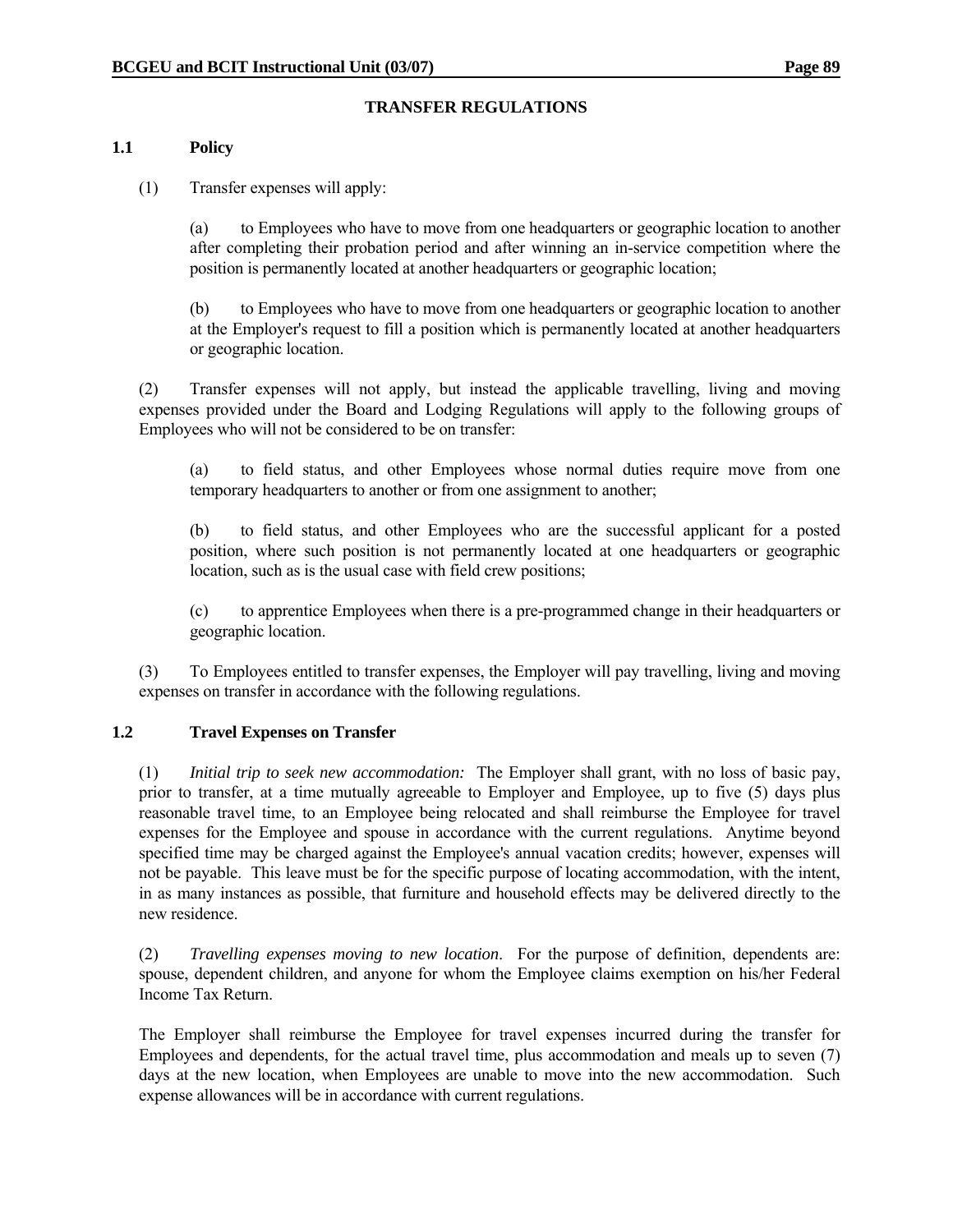#### **Meals**:

 Adults - full rate Children 12 years and under - half rate.

#### **Motel or hotel**:

On production of receipts. Private lodging at old or new location at current rate.

 (3) Where dependents of an Employee relocate at a time different than the Employee, the Employer shall reimburse the Employee for his/her dependents' travel expenses, meals and accommodation incurred while travelling to the new headquarters area. In such cases where the Employee remains eligible for benefits pursuant to Section 1.3, the Employee will be reimbursed for his/her dependents' meals at the new location for a period of up to seven (7) days.

The above allowances will be in accordance with the current Travel Expense Regulations.

## **1.3 Living Expenses Upon Transfer at New Location**

After the first seven (7) days have expired at the new location and the Employee can establish to the satisfaction of the Employer that there is no suitable housing available, then:

 (a) The Employer shall pay an Employee not accompanied by dependents at the new location, a living allowance of ten dollars (\$10) per day up to a maximum of thirty (30) days; or

 (b) The Employer shall pay an Employee accompanied by dependents at the new location, a living allowance of thirteen dollars and fifty cents (\$13.50) per day up to a maximum of sixty (60) days.

 (c) Where an Employee is receiving the payment in (a) above and is later joined by his/her dependents at the new location and the Employee is still eligible for payment under this Section, the payment shall be as in (b) above. However, the maximum period of payment under (a) and (b) shall not exceed sixty (60) days.

#### **1.4 Moving of Household Effects and Chattels**

On transfer, the Employer shall arrange and pay for the following:

 (a) Moving of household effects and chattels up to eight thousand, one hundred and sixty-five kilograms (8,165), including any item(s) which the contracted mover will accept as part of a load which includes household appliances and furniture, hobbies, boats, outboard motors and pianos;

 (b) Comprehensive insurance to adequately protect the Employee's household effects and chattels during the move up to a maximum of twenty-five thousand dollars (\$25,000).

(c) Where necessary, insured storage, up to two (2) months, upon production of receipts.

(d) The packing and unpacking of the Employee's household effects and chattels.

 (e) When an Employee is being relocated and opts to move his/her own household effects and chattels, the Employee shall receive one of the following allowances:

(1) two hundred and fifty dollars (\$250) for a move not exceeding a distance of two hundred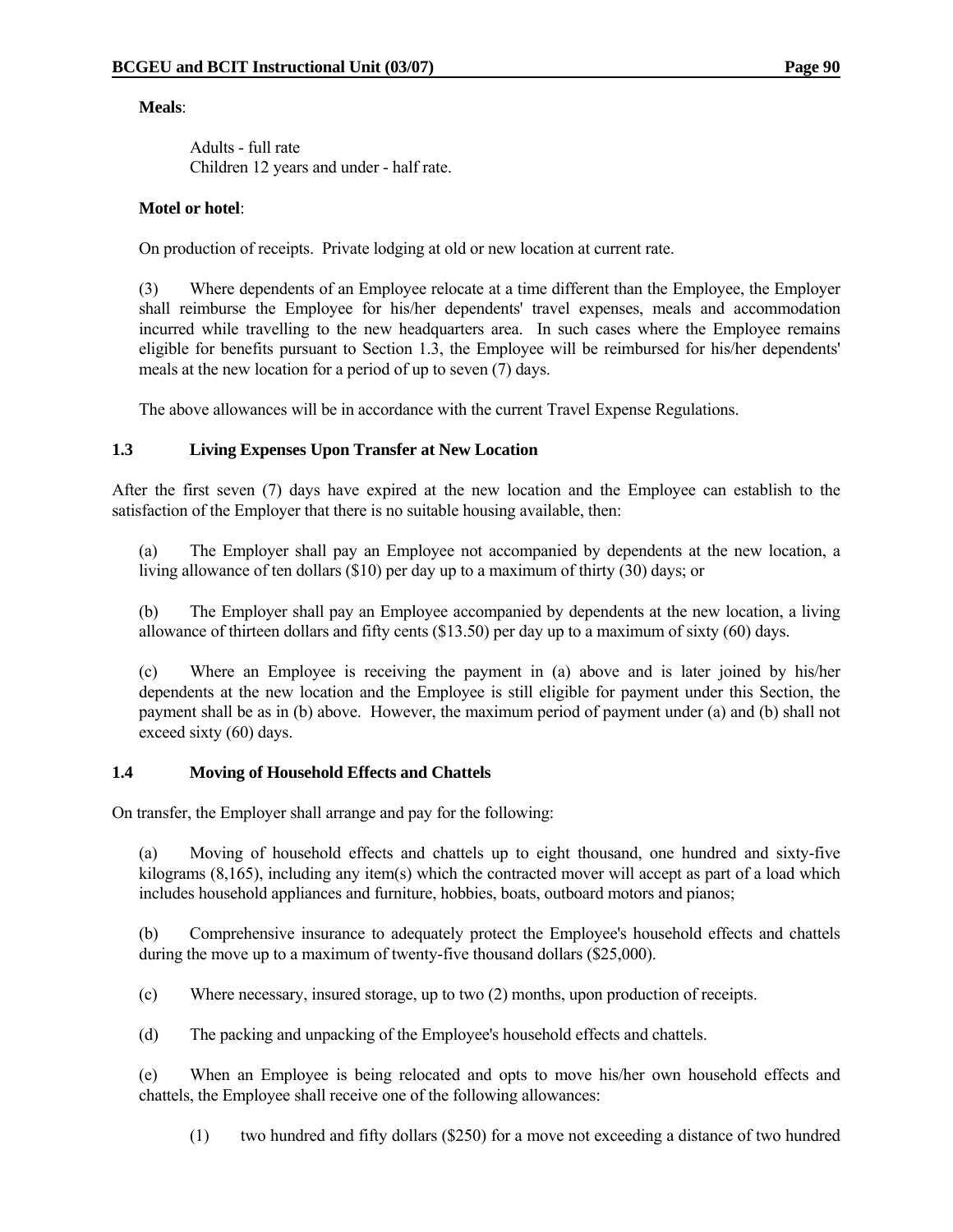forty (240) kilometres;

 (2) five hundred dollars (\$500) for a move which exceeds a distance of two hundred forty (240) kilometres;

 (3) one hundred dollars (\$100) where the Employee is entitled to receive the amount pursuant to Section 1.7(d).

 (f) Where the Employee exercises an option pursuant to (e) above then the provisions of (a) and (d) above shall not apply.

## **1.5 Moving of Mobile Homes**

 (a) On transfer, an Employee who owns a mobile trailer may opt to have his/her mobile home moved by the Employer in either of the following circumstances:

 (1) where the Employee's new headquarters area is on the list of isolated areas, providing no suitable accommodation is available, or;

 (2) where an Employee is living in a mobile home which was moved to its present location by the Employer, and the Employees' headquarters prior to the impending transfer is named on the list of isolated locations.

 (b) Where an Employee's mobile home is moved by the Employer under this Section then the Employer shall also arrange and pay for the following:

 (1) Moving of a single wide mobile trailer or home up to the maximum width allowed on the highway with a permit including any skirting, cabanas or attachments. Where mobile homes in excess of the above are involved, the Employer will pay:

 $\triangleright$  the equivalent cost of moving a single wide mobile trailer or home up to the maximum width allowed on highways with a permit, or;

 $\triangleright$  the real estate and legal fees involved in selling the extra wide trailer up to a maximum of thirty-five hundred dollars (\$3,500).

 (2) Comprehensive insurance to adequately protect the Employee's household effects, chattels, and trailer during the move up to a maximum of twenty-five thousand dollars (\$25,000).

 (3) The setting-up and levelling of a mobile home or double wide at the new location to a maximum of five hundred dollars (\$500) upon production of receipts.

(4) The packing and unpacking of the Employee's household effects and chattels, if required.

 (c) Where an Employee is living in a mobile home and is not included in (a) above, and chooses to move the mobile home to the new headquarters area, the Employee shall be entitled to reimbursement for costs covered in (b) above up to a maximum of two thousand dollars (\$2,000) upon production of receipts.

 (d) Where the Employee opts under this Section to have a mobile home moved, there shall be no entitlement to the provisions of Section 1.4 and 1.10.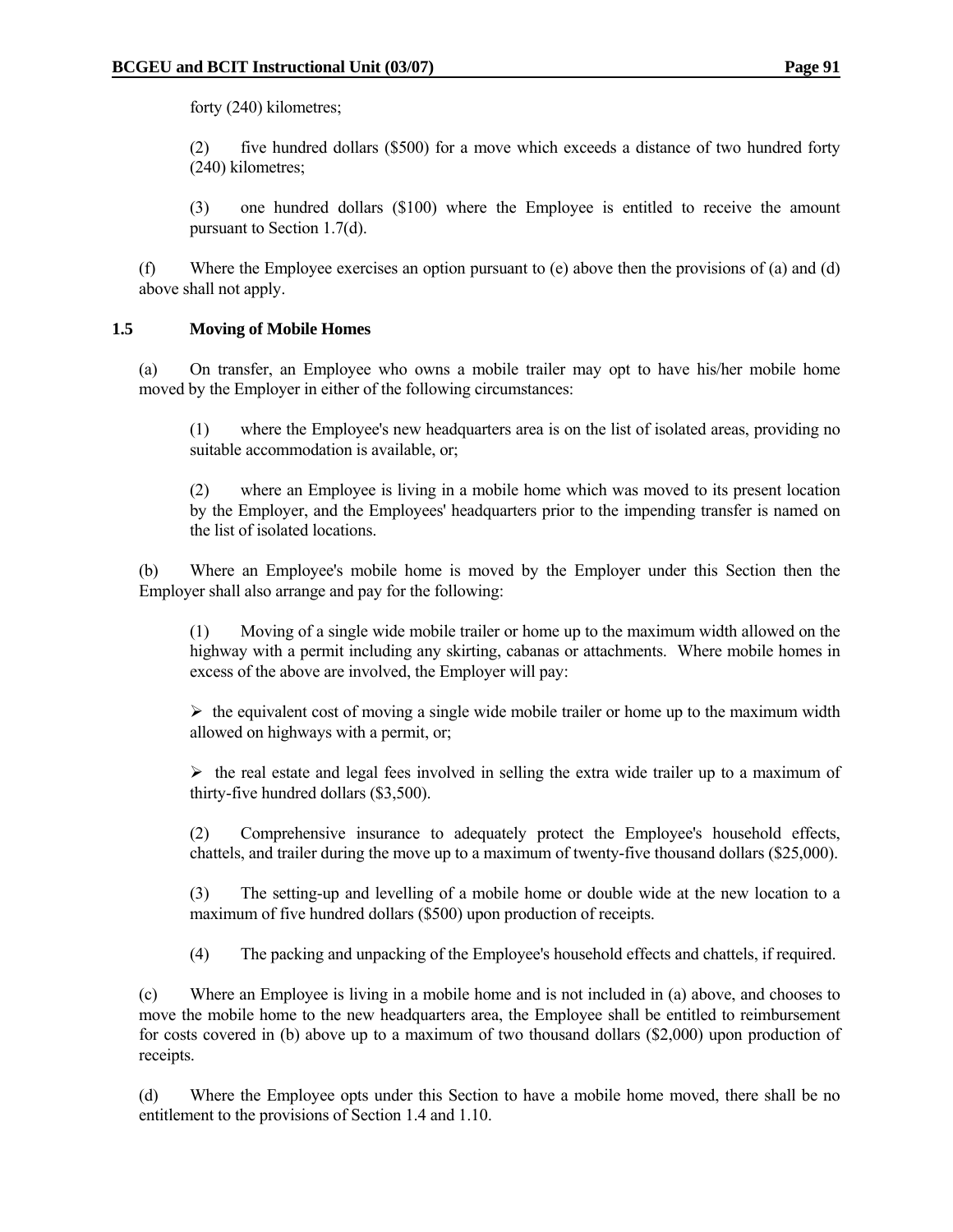## **1.6 Moving of Personal Vehicles Upon Transfer**

The Employer shall reimburse the Employee for the costs of transporting one personal vehicle and one trailer towed by the personal vehicle. The vehicle and trailer, where applicable, may be driven, in which case current mileage rates for the vehicle only will apply, or vehicle and trailer, where applicable, may be shipped by rail or boat, in which case the cost of the least expensive method will be paid. In addition, the Employer will pay for any additional transportation charges, such as ferry rates, for the vehicle and trailer with or without load.

#### **1.7 Incidental Expenses on Transfer**

The Employer shall pay to the Employee upon transfer only one of the following amounts to cover incidental expenses on transfer, and once the Employee has claimed one allowance, no alternative further claim may be made:

 (a) when an Employee purchases a private dwelling house in the new location - four hundred dollars (\$400);

 (b) when the Employee is moving to a rental accommodation in the new location - one hundred fifty dollars (\$150);

- (c) when the Employee is moving with a mobile home one hundred dollars (\$100);
- (d) when the Employee is moving to room and board fifty dollars (\$50).

 The application for incidental expenses on transfer must be made by the Employee on the appropriate form within sixty (60) days of the Employee's arrival at the new location, unless there is no available suitable housing, in which case application must be made within sixty (60) days of suitable housing becoming available.

## **1.8 Notice to Employee Upon Transfer**

It is understood and agreed that the Employer will provide the Employee with reasonable notice of the transfer effective date and, where possible, at least one (1) month's notice shall be given. Where less than one month's notice is given, or the transfer date is altered either earlier or later than the transfer effective date given which directly results in duplication of rent costs to the Employee, then the Employer agrees to reimburse the Employee, upon production of receipts, to the duplicate rent payments at new location.

## **1.9 Requested Transfer by Employee**

Where an Employee requests a transfer from one headquarters or geographic location to another, all travelling and living expenses incurred in such a move are the responsibility of the Employee.

## **1.10 Real Estate and Legal Fees**

On transfer, or within one (1) year of the effective date of transfer, an Employee who purchases and/or sells his/her private dwelling house will be entitled to claim for the following expenses upon production of receipts:

 (a) Reimbursement of fees to a maximum of four thousand dollars (\$4,000) charged by a real estate agency for the selling of the Employee's private dwelling home in which he/she resided immediately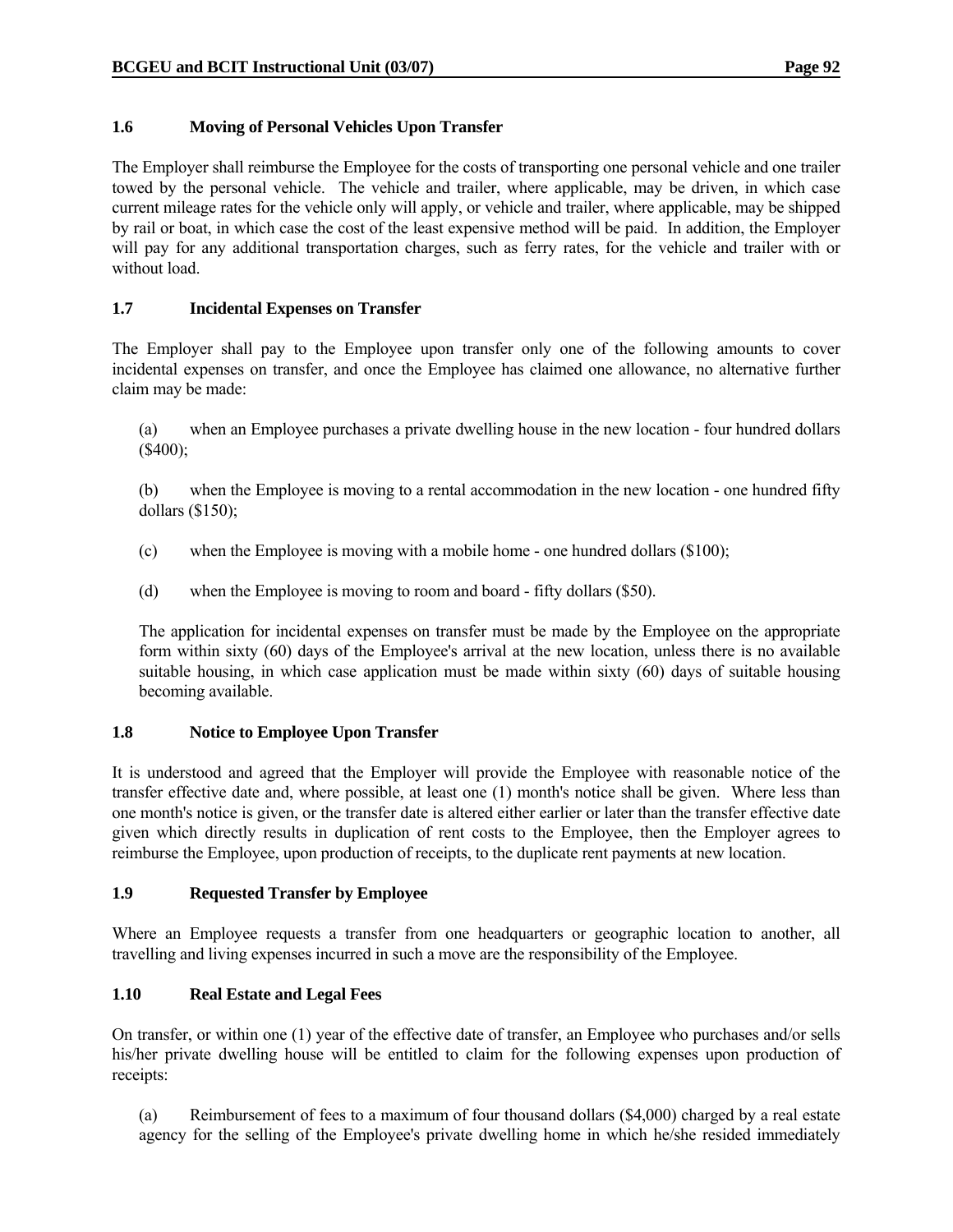prior to transfer.

 (b) An Employee who has sold his/her own home without the aid of a realtor shall entitle to claim five hundred dollars (\$500).

 (c) Allowances for legal fees encumbered upon the Employee because of the purchase of his/her private dwelling house in which he/she lives after transfer will be paid in accordance with the following:

 $\triangleright$  one percent (1%) of the first forty thousand dollars (\$40,000) of the purchase price;

 $\triangleright$  one-half ( $\frac{1}{2}$ ) of one percent (1%) of any amount of the purchase price above forty thousand dollars  $($40,000);$ 

 $\triangleright$  the total cost to the Employer under part (c) shall not exceed eight hundred dollars (\$800).

 (d) Where an Employee purchases a reasonable amount of property, secures a joint mortgage (land and private dwelling) and begins construction within six (6) months of transfer (i.e., foundation poured), shall be entitled to reimbursement of legal fees not to exceed the amount specified in (c) above. In these circumstances, the reimbursement shall be for one transaction only.

(e) The Employee may claim legal fee reimbursement in either (c) or (d) above, not both.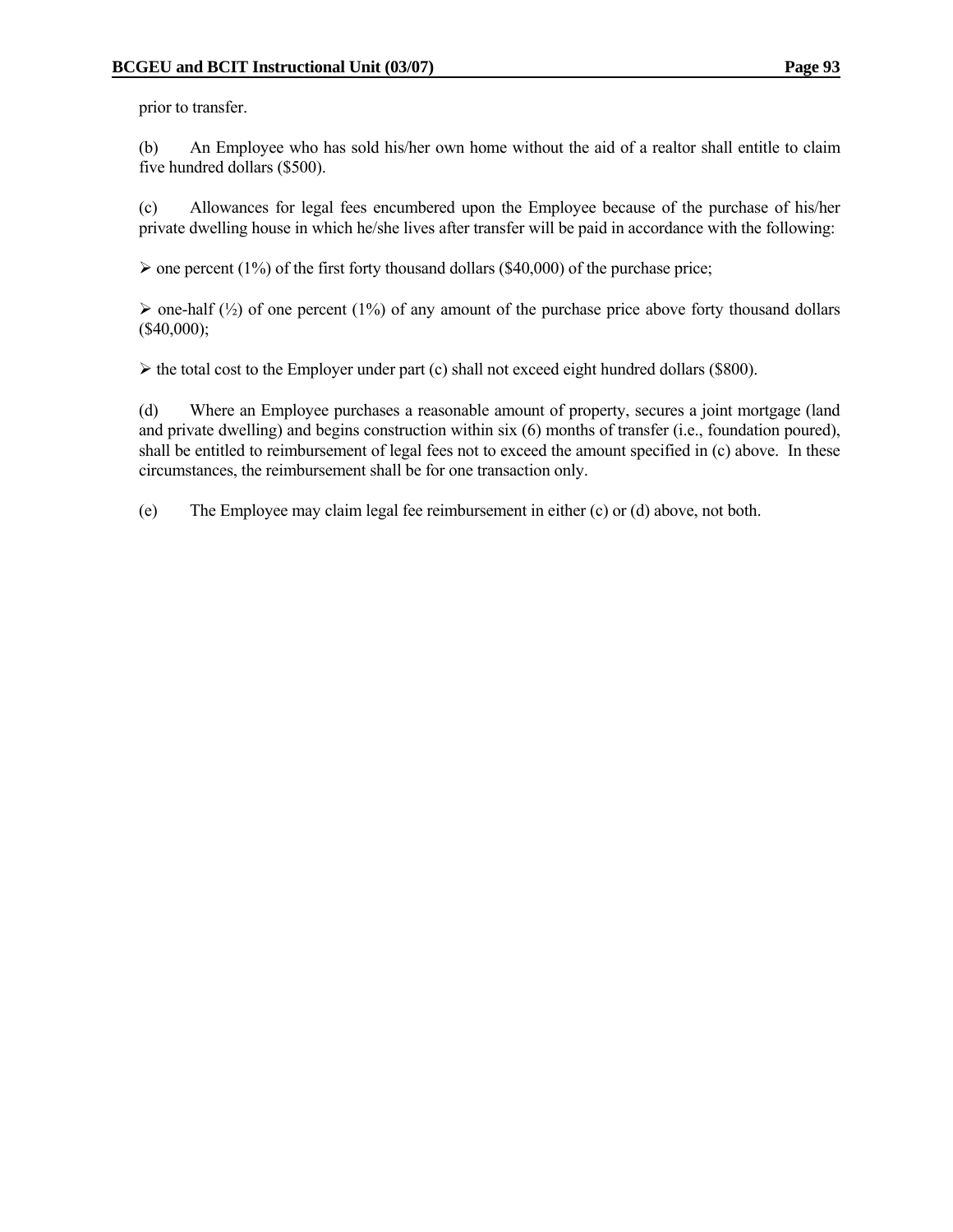# **SCHEDULE A - SALARIES**

# **APRIL 1, 2004 – MAY 2, 2005**

|                        | <b>Step</b>             | <b>Annual</b><br><b>Salary</b> | <b>Monthly</b><br>Rate | <b>Biweekly</b><br>Rate | <b>Daily</b><br>Rate | <b>Hourly</b><br>Rate |
|------------------------|-------------------------|--------------------------------|------------------------|-------------------------|----------------------|-----------------------|
|                        |                         |                                |                        |                         |                      |                       |
| Instructors            | 1                       | 52,962                         | 4,413.50               | 2,030.03                | 202.98               | 33.83                 |
|                        | $\overline{2}$          | 54,987                         | 4,582.25               | 2,107.65                | 210.78               | 35.13                 |
|                        | $\overline{\mathbf{3}}$ | 57,000                         | 4,750.00               | 2,184.80                | 218.46               | 36.41                 |
|                        | $\overline{4}$          | 59,011                         | 4,917.58               | 2,261.89                | 226.20               | 37.70                 |
|                        | 5                       | 60,973                         | 5,081.08               | 2,337.09                | 233.70               | 38.95                 |
|                        | 6                       | 62,960                         | 5,246.67               | 2,413.25                | 241.32               | 40.22                 |
|                        | 7                       | 64,819                         | 5,401.58               | 2,484.51                | 248.46               | 41.41                 |
|                        | 8                       | 66,742                         | 5,561.83               | 2,558.21                | 255.84               | 42.64                 |
|                        | 9                       | 73,697                         | 6,141.42               | 2,824.80                | 282.48               | 47.08                 |
| Non-Instructional      |                         |                                |                        |                         |                      |                       |
| Employees/Coordinators | 1                       | 52,962                         | 4,413.50               | 2,030.03                | 202.98               | 29.00                 |
|                        | $\overline{c}$          | 54,987                         | 4,582.25               | 2,107.65                | 210.78               | 30.11                 |
|                        | 3                       | 57,000                         | 4,750.00               | 2,184.80                | 218.46               | 31.21                 |
|                        | 4                       | 59,011                         | 4,917.58               | 2,261.89                | 226.20               | 32.31                 |
|                        | 5                       | 60,973                         | 5,081.08               | 2,337.09                | 233.70               | 33.39                 |
|                        | 6                       | 62,960                         | 5,246.67               | 2,413.25                | 241.32               | 34.48                 |
|                        | 7                       | 64,819                         | 5,401.58               | 2,484.51                | 248.46               | 35.49                 |
|                        | 8                       | 66,742                         | 5,561.83               | 2,558.21                | 255.84               | 36.55                 |
|                        | 9                       | 73,697                         | 6,141.42               | 2,824.80                | 282.48               | 40.35                 |

| <b>Chief Instructors' Allowance</b>                              | \$230.                                                         |
|------------------------------------------------------------------|----------------------------------------------------------------|
| Annual Rate                                                      | $=$ Monthly Rate x 12                                          |
| Biweekly Rate                                                    | $=$ Annual Rate/26.0892857                                     |
| Hourly Rate (Instructors)                                        | $=$ Biweekly Rate/60                                           |
| Hourly Rate (Non-Instructional<br>Employees/Coordinators/Others) | $=$ Biweekly Rate/70                                           |
| Daily Rate                                                       | $=$ Hourly Rate x $#$ of regular scheduled hours in day shift. |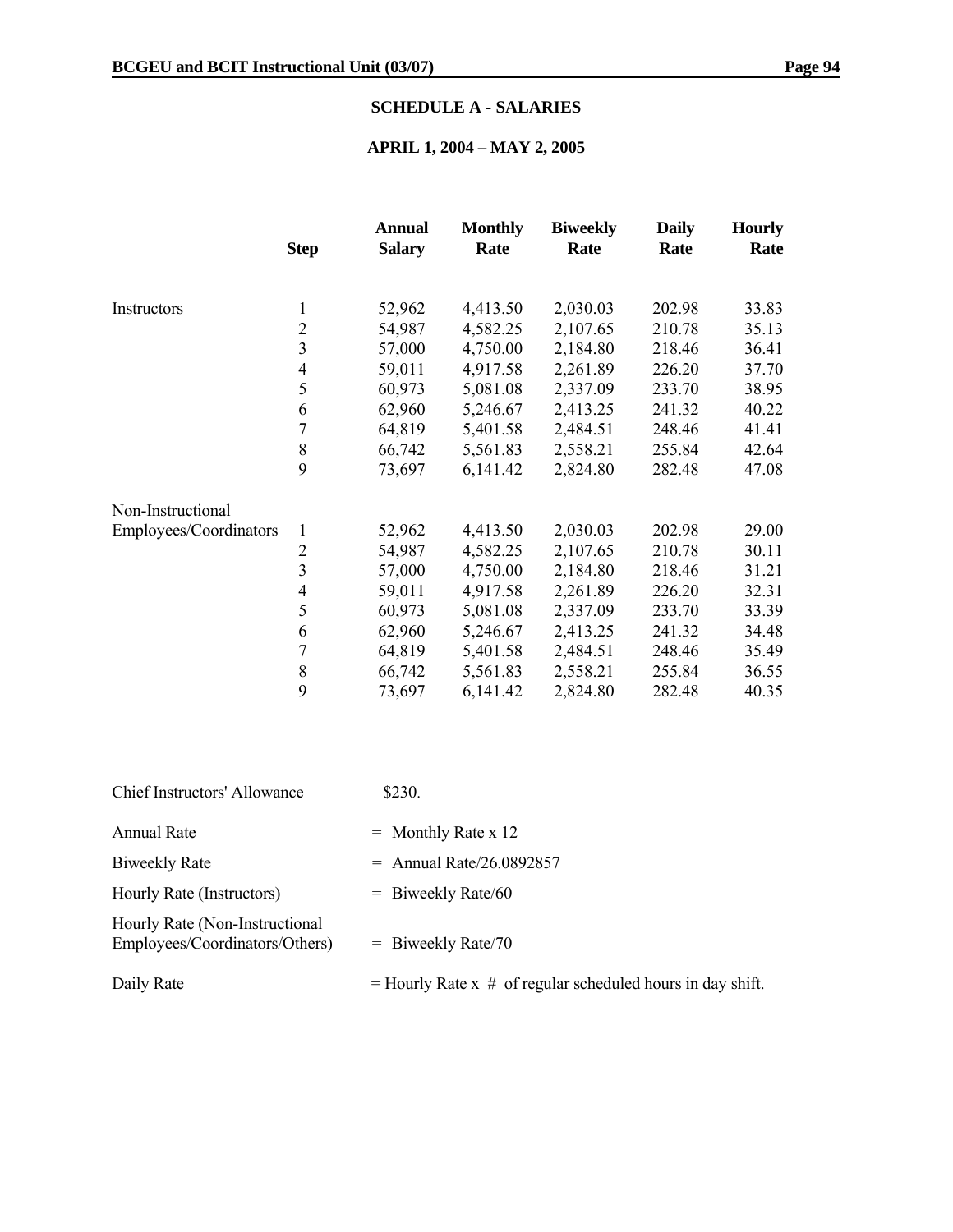#### **SCHEDULE B - SALARIES**

# **MAY 3, 2005 - MARCH 31, 2006**

# **(***Italicized* **amounts denotes 2% stipend)**

|                       |                         | <b>Annual</b> | <b>Monthly</b> | <b>Bi-Weekly</b> | <b>Daily</b> | <b>Hourly</b> |
|-----------------------|-------------------------|---------------|----------------|------------------|--------------|---------------|
| <b>Classification</b> | <b>STEP</b>             | <b>Salary</b> | Rate           | Rate             | Rate         | Rate          |
| <b>Instructors</b>    |                         | 52,962        | 4,413.50       | 2,030.03         | 203.00       | 33.83         |
|                       | $\mathbf{1}$            | 1,059         | 88.27          | 40.60            | 4.06         | 0.68          |
|                       |                         | 54,021        | 4,501.77       | 2,070.63         | 207.06       | 34.51         |
|                       |                         | 54,987        | 4,582.25       | 2,107.65         | 210.76       | 35.13         |
|                       | $\overline{2}$          | 1,100         | 91.65          | 42.15            | 4.22         | $0.70\,$      |
|                       |                         | 56,087        | 4,673.90       | 2,149.80         | 214.98       | 35.83         |
|                       |                         | 57,000        | 4,750.00       | 2,184.80         | 218.48       | 36.41         |
|                       | $\overline{\mathbf{3}}$ | 1,140         | 95.00          | 43.70            | 4.37         | 0.73          |
|                       |                         | 58,140        | 4,845.00       | 2,228.50         | 222.85       | 37.14         |
|                       |                         | 59,011        | 4,917.58       | 2,261.89         | 226.19       | 37.70         |
|                       | $\overline{4}$          | 1,180         | 98.35          | 45.24            | 4.52         | 0.75          |
|                       |                         | 60,191        | 5,015.94       | 2,307.12         | 230.71       | 38.45         |
|                       |                         | 60,973        | 5,081.08       | 2,337.09         | 233.71       | 38.95         |
|                       | 5                       | 1,219         | 101.62         | 46.74            | 4.67         | 0.78          |
|                       |                         | 62,192        | 5,182.71       | 2,383.83         | 238.38       | 39.73         |
|                       |                         | 62,960        | 5,246.67       | 2,413.25         | 241.33       | 40.22         |
|                       | 6                       | 1,259         | 104.93         | 48.27            | 4.83         | 0.80          |
|                       |                         | 64,219        | 5,351.60       | 2,461.52         | 246.15       | 41.02         |
|                       |                         | 64,819        | 5,401.58       | 2,484.51         | 248.45       | 41.41         |
|                       | $\overline{7}$          | 1,296         | 108.03         | 49.69            | 4.97         | 0.83          |
|                       |                         | 66,115        | 5,509.62       | 2,534.20         | 253.42       | 42.24         |
|                       |                         | 66,742        | 5,561.83       | 2,558.21         | 255.82       | 42.64         |
|                       | 8                       | 1,335         | 111.24         | 51.16            | 5.12         | 0.85          |
|                       |                         | 68,077        | 5,673.07       | 2,609.38         | 260.94       | 43.49         |
|                       |                         | 73,697        | 6,141.42       | 2,824.80         | 282.48       | 47.08         |
|                       | 9                       | 1,474         | 122.83         | 56.50            | 5.65         | 0.94          |
|                       |                         | 75,171        | 6,264.25       | 2,881            | 288          | 48.02         |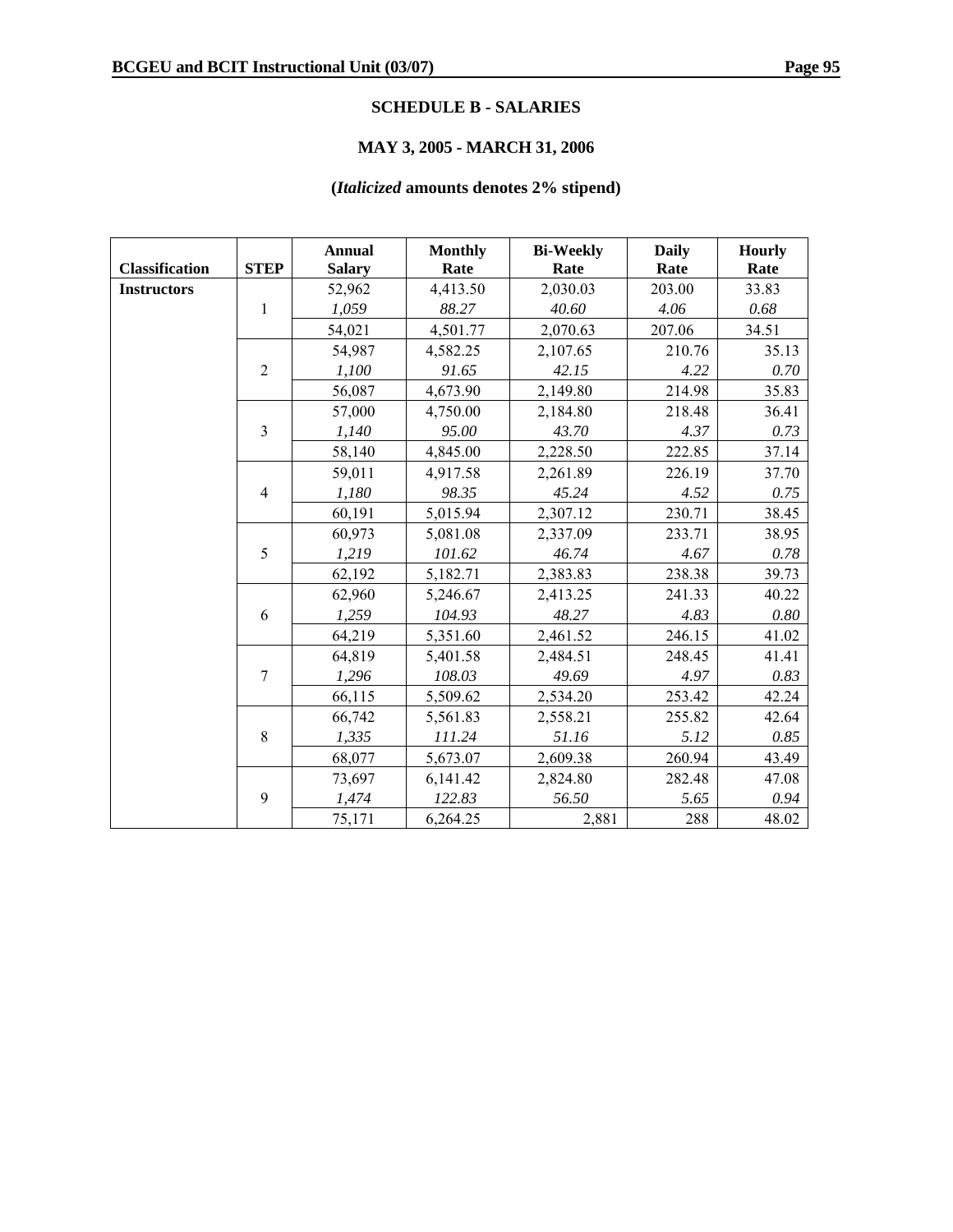#### **SCHEDULE B - SALARIES**

# **MAY 3, 2005 - MARCH 31, 2006**

#### **(***Italicized* **amounts denotes 2% stipend)**

|                               |                | <b>Annual</b> | <b>Monthly</b> | <b>Bi-Weekly</b> | <b>Daily</b> | <b>Hourly</b> |
|-------------------------------|----------------|---------------|----------------|------------------|--------------|---------------|
| <b>Classification</b>         | <b>STEP</b>    | <b>Salary</b> | Rate           | Rate             | Rate         | Rate          |
| <b>Non-Instructional</b>      |                | 52,962        | 4,413.50       | 2,030.03         | 203.00       | 29.00         |
| <b>Employees/Coordinators</b> | $\mathbf{1}$   | 1,059         | 88.27          | 40.60            | 4.06         | 0.58          |
|                               |                | 54,021        | 4,501.77       | 2,070.63         | 207.06       | 29.58         |
|                               |                | 54,987        | 4,582.25       | 2,107.65         | 210.76       | 30.11         |
|                               | $\overline{2}$ | 1,100         | 91.65          | 42.15            | 4.22         | 0.60          |
|                               |                | 56,087        | 4,673.90       | 2,149.80         | 214.98       | 30.71         |
|                               |                | 57,000        | 4,750.00       | 2,184.80         | 218.48       | 31.21         |
|                               | $\overline{3}$ | 1,140         | 95.00          | 43.70            | 4.37         | 0.62          |
|                               |                | 58,140        | 4,845.00       | 2,228.50         | 222.85       | 31.83         |
|                               |                | 59,011        | 4,917.58       | 2,261.89         | 226.19       | 32.31         |
|                               | $\overline{4}$ | 1,180         | 98.35          | 45.24            | 4.52         | 0.65          |
|                               |                | 60,191        | 5,015.94       | 2,307.12         | 230.71       | 32.96         |
|                               |                | 60,973        | 5,081.08       | 2,337.09         | 233.71       | 33.39         |
|                               | 5              | 1,219         | 101.62         | 46.74            | 4.67         | 0.67          |
|                               |                | 62,192        | 5,182.71       | 2,383.83         | 238.38       | 34.05         |
|                               |                | 62,960        | 5,246.67       | 2,413.25         | 241.33       | 34.48         |
|                               | 6              | 1,259         | 104.93         | 48.27            | 4.83         | 0.69          |
|                               |                | 64,219        | 5,351.60       | 2,461.52         | 246.15       | 35.17         |
|                               |                | 64,819        | 5,401.58       | 2,484.51         | 248.45       | 35.49         |
|                               | 7              | 1,296         | 108.03         | 49.69            | 4.97         | 0.71          |
|                               |                | 66,115        | 5,509.62       | 2,534.20         | 253.42       | 36.20         |
|                               |                | 66,742        | 5,561.83       | 2,558.21         | 255.82       | 36.55         |
|                               | 8              | 1,335         | 111.24         | 51.16            | 5.12         | 0.73          |
|                               |                | 68,077        | 5,673.07       | 2,609.38         | 260.94       | 37.28         |
|                               |                | 73,697        | 6,141.42       | 2,824.80         | 282.48       | 40.35         |
|                               | 9              | 1,474         | 122.83         | 56.50            | 5.65         | $0.81\,$      |
|                               |                | 75,171        | 6,264.25       | 2,881            | 288          | 41.16         |

Chief Instructors' Allowance \$230.

| <b>Annual Rate</b>                                               | $=$ Monthly Rate x 12      |
|------------------------------------------------------------------|----------------------------|
| <b>Biweekly Rate</b>                                             | $=$ Annual Rate/26.0892857 |
| Hourly Rate (Instructors)                                        | $=$ Biweekly Rate/60       |
| Hourly Rate (Non-Instructional<br>Employees/Coordinators/Others) | $=$ Biweekly Rate/70       |

Daily Rate = Hourly Rate  $x \#$  of regular scheduled hours in day shift.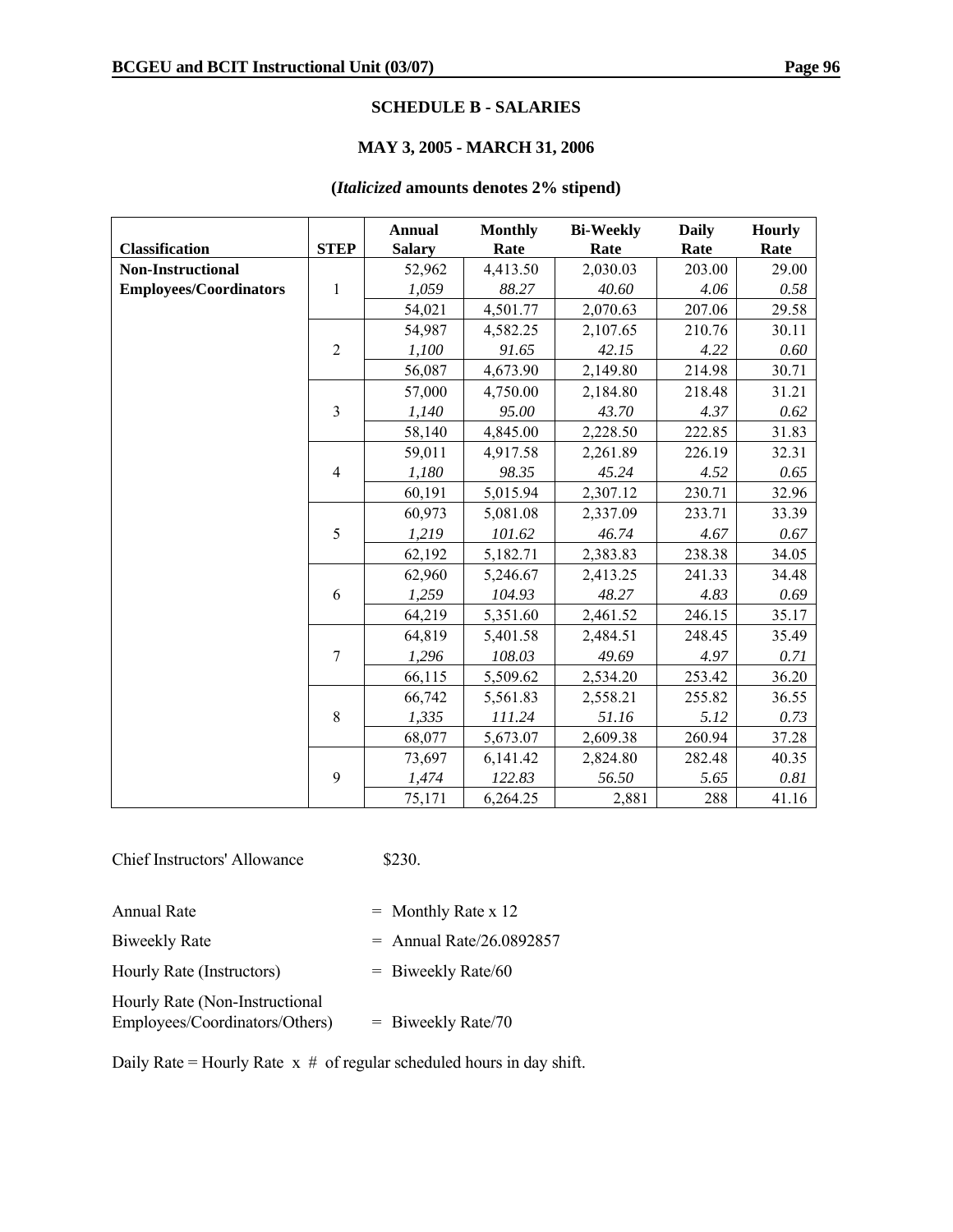#### **SCHEDULE C - SALARIES APRIL 1, 2006 - MARCH 31, 2007**

#### **(***Italicized* **amounts denotes 2% stipend)**

|                       |                | <b>Annual</b> | <b>Monthly</b> | <b>Bi-Weekly</b> | <b>Daily</b> | <b>Hourly</b> |
|-----------------------|----------------|---------------|----------------|------------------|--------------|---------------|
| <b>Classification</b> | <b>STEP</b>    | <b>Salary</b> | Rate           | Rate             | Rate         | Rate          |
| <b>Instructors</b>    |                | 52,962        | 4,413.50       | 2,030.03         | 203.00       | 33.83         |
|                       | $\mathbf{1}$   | 1,059         | 88.27          | 40.60            | 4.06         | 0.68          |
|                       |                | 54,021        | 4,501.77       | 2,070.63         | 207.06       | 34.51         |
|                       |                | 54,987        | 4,582.25       | 2,107.65         | 210.76       | 35.13         |
|                       | $\overline{2}$ | 1,100         | 91.65          | 42.15            | 4.22         | 0.70          |
|                       |                | 56,087        | 4,673.90       | 2,149.80         | 214.98       | 35.83         |
|                       |                | 57,000        | 4,750.00       | 2,184.80         | 218.48       | 36.41         |
|                       | $\overline{3}$ | 1,140         | 95.00          | 43.70            | 4.37         | 0.73          |
|                       |                | 58,140        | 4,845.00       | 2,228.50         | 222.85       | 37.14         |
|                       |                | 59,011        | 4,917.58       | 2,261.89         | 226.19       | 37.70         |
|                       | $\overline{4}$ | 1,180         | 98.35          | 45.24            | 4.52         | 0.75          |
|                       |                | 60,191        | 5,015.94       | 2,307.12         | 230.71       | 38.45         |
|                       |                | 60,973        | 5,081.08       | 2,337.09         | 233.71       | 38.95         |
|                       | 5              | 1,219         | 101.62         | 46.74            | 4.67         | 0.78          |
|                       |                | 62,192        | 5,182.71       | 2,383.83         | 238.38       | 39.73         |
|                       |                | 62,960        | 5,246.67       | 2,413.25         | 241.33       | 40.22         |
|                       | 6              | 1,259         | 104.93         | 48.27            | 4.83         | $0.80\,$      |
|                       |                | 64,219        | 5,351.60       | 2,461.52         | 246.15       | 41.03         |
|                       |                | 64,819        | 5,401.58       | 2,484.51         | 248.45       | 41.41         |
|                       | $\overline{7}$ | 1,296         | 108.03         | 49.69            | 4.97         | 0.83          |
|                       |                | 66,115        | 5,509.62       | 2,534.20         | 253.42       | 42.24         |
|                       | 8              | 66,742        | 5,561.83       | 2,558.21         | 255.82       | 42.64         |
|                       |                | 1,335         | 111.24         | 51.16            | 5.12         | 0.85          |
|                       |                | 68,077        | 5,673.07       | 2,609.38         | 260.94       | 43.49         |
|                       |                | 73,697        | 6,141.42       | 2,824.80         | 282.48       | 47.08         |
|                       | 9              | 1,474         | 122.83         | 56.50            | 5.65         | 0.94          |
|                       |                | 75,171        | 6,264.25       | 2,881            | 288          | 48.02         |
|                       |                | 76,939        | 6,411.58       | 2,949.07         | 294.91       | 49.15         |
|                       | $10*$          | 1,539         | 128.23         | 58.98            | 5.90         | 0.98          |
|                       |                | 78,478        | 6,539.82       | 3,008            | 301          | 50.13         |

Note \*: An employee who has spent 12 months at step 9 by April 1, 2006 shall move to the new step on April 1, 2006. Others will proceed to the new step on their normal increment date.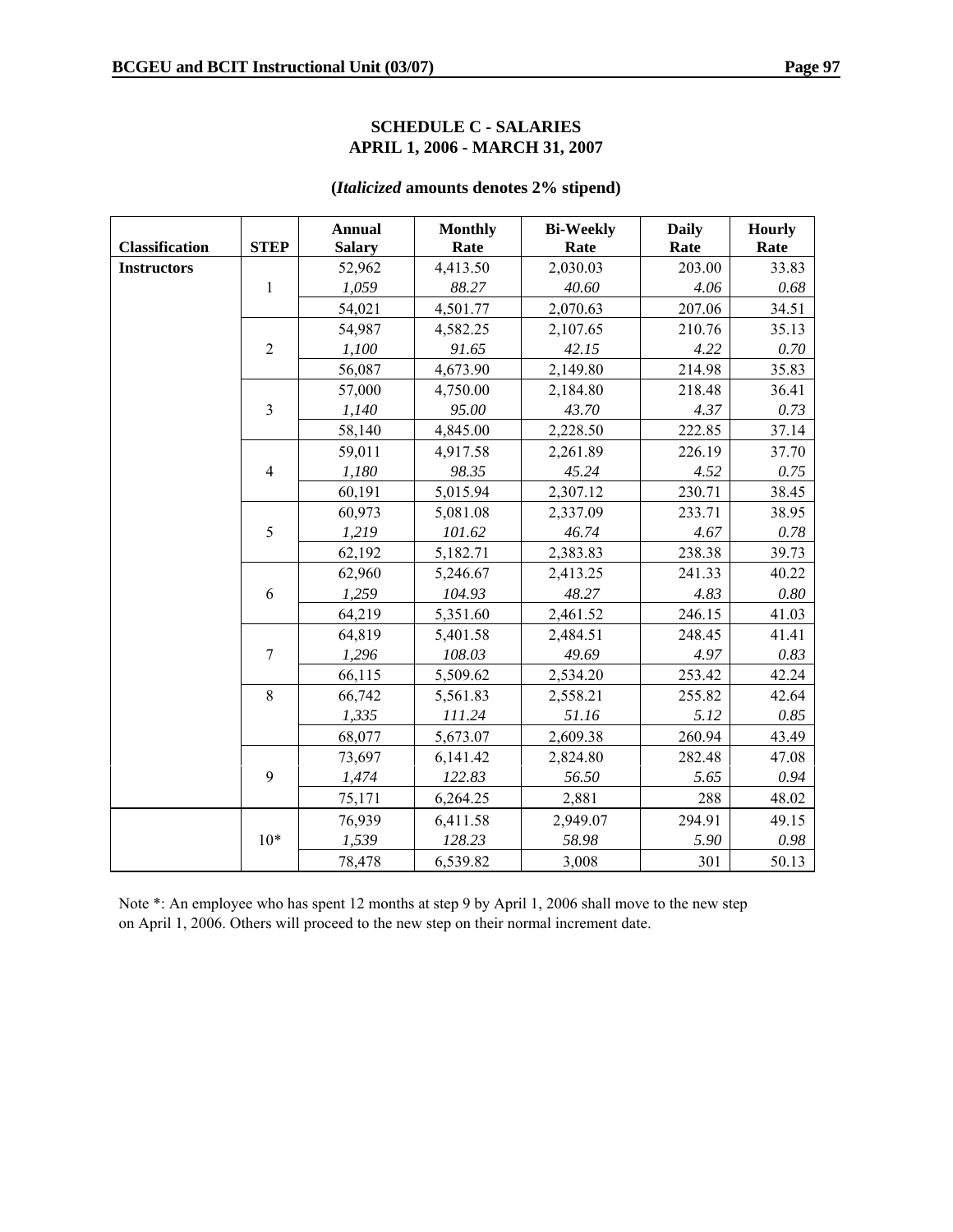#### **SCHEDULE C - SALARIES APRIL 1, 2006 - MARCH 31, 2007**

| <b>Classification</b>         | <b>STEP</b>    | <b>Annual</b><br><b>Salary</b> | <b>Monthly</b><br>Rate | <b>Bi-Weekly</b><br>Rate | <b>Daily</b><br>Rate | <b>Hourly</b><br>Rate |
|-------------------------------|----------------|--------------------------------|------------------------|--------------------------|----------------------|-----------------------|
| <b>Non-Instructional</b>      |                | 54,272                         | 4,522.67               | 2,080.24                 | 208.02               | 29.72                 |
| <b>Employees/Coordinators</b> | 1              | 1,085                          | 90.45                  | 41.60                    | 4.16                 | 0.59                  |
|                               |                | 55,357                         | 4,613.12               | 2,121.85                 | 212.18               | 30.31                 |
|                               |                | 56,297                         | 4,691.42               | 2,157.86                 | 215.79               | 30.83                 |
|                               | $\overline{2}$ | 1,126                          | 93.83                  | 43.16                    | 4.32                 | 0.62                  |
|                               |                | 57,423                         | 4,785.25               | 2,201.02                 | 220.10               | 31.44                 |
|                               |                | 58,310                         | 4,859.17               | 2,235.02                 | 223.50               | 31.93                 |
|                               | $\mathfrak{Z}$ | 1,166                          | 97.18                  | 44.70                    | 4.47                 | 0.64                  |
|                               |                | 59,476                         | 4,956.35               | 2,279.72                 | 227.97               | 32.57                 |
|                               |                | 60,321                         | 5,026.75               | 2,312.10                 | 231.21               | 33.03                 |
|                               | $\overline{4}$ | 1,206                          | 100.54                 | 46.24                    | 4.62                 | 0.66                  |
|                               |                | 61,527                         | 5,127.29               | 2,358.34                 | 235.83               | 33.69                 |
|                               |                | 62,283                         | 5,190.25               | 2,387.30                 | 238.73               | 34.10                 |
|                               | 5              | 1,246                          | 103.81                 | 47.75                    | 4.77                 | 0.68                  |
|                               |                | 63,529                         | 5,294.06               | 2,435.05                 | 243.50               | 34.79                 |
|                               |                | 64,270                         | 5,355.83               | 2,463.46                 | 246.35               | 35.19                 |
|                               | 6              | 1,285                          | 107.12                 | 49.27                    | 4.93                 | 0.70                  |
|                               |                | 65,555                         | 5,462.95               | 2,512.73                 | 251.27               | 35.90                 |
|                               |                | 66,129                         | 5,510.75               | 2,534.72                 | 253.47               | 36.21                 |
|                               | $\overline{7}$ | 1,323                          | 110.22                 | 50.69                    | 5.07                 | 0.72                  |
|                               |                | 67,452                         | 5,620.97               | 2,585.41                 | 258.54               | 36.93                 |
|                               |                | 68,052                         | 5,671.00               | 2,608.43                 | 260.84               | 37.26                 |
|                               | 8              | 1,361                          | 113.42                 | 52.17                    | 5.22                 | 0.75                  |
|                               |                | 69,413                         | 5,784.42               | 2,660.60                 | 266.06               | 38.01                 |
|                               |                | 75,007                         | 6,250.58               | 2,875.01                 | 287.50               | 41.07                 |
|                               | 9              | 1,500                          | 125.01                 | 57.50                    | 5.75                 | 0.82                  |
|                               |                | 76,507                         | 6,375.60               | 2,933                    | 293.25               | 41.89                 |

# **(***Italicized* **amounts denotes 2% stipend)**

Chief Instructors' Allowance \$230.

| <b>Annual Rate</b>                                               | $=$ Monthly Rate x 12                                        |
|------------------------------------------------------------------|--------------------------------------------------------------|
| <b>Biweekly Rate</b>                                             | $=$ Annual Rate/26.0892857                                   |
| Hourly Rate (Instructors)                                        | $=$ Biweekly Rate/60                                         |
| Hourly Rate (Non-Instructional<br>Employees/Coordinators/Others) | $=$ Biweekly Rate/70                                         |
| Daily Rate                                                       | $=$ Hourly Rate x # of regular scheduled hours in day shift. |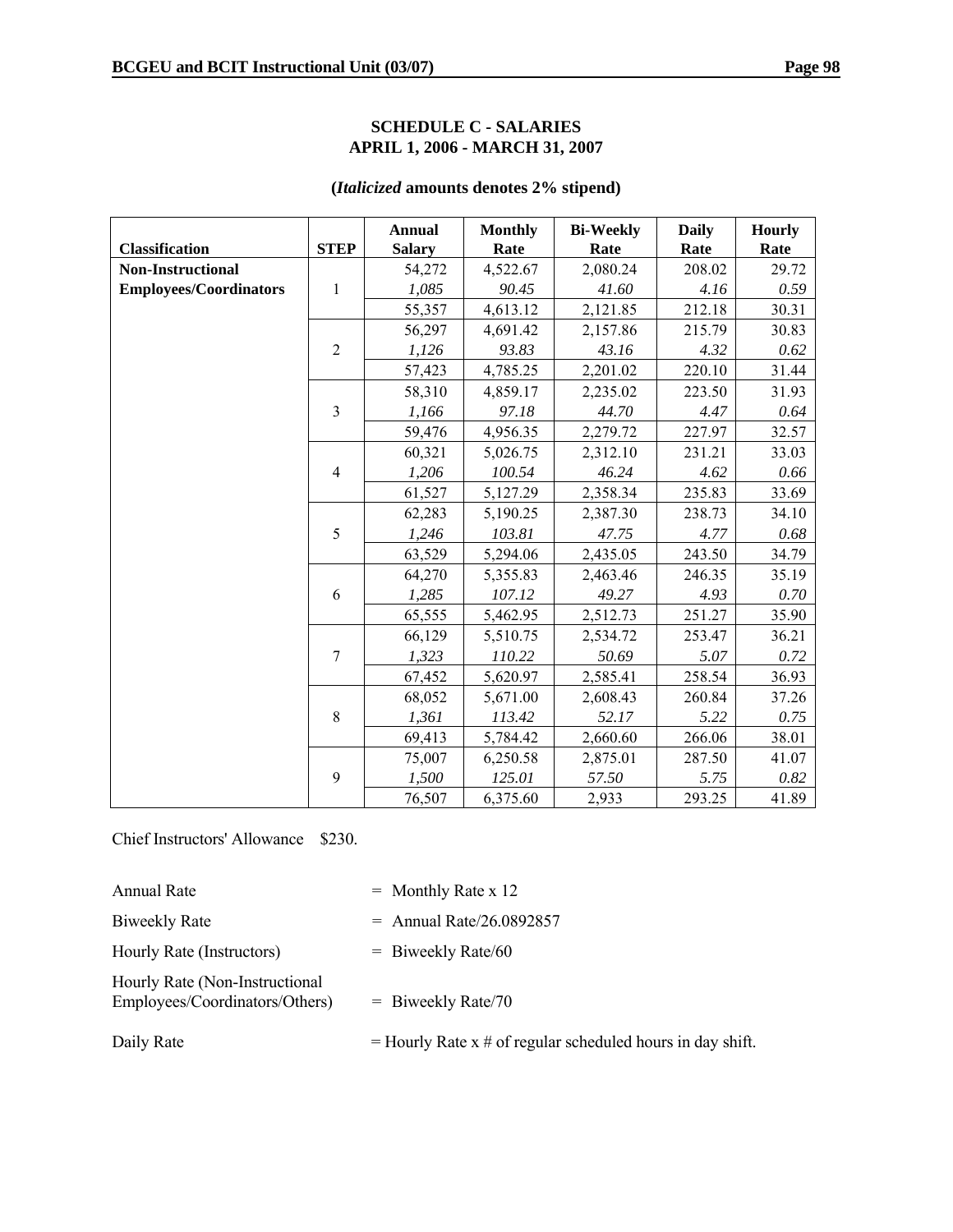#### **SCHEDULE E**

#### **Part I**

#### **Specializations and Specialization Groupings**

The Parties agree that this list sets out existing *"specializations"* and *"specialization groupings"* which are established at the British Columbia Institute of Technology. (See Letter of Understanding **#7**)

*Mechanical Specialization Grouping*

Automotive Machinist Auto Collision **Repair and Finishing** Millwright Commercial Transport Motorcycle Mechanic **Diesel Engine Power Sport Technician**  Power Sport Technician Heavy Duty Sawfiling Inboard/Outboard Mechanic

*Construction Specialization Grouping*

Carpentry Glazings Drywall Finisher Pile Driving Drywall Installer

Benchwork and Joinery Painting and Decorating

*Piping Trades Specialization Grouping (Revised)* (See Letter of Understanding **#4**)

Plumbing Gasfitting Heat and Frost

Steamfitting Sprinkler Fitter

*Steel Industries Specialization Grouping (Revised)* (See Letter of Understanding **#4**)

Welding Ironworking Steel Fabrication Sheet Metal Boilermaking

*Electrical/Electronics Specialization Grouping*

Electrical Refrigeration Electronics **Technical Computing** Industrial Instrumentation **Security Alarm** Power Engineering

*Aviation/Aerospace Specialization Grouping*

Aircraft Maintenance Engineering Category M Airport Operations Aircraft Structures Repair and Manufacturing Airline Technical Operations Aircraft Maintenance Engineering Category S (Structures) Airline Carrier Operations Aircraft Maintenance Engineering Category E (Avionics) Non-licensed Aircraft Maintenance Technician (includes Aircraft Gas Turbine, Aircraft Mechanical Component, and Aircraft Interior Technician programs)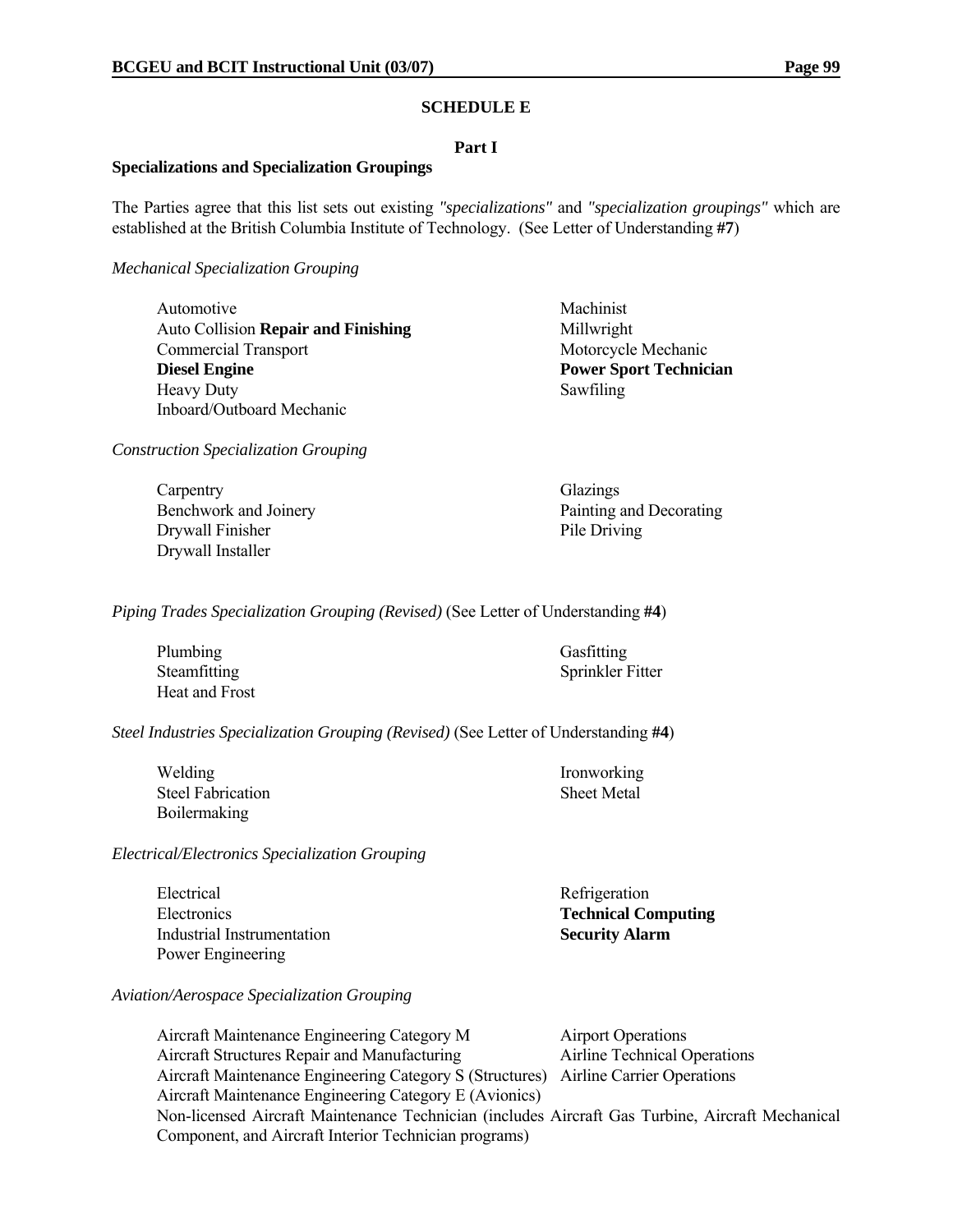#### *Business and Industry Specialization Grouping*

 Forestry Crewperson Forestry Tree Trimmer Horticulture Auto Trim and Custom Upholstery **Drafting**  BTSD and Remediation Embalming Office Administration Women in Trades Training Preparation

*Trades Access Specialization Grouping*

**Fresh Start**  BTSD and Remediation Women in Trades **Trades Discovery** 

*Food and Hospitality Services Specialization Grouping*

 Meat Processing Baking Cooking Sausage Making Dining Service Taxi Driver **Barbering** 

*Common Core Specialization Grouping*

*Industrial Education*

*Non-Instructional Specialization Grouping*

 Training Consultants **Quality Assurance Auditors** 

*Marine Training Specialization Grouping*

 Nautical Marine Engineering Seamanship **Maritime Logistics and Port Operations** 

*Rail Specialization Grouping*

**Railway Conductor Railway Engineer**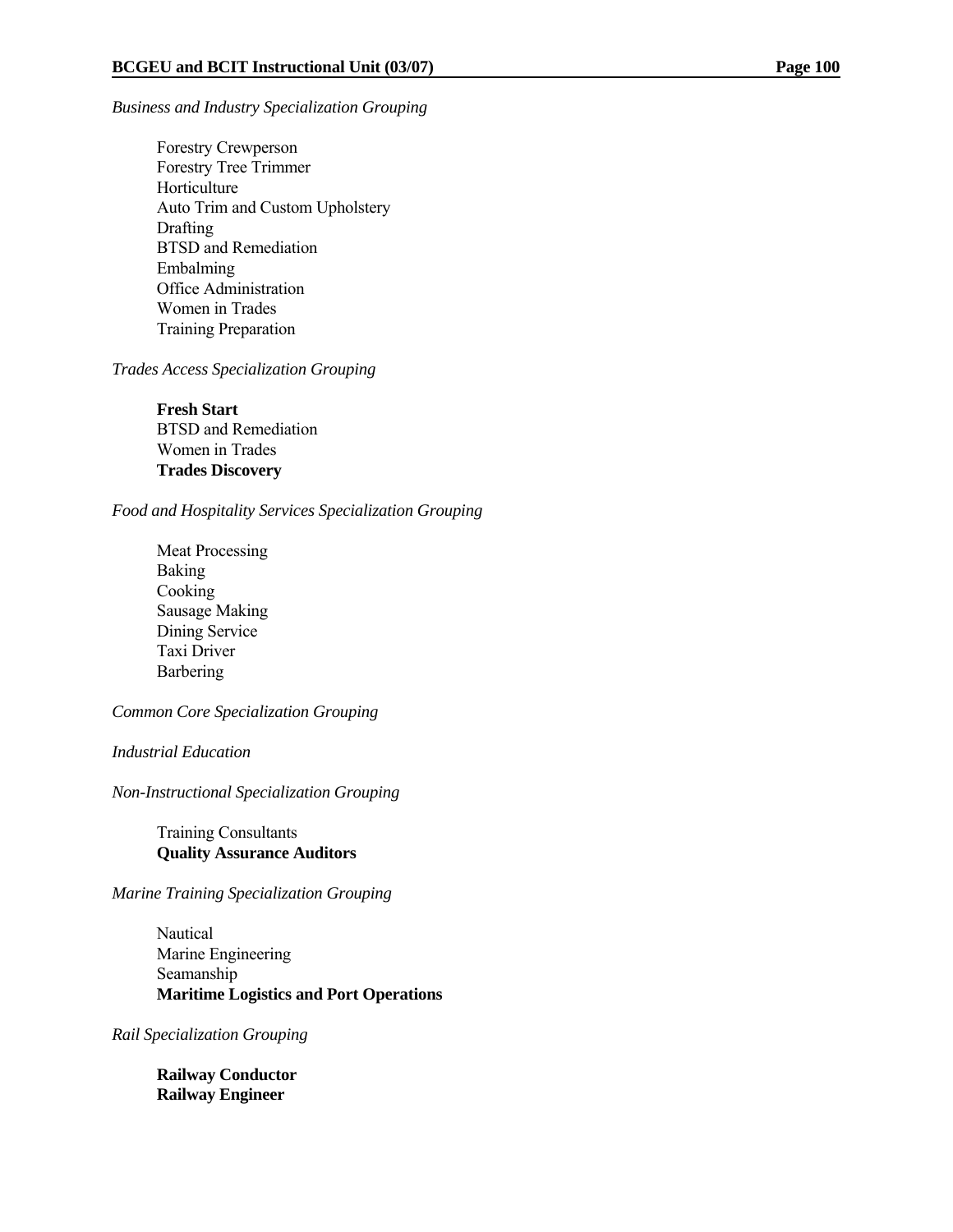#### **Part II**

For the purpose of layoff and recall only, the Parties agree that the following procedure will be used to effect the placement of specializations within specialization groupings as set out in Part I of Schedule *"E"*.

- 1. When the Employer adds or deletes new specialization(s) or specialization groupings, or varies the scope or placement of existing specialization(s), the Union will be advised in writing.
- 2. The Parties will within ten days of notification, complete discussion as to the appropriateness of the action taken by the Employer.
- 3. After the period of discussion has elapsed, any dispute regarding the application or interpretation of Part II of Schedule *"E"* may be grieved pursuant to Article 7.11(b) of the Collective Agreement.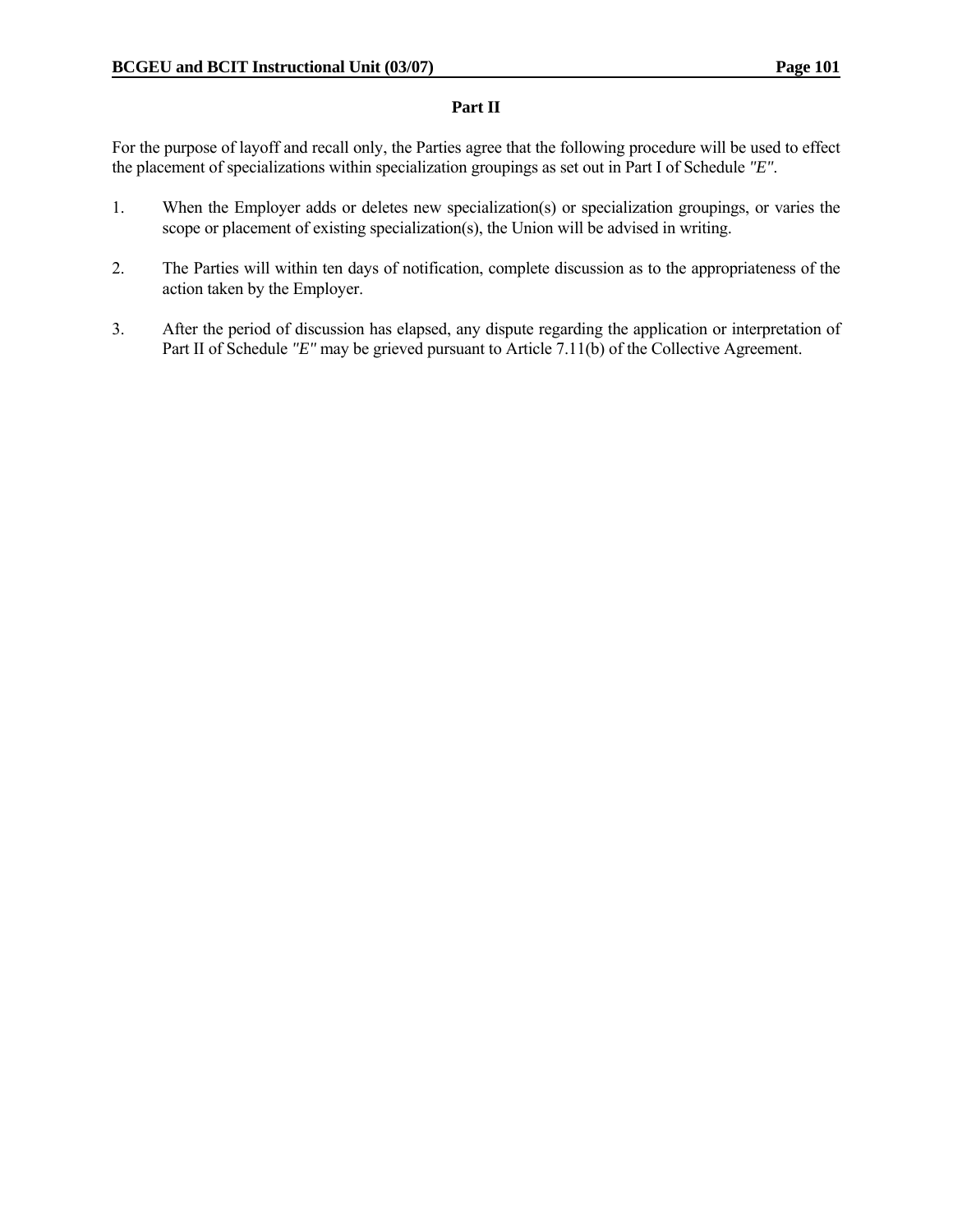#### **APPENDIX A SHORT TERM ILLNESS AND INJURY PLAN**

#### **1.1 Eligibility**

 (a) Regular Employees shall be covered by the Short Term Illness and Injury Plan upon completion of six (6) months of active service with the Employer.

 (b) Regular Employees with less that six (6) months of service who are unable to work because of an illness or injury are entitled to six (6) days coverage at full pay in any one calendar year.

 (c) Regular Employees with three (3) months but less that six (6) months of service will be entitled to fifteen (15) weeks (75 working days) of coverage, consisting of the above six (6) days, or what remains of the six (6) days' entitlement, at full pay and the remainder of the fifteen (15) weeks at two-thirds (\_) of pay, not to exceed a maximum weekly benefit of two hundred and ten dollars (\$210) or the U.I.C. maximum weekly sickness benefit, whichever is higher.

 (d) Notwithstanding (a), (b) and (c) above, where a regular Employee is on a claim recognized by the Workers' Compensation Board while the Employee was on the Employer's business, he/she shall be entitled to leave at his/her regular rate of pay, up to a maximum of one hundred thirty (130) days for any one claim in lieu of benefits as outlined in Section 1.2. In such cases the compensation payable by the Workers' Compensation Board shall be remitted to the Employer.

#### **1.2 Short Term Plan Benefit**

 (a) In the event an Employee is unable to work because of illness or injury, he/she will be entitled to a benefit of seventy-five percent (75%) of pay for a period not to exceed six (6) months from date of absence, (Short Term Plan Period). In any one (1) calendar year, the first six (6) working days of absence from work due to illness or injury will be paid at one hundred percent (100%) of pay.

 Employees who exhaust all or part of their six (6) working days entitlement at one hundred percent (100%) of pay in a calendar year will have it reinstated in the following calendar year upon return to work.

 (b) Employees who have accumulated sick leave credit under the old sick leave plan will have their accumulated sick leave credits frozen but will supplement their seventy-five percent (75%) of pay benefit under the new plan by using twenty-five percent (25%) of a day's accumulation under the old sick leave plan for each day of absence under the new plan. The seventy-five percent (75%) benefit shall not be supplemented by the use of any other leave entitlement.

#### **1.3 Recurring Disabilities**

 (a) Employees who return to work after being absent because of illness or injury, and within five (5) consecutive scheduled days of work again become unable to work because of the same illness or injury are considered to still be within the original Short Term Plan period as defined in Section 1.2(a).

 (b) Employees who return to work after being absent because of illness or injury and within five (5) consecutive scheduled days of work again become unable to work because of a new illness or injury unrelated to the illness or injury that caused the previous absence shall be entitled to a further six (6) months' benefits under this plan.

(c) Employees who return to work after being absent because of illness or injury, and after working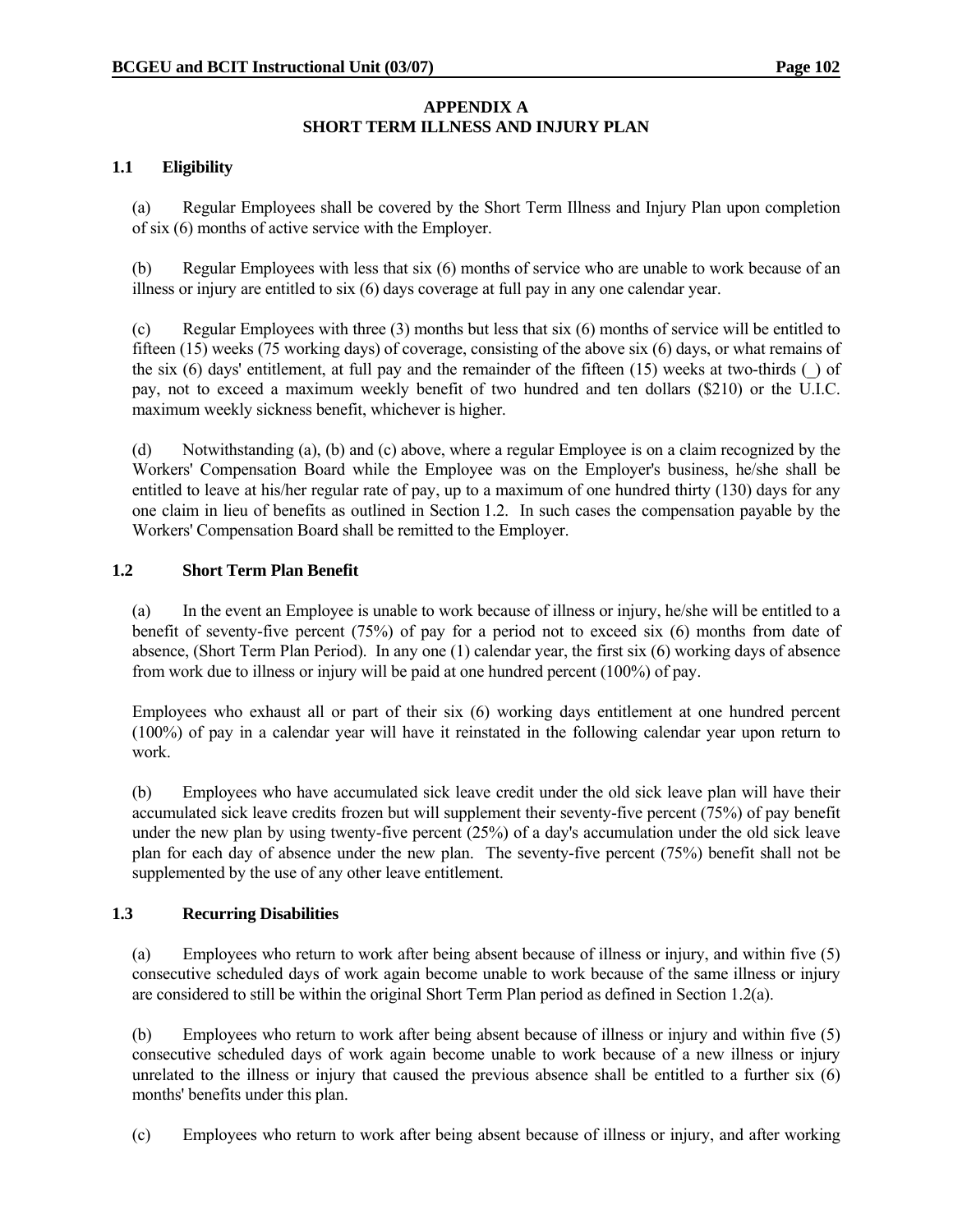five (5) or more consecutive scheduled days of work, again become unable to work because of the same illness or injury will be entitled to a further six (6) month period of benefits under this plan, except as provided in (d) below, where the Short Term Plan period shall continue to be as defined in Section 1.2(a).

 (d) Where an Employee is returning to work after a period of illness or injury and where the Screening Committee has approved such return on a trial basis for assessment and/or rehabilitation purposes, the Short Term Plan period shall continue to be as defined in Section 1.2(a). Such trial period must be approved during the period the Employee is receiving short term benefits, however, the end of the trial period can go beyond the Short Term Plan benefit period.

 (e) Employees who return to work after a period of illness or injury and who do not work the same number of hours that were scheduled prior to the illness or injury shall receive prorated benefits under this plan, however, not beyond six (6) calendar months from the initial date of absence as defined in Section 1.2(a), if absence is due to the same illness or injury.

#### **1.4 Doctor's Certificate of Inability to Work**

The Employer may require an Employee who is unable to work because of illness or injury to provide a statement from:

(a) A medical practitioner qualified to practice in the province of B.C.; or

 (b) Where necessary, from a medical practitioner licensed to practice in the province of Alberta or the Yukon; or

 (c) The consulting physician to whom the Employee is referred by the medical practitioner in (a) or (b) above, providing medical evidence of the Employee's inability to work in any of the following circumstances:

- (i) where it appears that a pattern of consistent or frequent absence from work is developing;
- (ii) where the Employee has been absent for six (6) consecutive scheduled days of work;

 (iii) where at least thirty (30) days have elapsed since the last statement was obtained and the Employee has been in receipt of plan benefits throughout that period.

Benefits will cease to be paid when an Employee fails to provide satisfactory evidence of medical disability during the benefit period.

#### **1.5 Integration With Other Disability Income**

Short term benefits will be reduced by all other disability income benefits to which the absent Employee is entitled except disability income which was being received prior to the illness or injury resulting in the Employee being absent from work and which is unrelated to the illness or injury causing the current absence and the quarter (1/4) day accumulation from the old sick leave plan that is being used to supplement the new plan. Other disability income benefits will include:

 (a) Any amount the absent Employee receives from any group insurance, wage continuation or pension plan of the Employer.

 (b) Any amount of disability income provided by any compulsory act or law, except Unemployment Insurance sickness benefits and W.C.B. benefits payable in accordance with Section 1.1(d).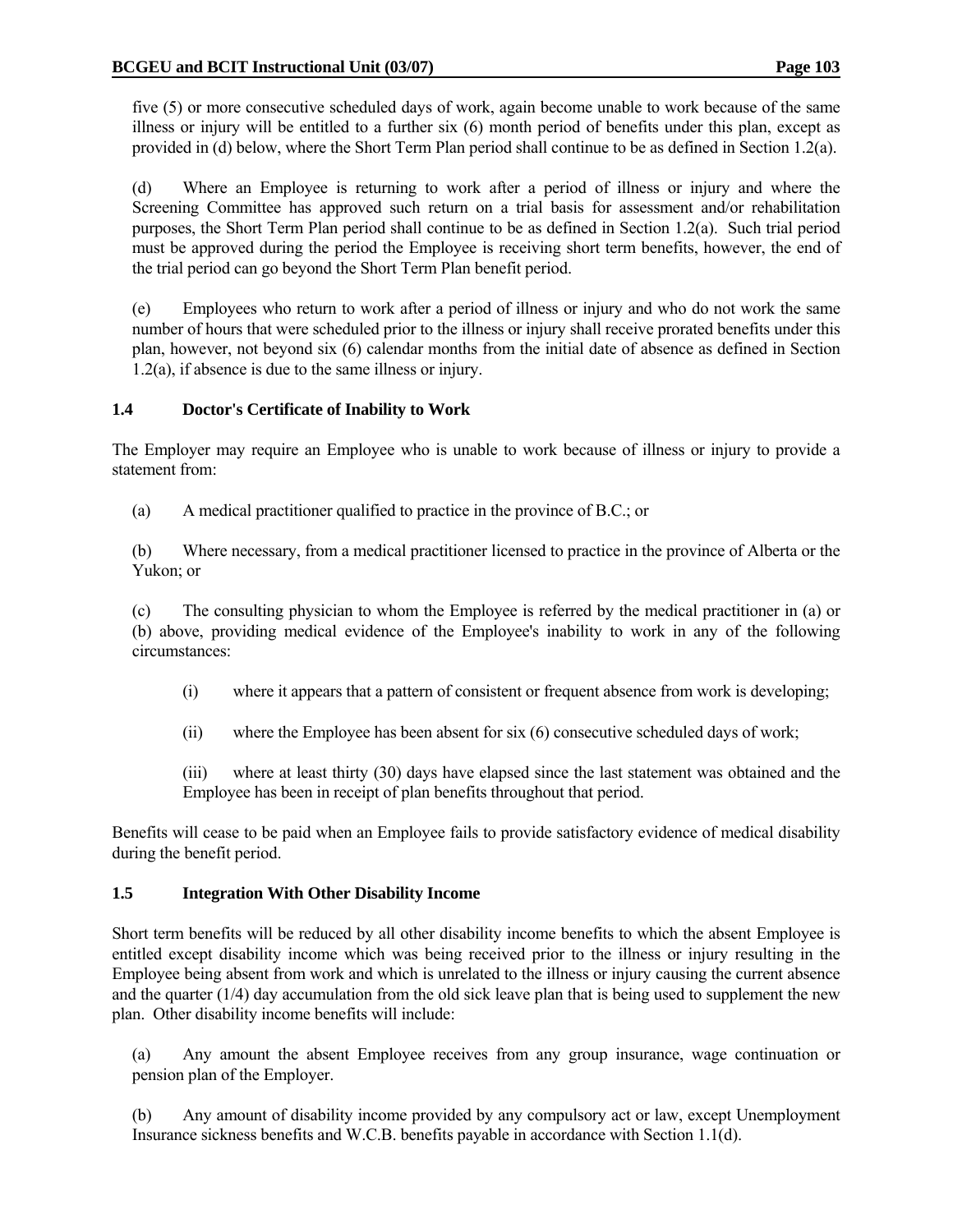(c) Any periodic benefit payment from the Canada or Quebec Pension Plan or other social security plan of any country.

Notwithstanding the above, in the case of ICBC Weekly Indemnity payments or, in the case of personal insurance coverage integration will apply to the extent that the combination of Plan benefits and ICBC Weekly Indemnity payments, or personal insurance disability income benefits exceed either:

(i) one hundred percent (100%) of pay; or

 (ii) the applicable benefit percentage of the individual's average total monthly income in the twelve (12) month period immediately preceding commencement of the disability, whichever is greater. Where this provision is to apply, the Employee will be required to provide satisfactory evidence of his/her total monthly income.

This section does not apply to a war disability pension paid under an Act of the Governments of Canada or other Commonwealth countries.

#### **1.6 Benefits Not Paid During Certain Periods**

Benefits will not be paid when an Employee is:

- (a) receiving designated paid holiday pay;
- (b) engaged in an occupation for wage or profit;
- (c) on strike or is locked out unless the strike or lockout occurred after the illness or injury resulting in the Employee being absent from work;
- (d) serving a prison sentence;
- (e) on suspension without pay;
- (f) on paid absence in the period immediately preceding retirement;
- (g) on any leave of absence without pay.

Notwithstanding (g) above, where an illness or injury occurs during a period of approved:

- (1) education leave,
- (2) general leave of absence not exceeding thirty (30) days,
- (3) maternity leave,

 which prevents the Employee from returning to work on the scheduled date of return, the Short Term Plan will be effective from the date of disability due to illness or injury and benefits will be paid for the balance of the six (6) month period remaining from the scheduled date of return to work. For maternity leave, the intention is no coverage for normal pregnancy.

#### **1.7 Employee to Inform Employer**

The Employee shall inform the Employer as soon as possible of his/her inability to report to work because of illness or injury. The Employee shall inform the Employer of the date of return to duty, in advance of that date, in order that relief scheduled for that Employee can be notified.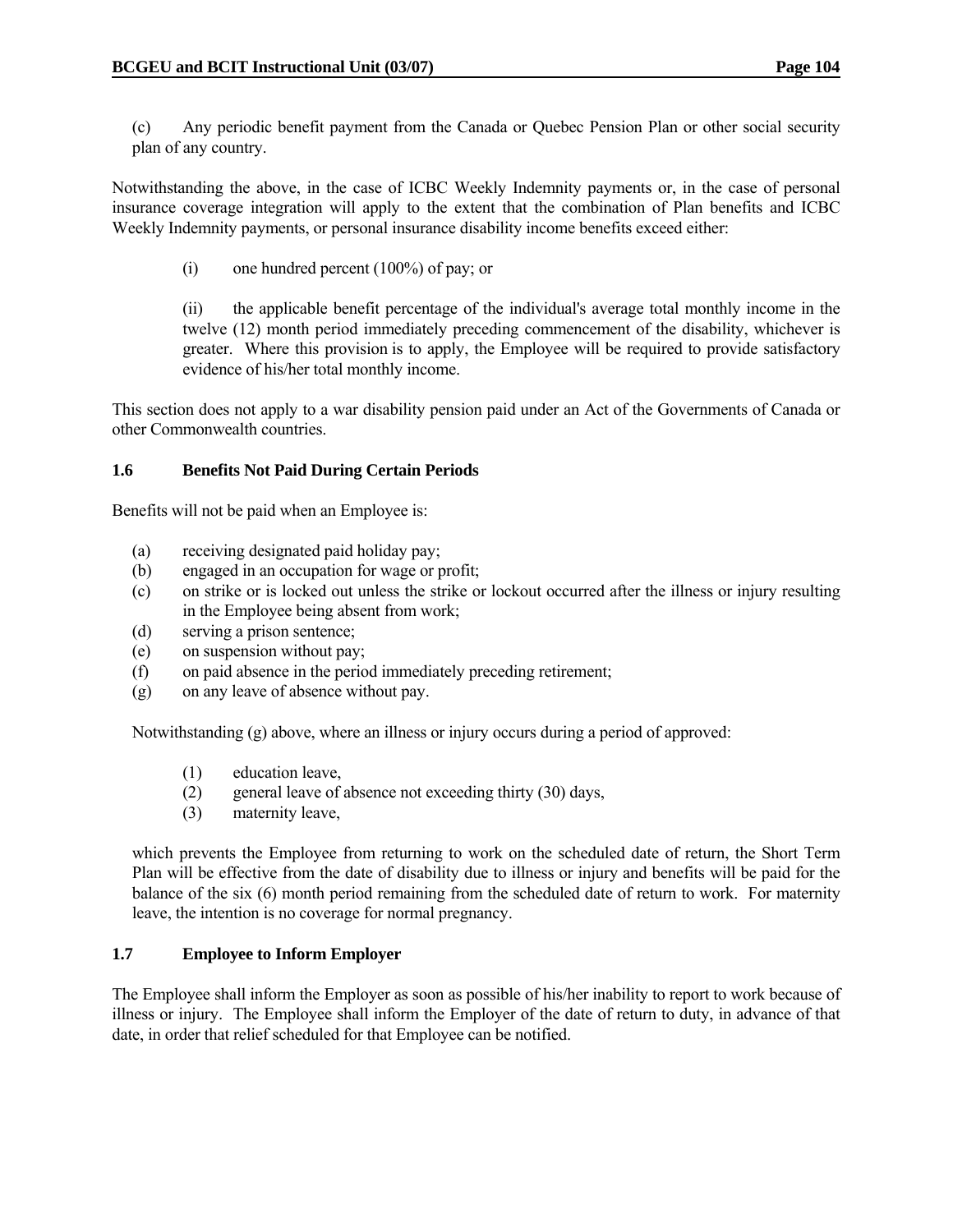#### **1.8 Entitlement**

For the purpose of calculation six (6) calendar days per calendar year, one (1) day shall be considered to be one (1) day regardless of the regularly scheduled workday. Calculation for partial days will be on a prorated basis.

#### **1.9 EIC Premium**

The Parties agree that the complete premium reduction from the Employment Insurance Commission accruing through the improved illness and injury plan will be returned to the Employer.

#### **1.10 Benefits Upon Layoff or Separation**

 (a) Subject to (b) and (c) below, regular Employees who have completed three (3) months of service and who are receiving benefits pursuant to  $1.1(c)$ ,  $1.1(d)$  or  $1.2$  shall continue to receive such benefits upon layoff or separation until the termination of the illness or until the maximum benefit entitlement has been granted, whichever comes first, if the notice of layoff or separation is given after the commencement of the illness for which benefits are being paid.

 (b) In the event that layoff or separation notice was given prior to the commencement of the illness, benefits will cease on the effective date of the layoff or separation only if the illness commenced within two (2) months of the effective date of the layoff or separation.

 (c) Benefits will continue to be paid in accordance with 1.10(a), for which notice of layoff or separation was given prior to the commencement of the illness+ and if the illness commenced more than two (2) months before the effective date of the layoff or separation.

#### **LONG TERM DISABILITY PLAN**

#### **2.1 Eligibility**

 (a) Regular full-time Employees shall be covered by the Long Term Disability Plan upon completion of six (6) months' active employment with the Employer.

 (b) An Employee who is not actively at work because of illness or injury on the workday coincident with, or immediately preceding the date he/she would otherwise have become eligible for coverage under the Plan will not be eligible for coverage until the date the Employee returns to active employment.

(c) Coverage in the plan is a condition of employment.

#### **2.2 Long Term Disability Benefit**

In the event an Employee while covered under this Plan, becomes totally disabled as a result of an accident or a sickness, then, after the Employee has been totally disabled for six (6) months, including periods approved in Section 1.3(a) and (c), he/she shall be eligible to receive a monthly benefit as follows:

 (a) While the Employee has a sick bank balance to be used on a day-for-day basis, full monthly earnings will continue until the sick bank is exhausted, and Section 2.6 will not apply.

(b) When an Employee has no sick bank, or after it is exhausted, the Employee shall receive a monthly benefit equal to the sum of sixty-six and two-thirds percent (66⅔%) of monthly earnings (effective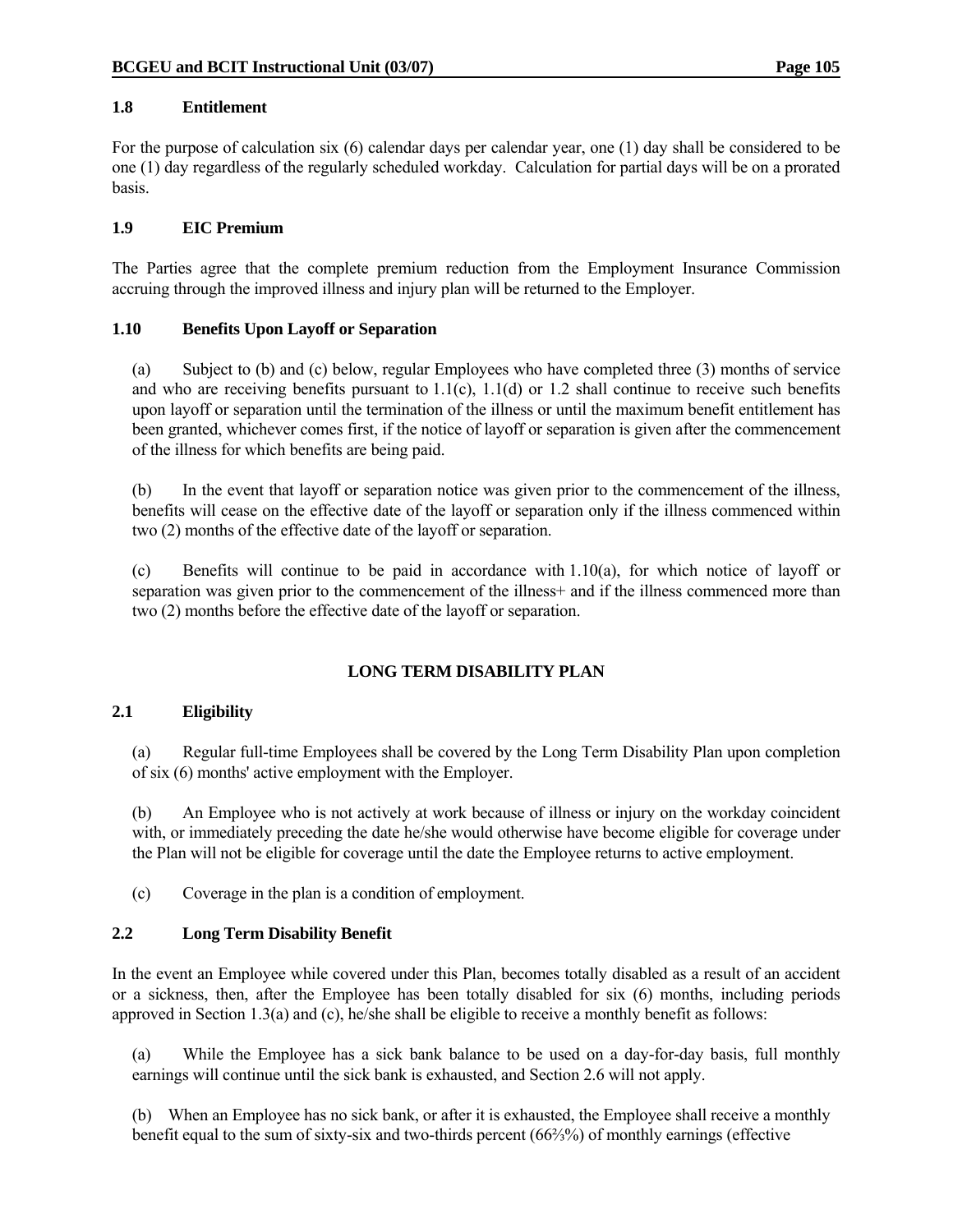September 01, 1993).

For the purpose of the above, earnings shall mean basic monthly earnings as at the date of disability as determined by the Employer.

The basic monthly earnings as at the date of disability shall be the salary in effect for the last month of the Short Term Plan period, or equivalent six (6) month period, taking into consideration any retroactive adjustments. The date of disability for determining the commencement of the first two (2) years of disability shall be the day following the last month of the Short Term Plan period, or an equivalent six (6) month period.

 (c) The Long Term Disability benefit payment will be made so long as an Employee remains totally disabled in accordance with Section 2.3, and will cease on the date the Employee recovers, or at the end of the month in which the Employee reaches age 65, or resigns or dies, whichever occurs first.

 (d) An Employee in receipt of long term disability benefits will be considered an Employee for purposes of superannuation and will continue to be covered by group life, extended health, dental and medical plans. Employees will not be covered by any other portion of the Collective Agreement but will retain the right of access to a Screening Committee established thereunder and will retain seniority rights should they return to employment within six (6) months following cessation of benefits.

 (e) When an Employee is in receipt of the benefit described in (b) above, contributions required for benefit plans in (d) above and contributions for superannuation will be waived by the Employer.

 (f) An Employee engaged in rehabilitative employment with the Institute and who is receiving partial Long Term Disability benefit payments will have contributions required for benefit plans in (d) above and contributions for superannuation waived by the Employer except that superannuation contributions shall be deducted from any salary received from the Employer to cover the period of rehabilitative employment.

#### **2.3 Total Disability**

 (a) Total disability, as used in this Plan, means the complete inability because of an accident or sickness of a covered Employee to perform all the duties of his/her own occupation for the first two (2) years of disability. Thereafter, Employees able by reason of education, training or experience to perform the duties of a gainful occupation for which the rate of pay is not less than seventy-five percent (75%) of the current rate of pay of their regular occupation at date of disability will not be considered totally disabled and will therefore not be eligible for benefits under this Long Term Disability Plan.

 (b) Total disabilities resulting from mental or nervous disorders are covered by the plan in the same manner as total disabilities resulting from accidents or other sickness, except that an Employee who is totally disabled as a result of a mental or nervous disorder and who has received twenty-four (24) months of Long Term Disability Plans benefit payments must be confined to a hospital or mental institution or where they are at home, under the direct care and supervision of a medical doctor, in order to continue to be eligible for benefit payments.

 During a period of total disability an Employee must be under the regular and personal care of a legally qualified doctor of medicine.

 (c) (1) If an Employee becomes totally disabled and during this period of total disability engages in rehabilitative employment, the regular monthly benefit from this plan will be reduced by twenty-five percent (25%) of the Employee's earnings from such rehabilitative employment. In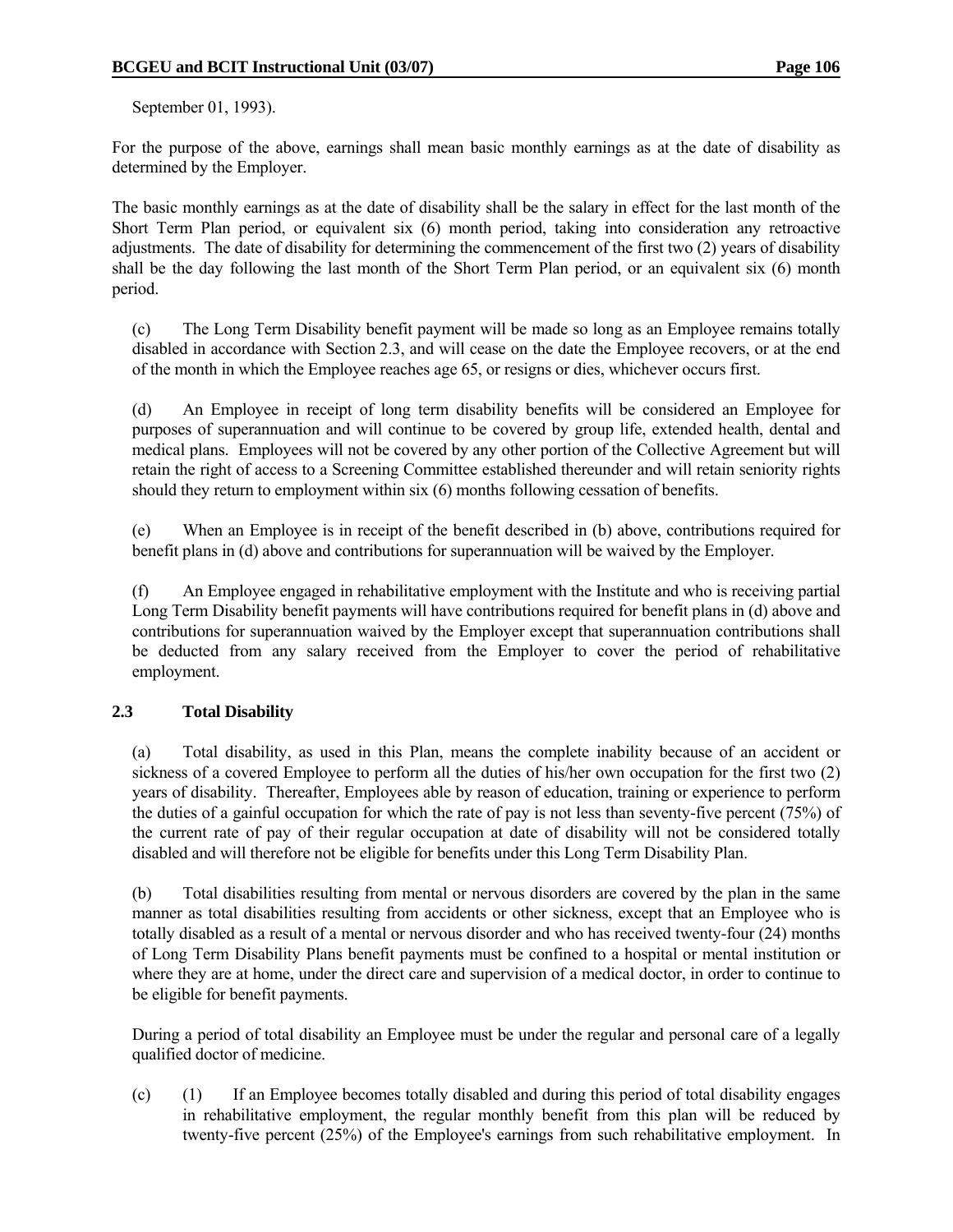the event that income from rehabilitative employment and the benefit paid under this plan exceed eighty-five percent (85%) of the Employee's earnings at date of disability, the benefit from this plan will be further reduced by the excess amount. *"Rehabilitative employment"* shall mean any occupation or employment for wage or profit or any course or training that entitles the disabled Employee to an allowance, provided such rehabilitative employment has the approval of the Employee's doctor and the Employer.

 The rehabilitative employment of a disabled Employee will continue until such time as the Employee's earnings from rehabilitative employment exceed eighty-five percent (85%) of the Employee's earnings at the date of disability but in no event for more than twenty-four (24) months from the date benefit payments commence.

 If earnings are received by an Employee during a period of total disability and if such earnings are derived from employment which has not been approved of as rehabilitative employment by his/her doctor and the Employer, then the regular monthly benefit from the plan will be reduced by one hundred percent (100%) of such earnings.

 (2) In the event that an Employee has been classified as totally disabled for all occupations and engages in approved rehabilitative employment, the provisions of (1) above apply except that the rehabilitative employment may continue for twenty-four (24) months from the date rehabilitative employment commenced.

 (3) In the case where rehabilitative employment has been approved while an Employee is receiving a benefit under the provisions of Article 2.2(a), the provision of Article 2.3(c) (1) shall not apply until the Employee is receiving a benefit under Article 2.2(b).

#### **2.4 Exclusions from Coverage**

The Long Term Disability Plan does not cover total disabilities resulting from:

 (a) War, insurrection, rebellion, or service in the armed forces of any country, after the commencement of this plan;

 (b) Voluntary participation in a riot or civil commotion, except while an Employee is in the course of performing the duties of his/her regular occupation;

(c) Intentionally self-inflicted injuries or illness;

 (d) Pregnancy, childbirth, miscarriage or abortion, except severe complications following termination of pregnancy; (Intention is no coverage for normal pregnancy);

 (e) A disability known to the Employer and which was specifically taken into account by the Employer at time of hiring.

#### **2.5 Pre-existing Conditions**

An Employee shall not be entitled to Long Term Disability benefits from this plan if his/her total disability resulted from an accident, sickness or mental or nervous disorder with respect to which medical treatment, services or supplies were received in the ninety (90) day period prior to the date of hire unless he/she has completed twelve (12) consecutive months of service after the date of hire during which time he/she has not been absent from work due to the aforementioned accident, sickness or mental or nervous disorder with respect to which medical treatment, services or supplies were received. This clause does not apply to present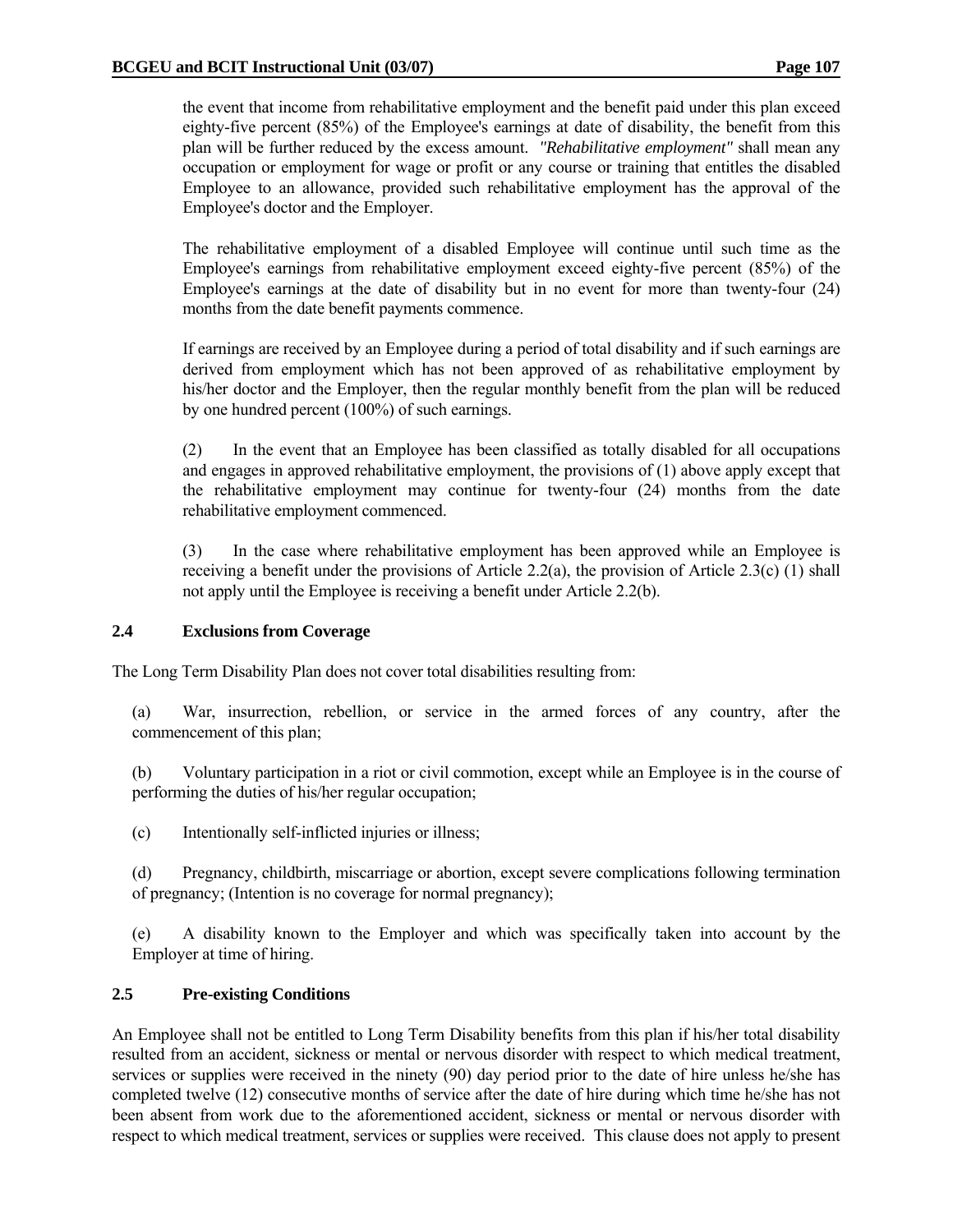Employees who have been continuously employed since April 1, 1977.

#### **2.6 Integration With Other Disability Income**

In the event a totally disabled Employee is entitled to any other income as a result of the same accident, sickness, mental or nervous disorder that caused him/her to be eligible to receive benefits from this Plan, the benefits from this Plan will be reduced by one hundred percent (100%) of such other disability income.

Other disability income shall include, but not necessarily be limited to:

 (a) Any amount payable under the *Workers' Compensation Act* or Law or any other legislation of similar purpose, and;

 (b) Any amount the disabled Employee received from any group insurance, wage continuation or pension plan of the Employer that provides disability or retirement income, and;

(c) Any amount of disability income provided by any compulsory act or law, and;

 (d) Any periodic primary benefit payment from the Canada or Quebec Pension Plans or other similar social security plan of any country to which the disabled Employee is entitled or to which he/she would be entitled if his/her application for such benefit were approved, and;

 (e) Any amount of disability income provided by any group or association disability plan to which the disabled Employee might belong or subscribe.

The amount by which the disability benefit from this plan is reduced by other disability income will normally be the amount to which the disabled Employee is entitled upon becoming first eligible for such other disability income. Future increases in such other disability income resulting from increases in the Canadian Consumer Price Index or similar indexing arrangements will not further reduce the benefits from this Plan.

Notwithstanding the above, in the case of ICBC Weekly Indemnity payments or, in the case of personal insurance coverage, integration will apply to the extent that the combination of Plan benefits and ICBC Weekly Indemnity payments or, personal insurance disability income benefits exceed either:

(i) one hundred percent (100%) of basic pay; or

 (ii) the applicable benefit percentage of the individual average total monthly income in the twelve (12) month period immediately preceding commencement of the disability, whichever is the greater. Where this provision is to apply, the Employee will be required to provide satisfactory evidence of his/her total monthly income.

This Section does not apply to war disability pension paid under an Act of the governments of Canada or other Commonwealth countries.

#### **2.7 Successive Disabilities**

If, following a period of total disability with respect to which benefits are paid from this Plan, an Employee returns to work on a full-time basis for a continuous period of six (6) months or more, any subsequent total disability suffered by that Employee, whether related to the preceding disability or not, shall be considered a new disability and the disabled Employee shall be entitled to benefit payments in accordance with the provisions of this Plan.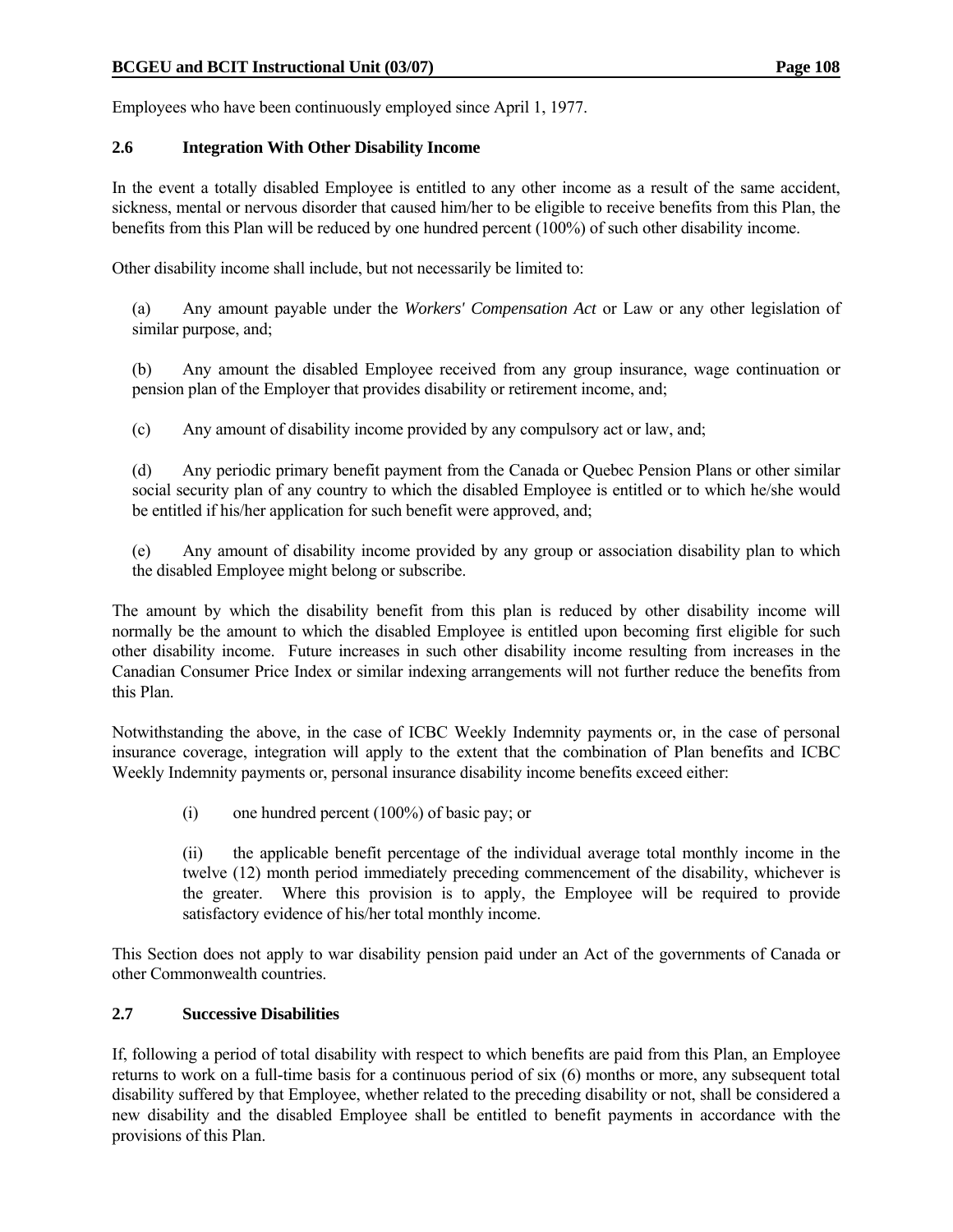In the event the period during which such an Employee has returned to work is less than six (6) months and the Employee again suffers a total disability and that is related to the preceding disability, the subsequent disability shall be deemed a continuation of the preceding disability, and the disabled Employee shall be entitled to benefit payments in accordance with the provisions of this Plan as though he/she had not returned to work. Should such an Employee suffer a subsequent disability that is unrelated to the previous disability and, provided the period during which the Employee returned to work is longer than one (1) month, the subsequent disability shall be considered a new disability and the Employee shall be entitled to benefit payments in accordance with the provisions of this Plan. If the period during which the Employee returned to work is one (1) month or less, the subsequent disability shall be deemed a continuation of the preceding disability and the disabled Employee shall be entitled to benefit payments in accordance with the provisions of this Plan.

#### **2.8 Cessation of Plan Coverage**

An Employee shall cease to be covered by this Plan at the earliest of the following dates:

- (a) on the date that is six (6) months prior to his/her sixty-fifth (65) birthday.
- (b) on the date of commencement of paid absence prior to retirement;
- (c) on the date of termination of employment with the Employer;

Cessation of active employment as a regular Employee shall be considered termination of employment except when an Employee is on authorized leave of absence with or without pay.

#### **2.9 Leave of Absence**

Employees on leave of absence without pay may opt to retain coverage under the plan and shall pay the full premium, except when on approved Maternity Leave. Coverage will be permitted for a period of eighteen (18) months of absence without pay except that if the leave is for educational purposes, the maximum period will be extended to two (2) years. If an Employee on leave of absence without pay or partial pay, who has elected coverage under this plan, becomes disabled, benefits under this Plan will be based upon monthly earnings immediately prior to the current leave of absence.

#### **2.10 Benefits Upon Plan Termination**

In the event this Long Term Disability Plan is terminated, the benefit payments shall continue to be paid in accordance with the provisions of this Plan to disabled Employees who become disabled while covered by this Plan prior to its termination.

#### **2.11 Contributions**

The cost of this Plan will be borne by the Employer.

#### **2.12 Waiver of Contributions**

Employee contributions to this Plan shall be waived with respect to disabled Employees during the time such an Employee is in receipt of disability benefit payments from this Plan.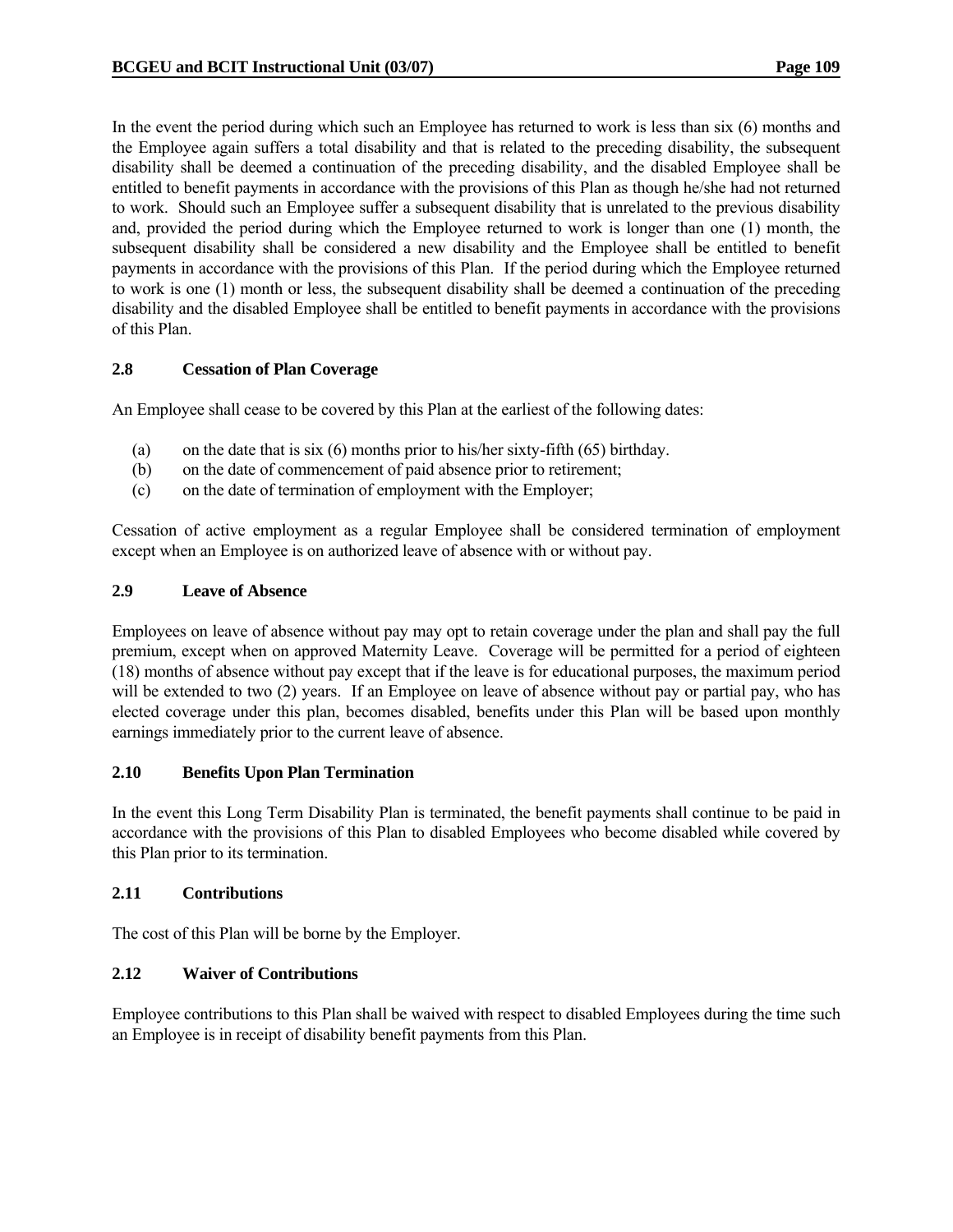#### **2.13 Claims**

Long Term Disability claims will be adjudicated and paid by a claims-paying agent to be appointed by the Employer. In the event a covered Employee disputes the decision of the claims-paying agent regarding a claim for benefits under this Plan, the Employee may arrange to have his/her claim reviewed by a Claims Review Committee composed of three (3) medical doctors; one (1) designated by the claimant, one (1) by the Employer and a third agreed to by the first two. Written notice of a disputed claim or an appeal under this Plan shall be sent to the Plan Administrator.

Written notice of an appeal must be submitted within six (6) months from the date the claims-paying agent rejected the claim. The expenses incurred by a Claims Review Committee will be paid by the Plan.

Where an Employee has disputed the decision of the claims-paying agent and is awaiting the outcome of a review or an appeal, the Employee will be considered to be on leave of absence without pay during the portion of the waiting period when he/she is not receiving pay or benefit allowance. During the waiting period, an Employee will continue to be covered by group life, extended health, dental and medical plans.

#### **2.14 Physical Examination**

The Employer, at its own expense, shall have the right and be given the opportunity to have a medical doctor appointed by the Employer examine, as often as it may reasonably require any Employee whose injury, sickness, mental or nervous disorder is the basis of claim upon this Plan.

#### **2.15 Canadian Currency**

All monies payable to or from this Plan shall be payable in Canada in Canadian currency.

#### **2.16 Administration**

The Employer will be the administrator of the Plan. All questions arising as to the interpretation of this Plan shall be subject to the grievance and arbitration procedures in Articles 7 and 8 of this Agreement.

#### **2.17 Implementation by Regulation**

The provisions of this Plan shall become part of a memorandum of agreement between the Parties and will be implemented by regulation.

#### **2.18 Benefit Level**

The benefit level for existing LTD recipients shall be increased by the same amount as the negotiated salary increase for other Employees in the Bargaining Unit.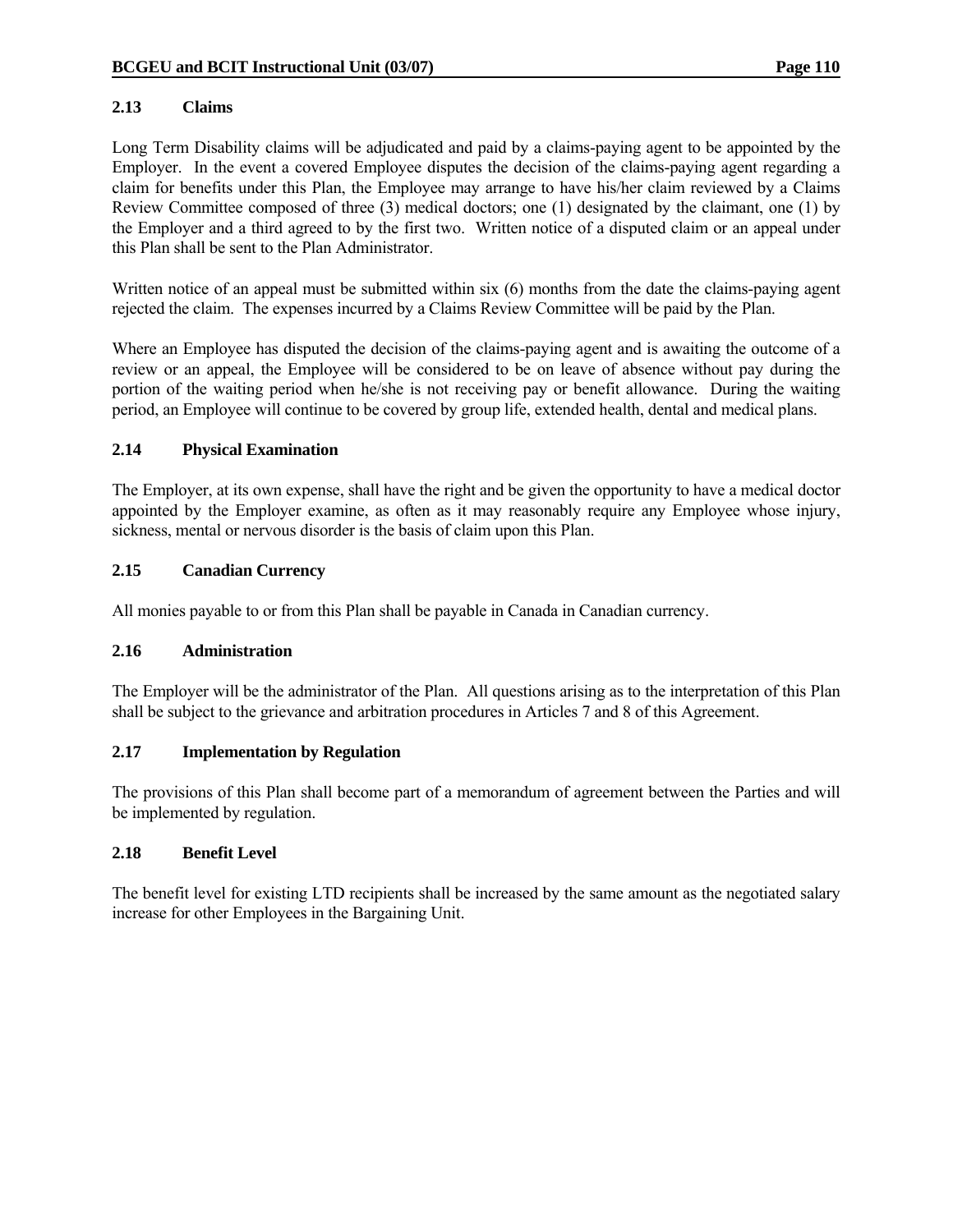#### **JOINT ADVISORY COMMITTEE**

There shall be a Joint Advisory Committee which shall consist of two (2) representatives appointed by the Employer and two (2) representatives appointed by the Union. The Employer and the Union may each appoint one (1) alternate Committee member. The purpose of the Committee shall be to consider and make recommendations to the Bargaining Principals on all matters related to the effective administration of the Short Term Illness and Injury and Long Term Disability Plans and to consider and make recommendations to the Bargaining Principals on any questions which may arise related to interpretation or application of the wording of Appendix A. The Committee shall consider and report back on all matters related to the plans which may be referred to it jointly by the Bargaining Principals.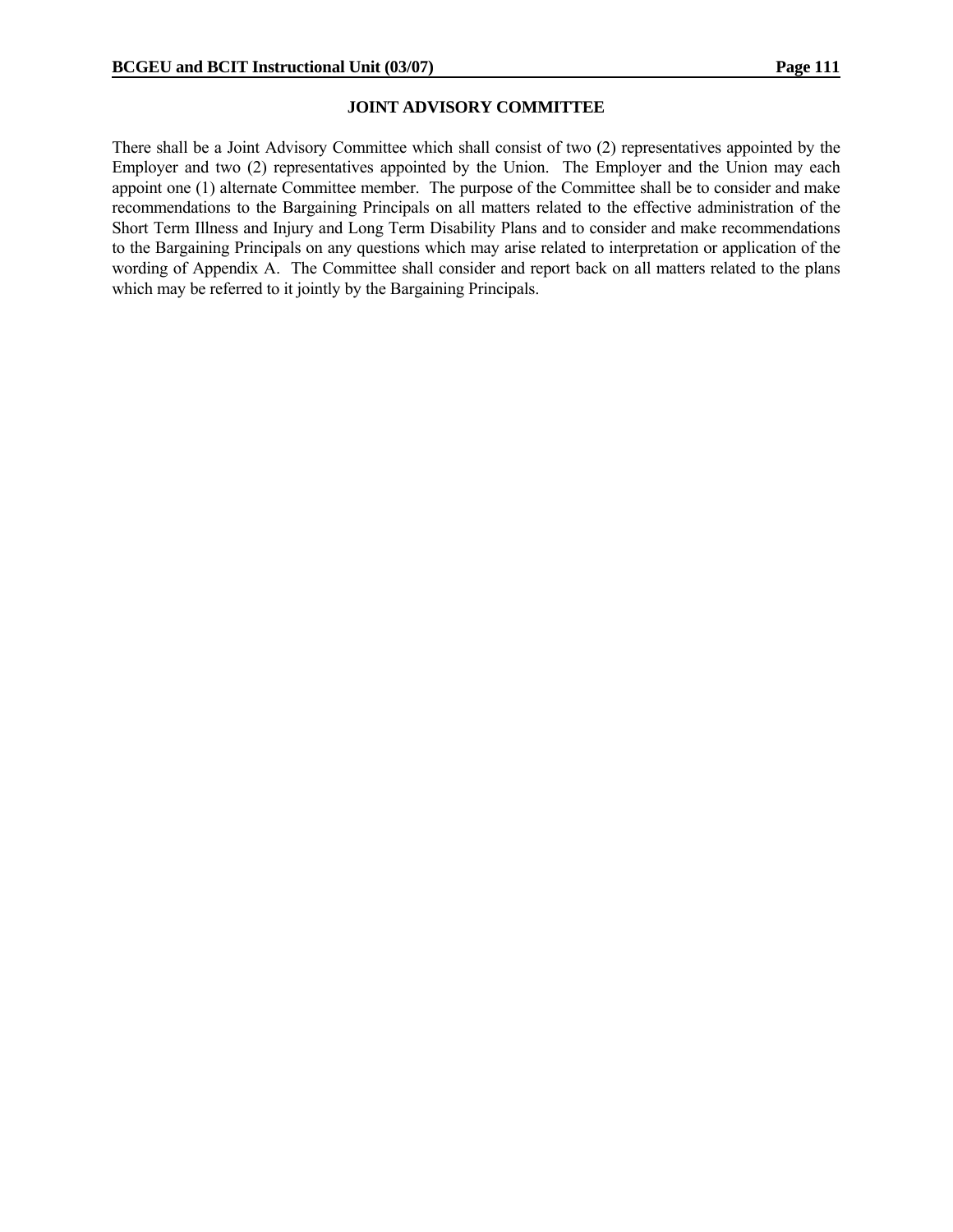#### **Re: Qualifications**

The following format for qualifications will be introduced, upon signing of this Agreement, and will continue in full force and effect for the duration of the Agreement.

Job postings for Vocational Instructors shall consist of the following qualifications:

- 1. trade qualification in a designated trade or recognized industry qualifications in non-designated trades and other occupations;
- 2. five (5) years' experience as a Journeyman or equivalent;
- 3. previous supervisory or teaching experience; and
- 4. skills and abilities to instruct the curriculum.

Common core qualifications shall include an Institute endorsement for this specialization. The criteria for this endorsement shall be developed by the Labour/Management Committee.

## **SIGNED ON BEHALF OF THE UNION: SIGNED ON BEHALF OF THE EMPLOYER:** George Heyman, President and Brian Gillespie, President Brian Gillespie, President Tom Kozar, Co-Chairperson Tomi Eeckhout, Director Bargaining Committee Labour Relations Gary Blidook, Member Ron Evans, Member Bargaining Committee Bargaining Committee Rick Dohl, Member **Dave Mitchell, Member** Dave Mitchell, Member Bargaining Committee Bargaining Committee Michael Wanstall, Member Dennis Duffey, Member Bargaining Committee Bargaining Committee Barbara Offen, Co-Chairperson Phyllis Johnson, Member Coordinated Bargaining Representative Bargaining Committee

 Clodine Sartori, Member Bargaining Committee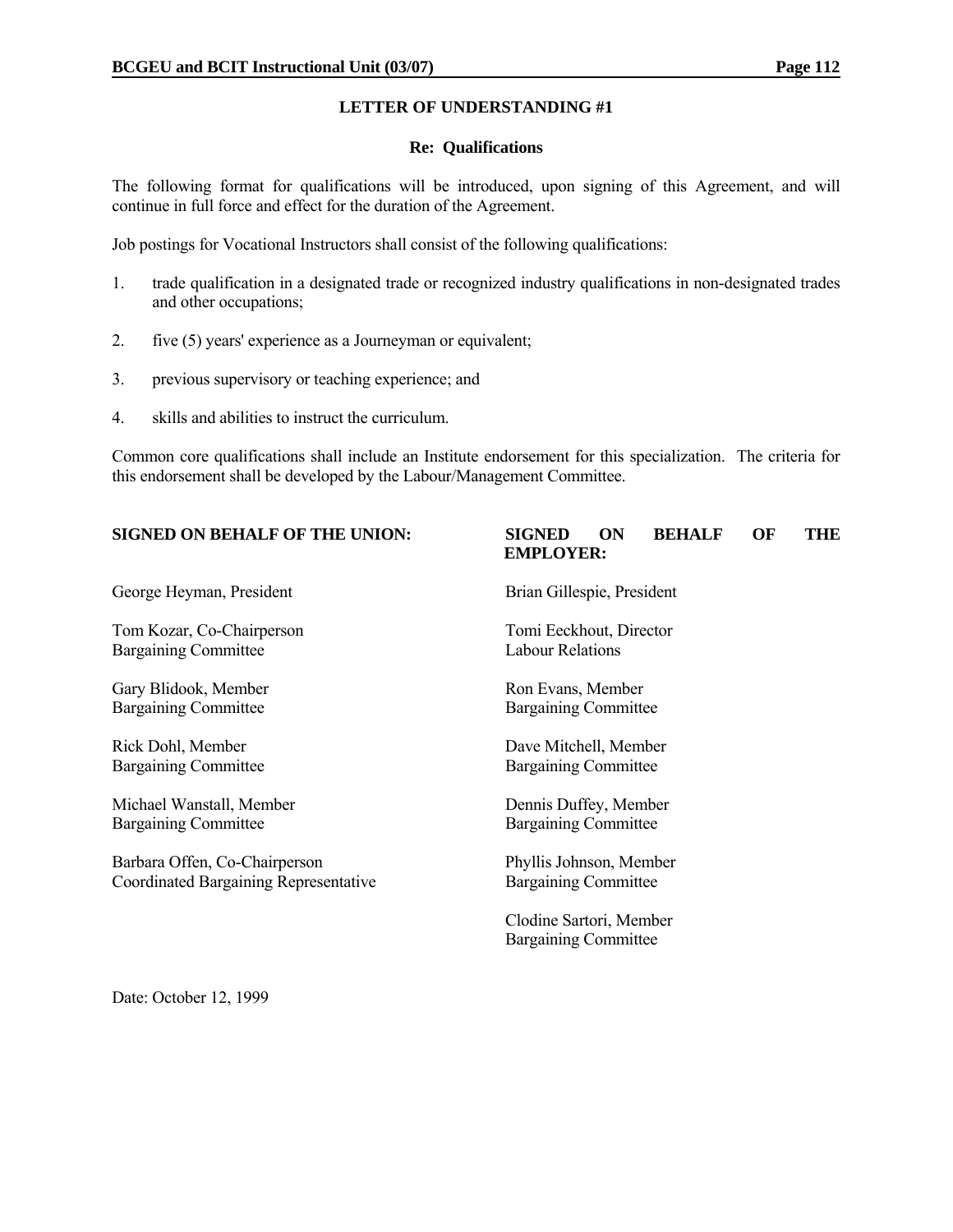#### **Re: Trial Period - Recall/Severance Benefit Option**

The Parties agree to the application of an alternate layoff option relevant to Article 12.5(a)(3) and (4).

This option shall permit an Employee who is laid off under Article 12, Layoff, to defer receiving severance pay pursuant to Article 12.5(a)(4) for twelve (12) months and remain on recall in accordance with 12.5(a)(3).

An Employee exercising this option shall notify the Employer within ten (10) days of his/her receipt of notice of layoff.

In the event that such laid off Employee is not recalled to a regular position during the twelve (12) month recall period, he/she shall then be eligible to receive a severance pay amount equal to that which he/she would have been eligible for had the option pursuant to 12.5(a)(4) been elected at the time of his/her original layoff.

For the purposes of this Memorandum of Agreement only, a recall pursuant to Article 12.6(d) shall not extend the original twelve (12) month recall period to which this deferral of severance pay applies. If, upon the expiry of this twelve (12) month deferral period, the laid off Employee is working pursuant to a recall under 12.6(d), the Employee shall be given the opportunity to resign from such employment at the end of the assignment and receive the deferred severance pay or maintain his/her employment status and rights in accordance with Article 12 of the Collective Agreement.

| <b>SIGNED ON BEHALF OF THE UNION:</b>        | <b>SIGNED</b><br>ON<br><b>BEHALF</b><br>OF<br>THE<br><b>EMPLOYER:</b> |
|----------------------------------------------|-----------------------------------------------------------------------|
| George Heyman, President                     | Brian Gillespie, President                                            |
| Tom Kozar, Co-Chairperson                    | Tomi Eeckhout, Director                                               |
| <b>Bargaining Committee</b>                  | <b>Labour Relations</b>                                               |
| Gary Blidook, Member                         | Ron Evans, Member                                                     |
| <b>Bargaining Committee</b>                  | <b>Bargaining Committee</b>                                           |
| Rick Dohl, Member                            | Dave Mitchell, Member                                                 |
| <b>Bargaining Committee</b>                  | <b>Bargaining Committee</b>                                           |
| Michael Wanstall, Member                     | Dennis Duffey, Member                                                 |
| <b>Bargaining Committee</b>                  | <b>Bargaining Committee</b>                                           |
| Barbara Offen, Co-Chairperson                | Phyllis Johnson, Member                                               |
| <b>Coordinated Bargaining Representative</b> | <b>Bargaining Committee</b>                                           |
|                                              | Clodine Sartori, Member<br><b>Bargaining Committee</b>                |
|                                              |                                                                       |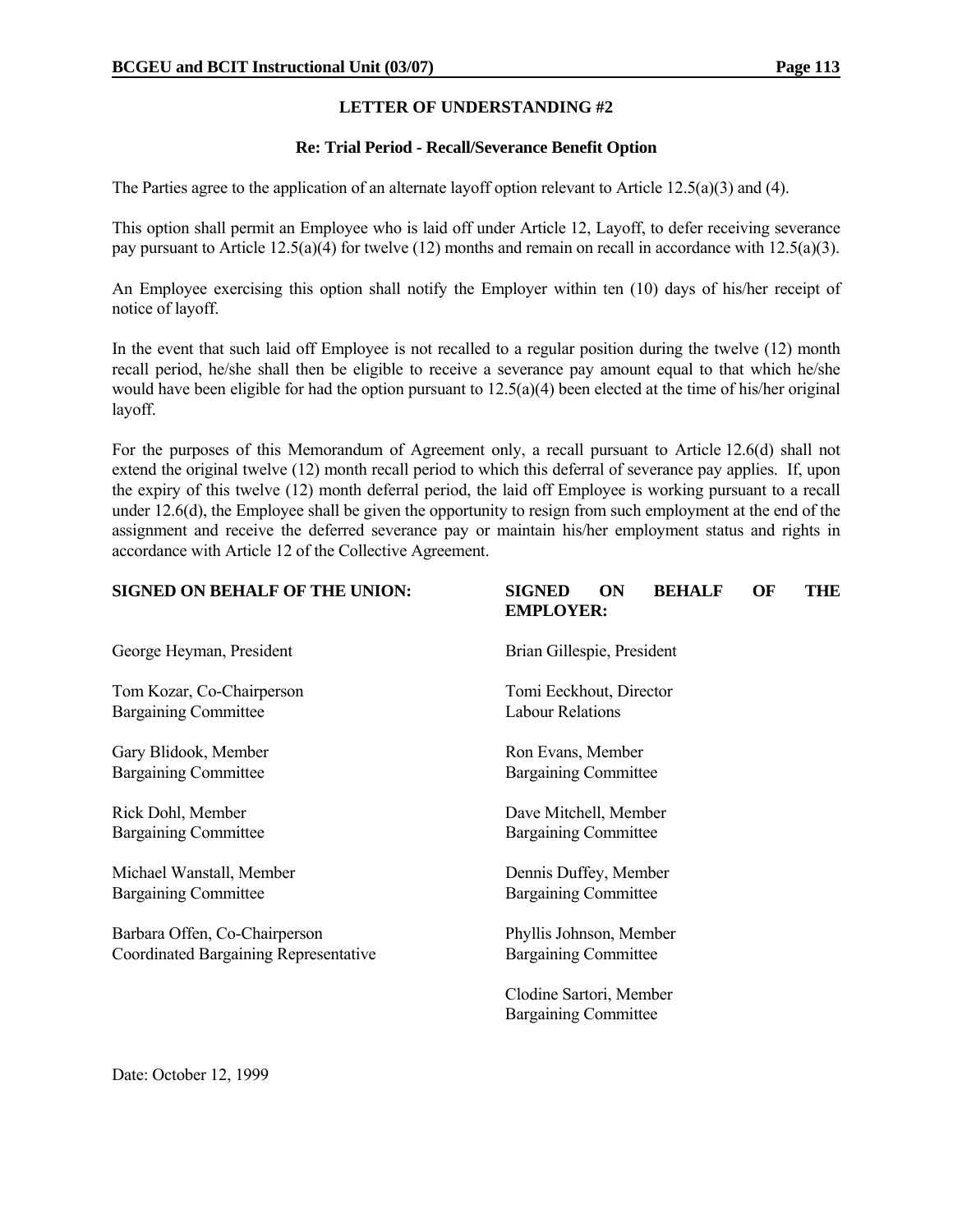#### **Re: Course Evaluation Reports**

The Parties agree that the Labour/Management Committee will work together to develop a fair and viable Course Evaluation system including support; curriculum; facilities; and instructional components.

# **SIGNED ON BEHALF OF THE UNION: SIGNED ON BEHALF OF THE EMPLOYER:** George Heyman, President Brian Gillespie, President Tom Kozar, Co-Chairperson Tomi Eeckhout, Director Bargaining Committee Labour Relations Gary Blidook, Member Ron Evans, Member Bargaining Committee Bargaining Committee Rick Dohl, Member Dave Mitchell, Member Bargaining Committee Bargaining Committee Michael Wanstall, Member Dennis Duffey, Member Bargaining Committee Bargaining Committee Barbara Offen, Co-Chairperson Phyllis Johnson, Member Coordinated Bargaining Representative Bargaining Committee Clodine Sartori, Member Bargaining Committee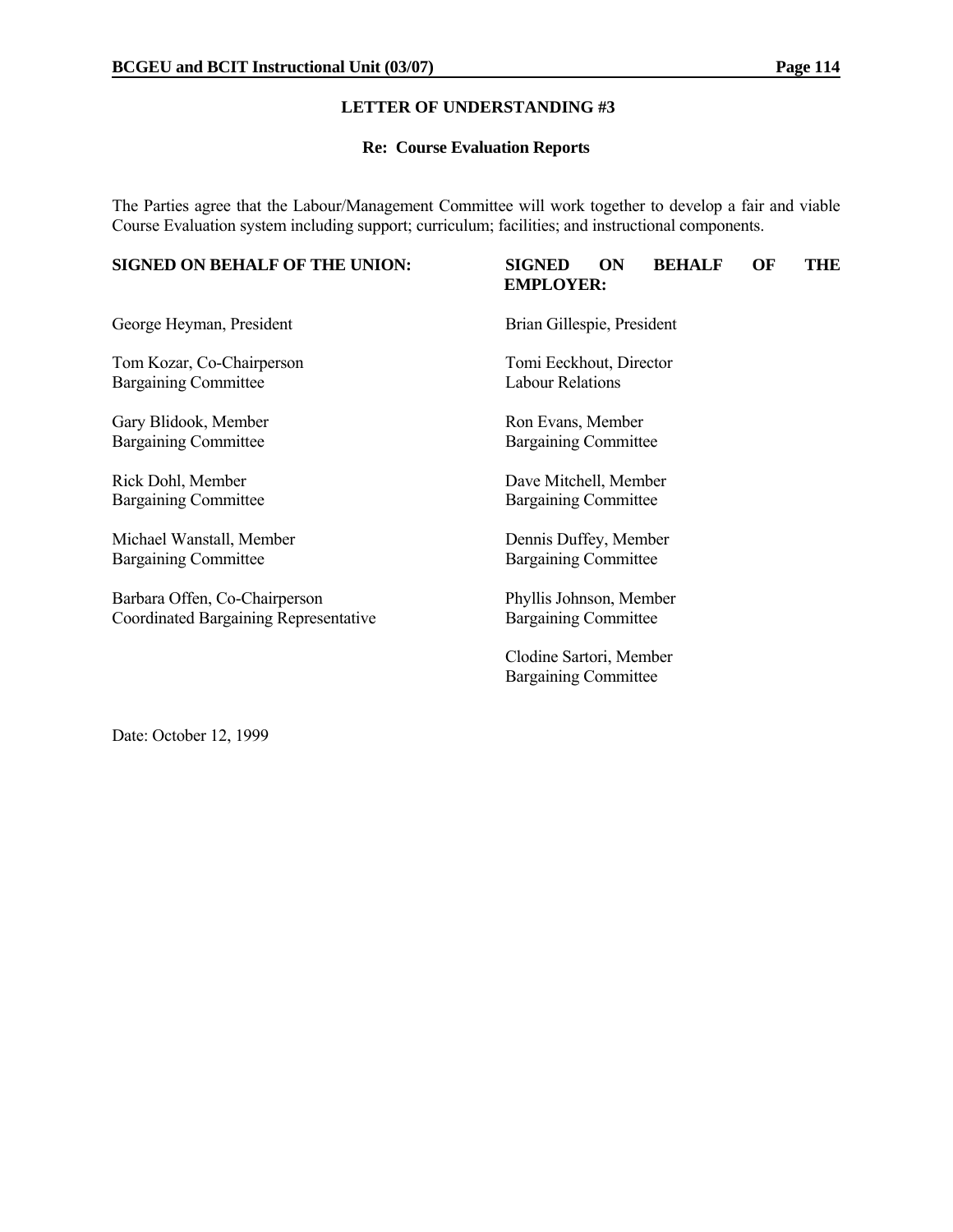#### **Re: Schedule E - Part I - Piping Trades Specialization Grouping**

The Parties agree that a separate specialization grouping to be known as *"Piping Trades"* be established. The new grouping will encompass the existing specializations of Plumbing, Heat and Frost, as well as the newly created specializations of Steamfitting, Gasfitting and Sprinklerfitting. The existing Piping specialization will be deleted.

In making this change, the specializations of Plumbing and Heat and Frost will move from the existing Steel Industries Specialization Grouping to the newly created Piping Trades Grouping.

A grandfathering provision has also been agreed to by the Parties. On the implementation date of 90 September 01, all Employees with a seniority date of 90 September 01 or earlier, including those with less than three years' seniority as of 90 September 01, who were Employees in the Steel Industries Grouping on this date, will have the right to exercise the displacement option in both the revised Steel Industries and new Piping Trades Specialization Groupings.

The following is the list of Employees affected by this Agreement and their specialization as of 90 September 01:

Piping Trades Specialization Grouping

#### *Plumbing Specialization*

| N. Potis   | J. Endert |
|------------|-----------|
| G. Norgard | D. Bowles |
| G. Milne   | W. Evans  |
| J. Masse   | D. Pfaff  |
|            |           |

*Steamfitting Specialization*

| G. Millar  | A. St. Eloi |
|------------|-------------|
| R. Marier  | W. Bradbury |
| B. Koelzer |             |

*Heat and Frost\* /Gasfitting\* /Sprinklerfitting\**

\*There were no Employees in these specializations as of 90 September 01.

Revised Steel Industries Specialization Grouping

#### *Welding*

| D. Becker     | J. Black         |
|---------------|------------------|
| E. Iversen    | A. Pasichnyk     |
| E. Sukkel     | G. Jones         |
| R. Holroyd    | C. Grass         |
| L. Cox        | A. Wood          |
| E. Waterfield | C. Bishop        |
| F. Bettis     | <b>B.</b> Finnie |
| D. McRae      |                  |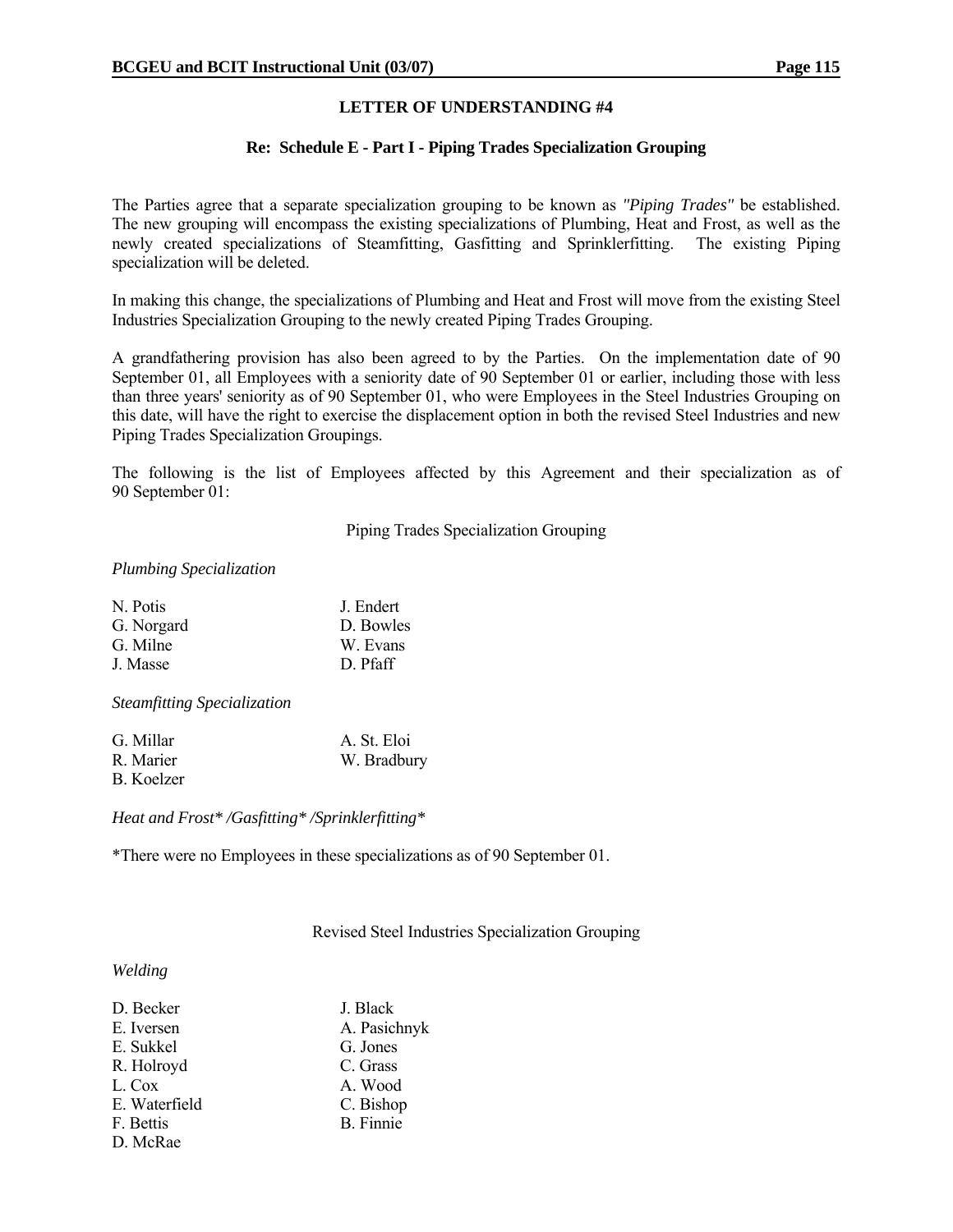| G. Cooper<br>G. Blidook               | T. Subtelny<br>K Neustaedter |
|---------------------------------------|------------------------------|
| <b>Boiler Making</b>                  |                              |
| J. Kiwior                             |                              |
| <i>Iron Worker</i>                    |                              |
| N. Romanin                            | J. Willoughby                |
| <b>Sheet Metal</b>                    |                              |
| G. Bradbury<br>T. Kondo<br>D. Stewart | J. Cove<br>E. Sorila         |

#### *Steel Fabrication*

#### **SIGNED ON BEHALF OF THE UNION: SIGNED ON BEHALF OF THE**

# **EMPLOYER:**

George Heyman, President Brian Gillespie, President

Tom Kozar, Co-Chairperson Tomi Eeckhout, Director Bargaining Committee Labour Relations

Gary Blidook, Member<br>Bargaining Committee Bargaining Committee Bargaining Committee

Michael Wanstall, Member Dennis Duffey, Member Bargaining Committee Bargaining Committee

Barbara Offen, Co-Chairperson Phyllis Johnson, Member Coordinated Bargaining Representative Bargaining Committee

Bargaining Committee

Rick Dohl, Member<br>Bargaining Committee Bargaining Committee Bargaining Committee Bargaining Committee

 Clodine Sartori, Member Bargaining Committee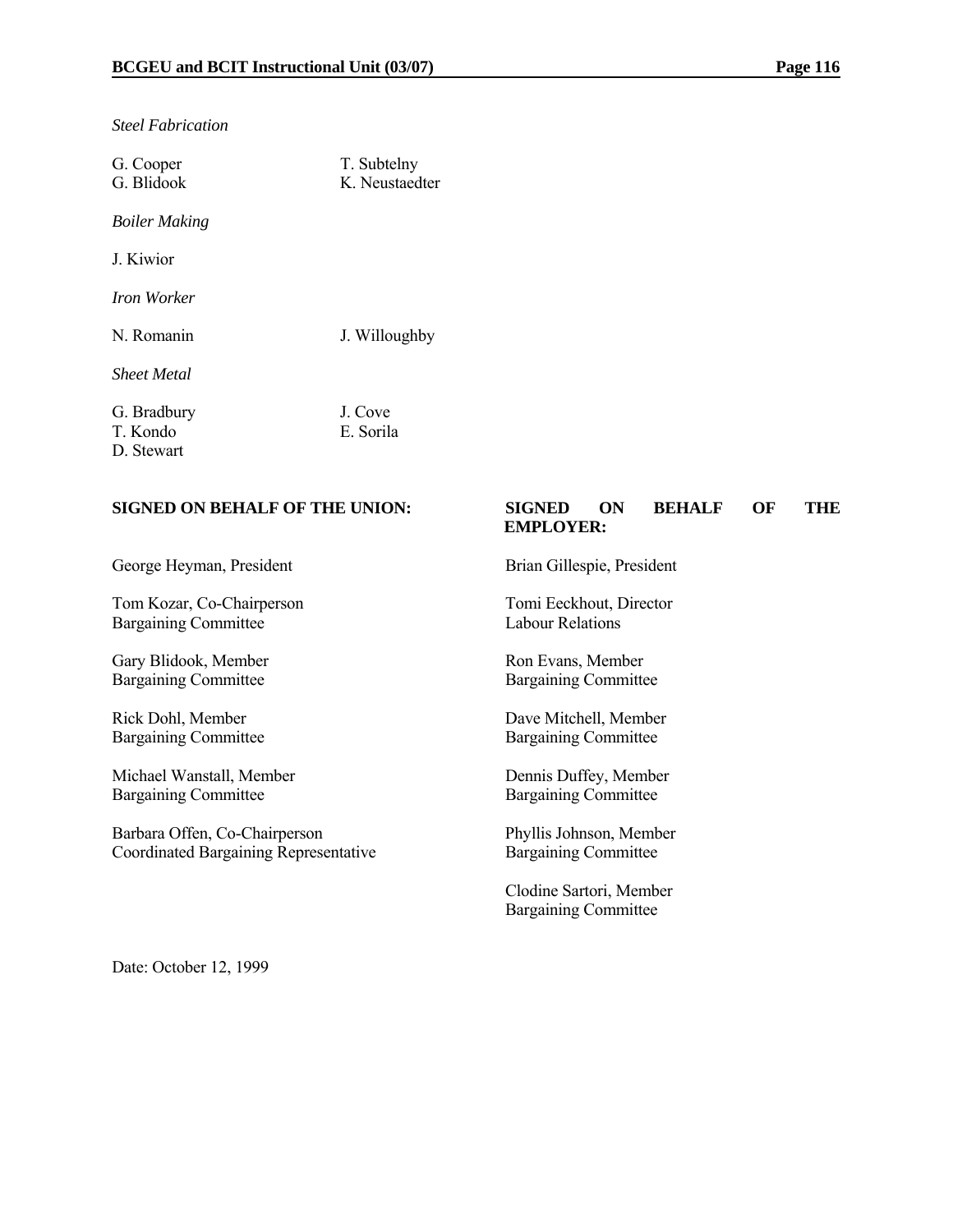#### **Re: Schedule E - Specializations and Specialization Groupings**

The Parties have agreed to delete the following specializations from the list currently outlined in the Collective Agreement, with the understanding that if any of these specializations is ever re-established at BCIT, that the specializations will automatically be added back into the *"Specializations and Specializations Groupings"* list.

The Parties agree that the following list of specializations is to be deleted from Schedule E, Part I:

#### *Mechanical Specialization Grouping*

Autobody/Autoframe\* Auto Refinishing\* Diamond Drilling Small Engine Mechanic

\* Although these two specializations are being deleted, they are being replaced with the specialization *"Auto Collision"* under the Mechanical Specialization Grouping.

#### *Construction Specialization Grouping*

Bricklaying Drywall Installer Drywall Finisher Tile Setting Floor Covering

#### *Steel Industries Specialization Grouping*

Plumbing\* Piping Heat and Frost\*

\*These specializations are to be moved to a new Specialization Grouping *"Piping Trades Specialization Grouping"*. The other specializations which will be contained within this new grouping include: Sprinklerfitting, Steamfitting and Gasfitting.

#### *Electrical/Electronics Specialization Grouping*

Appliance Repair Commercial Refrigeration\* Diesel Electrical Motor Winding Workplace Automation

\*Commercial Refrigeration is being replaced with *"Refrigeration"*.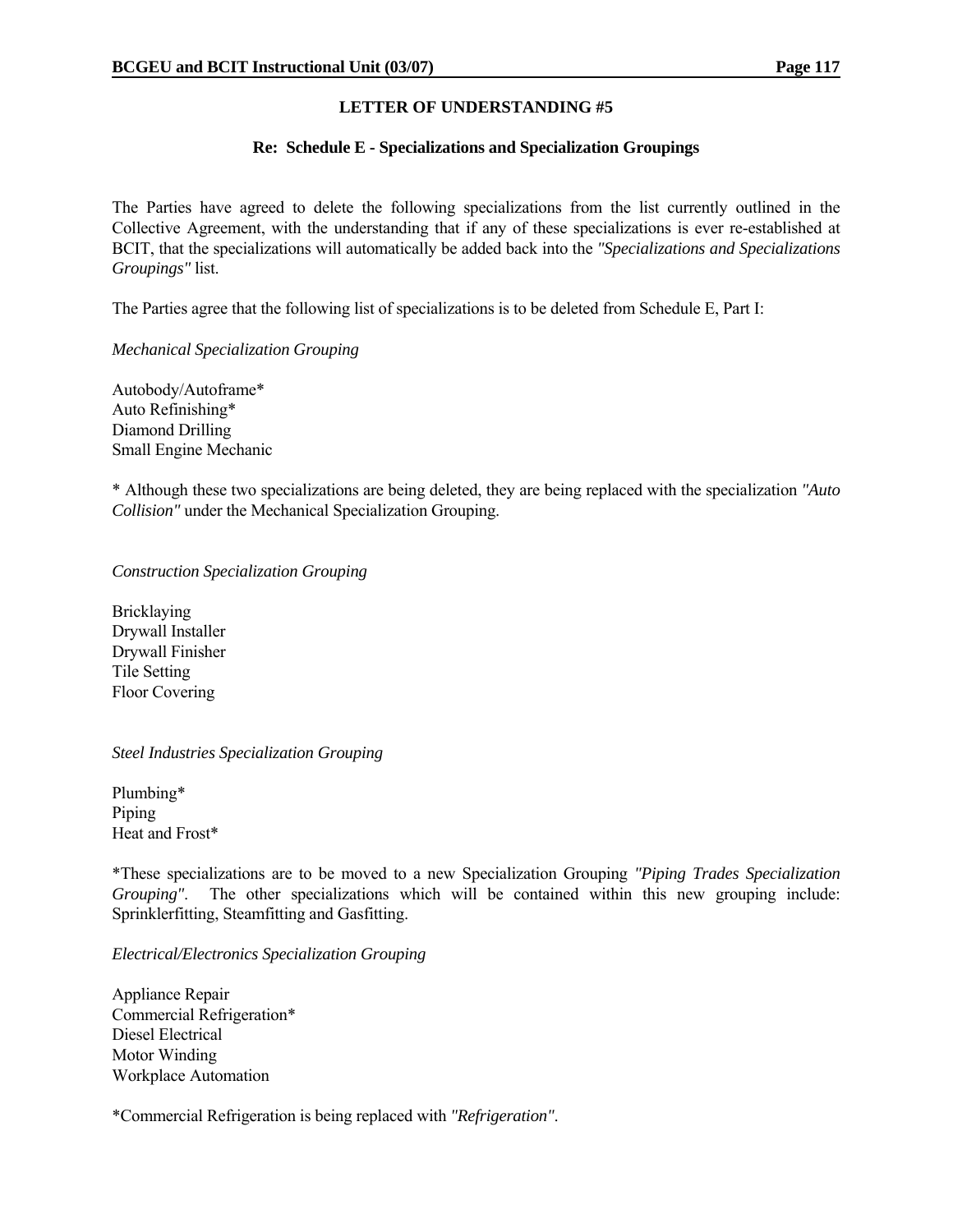#### *Aviation/Aerospace Specialization Grouping*

Aircraft Structures Repair and Manufacturing Aircraft Electronics (Avionics)

*Business and Industry Specialization Grouping*

Auto Trim and Custom Upholstery Embalming Forestry Crewperson Forestry Tree Trimmer Horticulture Office Administration Training Preparation

*Food and Hospitality Services Specialization Grouping*

Meat Processing Baking Cooking Sausage Making Dining Service Taxi Driver

Original date of Letter of Understanding #5: October 12, 1999 Revised date of Letter of Understanding #5: August 31, 2006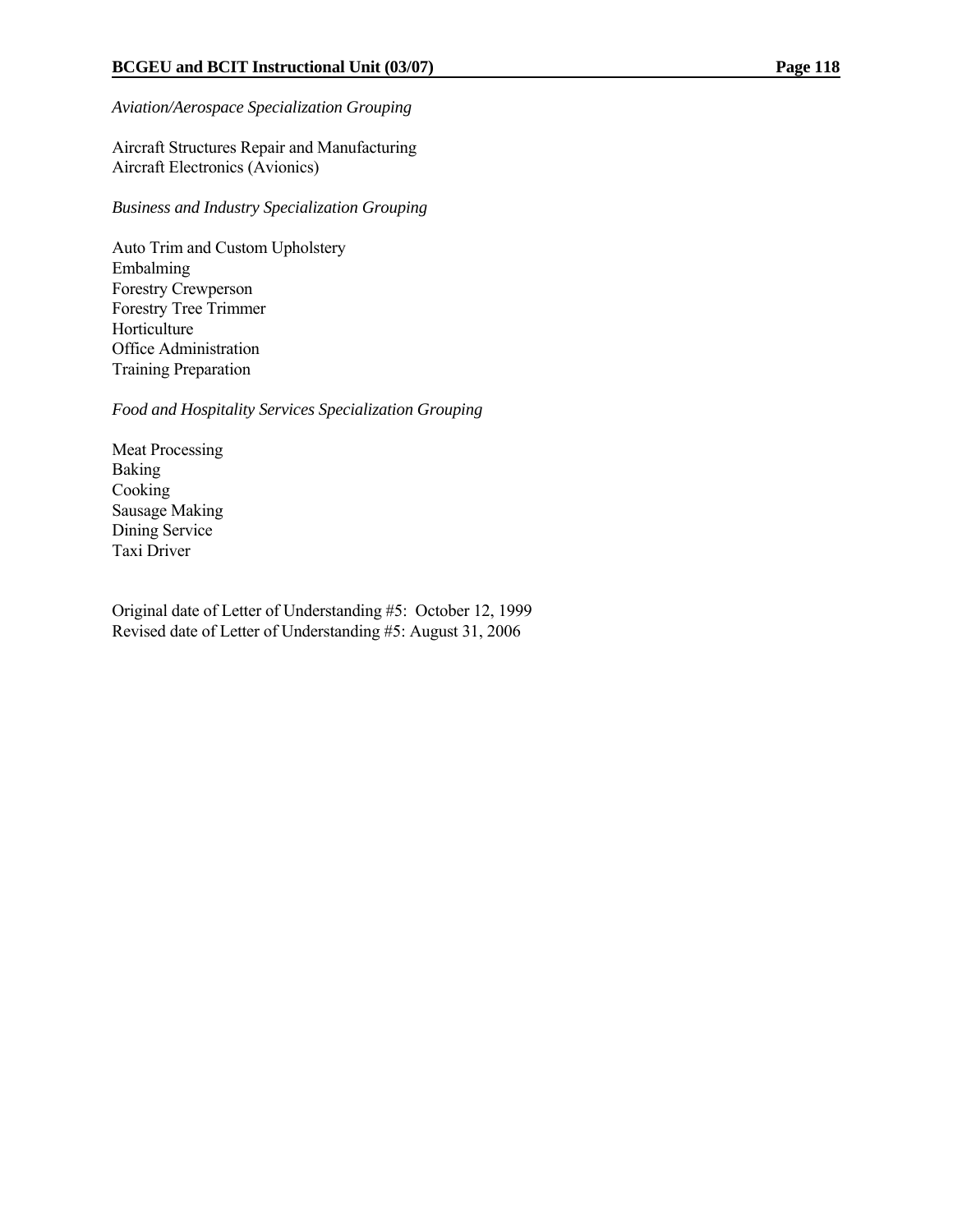**Re: Sub Committee of Labour Management Committee** 

- **1. The Parties agree to establish two Joint Committees to review the collective agreement, research and make recommendations to the Labour Management Committee in the following areas:** 
	- **a. Distributed Learning review the terms and conditions of employment for employees involved in new distributed learning initiatives.**
	- **b. International Education review the terms and conditions of employment for employees who participate in international education assignments.**
- **2. The two committees shall be governed by the following conditions:** 
	- **a. The committees will be established and hold a first meeting within sixty (60) days of ratification of the renewed Collective Agreement;**
	- **b. Membership on each committee will be comprised of two (2) Union representatives and two (2) Employer representatives;**
	- **c. The committees may consult other individuals where appropriate and additional expertise/knowledge is considered helpful;**
	- **d. Union representatives on these committees shall suffer no loss of seniority or remuneration otherwise payable by the Institute when meetings of the committees are held during work hours.**

#### **3. Reporting Timelines**

**The committees will make regular progress reports to the Labour Management Committee.** 

**The committees will make final recommendations to the Labour Management Committee within one (1) year from the date of the first meeting, subject to the agreement of the Parties.**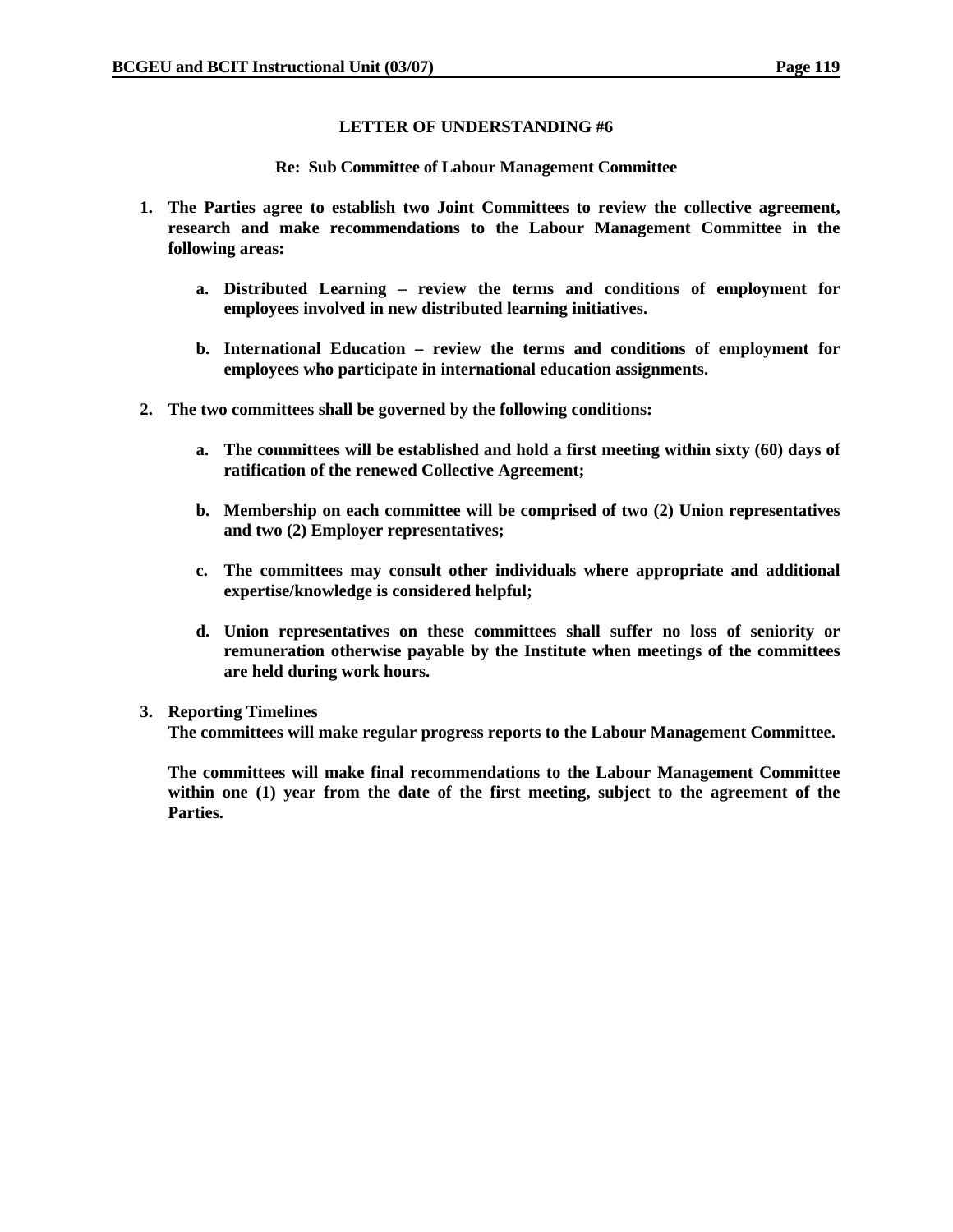#### **Re: Human Resources Database**

**The Institute will continue to provide information to the Post Secondary Employers' Association (PSEA) as requested by PSEA and in support of the Human Resources Database.**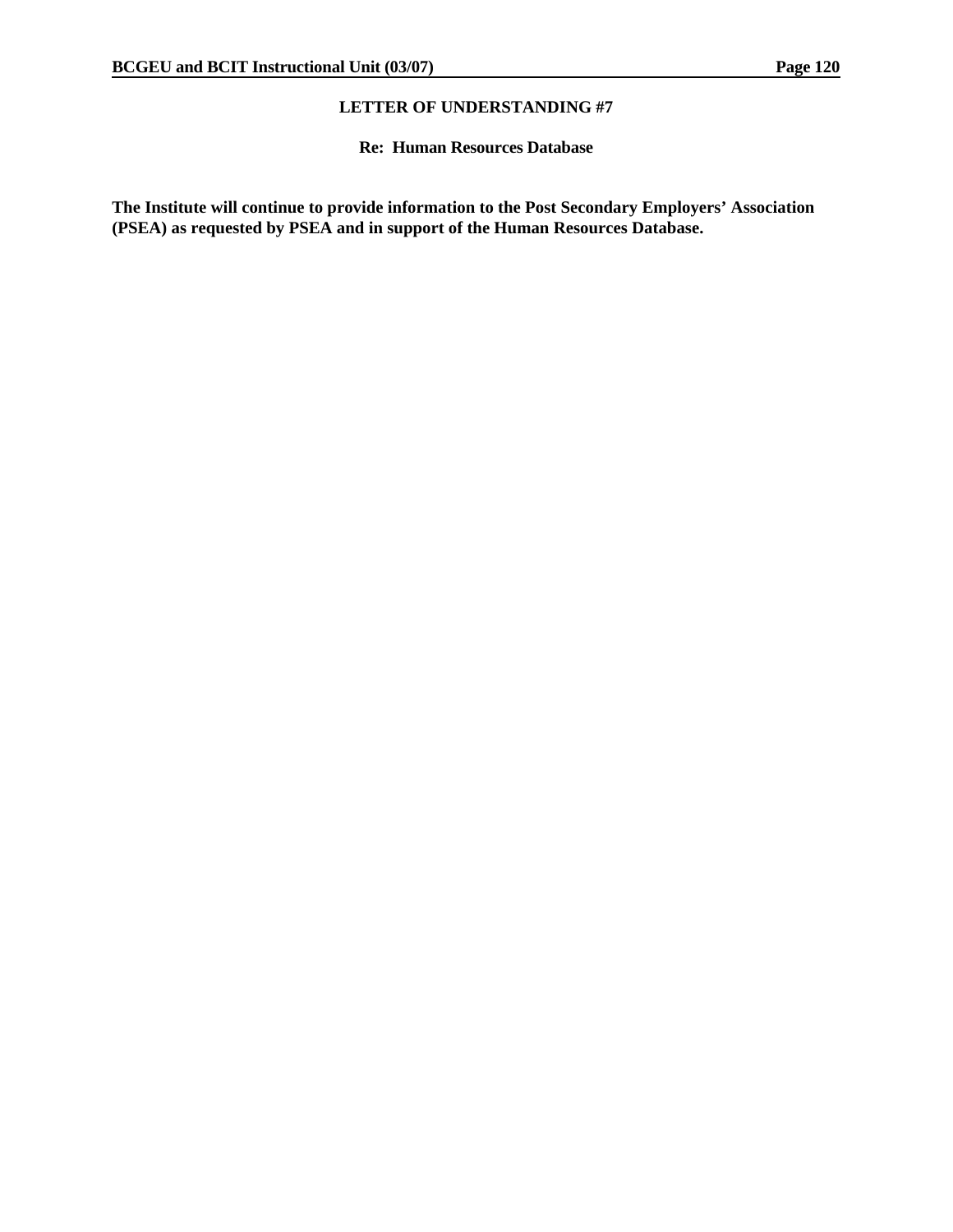#### **Re: New Professional Development Fund**

**The Employer will create a new professional development fund. This fund will be set at point six of one percent (0.6%) of instructor salary.** 

**The parties will discuss at Labour Management Committee the manner in which these funds will be allocated by the Employer.**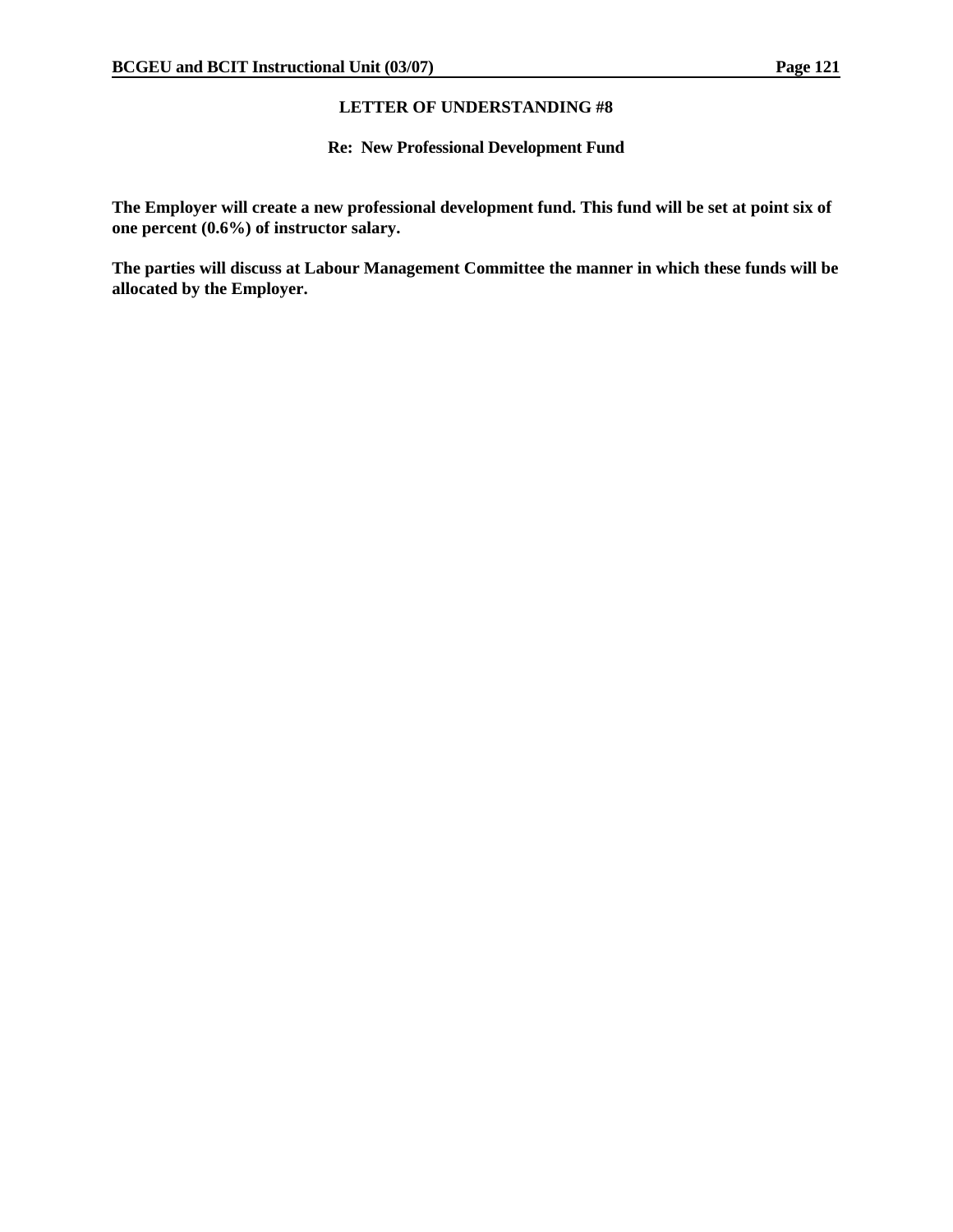#### **MEMORANDUM OF AGREEMENT #1**

The Union and the Employer agree to implement the following proposal in order to resolve the issue of placement on the salary scale for new and existing Employees in the Instructional Bargaining Unit, the issue of qualifications, equivalencies and a placement procedure, and the Ed Wilk et al grievances.

- 1. The four (4) page document titled *"BCGEU Instructor Initial Placement Criteria"* dated 90 August 22 and this Letter of Agreement shall become an addendum to and form part of the Collective Agreement.
- 2. All selection committees will be required to use this placement procedure when hiring Employees for positions in the Bargaining Unit except for the IETE and the non-instructional positions.

For those Employees affected by this proposal, the provisions of Article 26.3(b) will not apply.

- 3. The Parties agree that further discussion is required concerning the Placement Criteria for the IETE and the non-instructional positions in the Bargaining Unit. The Parties will develop a similar placement process for these positions.
- 4. To become effective 90 October 08:
	- (i) The Parties agree that new instructors meeting all Section A qualifications as outlined in the BCGEU Instructor Initial Placement Criteria document shall be placed at Step 2 of the salary scale, and
	- (ii) New Employees meeting Section B of the Placement Criteria document shall be granted one additional step on the salary scale,

or

 New Employees meeting Section C of the Placement Criteria document shall be granted one additional step on the salary scale, and

- (iii) New Employees meeting Section D of the Placement Criteria document shall be granted one additional step on the salary scale.
- 5. All instructors in the Bargaining Unit on 90 October 08 who are now below Step 8, and, James Hutton, Ron Christian, Horst Zimmermann and Bert Gibson, if they are successful in their grievances and returned to employment at the Institute, will have their step placement reviewed in consideration of the new placement criteria. It is understood by the Parties that for Employees who received an increment in either May or November of 1989, and those Employees who had an increment withheld in 1989 due to failure to complete the Instructor Diploma pursuant to Article 26.3, that only experience and training in accordance with Placement Criteria B or C and D which was acquired through the period 88 August 01 to their increment date in 1989 will be applied to effect any salary step adjustment.

 It is also understood by the Parties that for all Employees hired between 89 January 01 through to 90 October 07 inclusive, only experience and training in accordance with Placement Criteria B or C and D which was acquired through the period 88 August 01 to 90 October 07 will be applied to effect any salary step adjustment.

 The effective date of any step adjustment will be 90 October 08, and there will be no change to any individual increment review date arising from the implementation of this Agreement.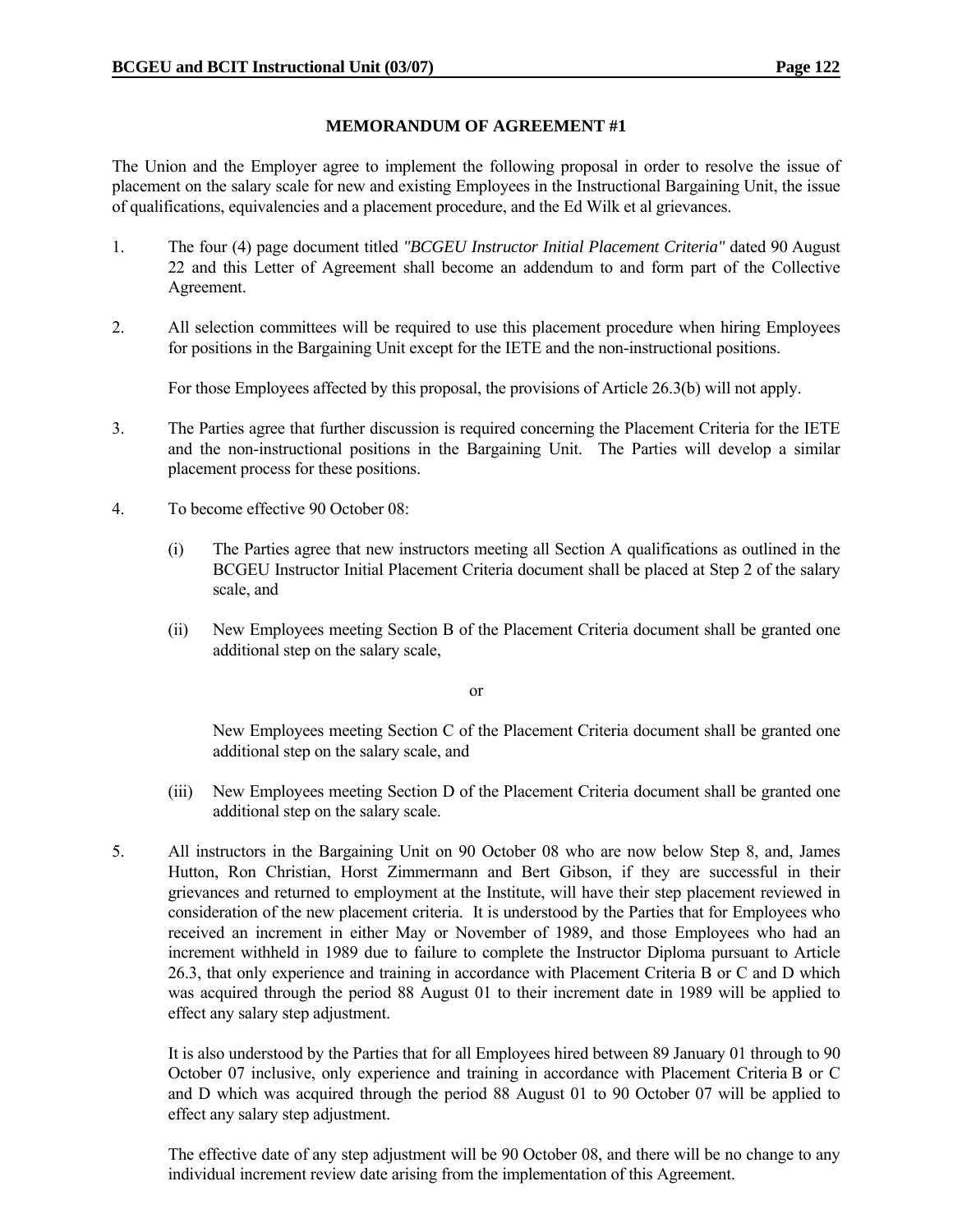- 6. The Parties agree all appeals concerning placement will be heard and a final and binding decision made by the LMC utilizing a process similar to the Career Development Committee and its procedures. For existing Employees, appeals will only be reviewed based on the same criteria and time frames as that outlined in number 5 above., For Employees hired on or after 90 October 08 appeals will be reviewed based on the BCGEU Instructional Initial Placement Criteria document only.
- 7. Employees are required to enrol and complete the Instructor Diploma program pursuant to the terms of the Collective Agreement. In recognition of this provision, the Employer and the Union agree to amend the terms of the Collective Agreement so that all instructors who have not completed their I.D. program will be held at Step 7 on the salary scale.

 Those Employees already at barrier (pursuant to Article 26.3) will remain at their current step. The Parties will work with these persons to assist and encourage them to complete the program. Upon completion of the I.D. program, the barrier will be removed and further increments will be granted.

 The Parties will also work with Employees at Step 8 who have not completed the I.D. program, to assist and encourage them to complete the program. These Employees will not have their salary level reduced as a result of not completing the program.

- 8. The Parties agree that this proposal will be a final and binding resolution to the Ed Wilk et al grievances. The Parties also agree that this Agreement applies to new and existing Employees in the Bargaining Unit not enjoined in the Ed Wilk et al grievances.
- 9. The Parties agree that this proposal is subject to the ratification of the BCIT Board of Governors, and the BCGEU Instructional bargaining unit. Failure by either Party to ratify, will nullify this proposal. If this proposal is not ratified, neither Party will refer to the contents of this proposal in any arbitration proceedings.
- 10. The Parties agree to recommend this proposal to their respective principals.
- 11. Upon ratification of this proposal, the Parties agree to issue joint bulletin(s) concerning this Agreement.

Bargaining Committee Bargaining Committee

Bargaining Committee Bargaining Committee

Bargaining Committee Bargaining Committee

#### FOR THE UNION: **FOR THE EMPLOYER:**

Heather Raven, S. Ney, Labour Relations Manger Staff Representative **Personnel**/Employee Relations

Tom Kozar, Co-Chairperson F. Raymond Walton, Member

Richard Dohl, Member Ronald E. Evans, Member

Gary Norgard, Member Michael Cannell, Member Michael Cannell, Member

Date: September 17, 1990 Date: September 17, 1990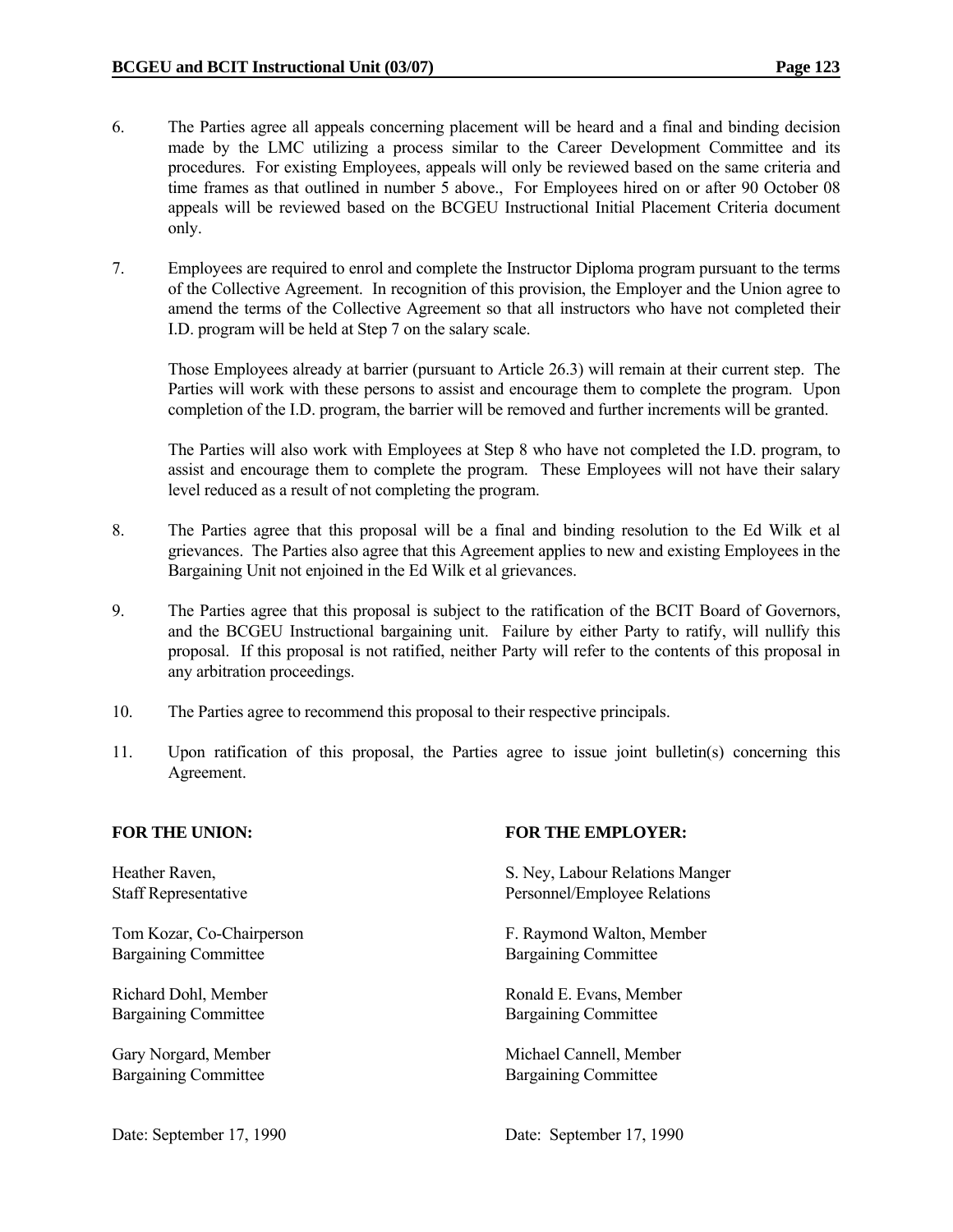#### **BCGEU INSTRUCTOR INITIAL PLACEMENT CRITERIA**

| Specialization: Christmas Company Company Company Company Company Company Company Company Company Company Company Company Company Company Company Company Company Company Company Company Company Company Company Company Comp |                    |                                                                                                                                                                          |  |              |                  |
|--------------------------------------------------------------------------------------------------------------------------------------------------------------------------------------------------------------------------------|--------------------|--------------------------------------------------------------------------------------------------------------------------------------------------------------------------|--|--------------|------------------|
| A.                                                                                                                                                                                                                             |                    | <b>Standard Qualifications</b>                                                                                                                                           |  |              |                  |
|                                                                                                                                                                                                                                | 1.                 | $TQ/IP \#$<br>$1Q/IP$ #<br>(or industry certificate or appropriate other credential)                                                                                     |  | $Yes \perp$  | No               |
|                                                                                                                                                                                                                                | 2.                 | Five Years' Experience as Journeyperson or Equivalent                                                                                                                    |  | Yes          | No               |
|                                                                                                                                                                                                                                | 3.                 | Previous Supervisory/or Teaching Experience                                                                                                                              |  | Yes          | $\overline{N}$ o |
|                                                                                                                                                                                                                                | 4.                 | Skills/Abilities to Instruct the Curriculum<br>(communication, writing and inter-personal skills)                                                                        |  | $Yes$ l      | No               |
|                                                                                                                                                                                                                                |                    | <b>BASIC PLACEMENT ON SALARY SCALE:</b>                                                                                                                                  |  | <b>STEP2</b> |                  |
| and B.                                                                                                                                                                                                                         |                    | One Step for Instructor's Diploma or Equivalent Provided Candidate<br>has Two Years of Relevant Post-Secondary Instructional/Teaching Experience.<br>(See 3 and $3(A)$ ) |  |              |                  |
|                                                                                                                                                                                                                                |                    |                                                                                                                                                                          |  |              |                  |
| $-OR -$<br>$C$ .<br>One Step for a Minimum of Five Years of Relevant Post-Secondary/Instructional<br>Teaching Experience Where Candidate Does Not Meet Criteria "B".                                                           |                    |                                                                                                                                                                          |  |              |                  |
|                                                                                                                                                                                                                                | $Institution(s)$ : | $\left( \text{a)}\right)$<br>$\qquad \qquad \bullet$                                                                                                                     |  |              | Dates:           |
|                                                                                                                                                                                                                                |                    | (c)<br><u> 1980 - Johann Barn, mars ar breithinn ar breithinn ar breithinn ar breithinn ar breithinn ar breithinn ar br</u>                                              |  |              |                  |
| and D.                                                                                                                                                                                                                         |                    | One Step for Specialized Technical Training/Diploma/Degree and Relevant<br>Applied Industry Experience (minimum one year).                                               |  |              |                  |
|                                                                                                                                                                                                                                | Details:           |                                                                                                                                                                          |  |              |                  |
|                                                                                                                                                                                                                                |                    | Verified by:<br><u> 1989 - Johann Barbara, martxa alemani</u> ar a<br>(See $4(A)$ and $4(B)$ )                                                                           |  |              | Date:            |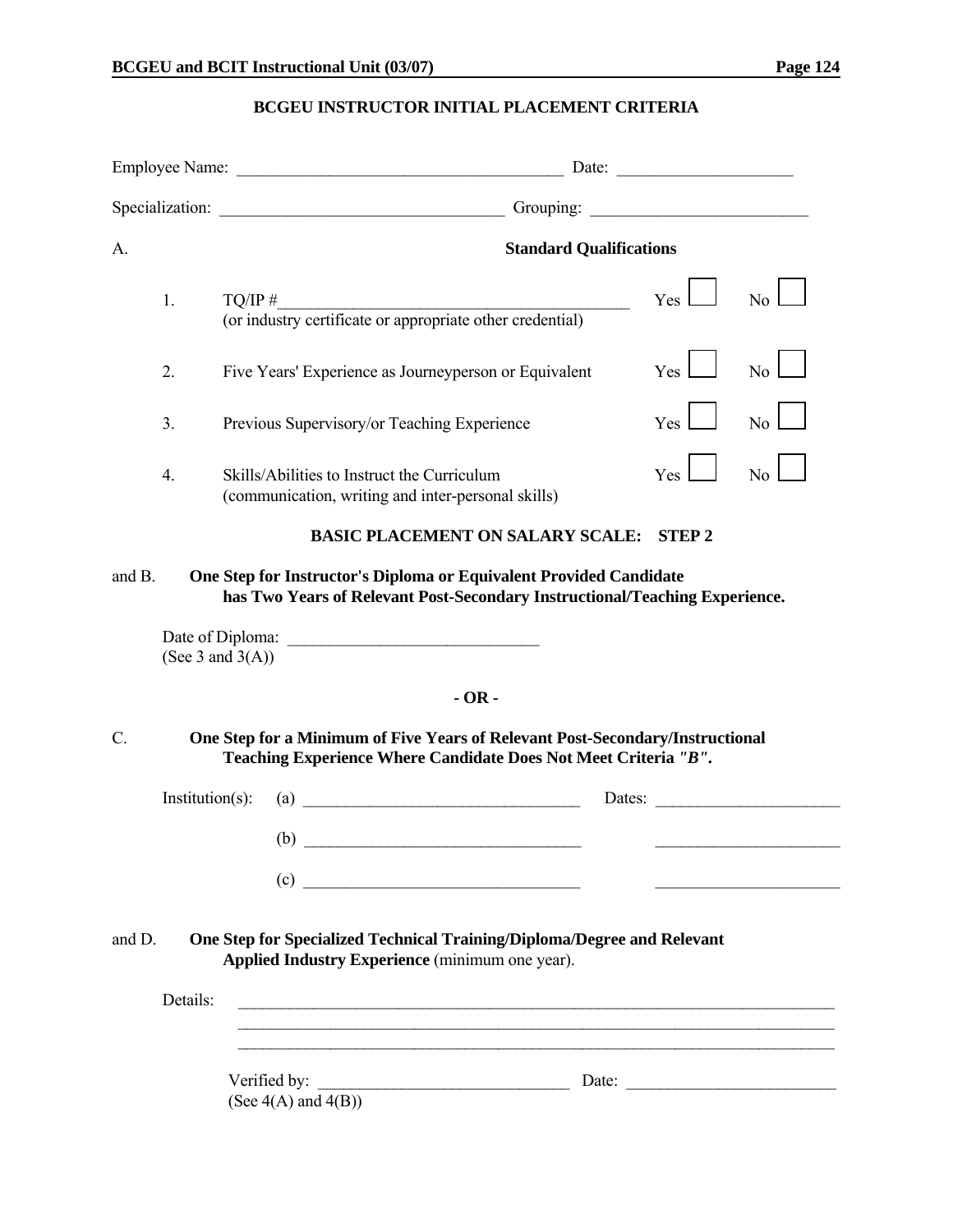### **CANDIDATE VERIFICATION REPORT**

|                  |                 |                                                 | Name of Candidate:                                                                                                   |       |  |  |  |
|------------------|-----------------|-------------------------------------------------|----------------------------------------------------------------------------------------------------------------------|-------|--|--|--|
| 1.               |                 | Employment References Checked: (minimum of two) |                                                                                                                      |       |  |  |  |
|                  | A.              |                                                 |                                                                                                                      |       |  |  |  |
|                  |                 |                                                 | Comments:                                                                                                            |       |  |  |  |
|                  |                 |                                                 |                                                                                                                      |       |  |  |  |
|                  |                 |                                                 |                                                                                                                      |       |  |  |  |
|                  | <b>B.</b>       |                                                 |                                                                                                                      |       |  |  |  |
|                  |                 | Comments:                                       |                                                                                                                      |       |  |  |  |
|                  |                 |                                                 |                                                                                                                      |       |  |  |  |
|                  |                 |                                                 |                                                                                                                      |       |  |  |  |
|                  | $\mathcal{C}$ . |                                                 |                                                                                                                      |       |  |  |  |
|                  |                 |                                                 | Comments:                                                                                                            |       |  |  |  |
|                  |                 |                                                 |                                                                                                                      |       |  |  |  |
|                  |                 |                                                 |                                                                                                                      |       |  |  |  |
| $\overline{2}$ . |                 |                                                 | <b>TQ/IP Registration or Other Appropriate Credential:</b>                                                           |       |  |  |  |
|                  | TQ:             |                                                 |                                                                                                                      | Date: |  |  |  |
|                  |                 | IP:                                             |                                                                                                                      |       |  |  |  |
|                  | Other:          |                                                 | <u> 1980 - Jan James James, martin de filozof, martin de filozof, martin de filozof, martin de filozof, martin d</u> |       |  |  |  |
| 3.               |                 |                                                 | <b>Instructor Diploma or Equivalent:</b>                                                                             |       |  |  |  |
|                  |                 |                                                 | School:<br>Date:                                                                                                     |       |  |  |  |
|                  |                 | Copy attached?                                  | Yes<br>N <sub>o</sub>                                                                                                |       |  |  |  |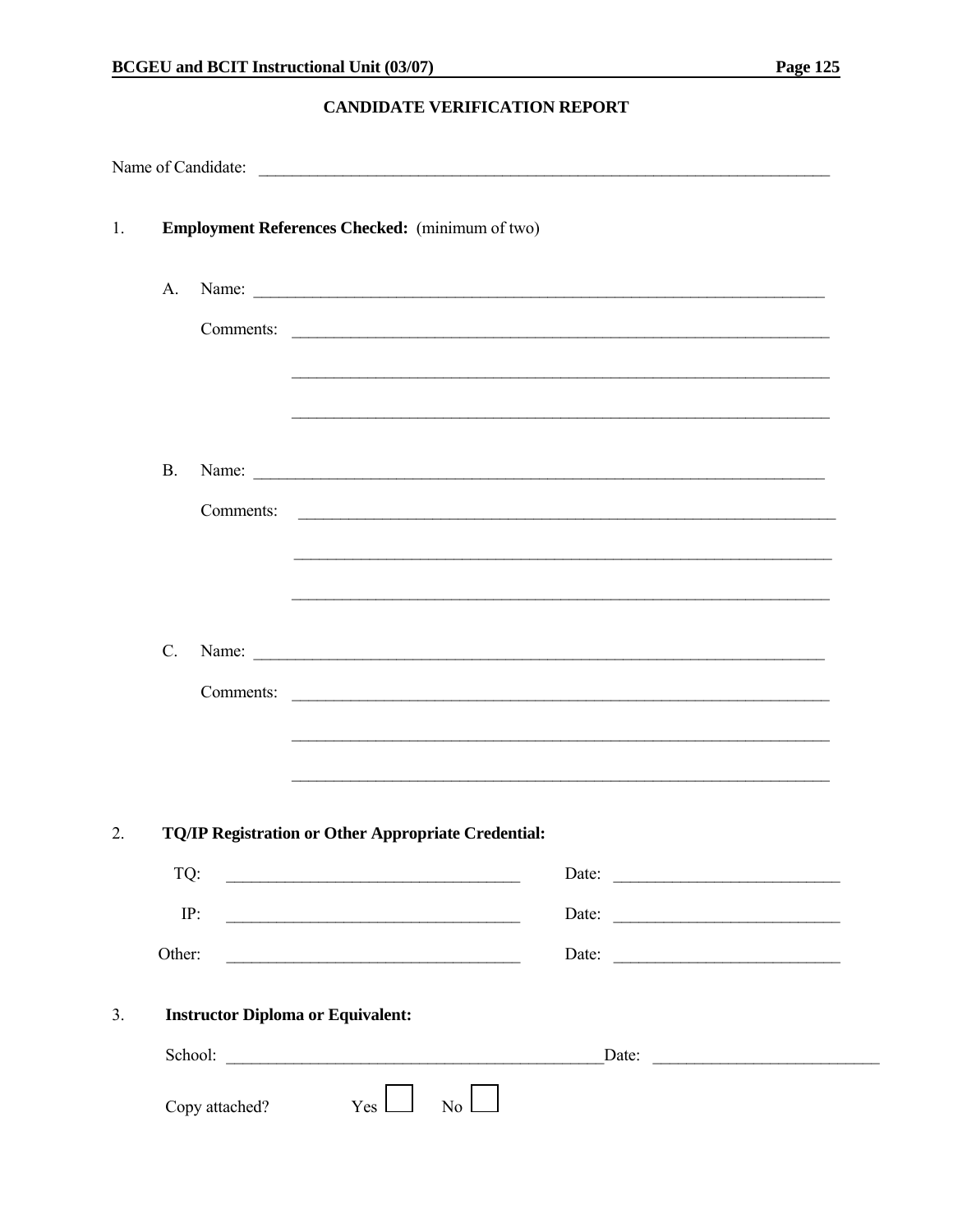<u> 1980 - Johann Barbara, martin a</u>

| 3(A) |                                                 | <b>Previous Post-Secondary Institutional/Teaching Experience:</b>                                                                                                                                                                                                                                                                                                                                                                                 |  |  |  |  |  |  |
|------|-------------------------------------------------|---------------------------------------------------------------------------------------------------------------------------------------------------------------------------------------------------------------------------------------------------------------------------------------------------------------------------------------------------------------------------------------------------------------------------------------------------|--|--|--|--|--|--|
|      | (i)                                             | Employer:                                                                                                                                                                                                                                                                                                                                                                                                                                         |  |  |  |  |  |  |
|      |                                                 | (b) Program: $\frac{1}{\sqrt{1-\frac{1}{2}}\sqrt{1-\frac{1}{2}}\sqrt{1-\frac{1}{2}}\sqrt{1-\frac{1}{2}}}}$<br>(a)<br>Years: $\qquad \qquad$                                                                                                                                                                                                                                                                                                       |  |  |  |  |  |  |
|      |                                                 |                                                                                                                                                                                                                                                                                                                                                                                                                                                   |  |  |  |  |  |  |
|      | (ii)                                            | Employer:                                                                                                                                                                                                                                                                                                                                                                                                                                         |  |  |  |  |  |  |
|      |                                                 | (b) Program: $\qquad \qquad$<br>(a) Years: $\frac{1}{\sqrt{2\pi}}$                                                                                                                                                                                                                                                                                                                                                                                |  |  |  |  |  |  |
|      |                                                 | Date Verified:                                                                                                                                                                                                                                                                                                                                                                                                                                    |  |  |  |  |  |  |
| 4.   |                                                 | Specialized Technical Training and Relevant Experience: (minimum one year)                                                                                                                                                                                                                                                                                                                                                                        |  |  |  |  |  |  |
|      |                                                 | A. Other Certificates/Diplomas/Degrees:                                                                                                                                                                                                                                                                                                                                                                                                           |  |  |  |  |  |  |
|      | (i)                                             | $\overline{\text{Copy: Yes}}$ No $\overline{\phantom{1}}$                                                                                                                                                                                                                                                                                                                                                                                         |  |  |  |  |  |  |
|      |                                                 | Date:                                                                                                                                                                                                                                                                                                                                                                                                                                             |  |  |  |  |  |  |
|      |                                                 |                                                                                                                                                                                                                                                                                                                                                                                                                                                   |  |  |  |  |  |  |
|      | (ii)                                            | $\overline{\phantom{a}}$ Copy: Yes $\overline{\phantom{a}}$ No $\overline{\phantom{a}}$                                                                                                                                                                                                                                                                                                                                                           |  |  |  |  |  |  |
|      |                                                 | Date: $\frac{1}{\sqrt{1-\frac{1}{2}} \cdot \frac{1}{2} \cdot \frac{1}{2} \cdot \frac{1}{2} \cdot \frac{1}{2} \cdot \frac{1}{2} \cdot \frac{1}{2} \cdot \frac{1}{2} \cdot \frac{1}{2} \cdot \frac{1}{2} \cdot \frac{1}{2} \cdot \frac{1}{2} \cdot \frac{1}{2} \cdot \frac{1}{2} \cdot \frac{1}{2} \cdot \frac{1}{2} \cdot \frac{1}{2} \cdot \frac{1}{2} \cdot \frac{1}{2} \cdot \frac{1}{2} \cdot \frac{1}{2} \cdot \frac{1}{2} \cdot \frac{1}{2}$ |  |  |  |  |  |  |
|      | (iii)                                           | $\overline{\phantom{a}}$ Copy: Yes $\Box$ No $\Box$                                                                                                                                                                                                                                                                                                                                                                                               |  |  |  |  |  |  |
|      |                                                 | Date: $\qquad \qquad$                                                                                                                                                                                                                                                                                                                                                                                                                             |  |  |  |  |  |  |
|      | <b>B. Relevant Applied Industry Experience:</b> |                                                                                                                                                                                                                                                                                                                                                                                                                                                   |  |  |  |  |  |  |
|      |                                                 | (i)                                                                                                                                                                                                                                                                                                                                                                                                                                               |  |  |  |  |  |  |
|      |                                                 |                                                                                                                                                                                                                                                                                                                                                                                                                                                   |  |  |  |  |  |  |
|      |                                                 |                                                                                                                                                                                                                                                                                                                                                                                                                                                   |  |  |  |  |  |  |
|      |                                                 | (ii)<br><u> 1989 - Jan James James James James James James James James James James James James James James James James J</u>                                                                                                                                                                                                                                                                                                                      |  |  |  |  |  |  |
|      |                                                 |                                                                                                                                                                                                                                                                                                                                                                                                                                                   |  |  |  |  |  |  |
|      |                                                 | Date:                                                                                                                                                                                                                                                                                                                                                                                                                                             |  |  |  |  |  |  |
|      |                                                 | (iii)                                                                                                                                                                                                                                                                                                                                                                                                                                             |  |  |  |  |  |  |
|      |                                                 |                                                                                                                                                                                                                                                                                                                                                                                                                                                   |  |  |  |  |  |  |
|      |                                                 | Date:                                                                                                                                                                                                                                                                                                                                                                                                                                             |  |  |  |  |  |  |
|      |                                                 | Information verified by:<br>Date: $\qquad \qquad$                                                                                                                                                                                                                                                                                                                                                                                                 |  |  |  |  |  |  |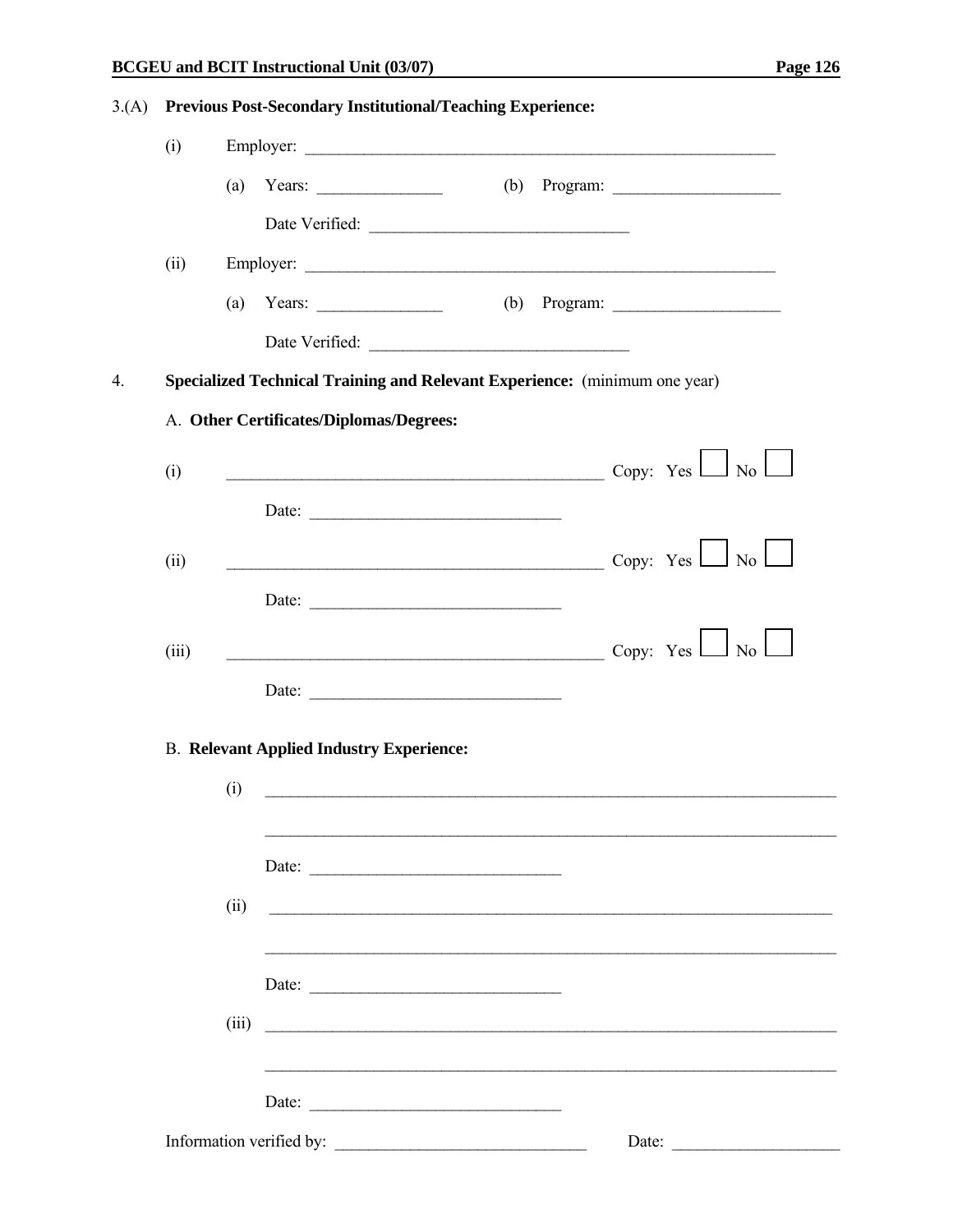### **PLACEMENT RECORD**

#### **SUMMARY**

|         |    |                                                                                                              |               | Date: $\qquad \qquad$                              |             |
|---------|----|--------------------------------------------------------------------------------------------------------------|---------------|----------------------------------------------------|-------------|
|         |    |                                                                                                              |               |                                                    |             |
|         |    | Start Date:                                                                                                  |               |                                                    |             |
| Status: |    | Regular                                                                                                      |               | Increment Review Date:                             |             |
|         |    | Temporary                                                                                                    |               |                                                    |             |
|         |    |                                                                                                              |               |                                                    | <b>STEP</b> |
| A.      |    | <b>Basic Placement on Salary Scale</b>                                                                       |               |                                                    |             |
|         |    | and B. Instructor Diploma:                                                                                   |               |                                                    |             |
|         | a) | Completed                                                                                                    | Yes           | No                                                 |             |
|         | b) | Two Years Post-Secondary Teaching Experience                                                                 | Yes           | No                                                 |             |
|         |    | $-OR -$                                                                                                      |               |                                                    |             |
| C.      |    | <b>Teaching Experience:</b>                                                                                  |               |                                                    |             |
|         |    | Five Years of Relevant Post-Secondary<br><b>Teaching Experience</b>                                          | Yes           | No                                                 |             |
|         |    | If Affirmative to B or C above, Grant One Step on Salary Scale                                               |               |                                                    |             |
|         |    | and D. Specialized Technical Training/Relevant Experience:                                                   |               |                                                    |             |
|         |    | Specialized Technical Training/Diploma/Degree and<br>Relevant Applied Industry Experience (minimum one year) | Yes           | No                                                 |             |
|         |    | If Affirmative to D above, Grant One Step on Salary Scale                                                    |               |                                                    |             |
|         |    |                                                                                                              |               | <b>Total Steps Granted:</b><br>(Initial Placement) |             |
|         |    |                                                                                                              | Salary/Month: |                                                    |             |

Approval Signature

 $\mathcal{L}_\text{max}$  , where  $\mathcal{L}_\text{max}$  and  $\mathcal{L}_\text{max}$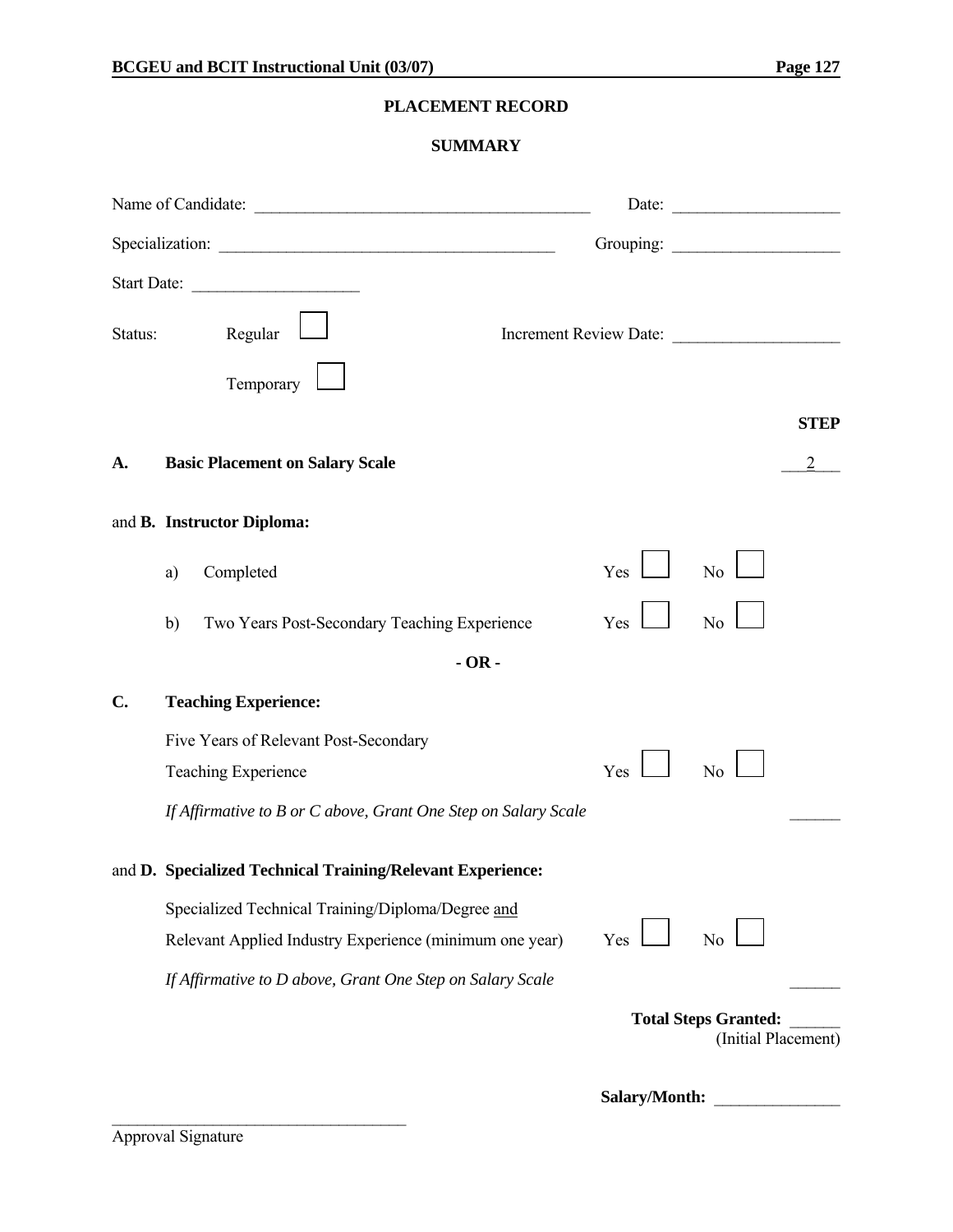#### **MEMORANDUM OF AGREEMENT between the BRITISH COLUMBIA INSTITUTE OF TECHNOLOGY**

#### **and the**

#### **BRITISH COLUMBIA GOVERNMENT AND SERVICE EMPLOYEES' UNION**

#### **and the**

#### **BRITISH COLUMBIA INSTITUTE OF TECHNOLOGY STAFF SOCIETY**

#### **Re: Mandatory Retirement**

**The parties agree that in the event the BCIT Board of Governors decides to abolish the Institute's current age 65 mandatory retirement policy, the following conditions will apply:** 

- **(1) No employee will be required to retire due to age, provided that the Employee is capable of carrying out his/her duties.**
- **(2) Employees that retire from the Institute and are subsequently re-employed will be considered new employees.**
- **(3) Employees will receive notice by November 30th of the duty year in which they turn 65 of their options with respect to retirement or continuation of employment. Such employees**  will be required to advise the Employer by December 30<sup>th</sup> of that same year of whether they **will be continuing their employment beyond the end of their duty year.**
- **(4) Individuals who continue to work beyond the end of the duty year in which they turn 65:**

**a) will not be entitled to LTD coverage as set out in Appendix A – Part II. Cessation of Plan Coverage will be in accordance with Appendix A 2.8.** 

- **b) will be entitled to Group Life insurance in the amount of \$10,000 until age 70.**
- **c) will not be entitled to the provisions of Article 26.8.**

**d) will be entitled to access the Short Term Illness and Injury plan as set out in Appendix A – Part I.** 

- **(5) The duty year will continue to be defined as September 1 through August 31.**
- **(6) An employee who is over the age of 65, and who has been absent from active employment as a result of illness or injury for a 6 month period, may, at the Institute's discretion, be terminated from employment at the Institute**
- **(7) The Parties agree that the following collective agreement articles will be interpreted as follows:** 
	- **a) 12.2 Pre-Layoff canvass**

**The reference to "early retirement" will be understood to mean "retirement"** 

**b) Article 12.5 – Regular Employees and Layoff** 

**The reference to "early retirement" will be understood to mean "retirement"**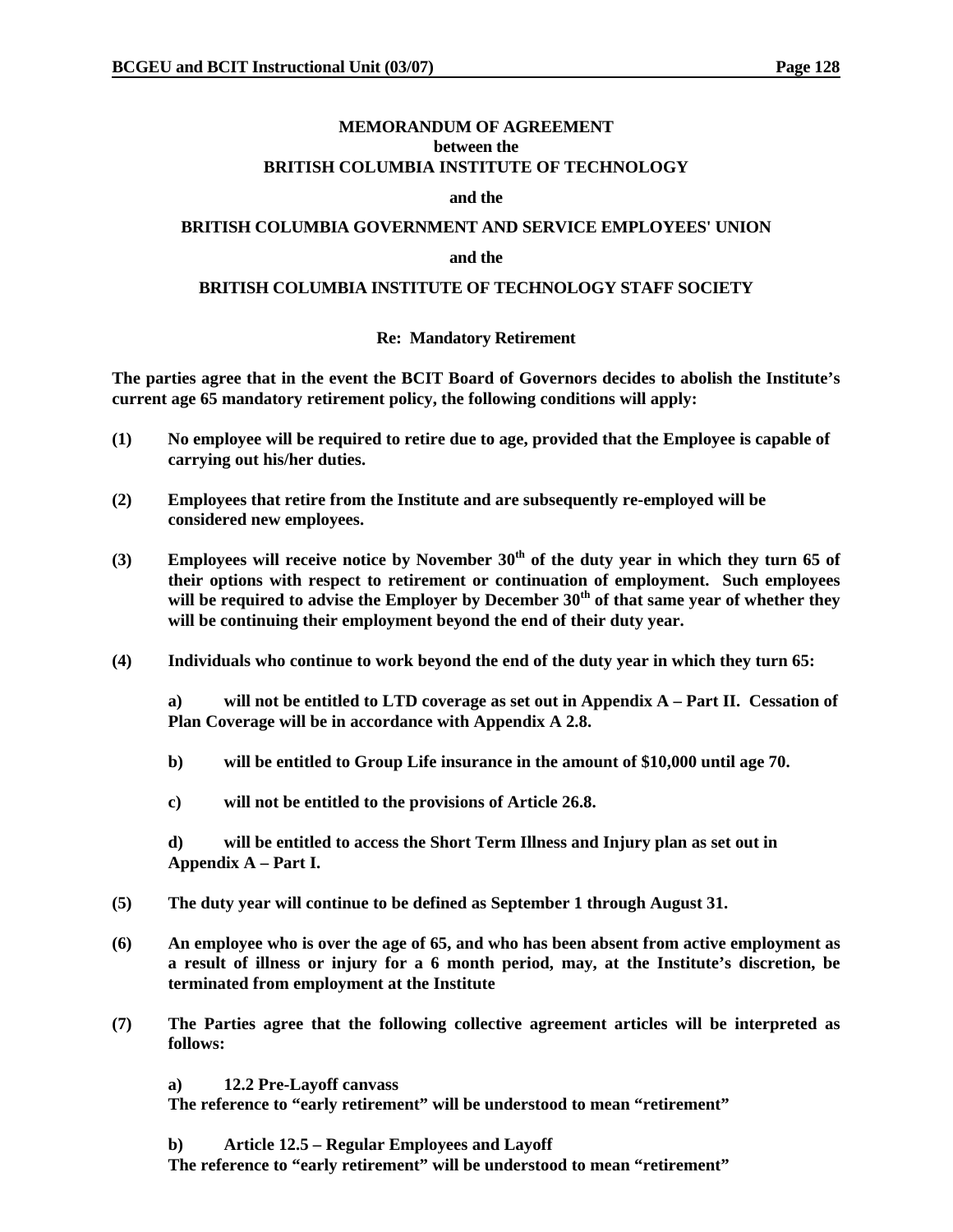**c) Article 17.11 – Annual Leave on Retirement** 

**The reference "or who has reached the mandatory retiring age" will have no application.** 

**d) Article 19.12 – Pre-Retirement Leave** 

**The reference "or mandatory retiring age" will have no application.** 

**e) Article 19.13 – Early Retirement Incentive** 

**For the purposes of this article only, the reference to "normal retirement" shall be retirement at the age of 65. The definition of "early retirement" will continue to be applicable for Early Retirement Incentives under this article.** 

**f) Early Retirement Incentive Memorandum of Agreement (02Voc03) The reference to "years to retirement" will have no application.** 

**(8) The Parties agree that an annual review and assessment of the impact that the abolishment of the mandatory retirement policy has had on Employees, the Union and the Institute will take place in October of 2005 and each subsequent calendar year.** 

**On behalf of:** 

**The BCGEU Vocational Instructors The British Columbia Institute of Technology** 

**Ken Holmes Tomi Eeckhout BCGEU Staff Representative VP, Human Resources** 

**October 6, 2004**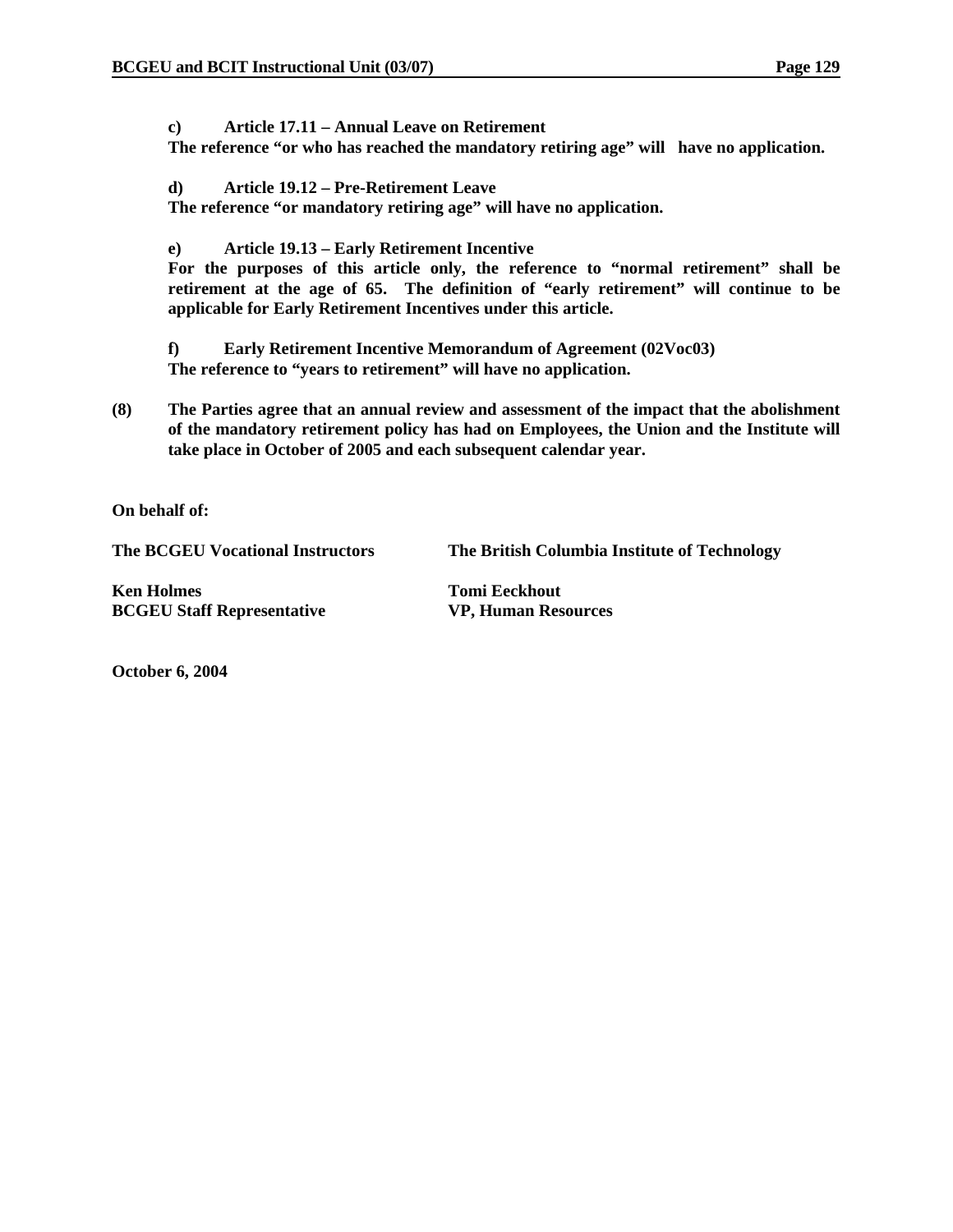#### **MEMORANDUM OF AGREEMENT**

#### **between**

#### **THE B.C. GOVERNMENT AND SERVICE EMPLOYEES' UNION**

#### **(VOCATIONAL INSTRUCTORS)**

#### **and**

#### **THE BRITISH COLUMBIA INSTITUTE OF TECHNOLOGY**

#### **Re: Chief Instructors' Job Description**

**In order to provide guidance and clarification for the role of a Chief Instructor, the Chief Instructors' Subcommittee, with the consultation and support of the Vocational Instructors' Labour Management Committee, created the attached Chief Instructors' Job Description (the "Job Description"). The parties have agreed that:** 

- **(a) the attached Job Description will outline the role and responsibilities of a Chief Instructor; and**
- **(b) the Labour/Management Committee will review this job description on an annual basis and make agreed upon changes.**

**Richard MacIntosh Neelu Chauhan Chair Labour Relations Consultant BCGEU Vocational Instructors BCIT** 

**December 15, 2005**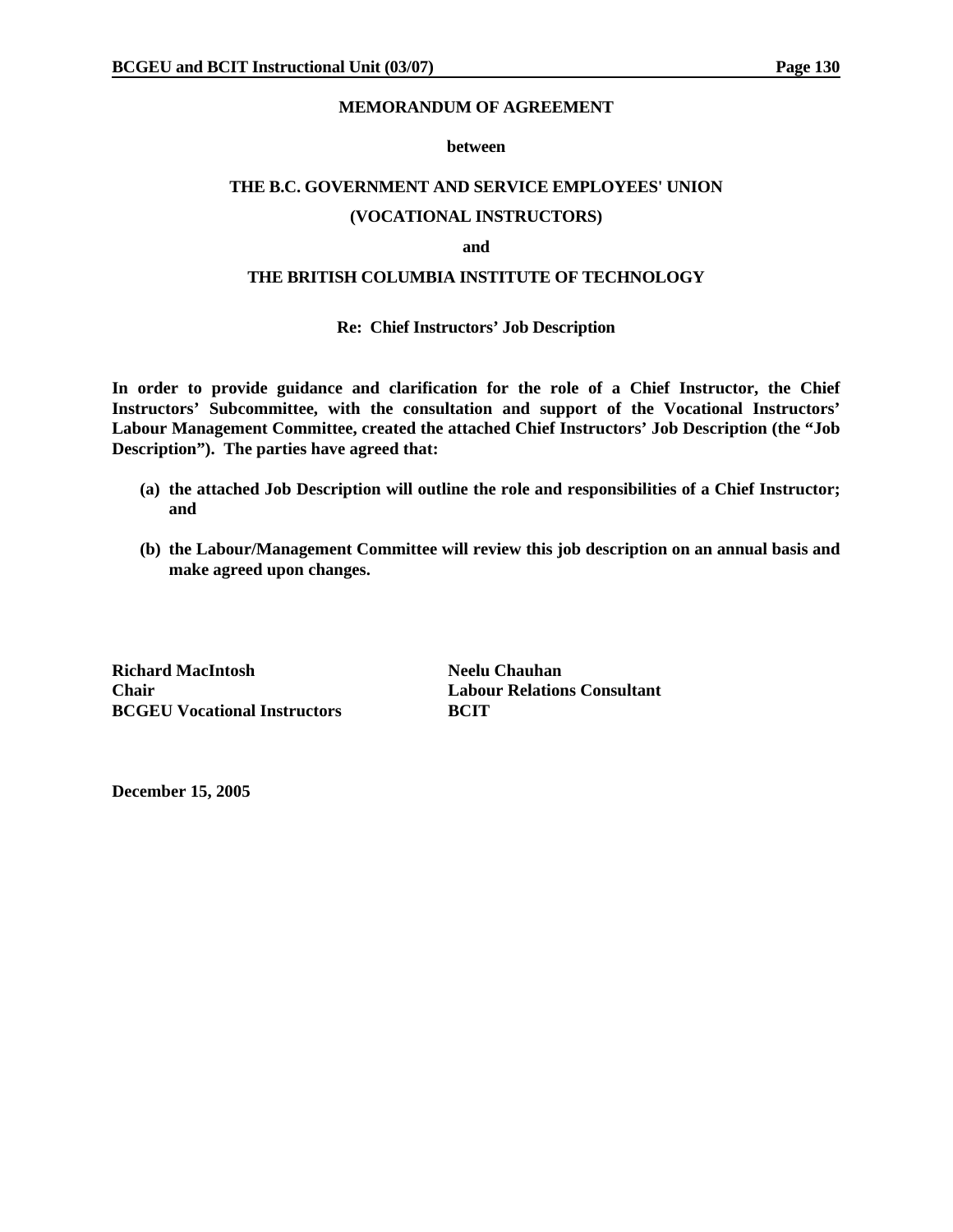#### **Chief Instructor Position Description**

#### **FUNCTION**

**The primary responsibility of the Chief Instructor is to provide leadership and to facilitate learning and instruction in the assigned area. In addition, the Chief Instructor represents the interests of the program and program staff in relevant operational and educational matters. The Chief Instructor provides team leadership with the objectives that course and program curricula meet the program's goals in accordance with the mission and objectives of the School and the Institute.** 

#### **SPECIFIC ACCOUNTABILITIES**

#### **1. Leadership**

- **a) Encourages a positive work environment.**
- **b) Fosters teamwork within the program area.**
- **c) Ensures Instructors are aware of BCIT Policies & Procedures as related to their job.**
- **d) Communicates any changes / revisions in policies / procedures to the instructors.**

#### **2. Teaching Excellence**

- **a) Ensures that new instructors receive support through coaching and mentoring.**
- **b) Ensures that all new students receive a student orientation package.**
- **c) Ensures that student orientation packages are maintained and updated, as required.**
- **d) Encourages use of appropriate teaching and learning activities.**

#### **3. Administration**

- **a) Meets with the Associate Dean to provide input into the Training Plan and staffing thereof.**
- **b) Meets with the Associate Dean, after consultation with program staff, to provide input for the development of the program's annual operating and capital budgets in support of the approved training plan.**
- **c) Coordinates the preparation of class schedules and assignment of program instructors and support staff to efficiently accommodate the training plan.**
- **d) Coordinates leave schedules for program instructors and support staff in compliance with the respective Collective Agreement.**
- **e) Where applicable, may administer the program area's supplies budget in accordance with the guidelines developed by the Dean and Associate Dean.**
- **f) Where applicable, may assume responsibility for reporting matters concerning the maintenance, repair and evaluation of equipment for the instructional program.**
- **g) Where applicable, assists in the provision of data and the compilation and preparation of reports as requested by the Dean and/or Associate Dean.**
- **h) Under the direction of the Dean and Associate Dean, ensures that staff and students are aware of their responsibilities for safe practices in accordance with Institute policies and Workers Compensation Board Regulations.**
- **i) Where applicable, provides input into the School's operating plan.**
- **3. Course and Program Curriculum** 
	- **a) Communicates to the Associate Dean the program staff views on the goals and objectives of the program and recommends to the Associate Dean an implementation plan for established goals and objectives for the program(s), supported by the Program Advisory Committee.**
	- **b) Provides leadership so that course outlines and program curriculum, articulation and accreditation (where appropriate) meet the program's goals, and in consultation with the**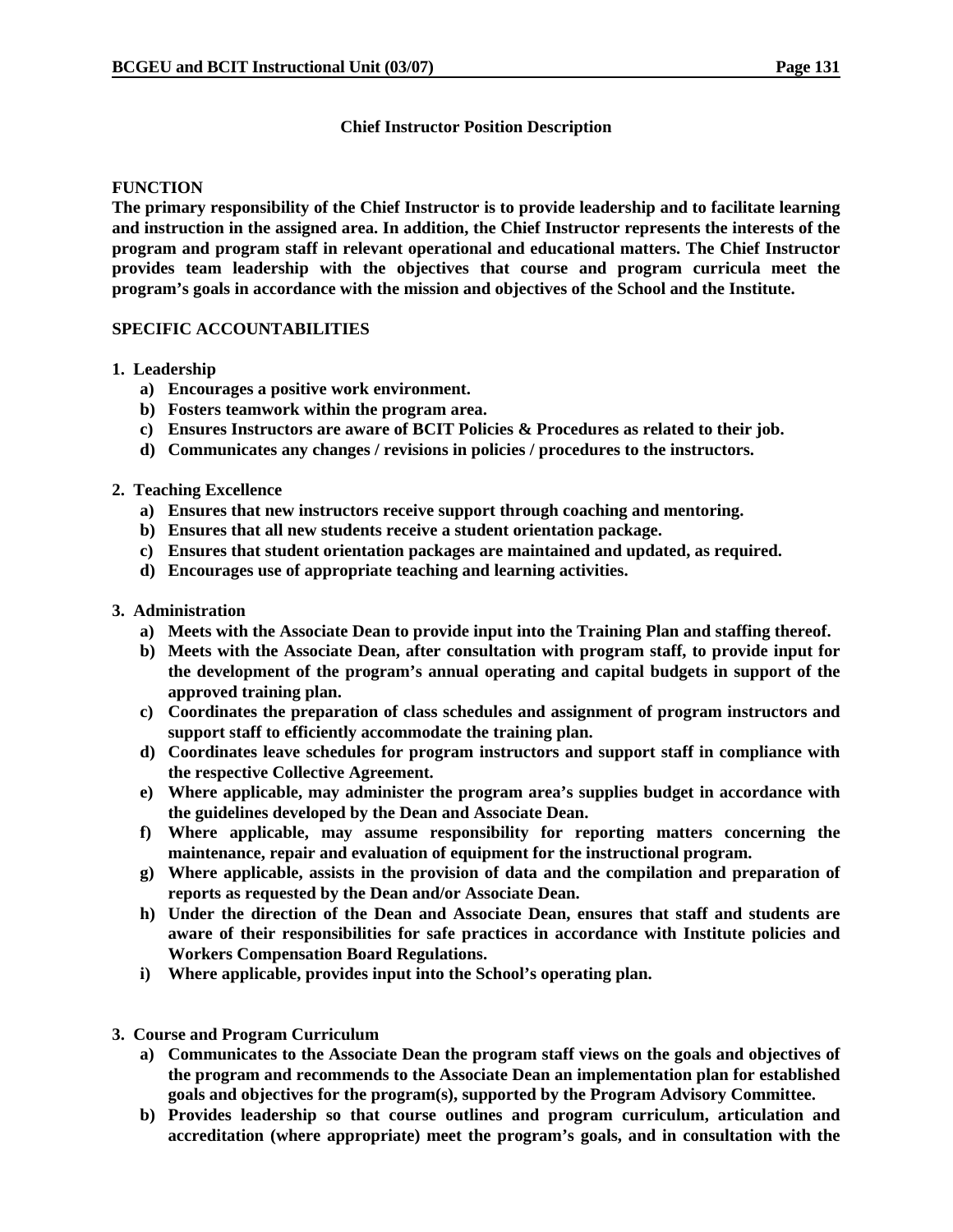**Department, makes recommendations to the Associate Dean for curriculum changes to ensure continued course and program integrity, quality and relevance to industry needs.** 

- **c) Assists in the coordination of Part-Time Studies, Industry Services and Continuing Education. This could include, preparation of proposals, selection of instructors for curriculum development and/or delivery.**
- **4. Staff Relations** 
	- **a) Participates in program staff hiring and orientation**
	- **b) Encourages the development and implementation of staff development plans.**
	- **c) Reviews the student feedback form with the Instructors and provides guidance in accordance with the collective agreement and/or Labor Management Committee.**
	- **d) Convenes program instructor and staff meetings as frequently as deemed necessary.**
- **5. Student Relations** 
	- **a) Advises and participates in student recruitment where appropriate.**
	- **b) Evaluates student requests for course credits, in accordance with BCIT policy.**
	- **c) Provides advice and counsel for students as may be required.**
	- **d) Reviews non-instructional info obtained through the student feedback process and make recommendations as appropriate.**
- **6. External Relations** 
	- **a) Where applicable, recommends to the Associate Dean members for the Advisory Committee(s), provides input for the agenda and attends regularly scheduled meetings.**
	- **b) Liaises with industry and/or agencies to ensure the program gains recognition within the industry and to see that the curriculum reflects current industry practices.**
	- **c) Encourages, through industry and professional contacts, material and financial support such as industry partnerships, product and equipment donations, scholarships, bursaries and awards.**
	- **d) Maintains liaisons with potential employers.**
	- **e) Liaises with peers in other educational institutes offering similar programs (such as attendance at Articulation Meetings).**

#### **7. Internal Liaison**

- **a) Maintains communication and consultation with related program and service areas.**
- **b) Makes necessary internal arrangements to access and to share needed services and facilities for program operation.**
- **8. General** 
	- **a) Performs other related work as may be required in the operation of the program, where mutually agreed amongst the Associate Dean, the Dean, the Chief Instructor and in Accordance with the Collective Agreement.**
	- **b) May represent the institute in the Associate Dean's absence, when delegated.**
	- **c) Refers instructor issues that may result in disciplinary action to the Associate Dean.**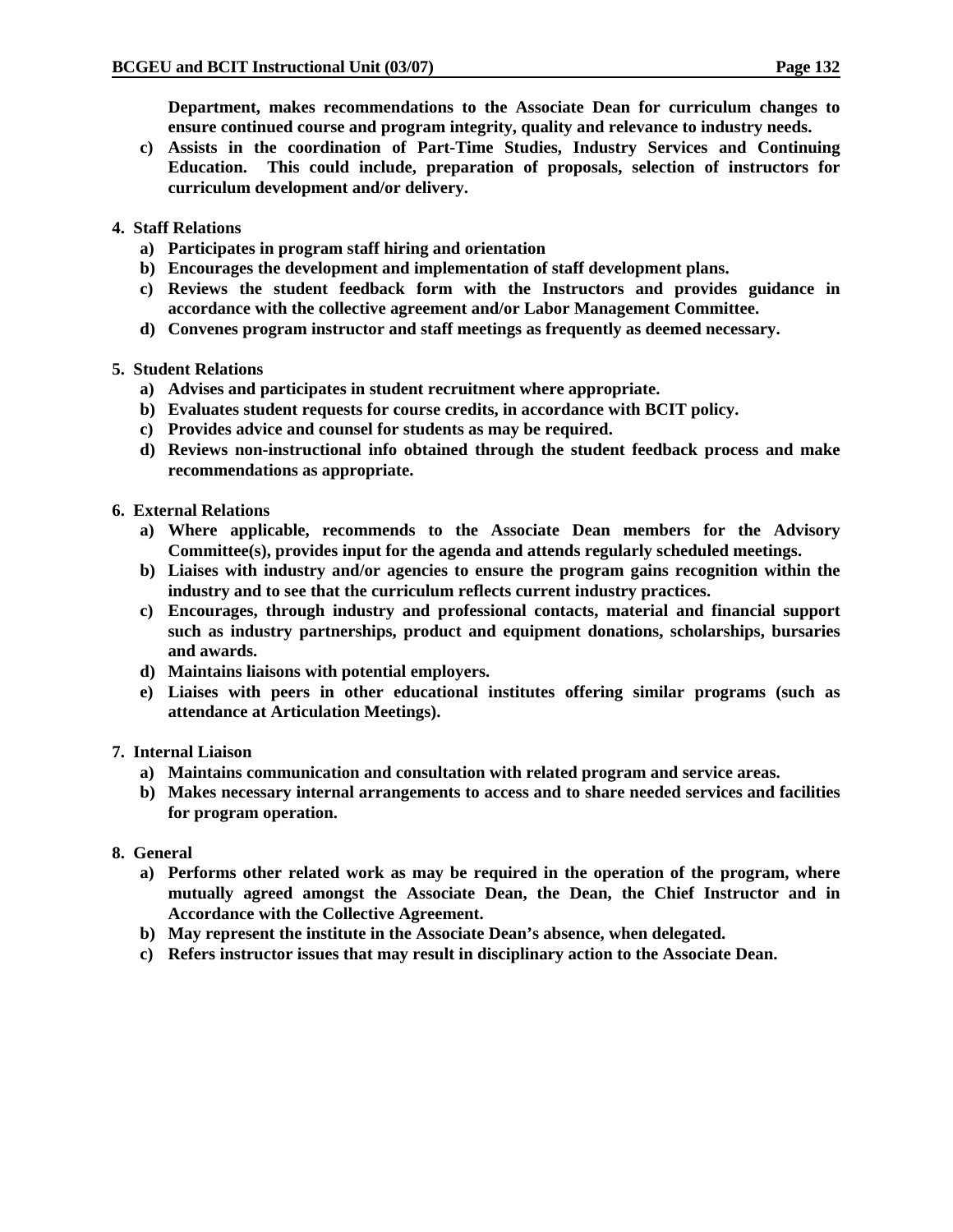#### **JURISDICTIONAL DISPUTE RESOLUTION PROCESS**

#### **Preamble**

The purpose of this agreement is to outline a jurisdictional dispute resolution process, which is equitable, expeditious and reflects the desire of the Parties to promote effective working relationships.

The Parties agree that the following process will be used in the event of a dispute respecting the appropriateness of a bargaining unit placement where the Institution introduces a new position or significantly revises an existing position.

#### **Process**

#### A. Pre-Assignment Consultation

1. The Employer agrees to provide the Union and the Association with notice of its intention to assign a new position or to significantly alter an existing position to one of the three bargaining units at BCIT. The Employer further agrees to meet jointly with the Association and the Union prior to posting the job to discuss the bargaining unit assignment for the new position after having provided the Union and the Association with the job description and organizational chart/reporting relationship for the new position. The Union/Association may also request such things as a draft job posting, course outline, and other relevant information.

2. The following process will be used for the purposes of paragraph 1: the Employer will notify the Union and the Association by letter with attached job description and organization chart and will specify a time, place and date to meet to discuss the new position within ten (10) working days of the notice. The meeting shall take place at the time and date specified unless the parties mutually agree to postpone or cancel the meeting.

3. The Employer shall be entitled to post the new position following the completion of the meeting described above.

#### B. Jurisdictional Dispute Umpire

1. Where there exists a disagreement over the jurisdictional assignment made by the Employer, a party to this agreement may refer the matter within thirty (30) calendar days of the posting to the Jurisdictional Assignment Umpire.

2. The referring party shall send a copy of the referral to all other parties to this agreement. The referral will set out the full particulars of the dispute, a description of the referring party's position on the matter, and copies of all documents upon which the party intends to rely.

3. Each party shall provide the other parties with the full particulars of their case and with copies of all their reliance documents no later than seven (7) calendar days prior to the date of the hearing.

4. Hearings conducted pursuant to this agreement shall, whenever reasonably possible, be held at the Burnaby campus of the Institute.

5. The parties agree not to use outside legal counsel at the hearings.

6. The hearings will be expedited in all respects and will be conducted on an informal basis as far as is reasonably possible.